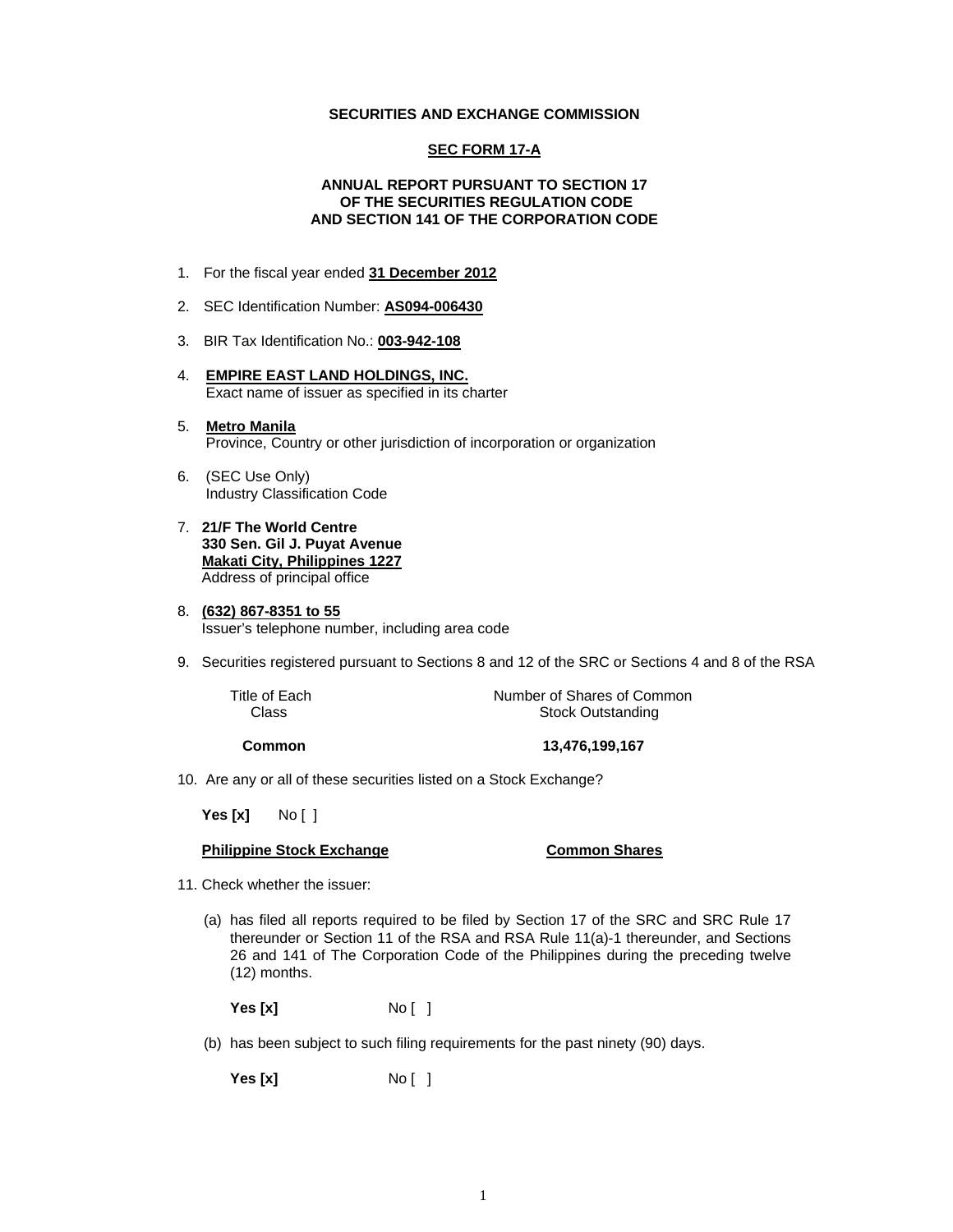12. Aggregate Market Value of Voting Stock held by Non-Affiliates as of 31 March 2013 is Php2,856,562,081.16 based on the closing price of Php1.07 per share.

#### **PART I - BUSINESS AND GENERAL INFORMATION**

#### **Item 1. Business**

#### **Business Development**

Empire East Land Holdings, Inc. (the "Company") was incorporated under Philippine law on 15 July 1994. Prior to its incorporation, the Company was a division of Megaworld Corporation (formerly, Megaworld Properties & Holdings, Inc.) and was then known as its Community Housing Division. In 1994, Megaworld Corporation decided to spin off its Community Housing Division into what is now the Company for the purpose of separating its high-end residential and office business from its lower and middle-income housing business. As of December 2012, Megaworld holds 78.58% of the Company.

As of December 31, 2012, the Company holds 100% equity interest in Eastwood Property Holdings, Inc. (EPHI); Valle Verde Properties, Inc. ("VVPI"); Sherman Oak Holdings, Inc. ("SOHI") and Empire East Communities, Inc. ("EECI"); 73% in Laguna BelAir School, Inc. (LBAS); 33% in Suntrust Properties, Inc. ("SPI") (formerly "Empire East Properties, Inc."); 60% in Sonoma Premier Land, Inc. ("SPLI") (formerly, "Galleria Corsini Holdings, Inc."); and 47% in Gilmore Property Marketing Associates, Inc. ("GPMAI").

EPHI, which was incorporated on September 5, 1996, serves as the marketing arm of the Company and markets the projects of the Company and those of other related parties.

SPI, which was incorporated on November 14, 1997, is a company that is engaged in the development and construction of affordable projects. In 2008, SPI increased its authorized capital stock and the Company subscribed to 262.5 million common shares at P1.00 par value, paid by way of conversion of advances into equity, resulting in an increase in the Company's ownership in SPI from 40% to 80%. In 2011, the percentage ownership of the Company in SPI was reduced to 33% due to Megaworld's subscription to SPI's increase in capital stock.

VVPI was incorporated on October 13, 2006. In 2008, the Company acquired shares of VVPI from another stockholder increasing the Company's ownership in VVPI to 100%.

SPLI was incorporated on February 26, 2007 and started its commercial operations in 2008. In 2008, 200 million shares in SPLI were acquired by the Company, increasing its ownership to 60% from 20%.

EECI was incorporated on October 14, 2008 and is wholly owned by the Company. It acts as a marketing arm of the Company.

SOHI was incorporated on February 2, 2007. In January 2008, the Company acquired 100% ownership in SOHI.

GPMAI was incorporated on September 5, 1996 to acquire, lease and construct or dispose of properties. In 2010, the Company acquired 52% ownership in GPMAI by subscribing to 27M shares by way of conversion of advances into equity. In 2012, GPMAI issued 5M shares of stock to a third party which resulted to the decrease of Company's ownership to 47%.

LBAS is a company incorporated on February 13, 1996 and is presently operating a school for primary and secondary education. The Company owns 73% of LBAS.

Neither the Company nor its subsidiaries has been the subject of a bankruptcy, receivership or similar proceeding or has been involved in any material reclassification, merger, consolidation, or purchase or sale of a significant amount of assets not in the ordinary course of business except as otherwise stated herein.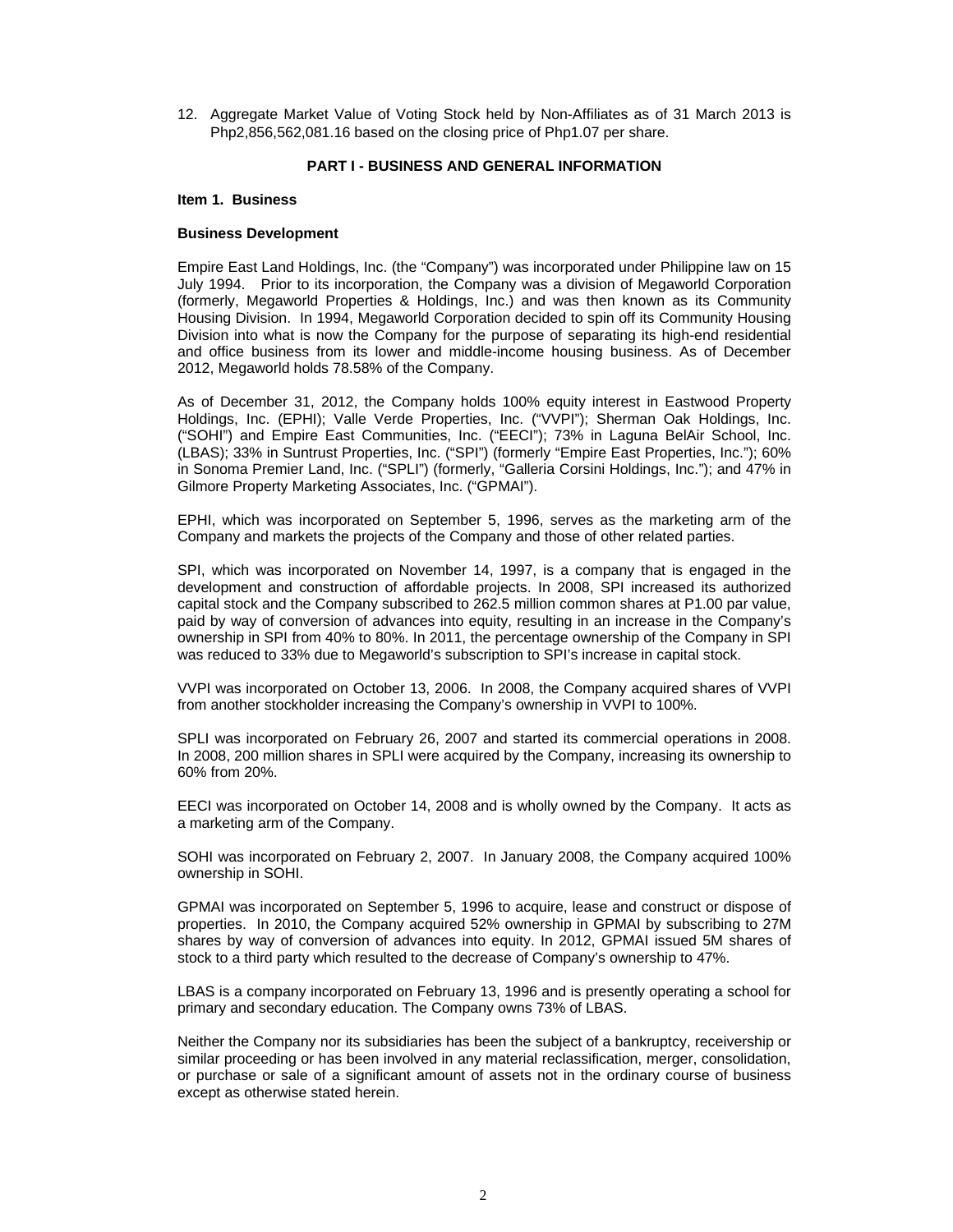#### **Business of Issuer and Subsidiaries**

#### **Principal Products, Services and Markets**

The Company is one of the key players in the Philippine real estate industry. Its core business is building, developing and selling residential properties ranging from mid-to-high-rise condominiums in prime locations in Metro Manila as well as single-detached homes in progressive suburban areas.

The Company has pioneered development concepts that constantly set trends in the local real estate arena. Its township-model and mixed-use communities have provided residents with convenient access to urban-living essentials such as business districts, shopping centers, academic institutions and medical facilities. Readily available retail arcades, worship places, learning hubs and recreational amenities add value to most of the Company's projects.

The breakthrough Transit-Oriented Developments or TODs introduced by the Company have proven to be a highly marketable concept. Its various multi-cluster condominium communities directly linked to mass-transit systems such as MRT-3 and LRT-2 have provided faster and more efficient mobility in the metro.

The Company has continuously set the platform for prospective homebuyers to choose their well-deserved lifestyle. Its affordable and flexible payment terms provide home buyers the opportunity to avail of residential units at no downpayment and interest-free schemes. The Company likewise extends pro-active after-sales support, efficient property management and long-term client relations ensuring customer satisfaction.

#### **Contribution to Sales and Revenues**

In 2012, the income from sales of various condominium units and house-and-lot packages accounted for 55% of total revenues. Finance income, the bulk of which came from in-house financing of units sold to buyers, accounted for 19%. The commission income of a subsidiary of the Company realized from marketing of real properties of related parties, rentals and other business related sources accounted for the remaining 26% of total revenues. Foreign sales contributed minimally to the Group's consolidated sales and revenues for the year 2012.

The percentage of contribution to revenues of the above products and services differs from their percentage of contribution to net income since certain revenues do not have corresponding expenses and some expenses are not identifiable with projects.

#### **Distribution Methods**

The Company's core in-house sales team, Empire East Elite (EEE), can cross-sell all condominium and horizontal projects. Another in-house sales team, Empire East Communities (EEC), focuses in marketing one particular project. Both EEE and EEC sales teams are composed of Real Estate Consultants, Sales Managers and Directors for Sales who closely monitor current market conditions and help promote the Company's projects through various sales strategies including leafleting, showroom and exhibit manning, outdoor saturation, telemarketing, online selling, and open house activities.

Also, the Company has satellite sales offices in key cities outside Metro Manila where salespersons of the team called Empire East Networks (EEN) are based. Currently, regional groups of EEN are deployed in Baguio City for North Luzon, Pampanga for Central Luzon and Batangas City for South Luzon. The Company likewise draws support from its accredited licensed brokers in marketing its projects. Tie-ups with private companies and organization have been initiated by the Company to provide corporate housing programs for their executives and employees.

Aside from its showrooms in project sites and major malls, the Company utilizes all forms of traditional and below-the-line advertising media. Print ads in broadsheets and magazines,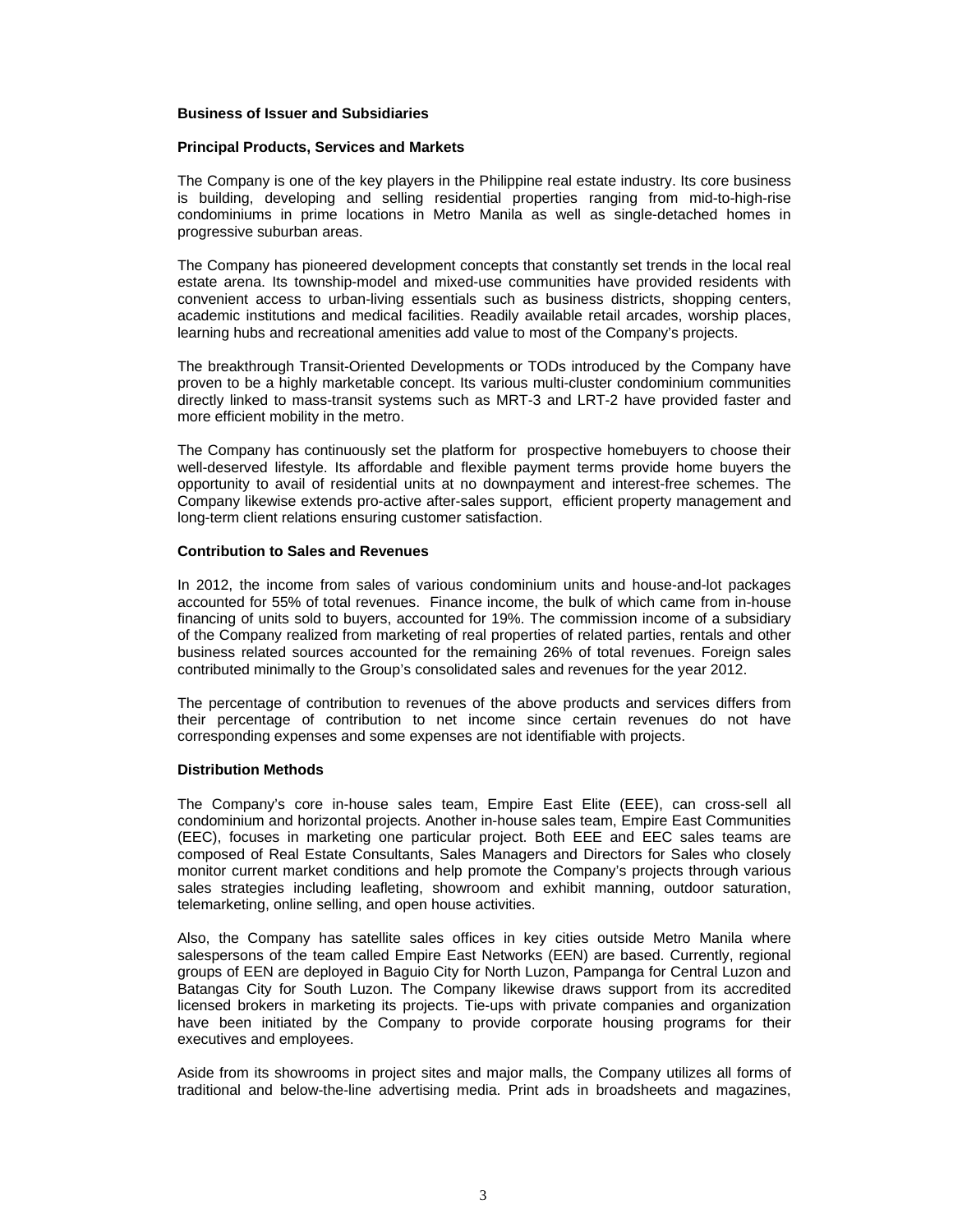graphic billboards, LED displays, lamp post banners and directional signages are some of the tools that the Company has been using in promoting its projects. To further increase its visibility and establish stronger brand image, the Company intensively launched its "Life is at Empire East" advertising campaign using mini-billboards in bus stops along major roads like EDSA and Commonwealth, wrap-up ads in city bus lines, and transit top ads in jeepneys.

#### **Update on Projects**

**Pioneer Woodlands** is the Company's first TOD project. This multi-tower development sits at the corner of EDSA and Pioneer Street in Mandaluyong City. It is physically connected to the Boni Avenue Station of MRT 3. The first two towers are expected to be completed by the end of 2013.

**Little Baguio Terraces** is a four-tower project strategically located between two major roads, and sits right on the boundary of two cities, San Juan and Quezon City. It is also set between J. Ruiz and Gilmore stations of the LRT Line 2. The first tower is expected to be completed in 2013.

**San Lorenzo Place** is an upscale high-rise development along EDSA corner Chino Roces Avenue in Makati City. It features a high-end shopping mall on its podium with a direct link to MRT-3 Magallanes station that can easily bring its future dwellers to Makati central business district (CBD) and the rest of Metro Manila. Completion of construction is expected by the end of 2014 for Tower 4, 2015 for Tower 1 and 2017 for Tower 2.

**Laguna BelAir** is the Company's flagship township project outside Metro Manila. This 156 hectare development, located in Sta, Rosa City in Laguna, is composed of several residential phases. The project is approximately 45 minutes away from the Makati central business district and 10 minutes away from an industrial zone.

**The Cambridge Village** is a multi-cluster, large-scale residential development located at the boundary of the Pasig-Cainta area. Some clusters have been completed while construction is still on-going for the remaining clusters.

**The Sonoma** is the second township project of the Company outside Metro Manila. This 50 hectare community in Santa Rosa City features four residential phases with a 2.5-hectare amenity zone. Homebuyers can opt for lots only or house-and-lot packages with Asian Modern homes. Land development is ongoing.

**The Rochester** is an Asian-inspired exclusive community in Pasig City that features mid-rise and high-rise residential buildings. The project is in close proximity to the business districts of Bonifacio Global City, Ayala and Ortigas, which makes it a favorable address for working professionals.

The Rochester currently features the six-story Garden Villas 1 and 2, the 14-story Breeze Tower and the Parklane Tower, which are slated for completion beginning 2014.

**Kasara Urban Resort Residences** is the first resort-inspired community that will soon rise near C5 Road in Pasig City. This six-tower enclave sits on a 1.9-hectare property between Eagle Avenue and P. Antonio Street in Barangay Ugong, Pasig City, and boasts of water features such as a lake-inspired swimming pool, infinity pools, waterfalls, bubblers, kiddie pools and koi ponds.

**Southpoint Science Park**, a 31-hectare property located at Gimalas, Balayan , Batangas to be developed into a mixed-use development.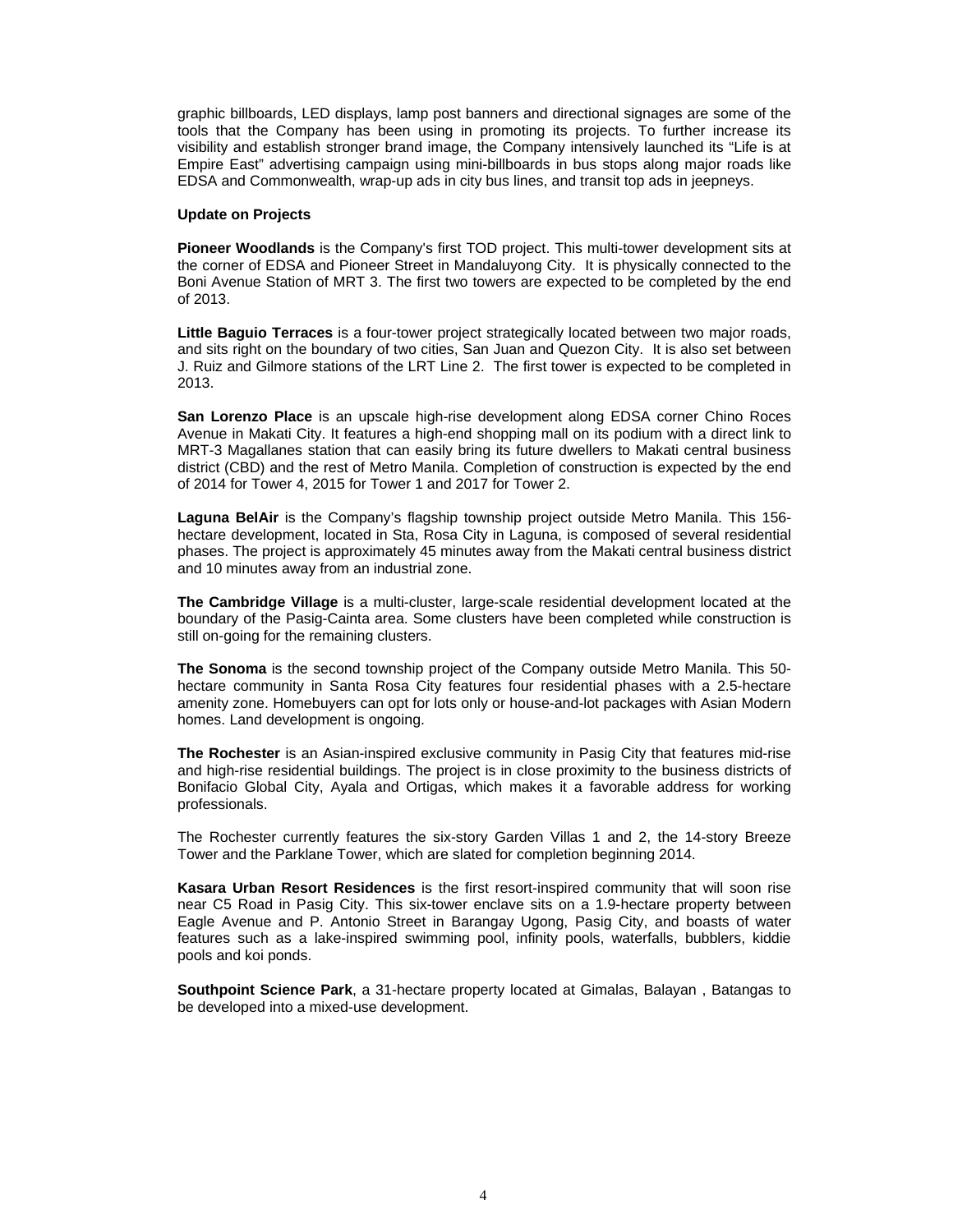#### **Competition**

The industry has continuously witnessed the aggressive launching of new developments by key real estate players. The Company has maintained its competitive advantage in terms of prime location and affordable payment terms.

Various condominiums by other developers are being marketed in the vicinity of Pioneer Woodlands, such as SMDC's 3-tower Light Residences, Flair Towers by DMCI, Avida Centera by Avida Land, Gateway Regency by Robinsons Land, and Axis Residences by RLC-Federal Land. Although these projects fall within a common price range, the Company offers the most affordable payment terms.

Within the vicinity of San Juan City, Sta. Mesa Manila, and New Manila, the major competitors of Little Baguio Terraces are Magnolia Residences by Robinsons, Amaia Skies Sta. Mesa, Sorrel and Accolade Place by DMCI, and Princeton and Mezza II Residences by SMDC. With options of availing RFO units and shorter waiting period for turnover, the demand for residential spaces in the said area has continuously gone high.

Makati Central Business District has been a constant battleground for major players. San Lorenzo Place competes with Avida Towers San Lorenzo, Belton Place by Eton Properties, The Linear by Filinvest, Signa Designer Residences by RLC, and Jazz Residences by SMDC. The competitive edge of San Lorenzo Place is its TOD concept.

Santa Rosa City in Laguna, being the center of CALABARZON development, is the hotspot of real estate competition in the south of Metro Manila. Currently, The Sonoma is competing with huge developments with various segmented projects, such as Mirala, Avida Settings, Avida Village and Venare all in Ayala Land's Nuvali, West Wing and Tierra Bela both in Eton City, Pramana and Solen in Greenfield City, Chateux de Paris and Nirwana Bali in South Forbes Golf City by Cathay Land, and Augusta by Brittany. The Company strives to sustain lead in the area by offering more competitive payment packages.

The Company's Pasig City projects, The Rochester and Kasara Urban Resort Residences, are in a highly competitive location. Its major competitors include Camella Condo Homes along Mercedes Avenue, The Grove by Rockwell and Grace Residences by SMDC both along C-5 Road, Acacia Escalades by RLC, Circulo Verde by Ortigas and Company, and Rose Residences (formerly M-Place) in Ortigas. The Cambridge Village is directly competing with other RFO projects such as One Oasis and Capri Oasis by Filinvest, Riverfront Residences and East Raya Gardens by DMCI, and Hampton Gardens by Dynamic Realty.

#### **Sources and Availability of Raw Materials/Suppliers**

The Company has a broad base of suppliers of materials and services and is not dependent on any one supplier.

#### **Dependence on Certain Customers**

The Company has a broad customer base and is not dependent on a single customer or few customers.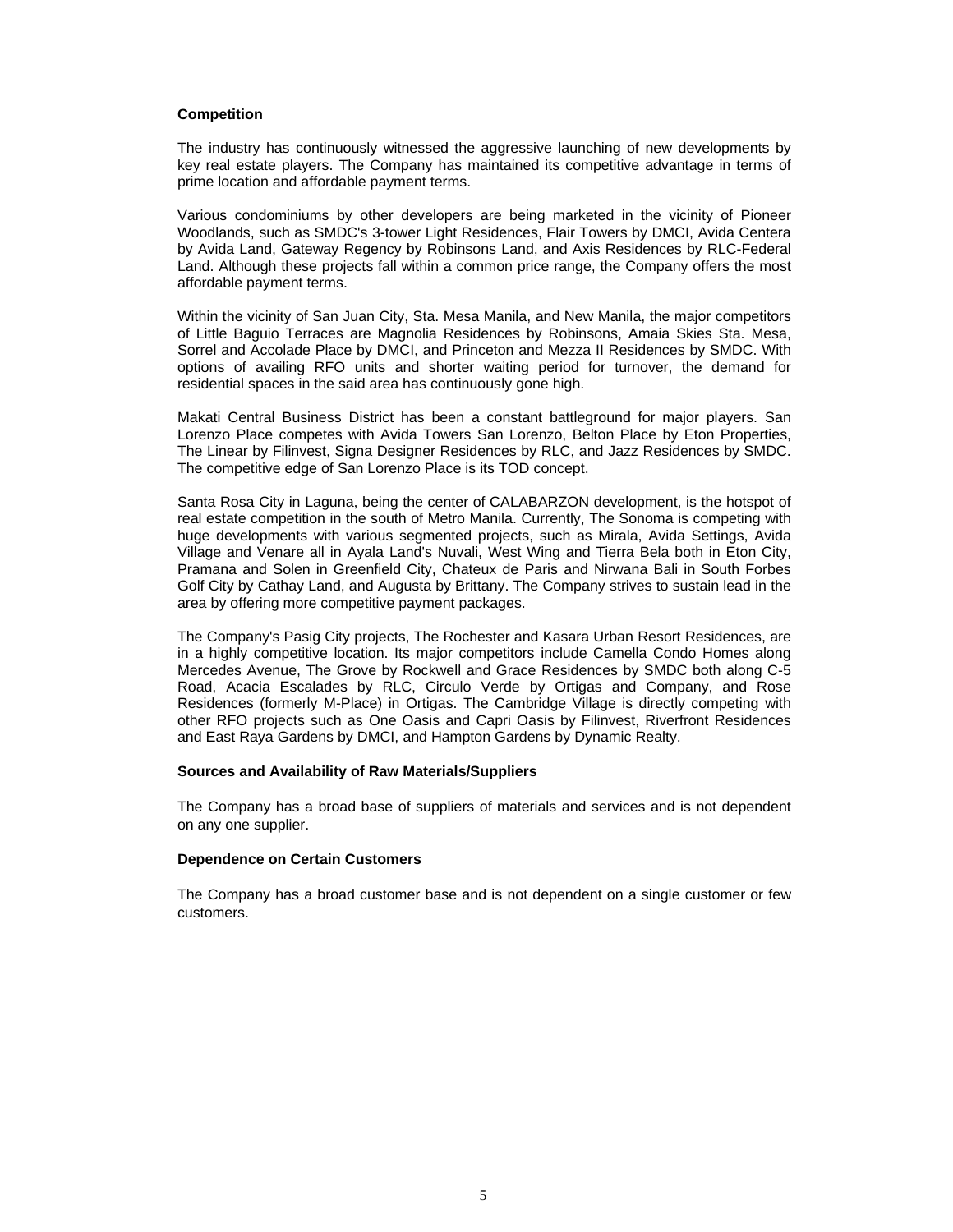#### **Transactions with and/or Dependence on Related Parties**

The Company paid a management/leasing fee of P1.5 million to an affiliate for the management/leasing of parking slots and some commercial units. In 2012, total commissions earned by a subsidiary from the sale of its parent company's real estate properties amounted to P149.6 million.

The Company, in the normal course of business, enters into transactions with related companies primarily consisting of lease of properties and advances for real estate transactions, working capital requirements and other business-related purposes. Rental for leased properties and interest on interest-bearing advances are within market rates. The related parties that have entered into transactions with the Company are identified in Schedules C & F of the SEC Supplementary Schedules as of December 31, 2012. Related parties are able to settle their obligations in connection with transactions with the Company and the Company does not foresee risks or contingencies arising from these transactions. Additional information on related party transactions is provided in Item 22 of the Notes to the Audited Consolidated Financial Statements of the Company and its Subsidiaries attached as Exhibit 1 hereof and incorporated herein by reference.

Other than those disclosed in the Company's Financial Statements, the Company has not entered into other related party transactions

#### **Patents, Trademarks and Copyrights**

The operations of the Company and its subsidiaries (the "Group") are not dependent on any copyright, patent, trademark, license, franchise, concession or royalty agreement.

#### **Need for Government Approval of Principal Products and Services//Effect of Existing or Probable Government Regulations**

Philippine land use laws regarding subdivisions and condominiums include zoning laws, which regulate land use, laws which specify standards and technical requirements for the development of subdivisions, and laws requiring licenses to be obtained before the sale of real estate property.

The municipal or city authority determines whether the plans of a proposed development comply with the applicable standards and conducts a preliminary inspection of the site. Local authorities are required to monitor the progress of subdivision projects and to inspect projects following their completion to determine whether or not they comply with the approved plans.

There are essentially two different types of residential subdivision developments, which are distinguished by different development standards issued by the HLURB. The first type of subdivision, aimed at low-cost housing, must comply with Batas Pambansa Blg. 220, which allows for a higher density of building and relaxes some of the construction standards. Other subdivisions must comply with Presidential Decree No. 957, which sets out standards for lower density developments. Both types of subdivision must comply with standards regarding the suitability of the site, road access, necessary community facilities, open spaces, water supply, the sewage disposal system, electricity supply, lot sizes, the length of the housing blocks and house construction.

Under Presidential Decree No. 957, which covers subdivision projects for residential, commercial, industrial or recreational purposes and condominium projects for residential or commercial purposes, the HLURB, together with local government units, has jurisdiction to regulate the real estate trade and business. All subdivision plans are required to be filed with and approved by the local government unit concerned, while condominium project plans are required to be filed with and approved by HLURB. Approval of such plans is conditioned on, among other things, completion of the acquisition of the project site and the developer's financial, technical and administrative capabilities. Alterations of approved plans that affect significant areas of the project, such as infrastructure and public facilities, also require the prior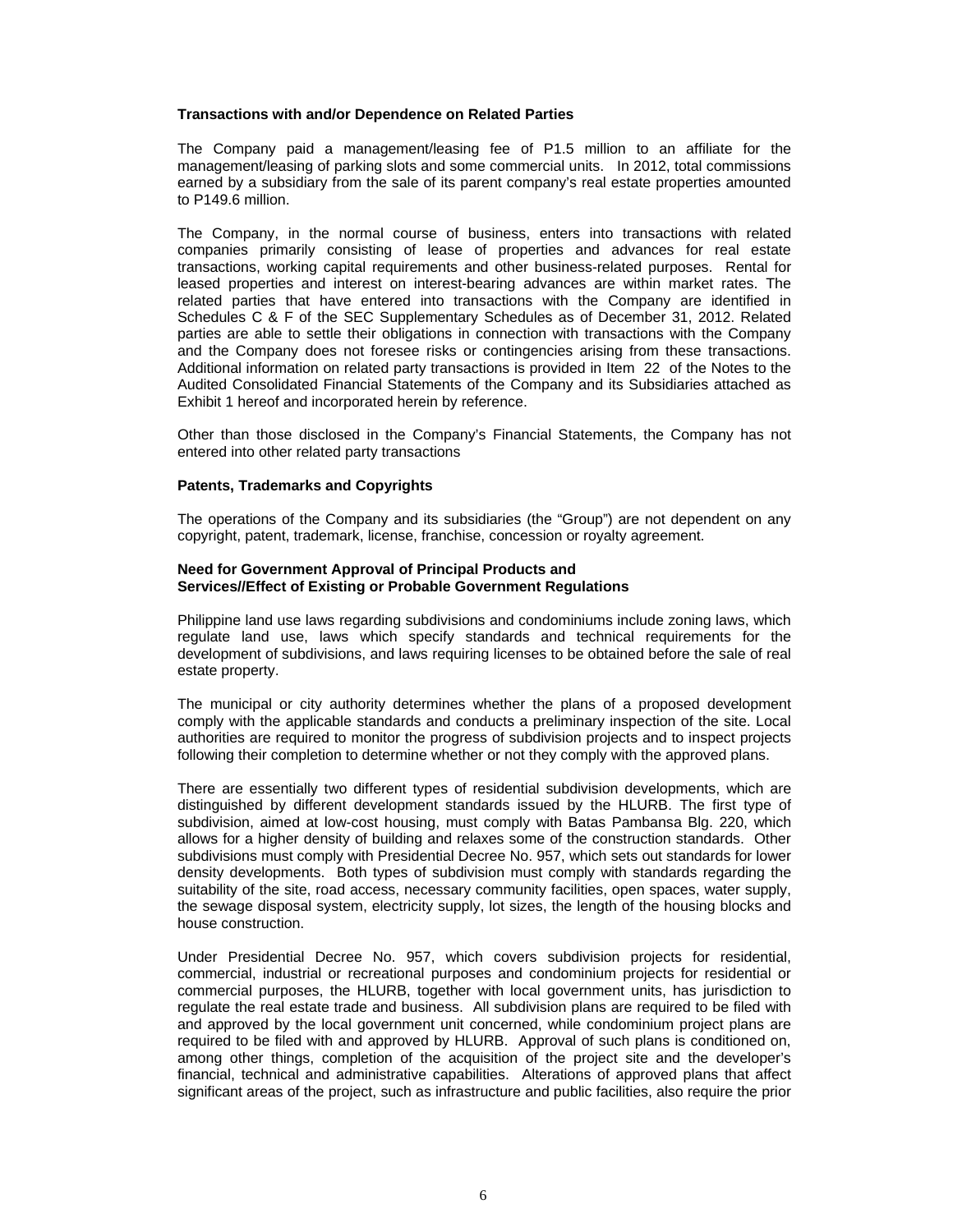approval of the relevant government unit. Development must comply with standards regarding the suitability of the site, road access, necessary community facilities, open spaces, water supply, the sewage disposal system, electricity supply, lot sizes and house construction.

Owners or dealers of real estate projects are required to obtain licenses to sell before making sales or other disposition of lots or real estate projects.

In general, developers of residential subdivisions are required to submit project descriptions to regional offices of the Department of Environment and Natural Resources ("DENR"). This description sets out the background of the proposed project and identifies any significant environment risks and possible alternative sites. In environmentally critical projects or at the discretion of the regional office of the DENR, a detailed Environmental Impact Assessment may be required and the developer will be required to obtain an Environmental Compliance Certificate to certify that the project will not cause an unacceptable environmental impact.

The Company routinely applies for the required governmental approvals for its projects as provided above and some HLURB approvals such as but not limited to development permits and license to sell are pending for certain projects or project phases.

The Company is not aware of any pending legislation or governmental regulation that is expected to materially affect its business.

#### **Research and Development Costs**

Expenses incurred for research are minimal and do not amount to a significant percentage of revenues.

On the other hand, construction and development costs incurred and their percentage to revenues are as follows:

| Year | <b>Amount Spent</b>       | $%$ to<br>Revenue |
|------|---------------------------|-------------------|
| 2012 | P <sub>2.54</sub> billion | 101%              |
| 2011 | P <sub>2.17</sub> billion | 111%              |
| 2010 | P <sub>1.58</sub> billion | 70%               |

#### **Costs and Effects of Compliance with Environmental Laws**

Expenses incurred by the Group for purposes of complying with environmental laws consist primarily of payments for government regulatory fees that are standard in the industry and are minimal.

#### **Manpower**

As of December 31, 2012, the Group employed a total of 477 employees. The Group will hire additional employees if and when the present workforce becomes inadequate to handle the growing operations of the Group. The Group has no collective bargaining agreements with its employees due to the absence of organized labor organizations in the Group. Aside from complying with the minimum compensation standards mandated by law, the Group makes available to qualified personnel supplemental benefits such as health insurance, retirement, housing plans and car plans.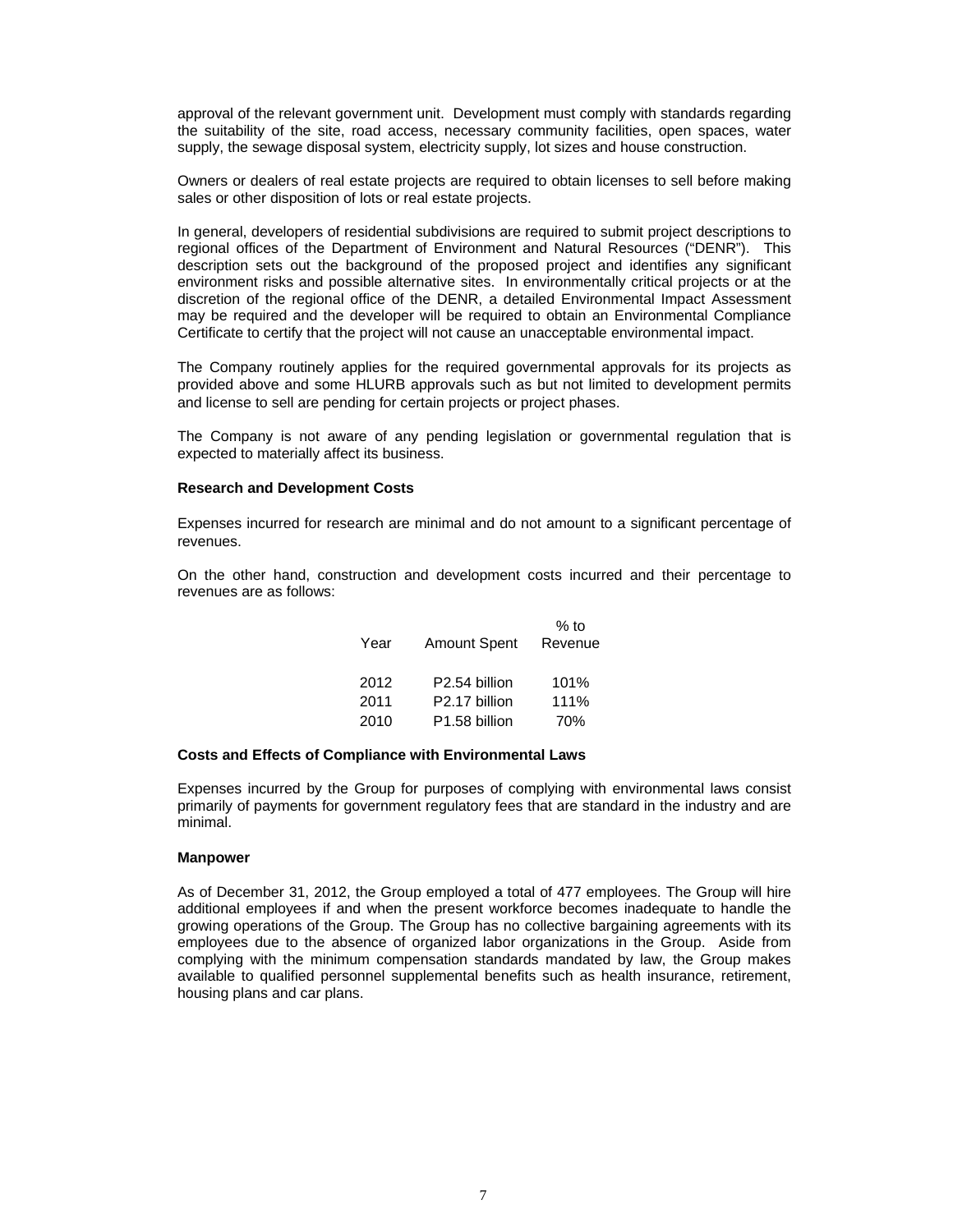**The table below shows the breakdown of employees by rank:** 

|                    | As of December | <b>Projected Hiring</b> |
|--------------------|----------------|-------------------------|
| <b>Description</b> | 31, 2012       | for 2013                |
| <b>Executives</b>  | 19             |                         |
| <b>Managers</b>    | 48             | 5                       |
| <b>Supervisors</b> | 80             | 10                      |
| Rank & Files       | 330            | 32                      |
| <b>Total</b>       | 477            |                         |

#### **Business Risks**

The real estate industry is highly dependent on the performance of the national economy as the growth of the industry has a direct correlation with the state of the national income and effective disposal income of the people. As disposable income increases, expenditures on housing will increase proportionately. Furthermore, a stable economy brings about liquidity in the financial system, thus increasing the sources of funding for housing.

The growth and profitability of the Company are influenced by the general political and economic situation. Any political instability in the future may have a material effect on the financial results of the Company.

Increase in interest rates and unavailability of affordable financing options affect the demand for housing. The Company caters to the middle income market, a market which primarily considers the affordability of monthly amortizations through long term in-house or bank financing schemes.

The Company is engaged primarily in the development of land and construction of housing /condominium units. Its business is dependent on the availability of large tracts of land with potential for development. As major players and new ones continue to take advantage of the bullish condition of the real estate industry, prime properties may become less available to the Company.

Other risks related to property development are fluctuation in prices and availability of construction materials, changes in government regulations, increase in taxes and fees and intense competition.

The Company remains vigilant to factors affecting its business, such as fluctuations in interest rates on borrowings and end-buyers' financing, increasing costs of construction materials, labor and administrative expenses which may affect overall demand for housing**.** Fluctuations in foreign exchange have no adverse effect since the Company has very minimal importations of construction-related materials and has no foreign currency denominated loans.

The Company continuously monitors trends in the industry and regularly checks economic indicators. It constantly explores ways and means on how to be more cost effective and implements reasonable price increases to maintain certain profit margins while keeping its products competitive. To maintain the marketability of its products, it provides quality projects in convenient locations, keeps the price affordable, offers a variety of flexible payment terms for in-house financing and continues to maintain strong tie-up arrangements with various banks for the financing requirements of its buyers.

The Company remains prudent in managing its financial resources and has taken measures in controlling its available funds. Generally, the Company utilizes its internally generated funds for its operations and partly uses bank financing for purposes of acquiring properties with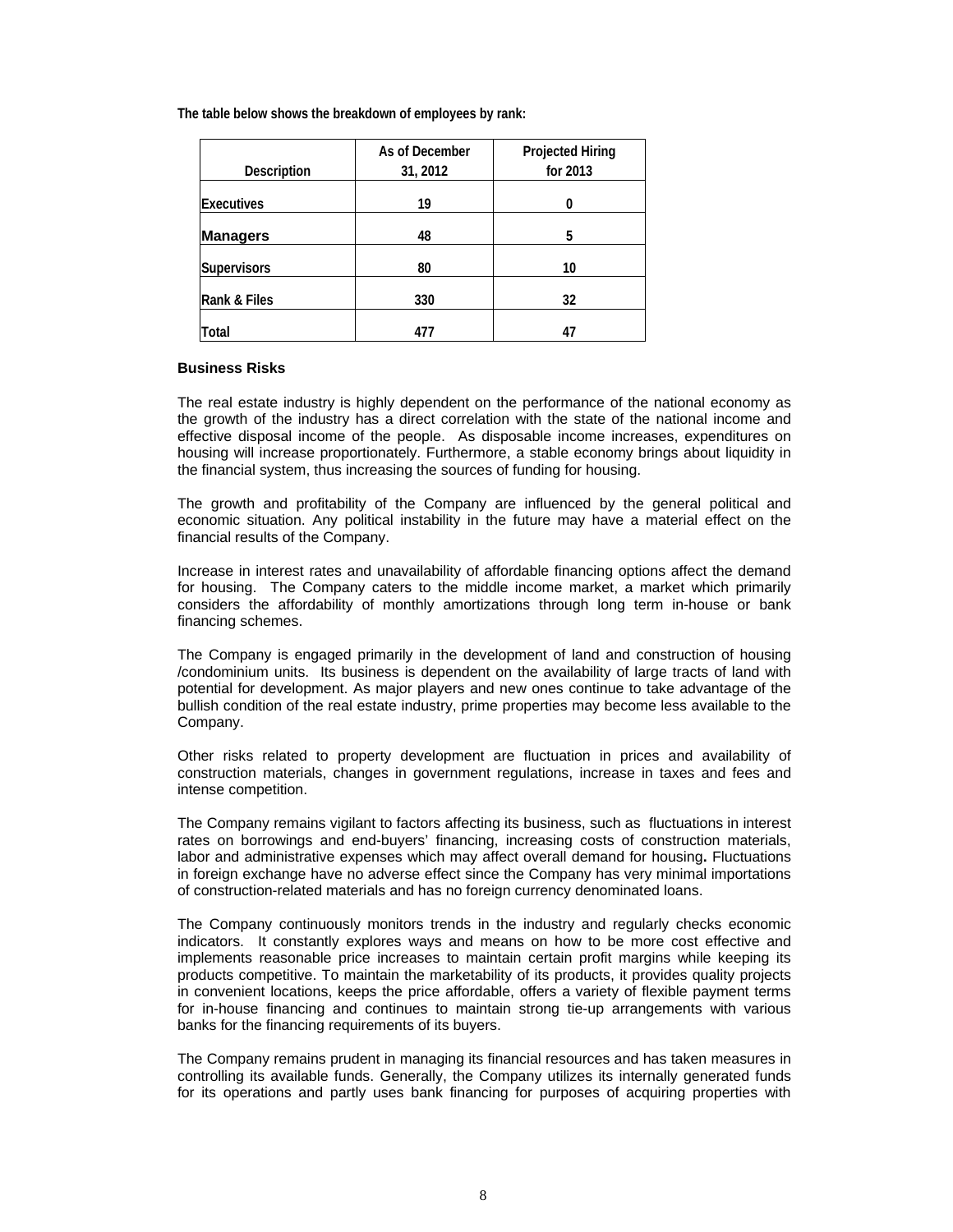strong economic potential and meeting urgent development requirements. By identifying the risk areas and employing appropriate risk management tools, the Company believes that the related business risks could be managed properly.

#### **Item 2. Properties**

#### **Description of Principal Properties**

The principal properties of the Group are as follows:

| Property                     | Location                  | Limitations on Ownership |  |  |  |  |
|------------------------------|---------------------------|--------------------------|--|--|--|--|
| <b>Completed Projects:</b>   |                           |                          |  |  |  |  |
| Little Baguio Gardens        | San Juan, Metro Manila    | Owned                    |  |  |  |  |
| Laguna BelAir 1 and 2        | Don Jose, Sta. Rosa,      | Joint Venture            |  |  |  |  |
|                              | Laguna                    |                          |  |  |  |  |
| Governors Place              | Mandaluyong City          | Joint Venture            |  |  |  |  |
| Kingswood Tower              | Makati City               | Joint Venture            |  |  |  |  |
| Gilmore Heights              | Gilmore Ave. cor. N.      | Joint Venture            |  |  |  |  |
|                              | Domingo Sts., Quezon City |                          |  |  |  |  |
| San Francisco Gardens        | Mandaluyong City          | Joint Venture            |  |  |  |  |
| Greenhills Garden Square     | Santolan Road, Quezon     | Owned                    |  |  |  |  |
|                              | City                      |                          |  |  |  |  |
| <b>Central Business Park</b> | Manggahan, Pasig City     | Owned                    |  |  |  |  |
| <b>Xavier Hills</b>          | Quezon City               | Joint Venture            |  |  |  |  |
| California Garden Square     | Libertad St., Mandaluyong | Owned                    |  |  |  |  |
|                              | City                      |                          |  |  |  |  |
| <b>On-Going Projects:</b>    |                           |                          |  |  |  |  |
| Laguna BelAir 3              | Biñan, Laguna             | Owned                    |  |  |  |  |
| The Cambridge Village        | Cainta, Rizal             | Owned                    |  |  |  |  |
| Laguna BelAir 4              | Sta. Rosa City            | Owned                    |  |  |  |  |
| Little Baguio Terraces       | San Juan, Metro Manila    | Joint Venture            |  |  |  |  |
| Pioneer Woodlands            | Mandaluyong City          | Joint Venture            |  |  |  |  |
| San Lorenzo Place            | Makati City               | Joint Venture            |  |  |  |  |
| The Rochester                | Pasig City                | Owned                    |  |  |  |  |
| The Sonoma                   | Sta. Rosa City            | Joint Venture            |  |  |  |  |
| Kasara Urban Resort          | Eagle St., Pasig City     | Owned                    |  |  |  |  |
| Residences                   |                           |                          |  |  |  |  |
| Southpoint Science Park      | Gimalas Balayan Batangas  | Owned                    |  |  |  |  |

Most projects are for sale with the exception of Central Business Park, which is an officewarehouse complex for lease. It has a total of 9,870 square meters of leasable area with lease rate of P135 per square meter. Lease terms range from 1 to 5 years.

There is no mortgage, lien or encumbrance over the properties of the Company. The limitations on ownership and usage are disclosed in the table above and in the Notes of the Company's Audited Financial Statements.

Certain assets of the Company with a total carrying value of  $\triangle$  861.1 million are used as collateral to secure the payment of loans obtained from creditors. These are various units of Greenhills Garden Square, California Garden Square and Xavier Hills and lots of Laguna BelAir, which serve as a security for the CTS financing/Receivable Purchase Facility granted by creditor banks. This facility does not require annotation on individual titles.

The Company cannot identify the particular properties it intends to acquire in the next twelve (12) months as the opportunities, offers or prospects may come unexpectedly. It aims to acquire properties in strategic/prime locations with good market potential. It may acquire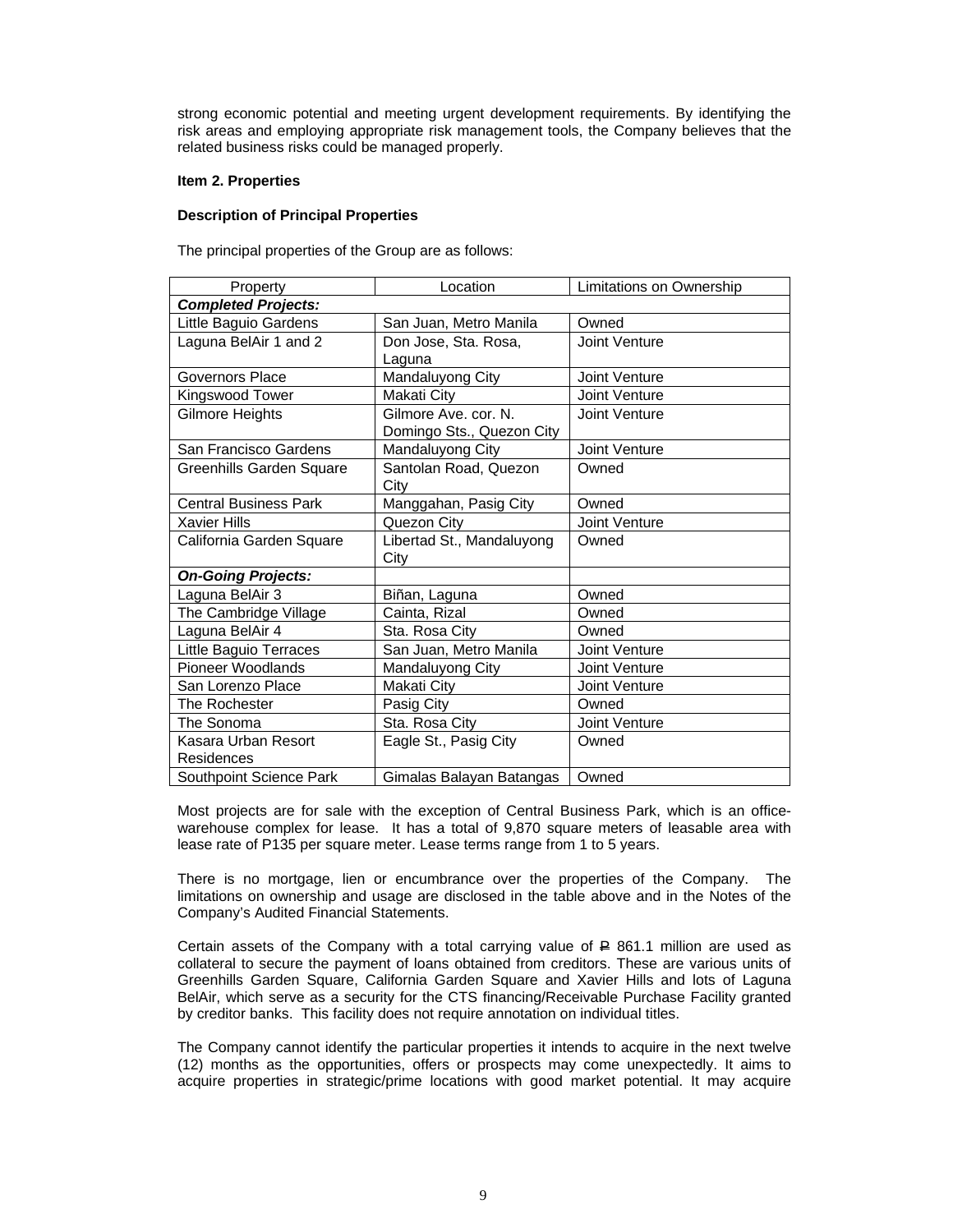interest on the land through either outright acquisition or joint venture arrangement with landowners. Depending on the value of the property, it may utilize its internal funds to finance the acquisition; it may partially borrow or raise funds through equity financing.

#### **Item 3. Legal Proceedings**

#### **Description of Material Pending Legal Proceedings**

There are no material pending legal proceedings to which the Company or any of its subsidiaries and affiliates is a party or of which any of their property is the subject.

#### **Item 4. Submission of Matters to a Vote of Security Holders**

No matter was submitted during the fourth quarter of 2012 to a vote of security holders.

#### **PART II – OPERATIONAL AND FINANCIAL INFORMATION**

#### **Item 5. Market for Issuer's Common Equity and Related Stockholder Matters**

#### M**arket Information**

The Company's common shares are traded on the Philippine Stock Exchange ("PSE"). The following table sets out, for the periods indicated, the high and low sales price for the Company's common shares as reported on the PSE:

|      | Year          | <b>First Quarter</b> | <b>Second Quarter</b> | <b>Third Quarter</b> | Fourth Quarter |
|------|---------------|----------------------|-----------------------|----------------------|----------------|
| 2011 | High          | .84                  | .80                   | .90                  | .68            |
|      | Low           | .53                  | .68                   | .54                  | .54            |
| 2012 | High          | .67                  | 0.84                  | 0.94                 | 1.13           |
|      | Low           | .60                  | 0.61                  | 0.76                 | 0.82           |
| 2013 | High          | 1.10                 |                       |                      |                |
|      | Low           | 0.98                 |                       |                      |                |
|      | 3/31/13 Close | 1.07                 |                       |                      |                |

#### **Holders**

As of 31 March 2013, there were 13,044 holders of the Company's common shares. The following table sets forth the twenty largest shareholders of the Company as of 31 March 2013.

| Rank           | Name of Holder                                                    | Number of<br>Shares | Percentage of<br>Ownership |
|----------------|-------------------------------------------------------------------|---------------------|----------------------------|
| $\mathbf{1}$ . | <b>Megaworld Corporation</b>                                      | 10,616,672,438      | 78.7809%                   |
| 2.             | PCD Nominee Corporation<br>(Filipino)                             | 2,125,781,959       | 15.7743%                   |
| 3.             | PCD Nominee Corporation<br>(Non-Filipino                          | 290,549,808         | 2.1560%                    |
| 4.             | The Andresons Group, Inc.                                         | 138.133.820         | 1.0250%                    |
| 5.             | Andrew L. Tan                                                     | 24, 277, 777        | 0.1802%                    |
| 6.             | Simon Lee Sui Hee                                                 | 16.685.206          | 0.1238%                    |
| 7.             | Ramon Uy Ong                                                      | 14.950.000          | 0.1109%                    |
| 8.             | Lucio W. Yan                                                      | 10,350,000          | 0.0768%                    |
| 9.             | Samuel Chua Ng &/or<br>Jocelyn Ngo Ng<br>ITF-Steven Samuel Ngo Ng | 7,015,000           | 0.0521%                    |
| 10.            | Union Properties, Inc.                                            | 6.157.808           | 0.0457%                    |

<sup>&</sup>lt;sup>1</sup> This includes 10,636,000 shares beneficially owned by Megaworld Corporation.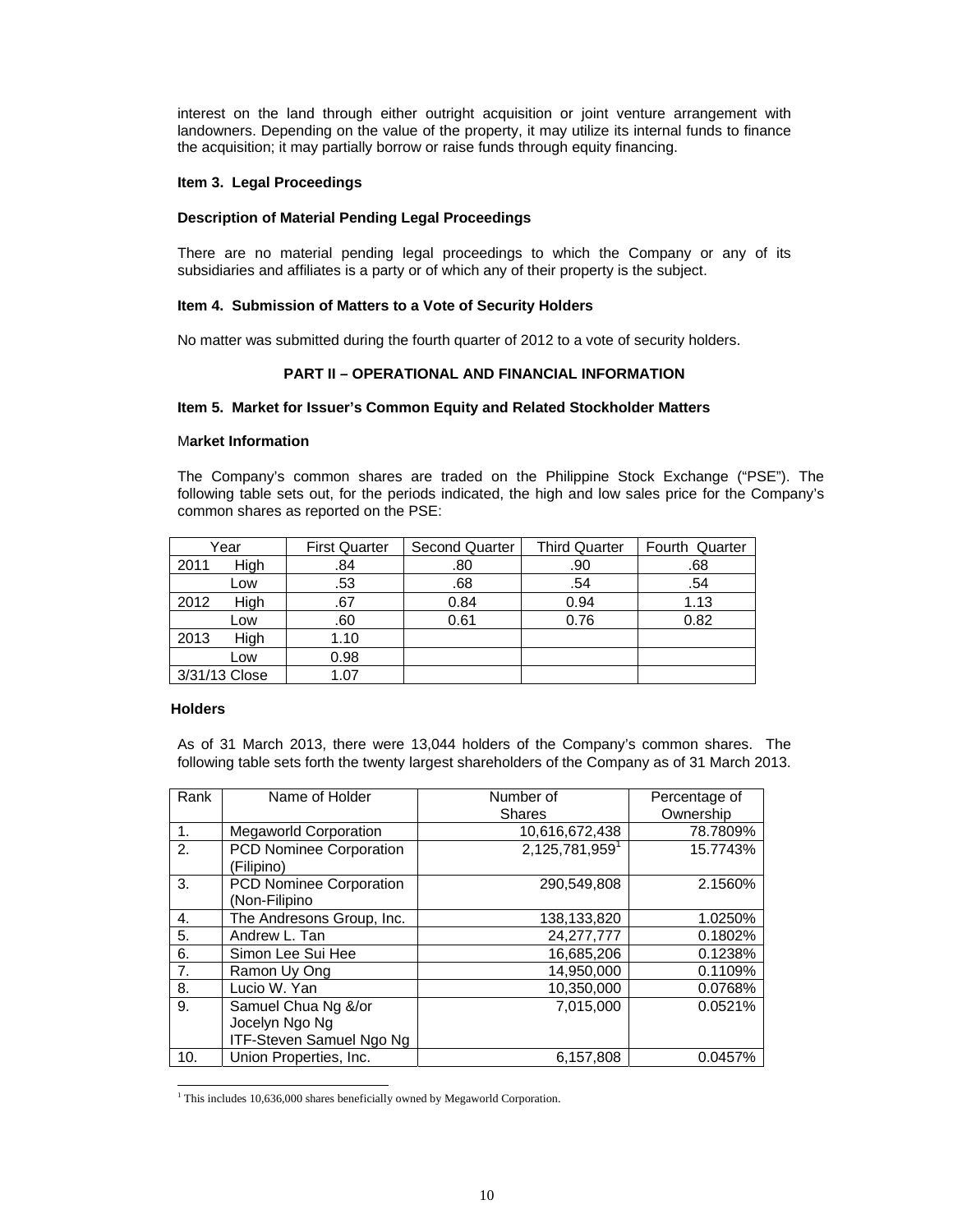| 11. | Alberto Mendoza and/or<br>Jeanie C. Mendoza | 4,444,106 | 0.0330% |
|-----|---------------------------------------------|-----------|---------|
| 12. | Evangeline R. Abdullah                      | 4,324,000 | 0.0321% |
| 13. | George T. Yang                              | 3,675,400 | 0.0273% |
| 14. | Zheng Chang Chua                            | 3,220,000 | 0.0239% |
| 15. | Tiong C. Rosario                            | 3,138,791 | 0.0233% |
| 16. | Maximino S. Uy &/or Lim                     | 3,105,000 | 0.0230% |
|     | Hue Hua                                     |           |         |
| 17. | Trans-Asia Securities, Inc.                 | 3,000,000 | 0.0223% |
| 18. | Luisa Co Li                                 | 2,902,908 | 0.0215% |
| 19. | Edward N. Cheok                             | 2,875,000 | 0.0213% |
| 20. | Aboitiz Equity Ventures,                    | 2,813,843 | 0.0209% |
|     | Inc.                                        |           |         |

The information provided above is not being presented in connection with securities to be issued pursuant to an acquisition, business combination or other reorganization initiated by or involving the Company.

#### **Dividends**

The payment of dividends, either in the form of cash or stock, will depend upon the Company's earnings, cash flow and financial condition, among other factors. The Company may declare dividends only out of its unrestricted retained earnings. These represent the net accumulated earnings of the Company, with its capital unimpaired, that are not appropriated for any other purpose.

The Company may pay dividends in cash, by the distribution of property, or by the issue of shares of stock. Dividends paid in cash are subject to the approval by the Board of Directors. Dividends paid in the form of additional shares are subject to approval by both the Board of Directors and at least two-thirds (2/3) of the outstanding capital stock of the shareholders at a shareholders' meeting called for such purpose.

No stock dividends were declared on the Company's common shares for 2007 to 2012. The Company declared a 15% stock dividend on March 15, 2006, which was paid on August 8, 2006 to all shares of common stock outstanding as of July 13, 2006.

The Corporation Code prohibits stock corporations from retaining surplus profits in excess of one hundred per cent (100%) of their paid-in capital stock, except when justified by definite corporate expansion projects or programs approved by the Board of Directors, or when the corporation is prohibited under any loan agreement with any financial institution or creditor from declaring dividends without its consent, and such consent has not yet been secured, or when it can be clearly shown that such retention is necessary under special circumstances obtaining in the corporation.

#### **Recent Sales of Unregistered or Exempt Securities**

On 30 October 2012, 2,695,239,834 new common shares issued to stockholders pursuant to a 1:4 pre-emptive stock rights offer were listed with the Philippine Stock Exchange. The rights shares were issued at Php1.00 per share.

Relative to the Company's pre-emptive rights offer, the Company filed with the Philippine Securities and Exchange Commission ("SEC") an Application for Confirmation of Exempt Transaction pursuant to the Securities Regulation Code (SRC). On August 24, 2012, the SEC issued an order confirming that the rights offer is an Exempt Transaction under Section 10.1 (e) and (i) of the SRC.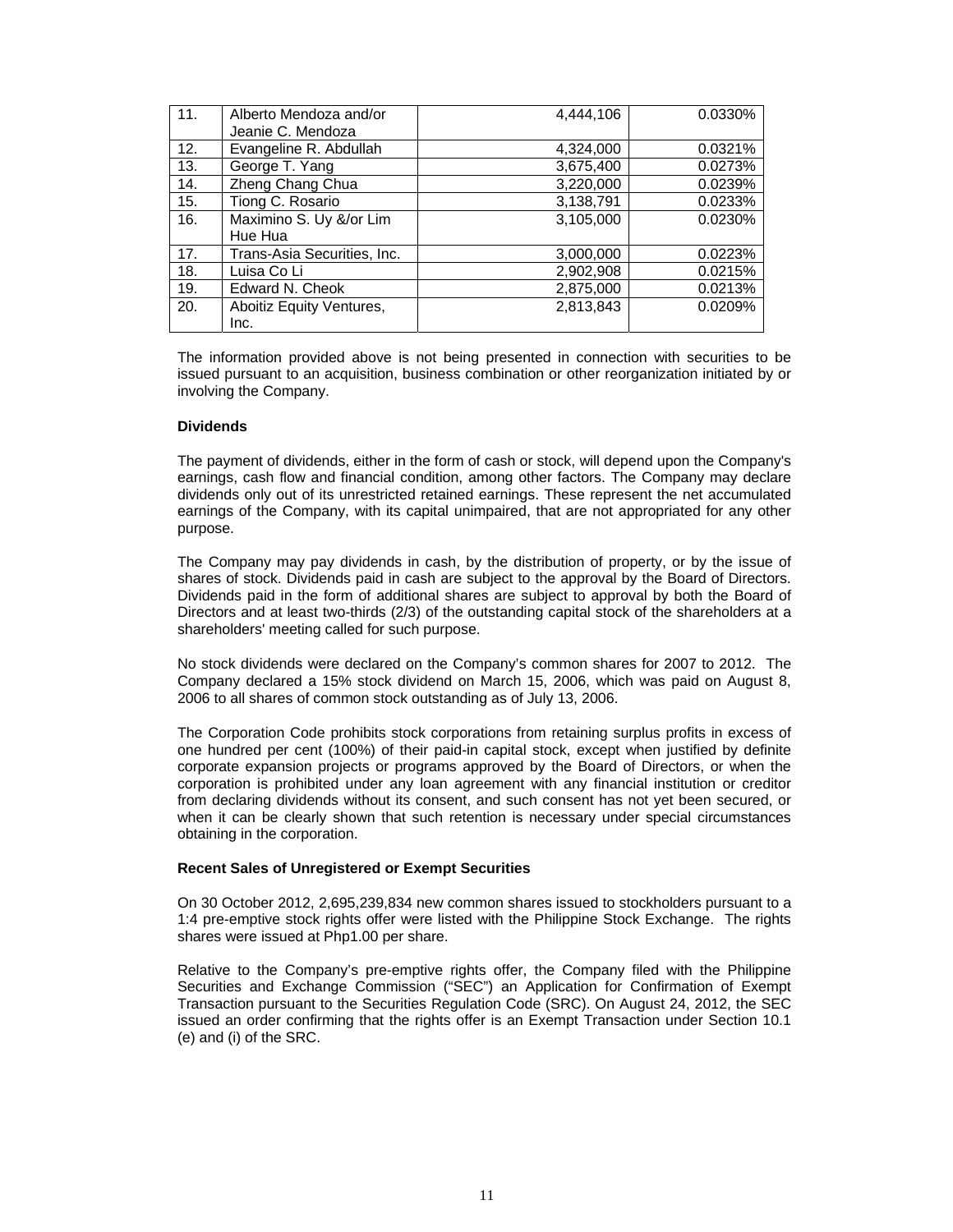#### **Item 6. Management's Discussion and Analysis of Financial Condition and Results of Operations**

#### **Top Five (5) Key Performance Indicators**

For 2012, the following are top key performance indicators of the Group:

|                         | 2012                      | 2011                     |
|-------------------------|---------------------------|--------------------------|
| Sales                   | P <sub>1.38</sub> Billion | P983 Million             |
| Net Income              | P235 Million              | P <sub>186</sub> Million |
| Earnings per share      | P.021                     | P.017                    |
| Quick Ratio *           | .79:1                     | .73:1                    |
| Debt to Equity Ratio ** | .02:1                     | .03:1                    |

*\* Cash and Cash Equivalents+Financial Assets+Trade and Other Receivables/Total Current Liabilities \*\* Interest Bearing Loans Borrowings/ Equity* 

Other indicators:

#### **Increase in reservation sales**

The Group's marketing concepts and sales strategies, project location, flexible payment scheme and aggressive selling have contributed to the increase in reservation sales. The Group's new projects are connected to mass transit system and are conveniently located in business districts of Metro Manila

#### **Continuous construction and development activities**

The Group aggressively undertakes construction and development activities and has been exerting efforts to deliver its projects within the commitment timetable.

#### **Landbanking**

The Group has been continuously acquiring interests in properties through either outright acquisitions or joint venture arrangements with landowners. It intends to have sufficient properties for development within the next 5 to 7 years.

#### **RESULTS OF OPERATION**

#### **Review of 2012 versus 2011**

During the twelve-month period, the consolidated net profit amounted to P235.35 million, 26% higher than the previous year's net income of P186.12 million. Consolidated revenues, composed of real estate sales, finance, commissions and other revenues which posted an increase of 29% from P1.95 billion to P2.52 billion. The increase in revenue is mainly due to increase in sales from various projects.

#### Real Estate Sales

The Group registered Real Estate Sales of P1.38 billion for twelve months ended December 31, 2012 compared with P.98 billion in 2011. The sales were derived from various projects namely, Pioneer Woodlands, San Lorenzo Place, The Sonoma, Little Baguio Terraces, The Cambridge Village, California Garden Square, Greenhills Garden Square and Laguna BelAir.

The Cost of Sales amounting to P906.3 million in 2012 and P746.1 million in 2011, as a percentage of Real Estate Sales, was 66% and 76%, respectively. The change was primarily due to the type of products sold for each year.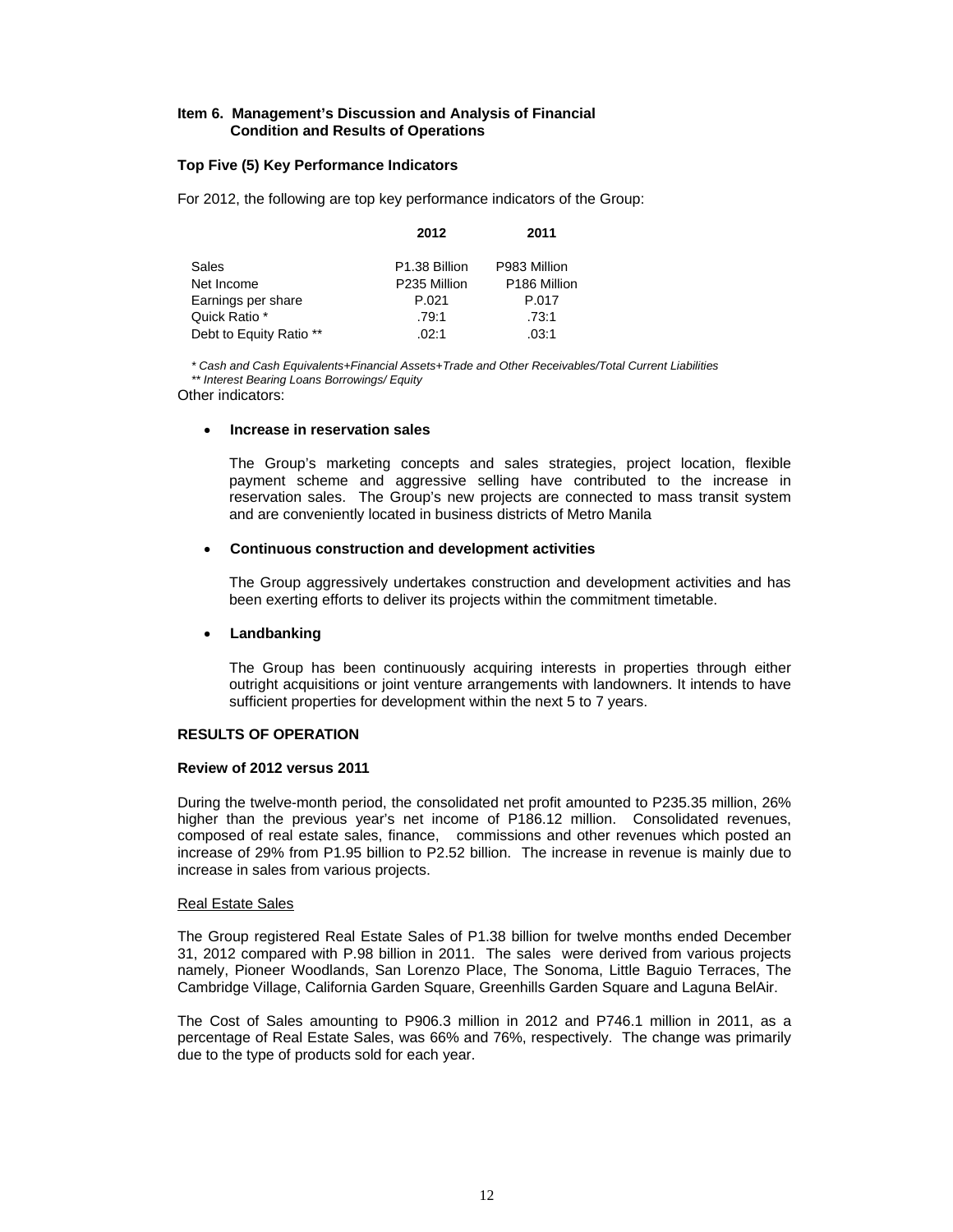Gross Profit was P475.1 million during the twelve months of 2012 and P237.4 million in 2011, or 34% and 24% of Real Estate Sales, respectively. The gross profit margin varies depending on the product mix and the competitiveness of prices of each product. Realized Gross Profit as a percentage of Real Estate Sales was recorded at 30% and 25% amounting to P411.5 million and P243.1 million in 2012 and 2011, respectively.

#### Other Revenues

The Finance income amounting to P490.9 million and P381.4 million in 2012 and 2011 respectively, were derived mostly from in-house financing and accounts for 19% and 20% of total revenues. Commission and other income totaling P569.8 million in 2012 and P481.7 million in 2011, represents 23% and 25% of total revenues, respectively. The other income includes rentals of investment property and residential/commercial spaces in various projects, equity in net earnings from associates and those obtained from other sources.

#### Operating Expenses

Operating Expenses posted an increase from P0.78 billion in 2011 to P1.04 billion in 2012. Corporate overhead increased due to additional expenses incurred in promoting sales, additional manpower to support the operations and general increase in commodities/services. Other charges/expenses include Finance Cost of P84.2 million and P51.6 million in 2012 and 2011, respectively.

#### **FINANCIAL CONDITION**

#### **Review of December 30, 2012 versus December 31, 2011**

Total resources of the Group as of December 31, 2012 and December 31, 2011 amounted to P31.98 billion and P25.71 billion respectively. Cash and Cash Equivalents increased from P0.83 billion to P3.03 billion. The Group remained liquid with Total Current Assets of P21.98 billion in 2012 and P17.07 billion in 2011, which accounted for 69% and 66% of the Total Assets in 2012 and 2011, while its Total Current Liabilities amounted to P7.1 billion in December 31, 2012 as compared with P4.2 billion in December 31, 2011.

The Equity increase from P18.2 billion in the previous year to P21.7 billion as of December 31, 2012 was basically due to increase in capital stock.

For the year 2012, the Group sourced its major cash requirements from internally generated funds and partly from collections of certain advances and borrowings.

The Group utilized its funds for loan repayments, construction and development of projects, and settlement of various payables and other operating expenses.

> Material Changes in the 2012 Interim Financial Statements (increase/decrease of 5% or more in the 2012 Financial Statements)

#### Balance Sheets

- 266% increase in Cash and Cash Equivalents Mainly due to receipt of proceeds from stock rights offer
- 18% increase in Trade and Other Receivables Mainly due to increase in sales
- 20% increase in Residential and Condominium Units for Sale Primarily due to ongoing construction and development activities
- 10% increase in Property Development Costs Mainly due to reclassification of account from Land for Future Development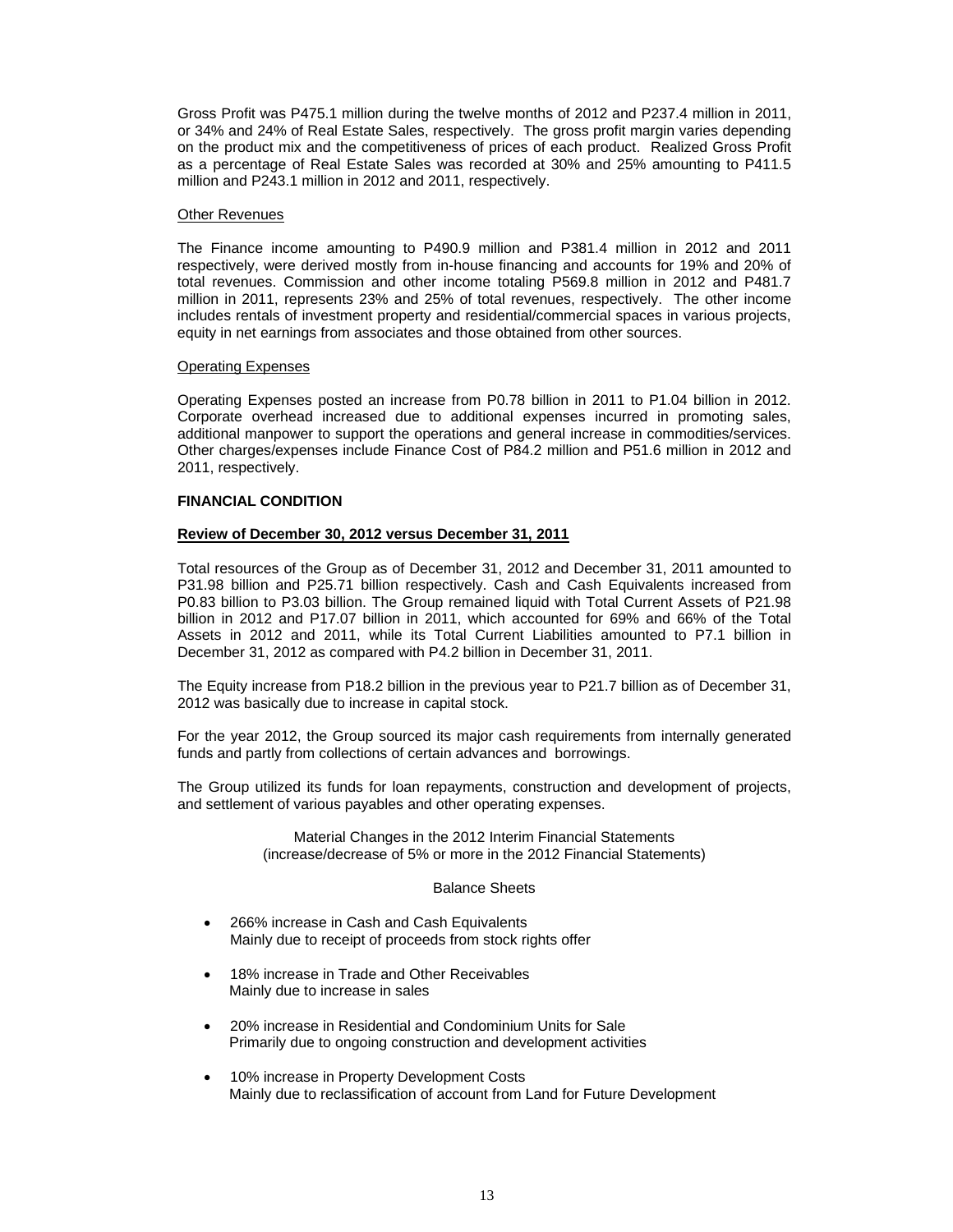- 100% decrease in Financial Assets at Fair Value through Profit or Loss Mainly due to deconsolidation of a subsidiary
- 11% increase in Prepayments Due to increase in prepaid taxes related to transfer of titles
- 43% increase in Other Current Assets Mainly due to increase in input vat on various purchases and construction-related payments
- 13% decrease in Advances to Landowners and Joint Venture Due to reclassification to Land for Future Development account
- 14% increase in Available for Sale Financial Assets Mainly due to increase in fair value of investment in securities held by subsidiaries
- 18% increase in Land for Future Development Due to additional acquisition of land
- 64% increase in Investment in Associates Mainly due to deconsolidation of a subsidiary
- 13% decrease in Investment Property Due to depreciation charges
- 100% increase in Deferred Tax Assets Mainly due to reclassification of account of a subsidiary
- 72% decrease in Other Non-Current Assets Mainly due to deconsolidation of a subsidiary
- 39% decrease in Interest-bearing Loans and Borrowings Due to repayment of loans
- 195% increase in Trade and Other Payables Various payables to contractors and suppliers due to increasing construction activities
- 17% increase in Customers' Deposits Mainly due to increase in reservation sales and collections from various projects
- 25% increase in Deferred Gross Profit on Real Estate Sales Due to increase in sales of projects with ongoing development
- 27% increase in Reserve for Property Development Pertains to the estimated cost to complete the development/construction of sold units
- 209% increase in Advances from Related Parties Mainly due to construction related advances
- 33% increase in Other Current Liabilities Due to increase in payable to suppliers and contractors
- 26% increase in Retirement Benefit Obligation Due to accrual of retirement obligation for the year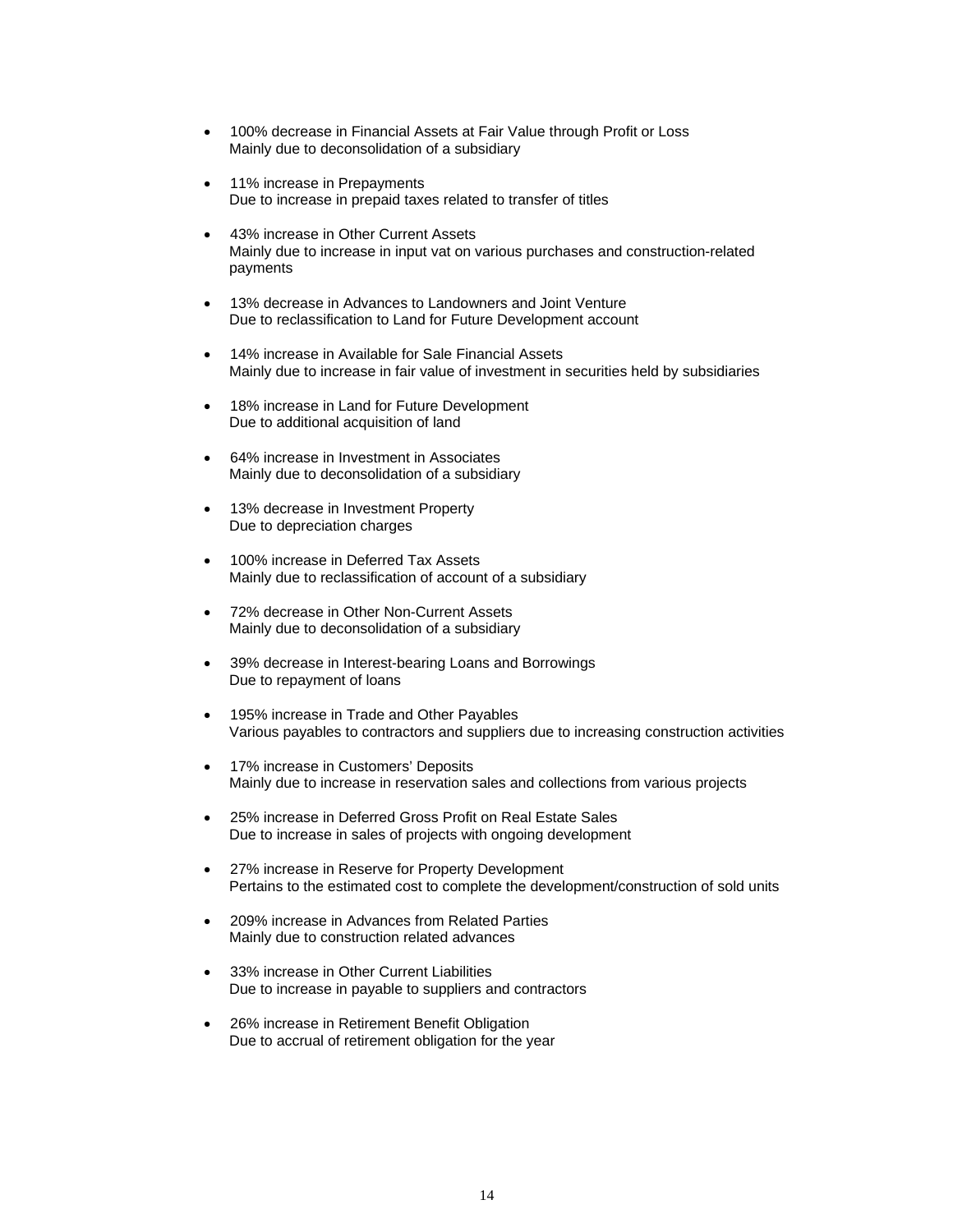#### Income Statements

- 40% increase in Real Estate Sales Due to aggressive selling of projects
- 24% decrease in Deferred Gross Profit on Prior Years' Sale Due to completion / increase in construction accomplishments of some projects
- 29% increase in Finance Income Primarily due to increase in interest income realized from accounts under in-house financing
- 5% decrease in Rental Income Due to expiration of contract of lease of certain tenant
- 9% increase in Other Income Due to increase in income from other related sources
- 407% increase in Equity in Net Earnings of an Associate Due to increase in earnings of an associate
- 21% increase in Cost of Real Estate Sales Primarily due to increase in sales
- 43% increase in Deferred Gross Profit Current Year's Sales Due to increase in sales of projects with ongoing development
- 35% decrease in Loss from Dilution of a Subsidiary Mainly due to deconsolidation of a subsidiary
- 63% increase in Finance Cost Due to additional interest-bearing advances
- 34% increase in Operating Expenses Primarily due to increase in marketing, manpower and other administrative expenses
- 115% increase in Tax Expense Due to increase in taxable income

For the year 2013, the projected capital expenditures (construction/development) of roughly P4.0 billion is expected to be funded by collections, borrowings and equity financing.

Fluctuations in foreign exchange rate had no adverse effect on the Group's financial conditions since the Group has very minimal importations of construction-related materials and have no foreign denominated loans.

There are no other material changes in the Group's financial position and condition (5% or more) that will warrant a more detailed discussion. Likewise, there are no material events and uncertainties known to the management that would have material impact on reported financial information and normal operations of the Group.

The nature of all revenues and expenses disclosed in the statement of comprehensive income are business related transactions and arose from the Group's continuing operations. Also, no prior period adjustment was made during any period covered by statement of financial position.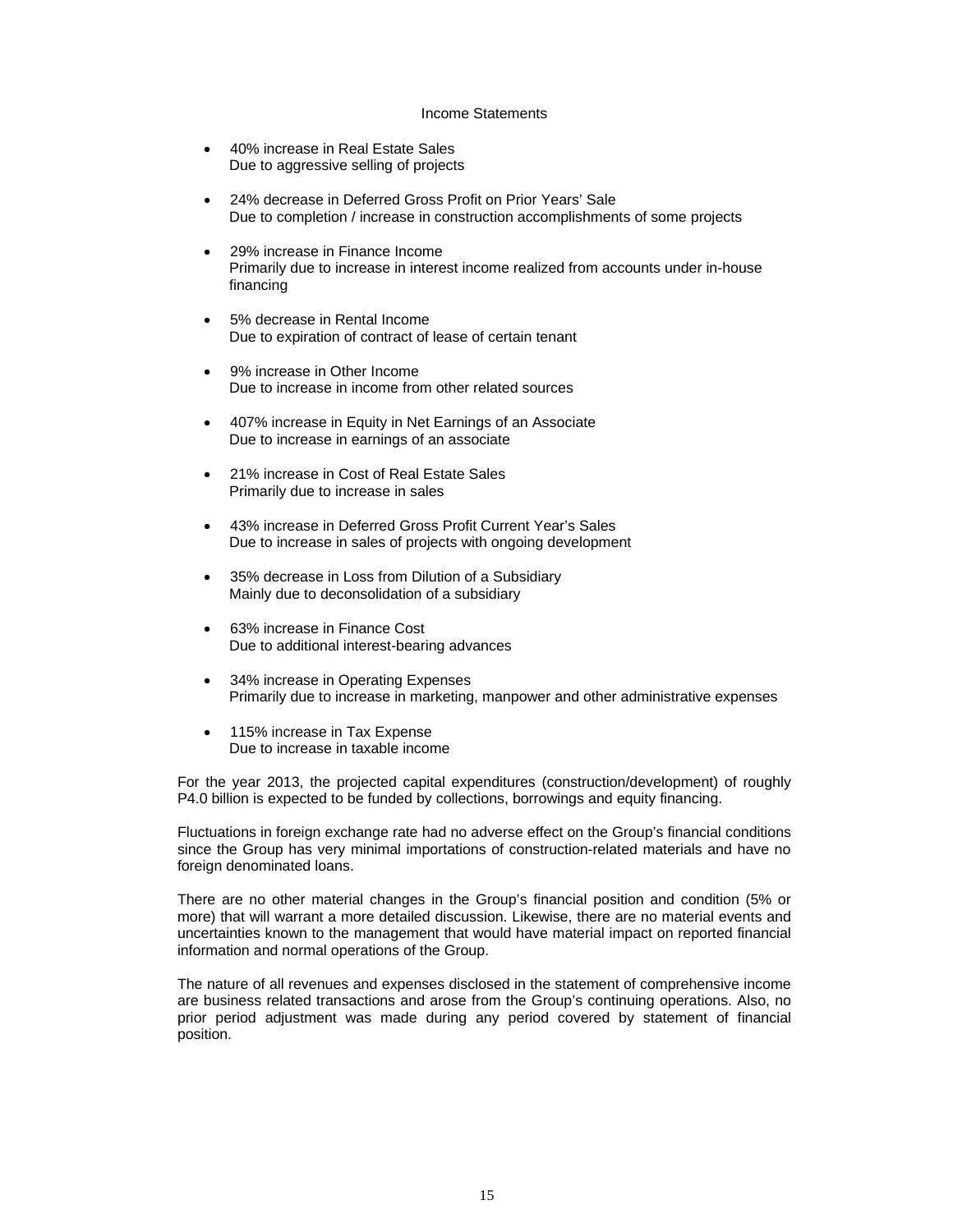There are no material off-balance sheet transactions, arrangements, obligations (including contingent obligations), and other relationships of the Group with unconsolidated entities or other persons created during the reporting period.

There are no events that will trigger direct or contingent financial obligation that is material to the Group, including any default or acceleration of an obligation.

The Group is aggressively marketing its products specially the new projects. It continuously offers competitive prices, more lenient payment schemes under in-house financing and has strong tie-ups with reputable banks for the financing requirements of its buyers.

#### **Top Five (5) Key Performance Indicators**

For 2011, the following are the top key performance indicators:

#### **Increase in Revenue**

The Company registered a significant growth in revenues. Sales and marketing efforts have been intensified .The aggressive selling activities in prior years resulted to increase in sales.

#### **Ability to repay loan obligations**

All loans obligations were promptly settled. The Group maintains good credit standing with creditor banks and has considerable standby credit facilities which can be utilized for urgent capital requirements.

#### **Increase in reservation sales**

The Group's product concepts, project location, flexible payment scheme and aggressive selling have contributed to the increase in reservation sales. The Marketing team constantly evaluates the needs of the market to determine the suitability of projects being offered to buyers. Most of the Group's ongoing projects are connected to mass transit system while others are conveniently located in prime areas of Metro Manila and suburbs.

#### **Continuous development of projects**

The Group continuously undertakes construction and development activities and has been exerting efforts to deliver its projects within the commitment timetable. The Group's Project Development team works closely with outside contractors particularly in monitoring and supervising the progress of construction.

#### **Landbanking**

The Group aims to acquire properties with strong growth and market potential. It has been continuously acquiring interests in properties through either outright acquisitions or joint venture arrangements with landowners. It intends to have sufficient properties for development within the next 5 to 10 years.

#### **RESULTS OF OPERATION**

#### **Review of 2011 versus 2010**

During the twelve-month period, the consolidated net income amounted to P186.12 million, 26% lower than the previous year's net income of P250.26 million. Consolidated revenues, composed of real estate sales, interest income, commissions and other revenues which posted a decrease of 13% from P2.25 billion to P1.95 billion.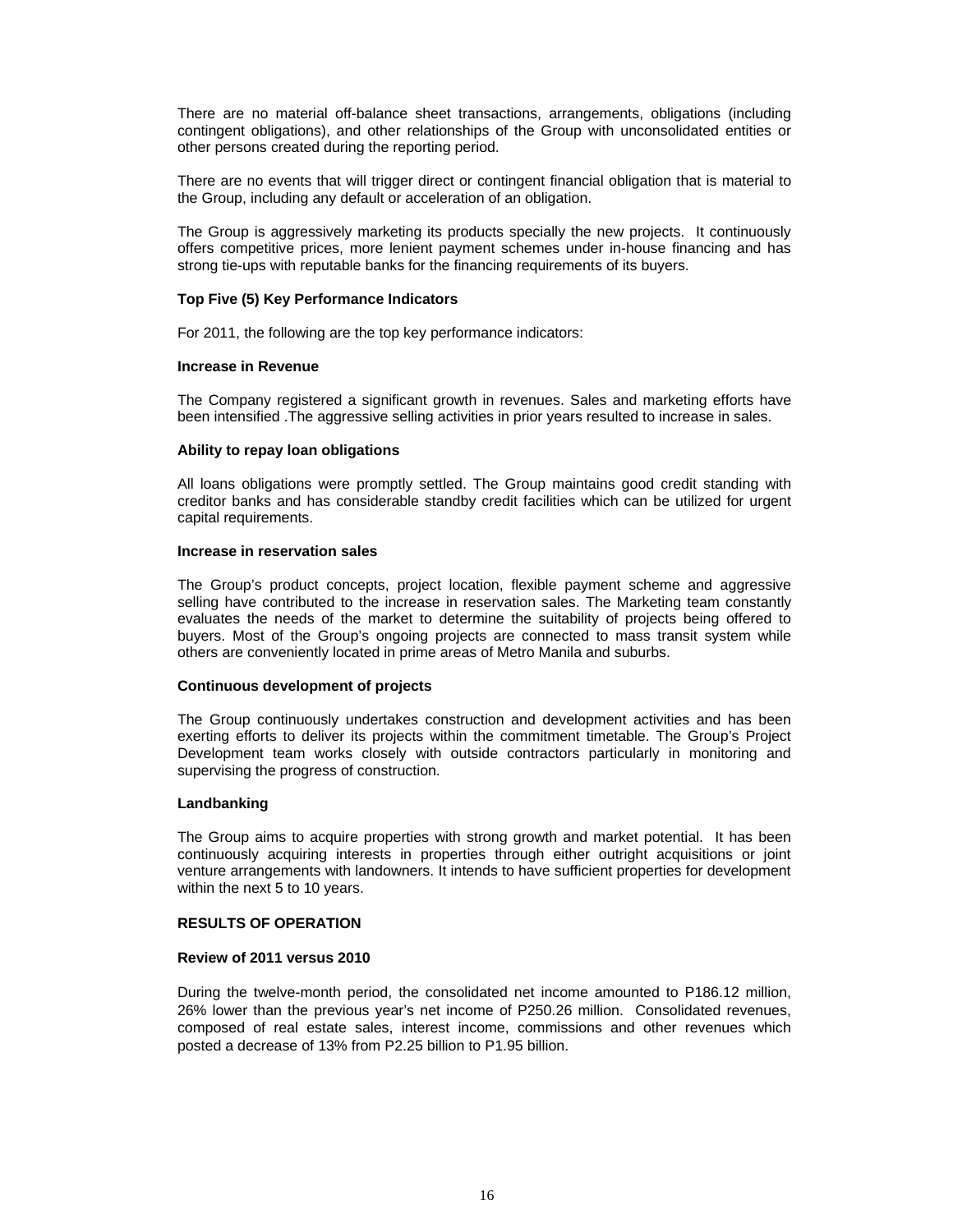#### Real Estate Sales

The Group registered Real Estate Sales of P.98 billion for twelve months ended December 31, 2011 compared with P1.07 million in 2010. The booked sales were derived from various projects namely, California Garden Square, Little Baguio Terraces, Pioneer Woodlands, The Cambridge Village, San Lorenzo Place, Kasara Urban Resort Residences, Laguna Bel Air Projects and The Sonoma.

The Cost of Sales amounting to P746.1 million in 2011 and P743.2 million in 2010, as a percentage of Real Estate Sales, was 76% and 70%, respectively. The change was primarily due to the type of products sold for each year.

Gross Profit was P237.39 million during the twelve months of 2011 and P325.24 million in 2010, or 24% and 30% of Real Estate Sales, respectively. The gross profit margin varies depending on the product mix and the competitiveness of prices of each product. Realized Gross Profit as a percentage of Real Estate Sales was recorded at 25% and 26% amounting to P243.14 million and P279.45 million in 2011 and 2010, respectively.

#### Other Revenues

In 2011, the finance income amounting to P381.4 million was derived mostly from buyers' inhouse financing while in 2010, the P641.4 million came from both in-house financing and the sale of certain financial assets of a subsidiary. This accounts for 20% and 28% of total revenues. On the other hand, the commission and other income totaling P588.4 million in 2011 and P542.7 million in 2010, represents 30% and 24% of total revenues, respectively. The other income includes rentals of investment property and residential/commercial spaces in various projects, and those obtained from other sources.

#### Operating Expenses

Operating Expenses posted a decrease from P1 billion in 2010 to P0.78 billion in 2011. Other charges/expenses include Finance Cost of P51.6 million and P75.1 million in 2011 and 2010, respectively.

#### **FINANCIAL CONDITION**

Review of December 30, 2011 versus December 31, 2010

Total resources of the Group as of December 31, 2011 and December 31, 2010 amounted to P25.7 billion and P27.8 billion respectively. Cash and Cash Equivalents decreased from P1.5 billion to P0.83 billion. The Group remained liquid with Total Current Assets of P17.1 billion in 2011 and P17.2 billion in 2010, which accounted for 66% and 62% of the Total Assets in 2011 and 2010, while its Total Current Liabilities amounted to P4.2 billion in December 31, 2011 as compared with P4.9 billion in December 31, 2010.

The decrease in Equity from P18.4 billion in the previous year to P18.2 billion as of December 31, 2011 was basically due to revaluation reserves applicable to equity investments.

In 2011, the Group sourced its major cash requirements from internally generated funds and partly from collection of certain advances. While in 2010, cash was sourced mostly from internal funds and partly from the discounting of its installment contract receivable.

The Group utilized its funds for construction and development of projects, land acquisition, loan payments and settlement of various payables/operating expenses.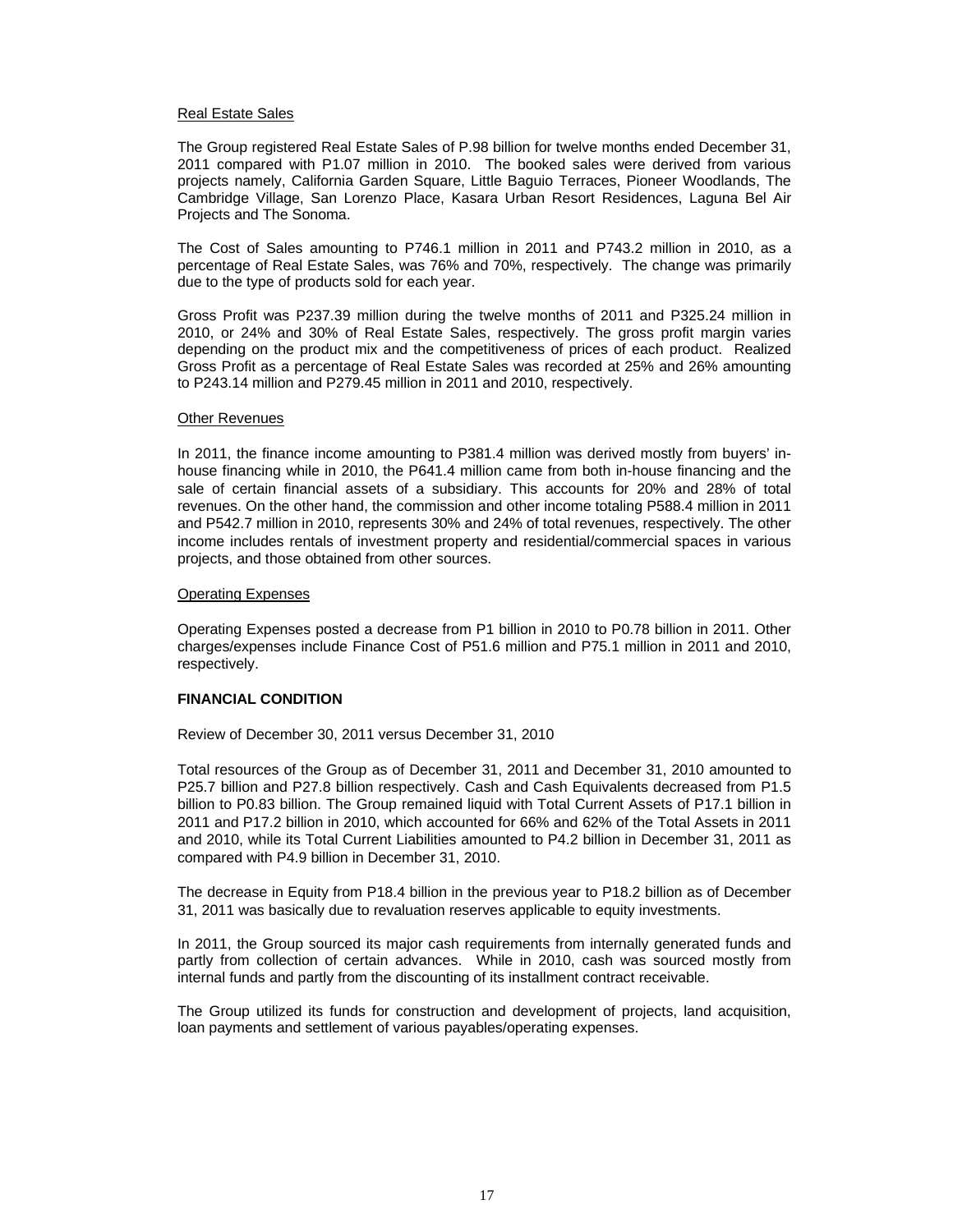Material Changes in the 2011 Interim Financial Statements (increase/decrease of 5% or more in the 2011 Financial Statements)

#### Balance Sheets

- 45% decrease in Cash and Cash Equivalents Mainly due to payments to contractors, suppliers and settlement of loans
- 23% decrease in Trade and Other Receivables Mainly due to deconsolidation of a subsidiary
- 31% increase in Residential and Condominium Units for Sale Mainly due to costs attributed to the construction of ongoing projects
- 48% decrease in Property Development Costs Due to reclassification of account and deconsolidation of a subsidiary
- 201% increase in Advances to Related Parties Mainly due to deconsolidation of a subsidiary
- 100% increase in Financial Assets at Fair Value through Profit or Loss Mainly due to increase in fair value of investment in securities held by a subsidiary
- 11% increase in Other Current Assets Mainly due to input vat on increasing purchases and construction-related payments
- 43% decrease in Advances to Landowners and Joint Venture Mainly due to cancelled purchase transaction and deconsolidation of a subsidiary
- 20% decrease in Available for Sale Financial Assets Due to changes in market value of financial assets held by subsidiaries
- 18% decrease in Land for Future Development Due to reclassification of cost of the land to Residential and Condominium Units for Sale when the project starts its development
- 7% decrease in Investment Property Mainly due to depreciation charges
- 56% decrease in Other Non-Current Assets Mainly due to deconsolidation of a subsidiary
- 56% decrease in Interest-bearing Loans and Borrowings Due to payment of loans and deconsolidation of a subsidiary
- 29% decrease in Trade and Other Payables Mainly due to deconsolidation of a subsidiary
- 15% decrease in Customers' Deposits Net effect of increase in reservation sales and decrease due to booked sales and deconsolidation of a subsidiary
- 30% decrease in Deferred Gross Profit on Real Estate Sales Mainly due to deconsolidation of a subsidiary
- 22% decrease in Reserve for Property Development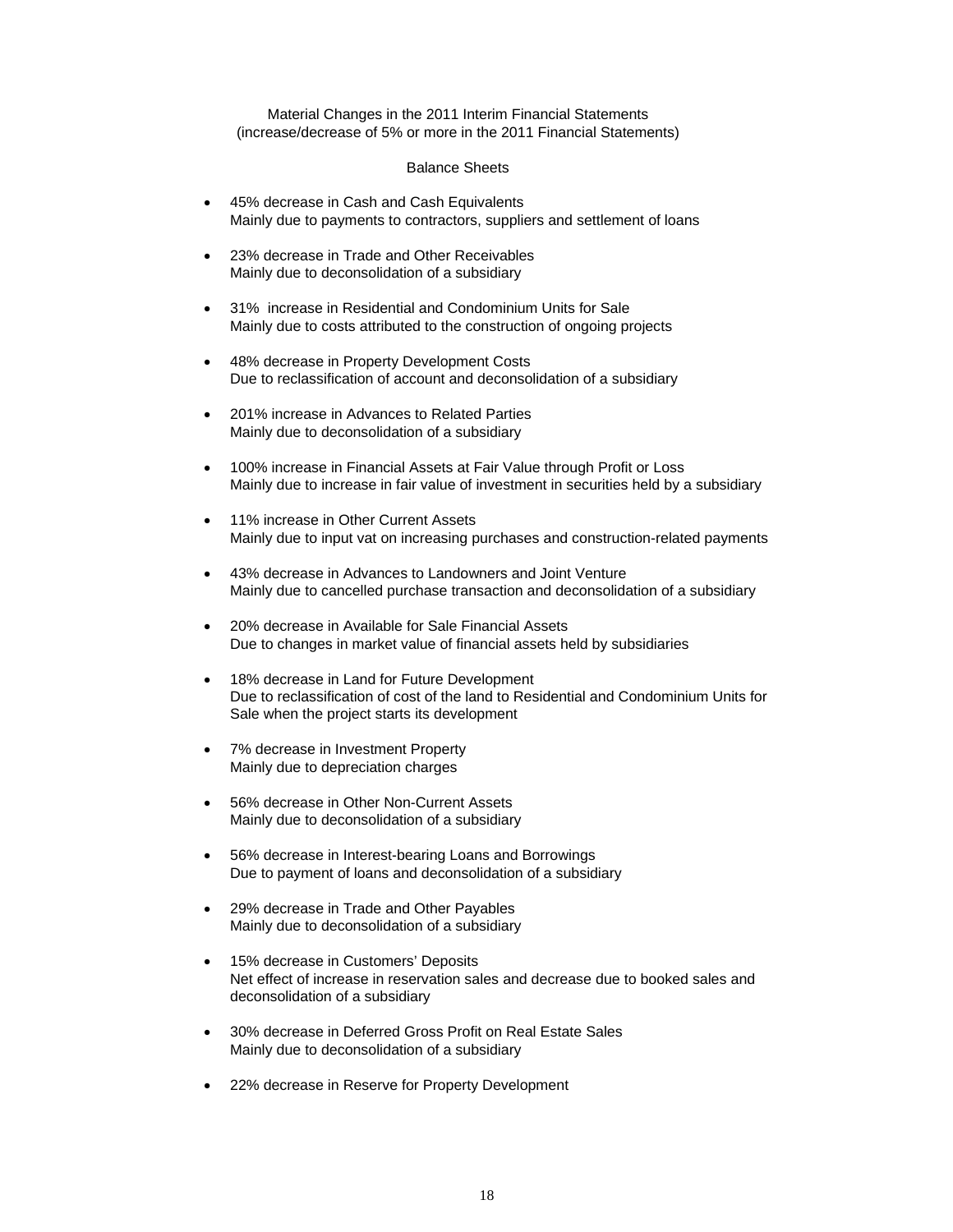Due to continuous construction and development of projects

- 21% increase in Advances to Related Parties Mainly due to advances for construction related activities
- 8% decrease in Other Current Liabilities Mainly due to deconsolidation of a subsidiary
- 43% decrease in Revaluation Reserves Due to changes in market value of financial assets held by subsidiaries

#### Income Statements

- 8% decrease in Real Estate Sales Due to net effect of increase in sales and deconsolidation of a subsidiary
- 41% decrease in Finance Income Due to deconsolidation of a subsidiary and decrease in sale of marketable equity securities held by a subsidiary
- 36% increase in Commission Income Mainly due to additional efforts of a subsidiary in marketing the properties of related parties
- 48% increase in Realized Gross Profit on Prior Years' Sales Mainly due to increase in construction accomplishment of various projects
- 100% increase in Equity in Net Earnings of as Associate Due to deconsolidation of a subsidiary
- 15% decrease in Other Income Primarily due to deconsolidation of a subsidiary
- 15% decrease in Deferred Gross Profit on Current Year's Sales Due to increase in construction and development activities
- 31% decrease in Finance Cost Mainly due to payment of loans
- 100% increase in Loss from Dilution of a Subsidiary Mainly due to deconsolidation of a subsidiary
- 23% decrease in Operating Expenses Primarily due to deconsolidation of a subsidiary
- 100% decrease in Preacquisition Income Due to no additional acquisition of subsidiary during the year
- 33% increase in Tax Expense Due to increase in taxable income

For the year 2012, the projected capital expenditures (construction/development) of roughly P3.0 billion is expected to be funded by collections, borrowings and equity financing.

Fluctuations in foreign exchange rate had no significant effect on the Group's financial conditions since the Group has very minimal importations of construction-related materials and have no foreign denominated loans.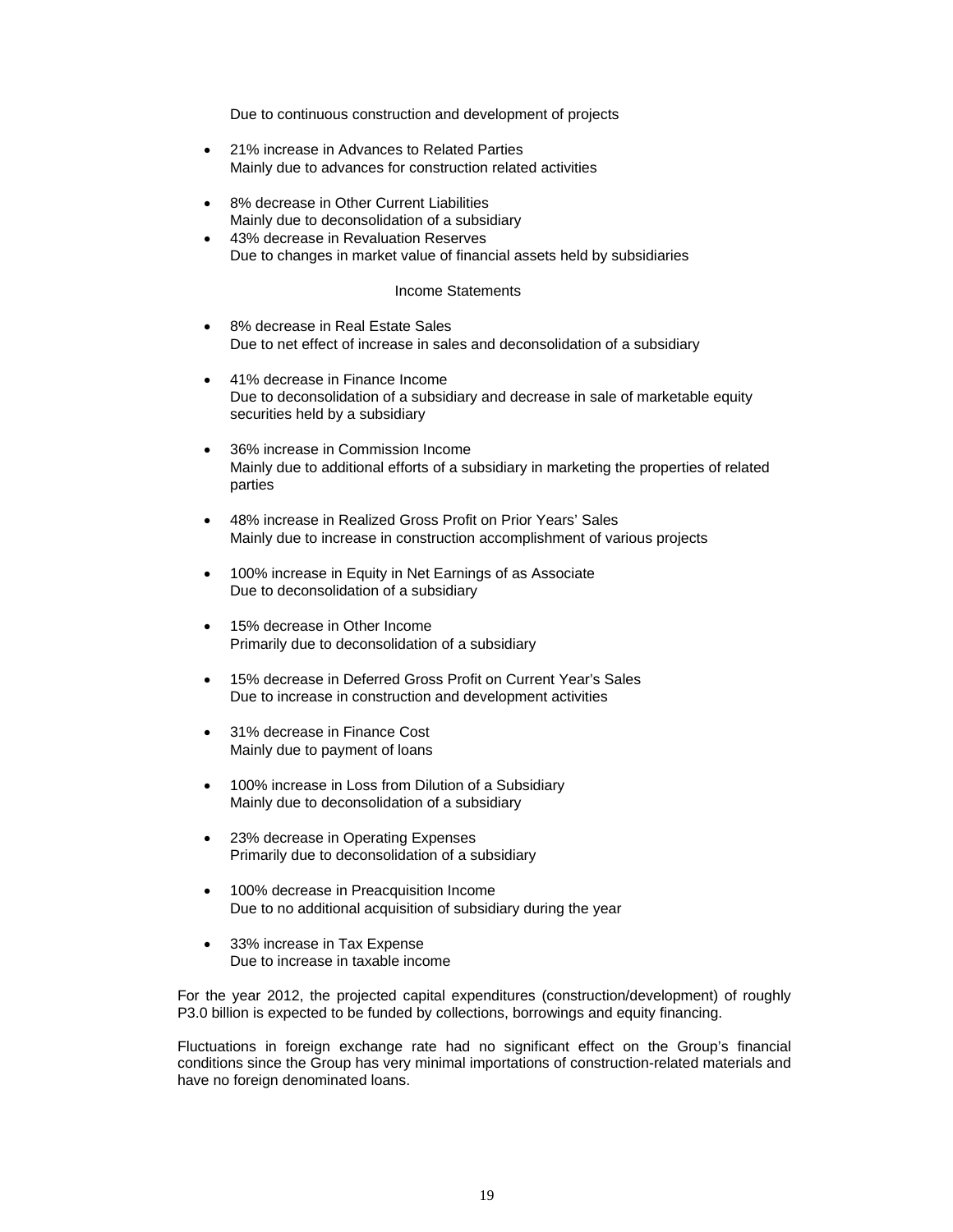There are no other material changes in the Group's financial position and condition (5% or more) that will warrant a more detailed discussion. Likewise, there are no material events and uncertainties known to the management that would have material impact on reported financial information and normal operations of the Group.

The nature of all revenues and expenses disclosed in the statement of comprehensive income are business related transactions and arose from the Group's continuing operations. Also, no prior period adjustment was made during any period covered by statement of financial position.

There are no material off-balance sheet transactions, arrangements, obligations (including contingent obligations), and other relationships of the Group with unconsolidated entities or other persons created during the reporting period.

There are no events that will trigger direct or contingent financial obligation that is material to the Group, including any default or acceleration of an obligation.

The Group is aggressively marketing its products specially the new projects. It continuously offers competitive prices, more lenient payment schemes under in-house financing and has strong tie-ups with reputable banks for the financing requirements of its buyers.

#### **Item 7. Information on Independent Accountant and other Related Matters**

#### **External Audit Fees and Services**

The Company's external auditor, Punongbayan & Araullo, billed the amounts of Php1,560,000 in 2012 and Php1,485,000 in 2011 exclusive of VAT, in professional fees for services rendered by it for the audit of the Company's annual financial statements and services that are normally provided by the external auditor in connection with statutory and regulatory filings or engagements for 2012 and 2011.

Apart from the foregoing, no other services were rendered or fees billed by the Company's external auditors for 2012 and 2011.

The engagement of Punongbayan & Araullo and the handling partner is approved by the Board of Directors in consultation with its Audit Committee and by the stockholders of the Company. The selection of external auditors is made on the basis of credibility, professional reputation, accreditation with the Philippine Securities and Exchange Commission, and affiliation with a reputable foreign partner. The professional fees of the external auditors of the Company are approved by the Company's Audit Committee after approval by the stockholders of the engagement and prior to the commencement of each audit season.

#### **Item 8. Financial Statements**

Financial Statements meeting the requirements of SRC Rule 68, as amended, are attached hereto as Exhibit 1 and incorporated herein by reference.

#### **Item 9. Changes in and Disagreements with Accountants on Accounting and Financial Disclosure**

The Company complied with SRC Rule 68(3)(b)(iv) and the Company's Manual on Corporate Governance, which requires that the Company's external auditor be rotated or the signing partner changed after five (5) years of engagement. A two-year cooling off period shall be observed in the re-engagement of the same signing partner. In this regard, starting the year ending 31 December 2011, Mr. Nelson Dinio, one of the Audit and Assurance Partners of Punongbayan and Araullo (P&A), was designated as the signing partner for the audit of the Company's financial statements. Ms. Mailene Sigue-Bisnar, also one of the Audit and Assurance Partners of P&A, handled the audit of the Company's financial statements for the past five years from 2006 to 2010.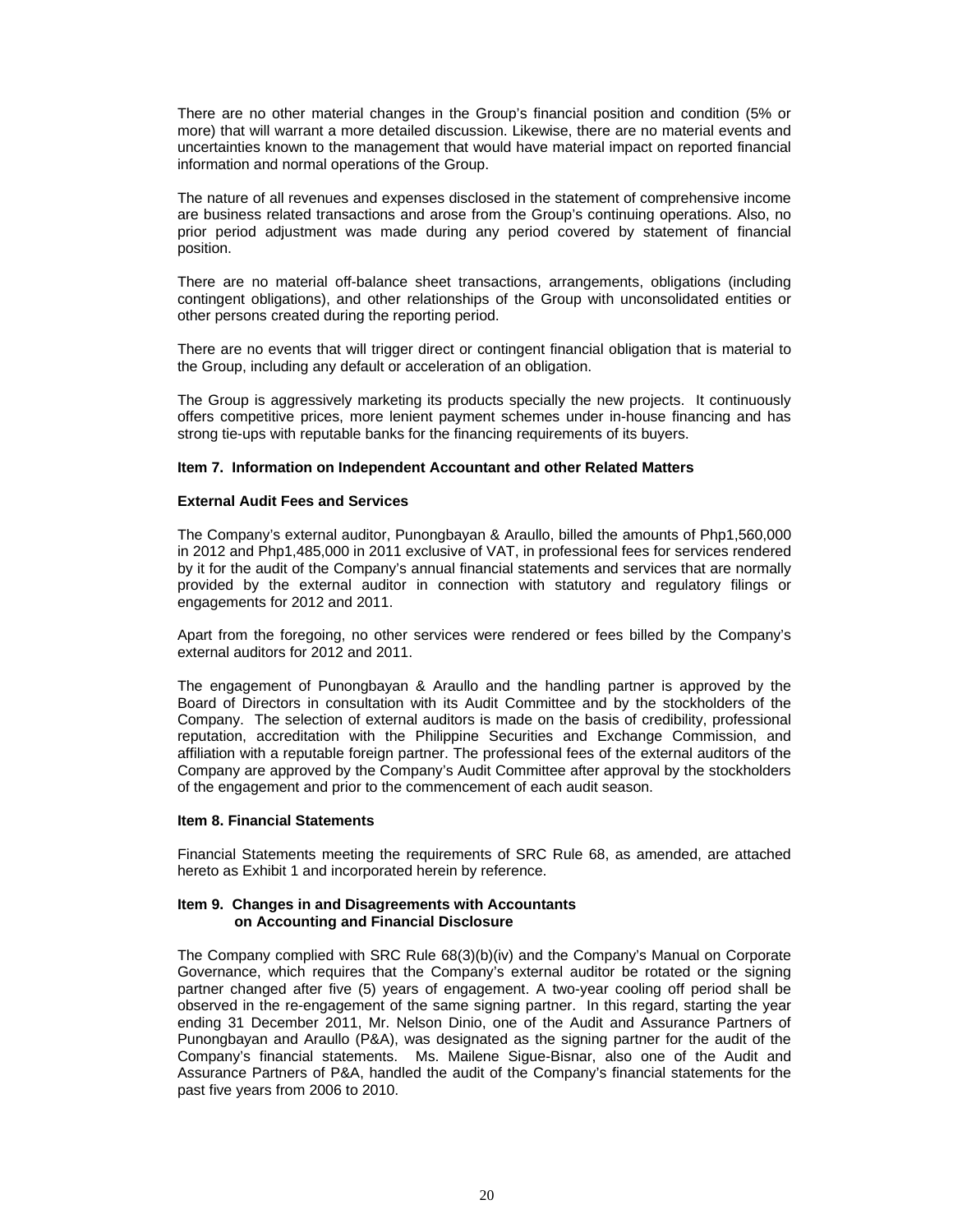There are no disagreements with the auditors on any matter of accounting principles or practices, financial statement disclosure, or auditing scope or procedure, which, if not resolved to their satisfaction, would have caused the auditors to make reference thereto in their reports on the financial statements of the Company and its subsidiaries.

#### **PART III – CONTROL AND COMPENSATION INFORMATION**

#### **Item 10. Directors and Executive Officers of the Issuer**

There are seven (7) members of the Company's Board of Directors, two of whom are independent directors. All directors were elected during the annual meeting of stockholders held on 13 June 2012 for a term of one year and until their successors are elected and qualified.

The table sets forth each member of the Company's Board as of 1 April 2013.

#### **Name Present Position**

| Andrew L. Tan<br>Gerardo C. Garcia<br>Katherine L. Tan<br>Anthony Charlemagne C. Yu<br>Alejo L. Villanueva, Jr<br>Evelyn G. Cacho<br>Enrique Santos L. Sy<br>Ricky S. Libago<br>Antonio E. Llantada, Jr<br>Robert Edwin C. Lim<br>Ricardo B. Gregorio<br>Jhoanna Lyndelou T. Llaga<br>Giovanni C. Ng<br>Dennis E. Edaño | Chairman of the Board<br>Vice Chairman/Independent Director<br>Director<br>Director/President<br>Independent Director<br>Director/Vice President for Finance<br>Director<br>Senior Vice President for Property<br>Development<br>Vice President for Audit<br>and Management Services<br>Vice President for Corporate Planning<br>and Landbanking<br>Vice President for Human Resources General<br>and Administration Services<br>Vice President for Marketing<br>Treasurer<br>Corporate Secretary |
|-------------------------------------------------------------------------------------------------------------------------------------------------------------------------------------------------------------------------------------------------------------------------------------------------------------------------|---------------------------------------------------------------------------------------------------------------------------------------------------------------------------------------------------------------------------------------------------------------------------------------------------------------------------------------------------------------------------------------------------------------------------------------------------------------------------------------------------|
| Celeste Z. Sioson                                                                                                                                                                                                                                                                                                       | <b>Assistant Corporate Secretary</b>                                                                                                                                                                                                                                                                                                                                                                                                                                                              |

Following is a brief profile of the incumbent directors and executive officers of the Company, indicating their respective business experience for the past five (5) years.

### **Andrew L. Tan**

Chairman of the Board

Mr. Tan, Filipino, 63 years old, Filipino, has served as Chairman of the Company's Board of Directors since its incorporation in July 1994. He was also Treasurer of the Company from July 1994 to May 1998. He pioneered the live-work-play-learn model in real estate development through the Megaworld Group's integrated township communities, fueling the growth of the business process outsourcing (BPO) industry. He embarked on the development of integrated tourism estates through Alliance Global Group, Inc. and Global-Estate Resorts, Inc., which he both chairs, while continuing to focus on consumer-friendly food and beverage and quick service restaurants. Mr. Tan serves as Chairman of the Board and President of Megaworld Corporation, Suntrust Properties, Inc. Eastwood Cyber One Corporation, Megaworld Land, Inc., Megaworld Central Properties, Inc., Townsquare Development, Inc. and Richmonde Hotel Group International Limited. Mr. Tan is Chairman of Megaworld Foundation, the Megaworld's corporate social responsibility arm, which primarily focuses on the promotion of education through scholarship programs for financially handicapped but deserving students, and supports causes that promote poverty alleviation, people empowerment, social justice, good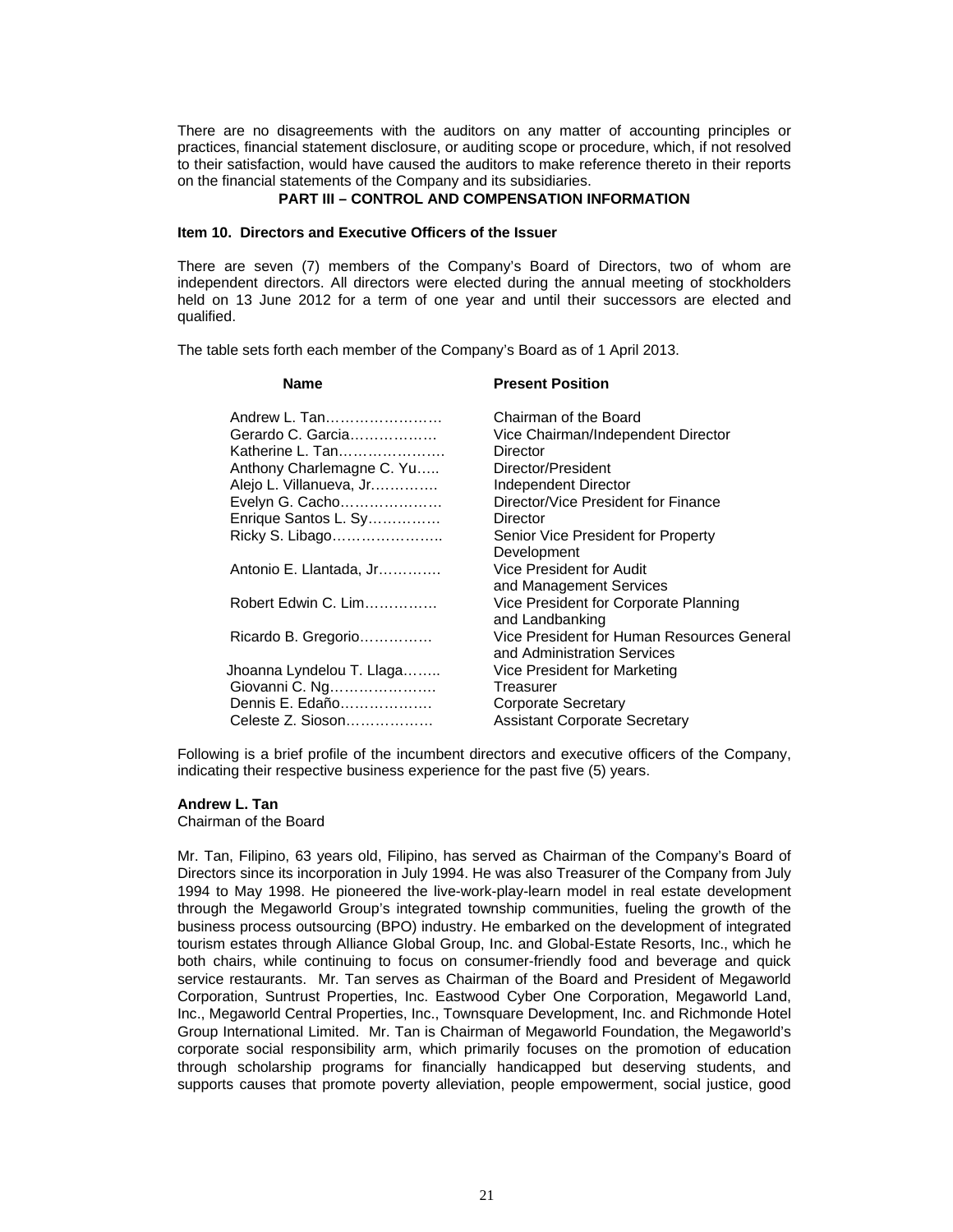governance and environmental conservation. He is a director of Travellers International Hotel Group, Inc., which owns Resorts World Manila, and the food and beverage companies, Emperador Distillers, Inc. Alliance Global Brands, Inc., , Inc. and Golden Arches Development Corporation. Mr. Tan is a Director and President and CEO of Twin Lakes Corporation.

#### **Anthony Charlemagne C. Yu**  Director/President

Mr. Yu, 50 years old, Filipino, has been a member of the Company's Board of Directors since January 1998 and has served as President of the Company for the same period. He joined Megaworld Land, Inc. in September 1996 and served as its Vice President until December 1997. Mr. Yu obtained his Bachelor of Arts degree major in Political Science from the Ateneo de Manila University and his Bachelor of Laws degree from the University of the Philippines. He holds a Masters Degree from the University of London. Mr. Yu previously worked for Ten Knots Development Corporation where he served as Vice President for Corporate and Legal Affairs and was a member of both its Executive and Management Committees. He also worked as a legal associate at the Ponce Enrile Cayetano Reyes & Manalastas Law Offices and was Special Legal Counsel to the Secretary of Health, Juan Flavier. He also served as a Consultant in the Senate of the Philippines. He was a member of the College Faculty of the Ateneo de Manila University for eight (8) years, from 1985 to 1993 and sat on the board of the Institute of the Philippine Culture of the Ateneo de Manila University. Atty. Yu has also served as a Law Professor in the College of Law of the University of the Philippines. He was Philippine Delegate to the Philippines-China Business Council held in Beijing, China in 1996 and the Integrated Environmental Management Forum held in Israel in 1995. Mr. Yu was a member of the United Nations Development Program's Regional Network of Legal Experts on Marine Pollution and the Board of Trustees of Management Advancement Systems, Association, Inc. He is currently the Chairman of the Board and President of the Philippine Science-assisted school, Laguna BelAir School, Inc. He is the President of the El Nido Foundation and the Chairman of the ERDA Foundation. He is also a member of the Board of Trustees of IBON Foundation, a non-profit research and education development institution that provides socio-economic research and analysis on people's issues to various sectors. Mr. Yu is also the Chairman and President of Empire East Communities, Inc. He is likewise the President and Director of Megaworld Central Properties, Inc., Sherman Oak Holdings, Inc., Sonoma Premier Land, Inc., and Valle Verde Properties, Inc. He also sits as a Director of Megaworld Newport Property Holdings, Inc.

# **Katherine L. Tan**

**Director** 

Ms. Tan, 61 years old, Filipino, was elected to the Board on 9 June 2009. She previously served as director of the Company from 1994 to 1996. She is concurrently a Director of Megaworld Corporation, Director and Treasurer of Alliance Global Group, Inc., Alliance Global Brands, Inc. and Emperador Distillers, Inc. She has extensive experience in the food and beverage industry and is currently Director of The Bar Beverage, Inc. and Choice Gourmet Banquet, Inc. She is Director and President of Raffles & Company, Inc.

#### **Gerardo C. Garcia**

Independent Director

Mr. Garcia, 71 years old, Filipino, is an independent director of the Company. He has been a member of the Company's Board of Directors since October 1994 and has served as Vice Chairman of the Board since December 1997. He also served as President of the Company from October 1994 until December 1997. He concurrently serves in the boards of Megaworld Corporation, Global-Estate Resorts, Inc., Suntrust Properties, Inc. and Megaworld Land, Inc. as independent director. He is a private sector representative in the board of Philippine National Railways. He is also President of Philippine Tech. & Development Ventures, Inc. Prior to joining the Company, Mr. Garcia was Executive Vice President of UBP Capital Corporation. He holds a bachelor's degree in Chemical Engineering and a Masters Degree in Business Administration from the University of the Philippines.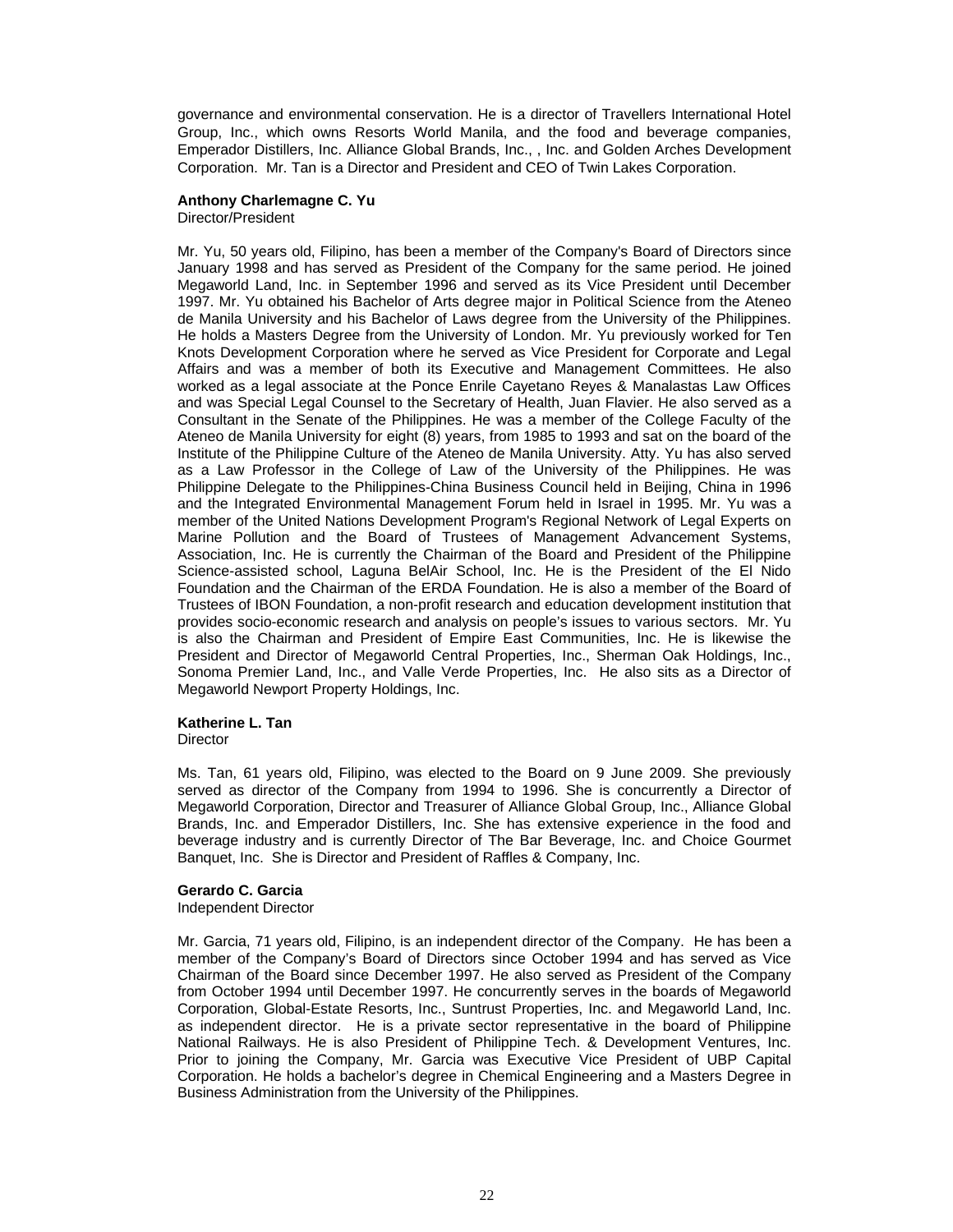#### **Enrique Santos L. Sy Director**

Mr. Sy, 63 years old, Filipino, was elected to the Board on 9 June 2009. Previously, he served as director of the Company from April 1996 to April 1998 and from June 1999 to December 23, 2008. Mr. Sy was Corporate Secretary of the Company from July 1994 until 31 March 2011. Mr. Sy concurrently serves in the boards of Megaworld Corporation and First Oceanic Property Management, Inc. He is Director and the Corporate Secretary of Asia Finest Cuisine, Inc. and Corporate Secretary of Empire East Communities, Inc. Mr. Sy previously worked as Advertising Manager of Consolidated Distillers of the Far East, Inc., Creative Director of AdCentrum Advertising, Inc., Copy Chief of Admakers, Inc. and Peace Advertising Corporation and Creative Associate of Adformatix, Inc. Mr. Sy graduated with honors from the Ateneo de Manila University with the degree of Bachelor of Arts in Communication Arts.

#### **Evelyn G. Cacho**

Director/Vice President for Finance

Ms. Cacho, 51 years old, Filipino, has served as director of the Company since February 20, 2009. Ms. Cacho has served as Vice President for Finance of the Company since February 2001. Ms. Cacho joined the Company in February 1995. She currently serves as director of the Company's subsidiaries, Empire East Communities, Inc., Laguna BelAir School, Inc., Sonoma Premier Land, Inc., Valle Verde Properties, Inc. and Sherman Oak Holdings, Inc. She concurrently serves as Director in PSE-listed Suntrust Home Developers, Inc. She also holds the position of Treasurer of Megaworld Central Properties, Inc. and Megaworld Newport Property Holdings, Inc. She is the Assistant Corporate Secretary of Gilmore Property Marketing Associates, Inc. Prior to joining the Company, she had extensive experience in the fields of financial/operations audit, treasury and general accounting from banks, manufacturing and trading companies. Ms. Cacho has a bachelor's degree in Business Administration major in Accounting.

#### **Alejo L. Villanueva, Jr.**

Independent Director

Mr. Villanueva, 71 years old, Filipino, is an independent director of the Company since June 2007. He is concurrently an independent director of Alliance Global Group, Inc. and a Director of First Capital Condominium Corporation, a non-stock, non-profit corporation. He is a professional consultant who has more than twenty years of experience in the fields of training and development, public relations, community relations, institutional communication, and policy advocacy, among others. He has done consulting work with the Office of the Vice President, the Office of the Senate President, the Commission on Appointments, the Securities and Exchange Commission, the Home Development Mutual Fund, the Home Insurance Guaranty Corporation, Department of Agriculture, Philippine National Railways, International Rice Research Institute, Rustan's Supermarkets, Louis Berger International (USAID-funded projects on Mindanao growth), World Bank (Subic Conversion Program), Ernst & Young (an agricultural productivity project), Chemonics (an agribusiness project of USAID), Price Waterhouse (BOT program, a USAID project), Andersen Consulting (Mindanao 2000, a USAID project), Renardet S.A. (a project on the Privatization of MWSS, with World Bank funding support), Western Mining Corporation, Phelps Dodge Exploration, and Marubeni Corporation. Mr. Villanueva obtained his bachelor's degree in Philosophy from San Beda College, summa cum laude. He has a master's degree in Philosophy from the University of Hawaii under an East-West Center Fellowship. He also took up special studies in the Humanities at Harvard University. He studied Organizational Behavior at INSEAD in Fontainebleau, France. He taught at the Ateneo Graduate School of Business, the UST Graduate School, and the Asian Institute of Journalism.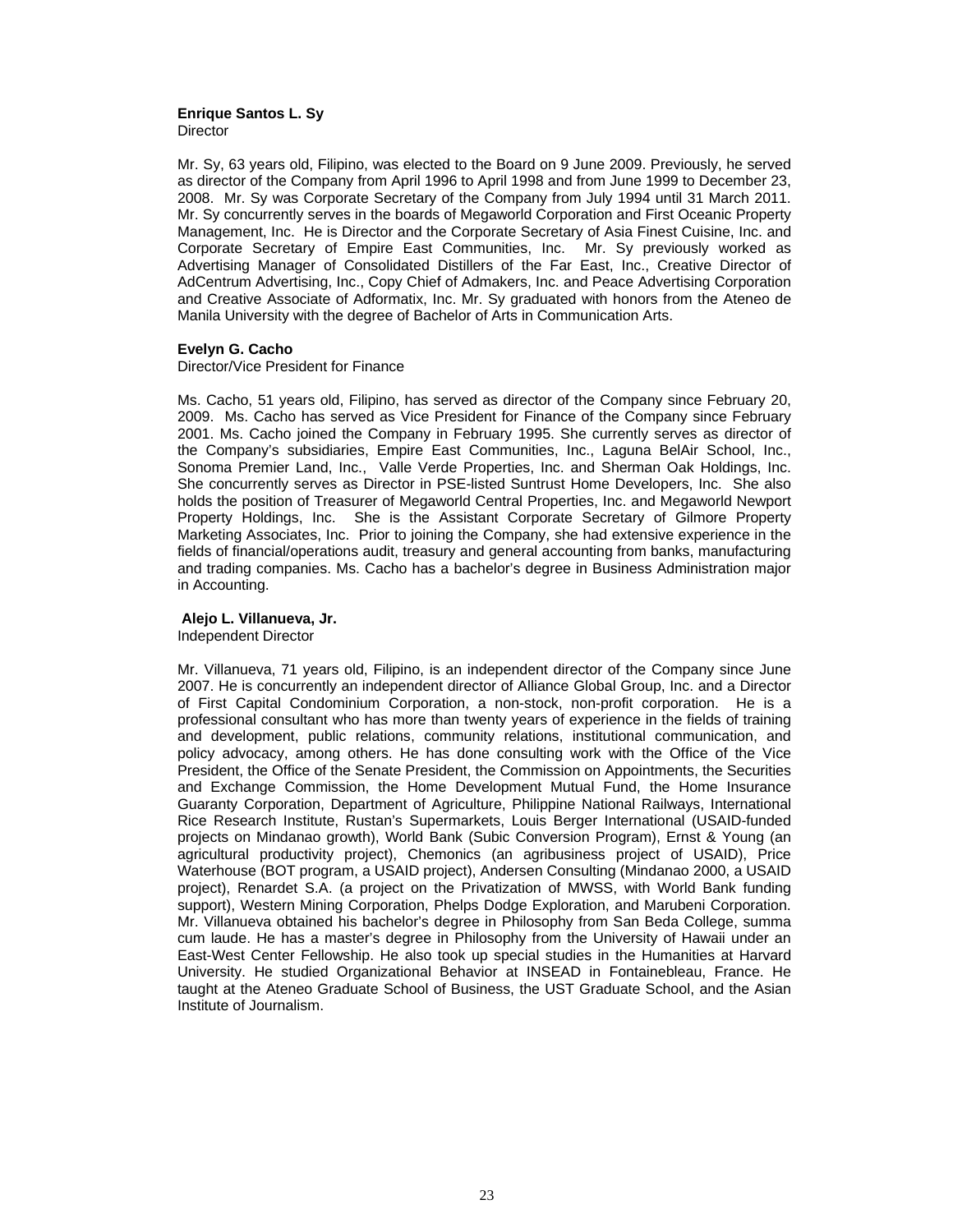#### **Ricky S. Libago**

Senior Vice President for Property Development

Mr. Libago, 48 years old, Filipino, has served as Senior Vice President for Project Development since he joined the Company in July 2008. Prior to joining the Company, he worked with Citibank Japan for 3 years and Citibank Philippines/Citibank Asia Pacific for 5 years with the Corporate Realty Services Group. He also previously worked with Universal Rightfield Holdings, Inc. (a real estate joint venture company with DMCI), Megaworld Land, Inc. (a subsidiary of Megaworld), Ayala Property Management Corporation (a subsidiary of Ayala Land, Inc.) and Makati Development Development (the construction arm of Ayala Land, Inc.). Mr. Libago is a licensed Civil Engineer and a Sanitary Engineer. He obtained his Civil Engineering degree from Ateneo de Cagayan (Xavier University) and his Sanitary Engineering degree from the National University.

#### **Antonio E. Llantada, Jr.**

Vice President for Audit and Management Services

Mr. Llantada, 57 years old, Filipino, has served as Vice President for Audit and Management Services since December 1997. Before joining the Company, Mr. Llantada served in the Church of Jesus Christ of Latter-Day Saints for eleven years, holding various positions such as Area Materials Management Manager, Area Finance Manager, Purchasing Manager and Distribution Manager. He also worked with MB Finance, Inc. (formerly, Jardine Manila Finance, Inc.) as Internal Audit Manager and with SGV & Co. as Senior Auditor. Mr. Llantada is a member of the Philippine Institute of Certified Public Accountants. Mr. Llantada graduated from the De La Salle University in 1977 with the degree of Bachelor of Arts major in Behavioral Sciences, and in 1978 with the degree of Bachelor of Science in Commerce major in Accounting. In 1991, he obtained his Masters Degree in Business Administration from the Ateneo de Manila University.

#### **Robert Edwin C. Lim**

Vice President for Corporate Planning and Landbanking

Mr. Lim, 56 years old, Filipino, has served as Vice President for Corporate Planning and Landbanking since 1994. Prior to joining the Company, he worked with Woodland Real Estate Development, Inc. as Head of Project Planning, Supervision and Control. He also worked as Staff Consultant of PSR Consulting, Inc. He worked as Contracts Administrator and Structural Engineer at the DCCD Engineering Corporation. Mr. Lim obtained his bachelor's degree in Civil Engineering and Masters Degree in Business Administration from the University of the Philippines.

#### **Ricardo B. Gregorio**

Vice President for Human Resources General and Administration Services

Mr. Gregorio, 50 years old, Filipino, has served as Vice President for Human Resources General and Administration Services since June 18, 2003. Prior to his appointment, Mr. Gregorio was Assistant Vice President for HRAD, Purchasing and Warehouse Department. He joined the Company in August 1997 as Purchasing Manager and served as such until October 1997. From November 1997 to December 1998, he served as HRAD and Purchasing Senior Manager of the Company. Mr. Gregorio is a certified public accountant by profession. He graduated cum laude from the Araullo University in 1988 with a bachelor's degree in Commerce major in accounting. In 2000, he obtained his Masters Degree in Business Administration from the University of the Philippines and in 2002, a diploma in Human Resource Management from the University of Santo Tomas.

#### **Jhoanna Lyndelou T. Llaga**

Vice President for Marketing

Ms. Llaga, 41 years old, Filipino has served as Vice President for Marketing since March 2011. She currently serves as director of Empire East Communities, Inc, the Company's subsidiary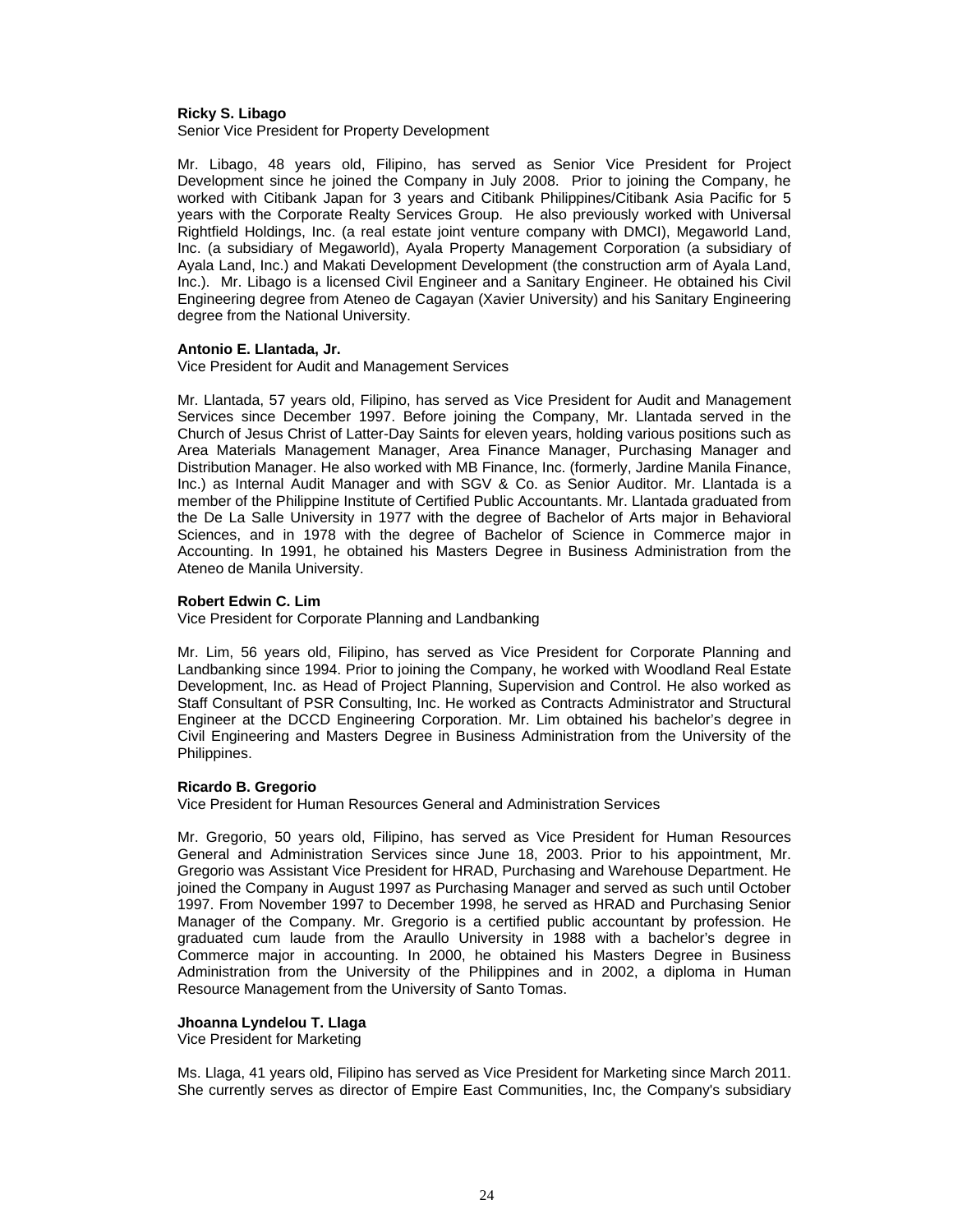and as an SVP of Megaworld Central Properties, Inc., an affiliate. She joined the company in April 1995 and held various positions. She was appointed as Marketing Head in June 2003 and was promoted to Assistant Vice President for Marketing in July 2009. Ms. Llaga graduated from the University of the Philippines in March 1994 with the degree of Bachelor of Arts in English Language Studies.

#### **Giovanni C. Ng**

**Treasurer** 

Mr. Ng, 39 years old, Filipino, has served as Treasurer of the Company since January 6, 2002. He is also the Finance Director of Megaworld Corporation and Treasurer of Adams Properties, Inc. and Townsquare Development, Inc. He serves as director in Eastwood Property Holdings, Inc., Oceantown Properties, Inc., Empire East Communities, Inc., Gilmore Property Marketing Associates, Inc., First Centro, Inc., Valle Verde Properties, Inc., Lucky Chinatown Cinemas, Inc. and New Town Land Partners, Inc. and Megaworld Land, Inc. Previously, he worked as Analyst Associate in Keppel IVI Investments. Mr. Ng obtained his bachelor's degree in Quantitative Economics from the University of Asia and the Pacific, graduating summa cum laude in 1995.

#### **Dennis E. Edaño**

Corporate Secretary

Mr. Edaño, 36 years old, Filipino, is the Corporate Secretary of the Company. He has been with the Company since September 2003 and currently heads the Legal & Corporate Affairs Department of the Company. Prior to his appointment as Corporate Secretary, Mr. Edaño was Assistant Corporate Secretary of the Company. Mr. Edaño has extensive experience in civil, criminal, administrative, labor and local taxation litigation, labor relations and real estate law. Prior to joining the Company, he was employed with the Yats International Ltd. as Legal Manager. Mr. Edaño obtained his bachelor's degree in Law in 1999 from the University of the Philippines and his bachelor's degree in Liberal Arts major in Philosophy from the same institution in 1995.

#### **Celeste Z. Sioson**

#### Assistant Corporate Secretary

Ms. Sioson, 36 years old, Filipino, is the Assistant Corporate Secretary of the Company. She joined the Company in October 2006 and is currently Assistant Vice President of the Legal and Corporate Affairs Department of the Company. Ms. Sioson obtained her bachelor's degree in Law from the University of the Philippines in 2002 and her bachelor's degree in Science major in Biology in 1998 from the same institution. She has extensive experience in civil, criminal, administrative, labor litigation, labor relations and real estate law. Prior to joining the Company, she was a Senior Associate at the Andres Marcelo Padernal Guerrero and Paras Law Offices and an Associate at the Ponce Enrile Reyes & Manalastas Law Offices.

#### **Significant Employees**

The business of the Company is not highly dependent on the services of personnel outside of Senior Management.

#### **Family Relationships**

Mr. Andrew L. Tan and Ms. Katherine L. Tan, both directors of the Company, are spouses.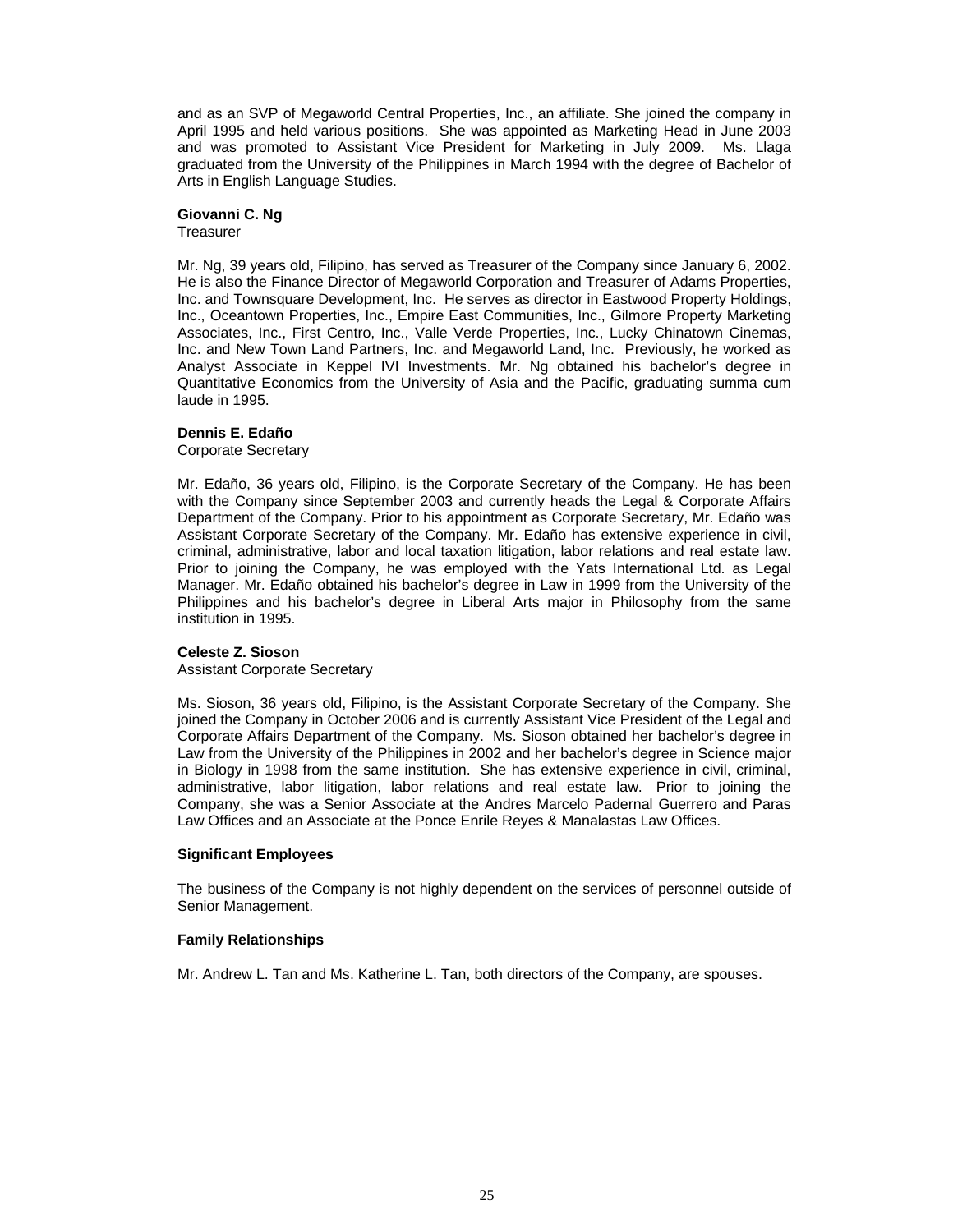#### **Involvement in Certain Legal Proceedings**

The Company is not aware of the occurrence during the past five (5) years up to the date hereof of any of the following events that are material to an evaluation of the ability or integrity of any director, nominee for election as director, or executive officer:

1. Any bankruptcy petition filed by or against any business of a director, nominee for election as director, or executive officer who was a general partner or executive officer either at the time of the bankruptcy or within two years prior to that time;

2. Any director, nominee for election as director, or executive officer being convicted by final judgment in a criminal proceeding, domestic or foreign, or being subject to a pending criminal proceeding, domestic or foreign, excluding traffic violations and other minor offenses;

3. Any director, nominee for election as director, or executive officer being subject to any order, judgment, or decree, not subsequently reversed, suspended or vacated, of any court of competent jurisdiction, domestic or foreign, permanently or temporarily enjoining, barring, suspending or otherwise limiting his involvement in any type of business, securities, commodities or banking activities; and

4. Any director, nominee for election as director, or executive officer being found by a domestic or foreign court of competent jurisdiction (in a civil action), the Commission or comparable foreign body, or a domestic or foreign exchange or other organized trading market or self regulatory organization, to have violated a securities or commodities law or regulation, and the judgment has not been reversed, suspended, or vacated.

#### **Item 11. Executive Compensation**

#### **Compensation of Certain Executive Officers**

The total annual compensation paid to the President/CEO and four most highly compensated executive officers of the Company amounted to Php8,987,691 in 2011 and Php9,779,201 in 2012. The projected total annual compensation of the named executive officers for the current year is Php10,446,888.

#### **Compensation of Directors**

The members of the Board of Directors of the Company receive a standard per diem for attendance in board meetings. In 2012, the Company paid a total of Php700,000 for directors' per diem. For 2013, the Company has allocated the same amount of Php 700,000 for directors' per diem.

Apart from directors' per diem, there are no other arrangements, such as consulting contracts, pursuant to which any director of the Company was compensated, or is to be compensated, directly or indirectly, during the Company's last completed fiscal year, and the ensuing year, for any service provided as a director.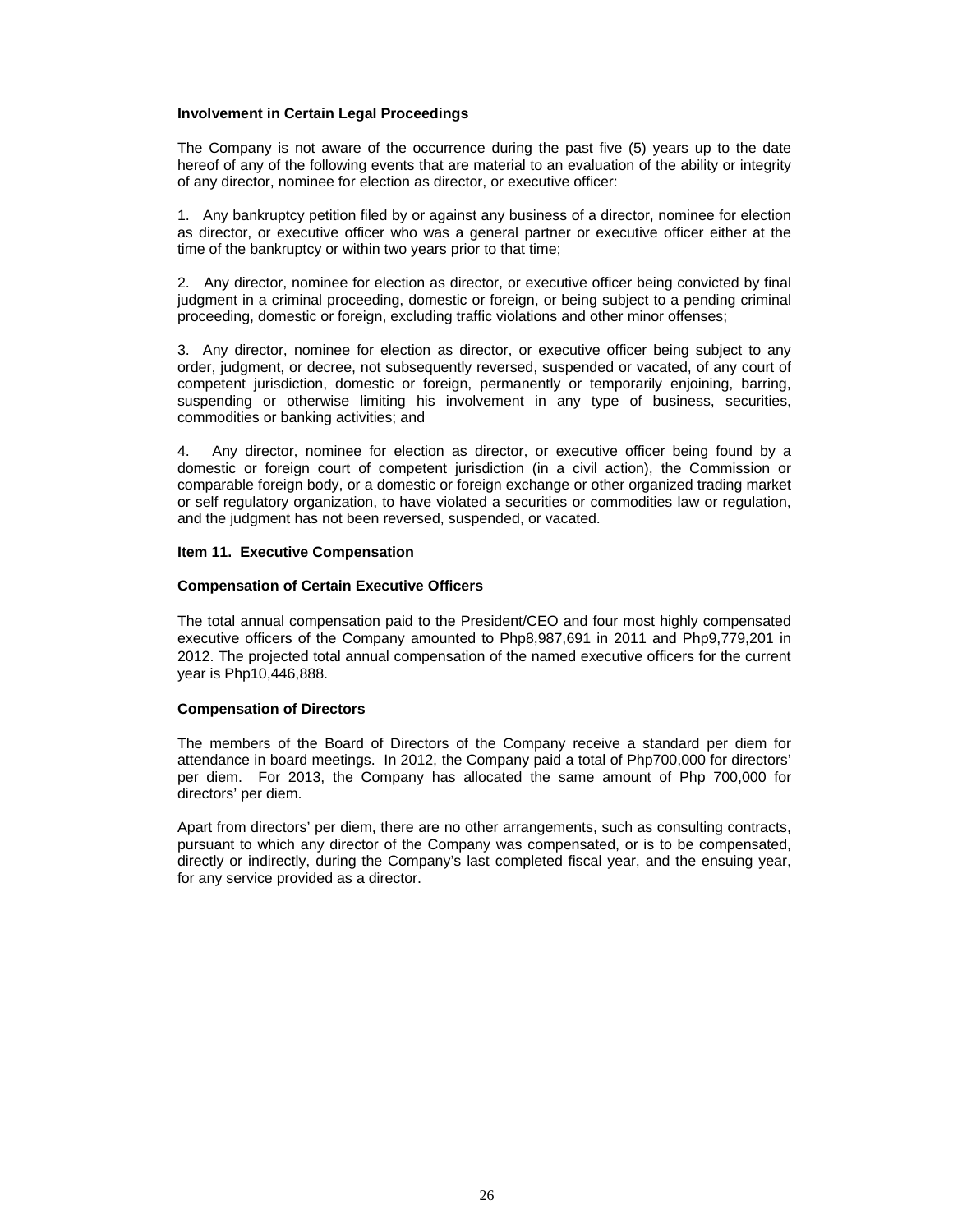#### **SUMMARY COMPENSATION TABLE**

| Name and Principal<br>Position                                              | Year | Salary    | <b>Bonus</b> | Others    | <b>Total Annual</b><br>Compensation |
|-----------------------------------------------------------------------------|------|-----------|--------------|-----------|-------------------------------------|
| Anthony Charlemagne<br>C. Yu, President &<br>CEO                            |      |           |              |           |                                     |
| Ricky S. Libago<br>SVP for Property<br>Development                          |      |           |              |           |                                     |
| Antonio E. Llantada,<br>Jr., VP for Audit and<br><b>Management Services</b> |      |           |              |           |                                     |
| Evelyn G. Cacho, VP<br>for Finance                                          |      |           |              |           |                                     |
| Ricardo B. Gregorio,<br>VP for HR, General &<br><b>Admin Services</b>       |      |           |              |           |                                     |
| President and 4 Most<br><b>Highly Compensated</b><br><b>Officers</b>        | 2011 | 7,147,809 | 682,287      | 1,157,595 | 8,987,691                           |
|                                                                             | 2012 | 7,831,277 | 703,732      | 1,244,192 | 9,779,201                           |
|                                                                             | 2013 | 8,379,466 | 752,993      | 1,314,429 | 10,446,888                          |
| All Other Officers and<br>Directors as a Group                              | 2011 | 4,656,685 | 402,065      | 881,585   | 5,940,335                           |
|                                                                             | 2012 | 5,231,575 | 453,955      | 1,113,274 | 6,798,804                           |
|                                                                             | 2013 | 5,597,785 | 485,732      | 1,218,883 | 7,302,400                           |

#### **Employment Contracts and Change-in-Control Arrangements**

Executive officers are appointed by the Board of Directors to their respective offices. . Certain executive officers are employees of the Company and are entitled to standard employee benefits extended by the Company to the employees.

There is no compensatory plan or arrangement with respect to an executive officer which results or will result from the resignation, retirement or any other termination of such executive officer's employment with the Company and its subsidiaries, or from a change-in-control of the Company, or a change in an executive officer's responsibilities following a change-in-control of the Company.

#### **Outstanding Warrants and Options**

There are no outstanding warrants and options in respect of the Company's shares that are held by the Company's CEO, or any director or executive officer of the Company.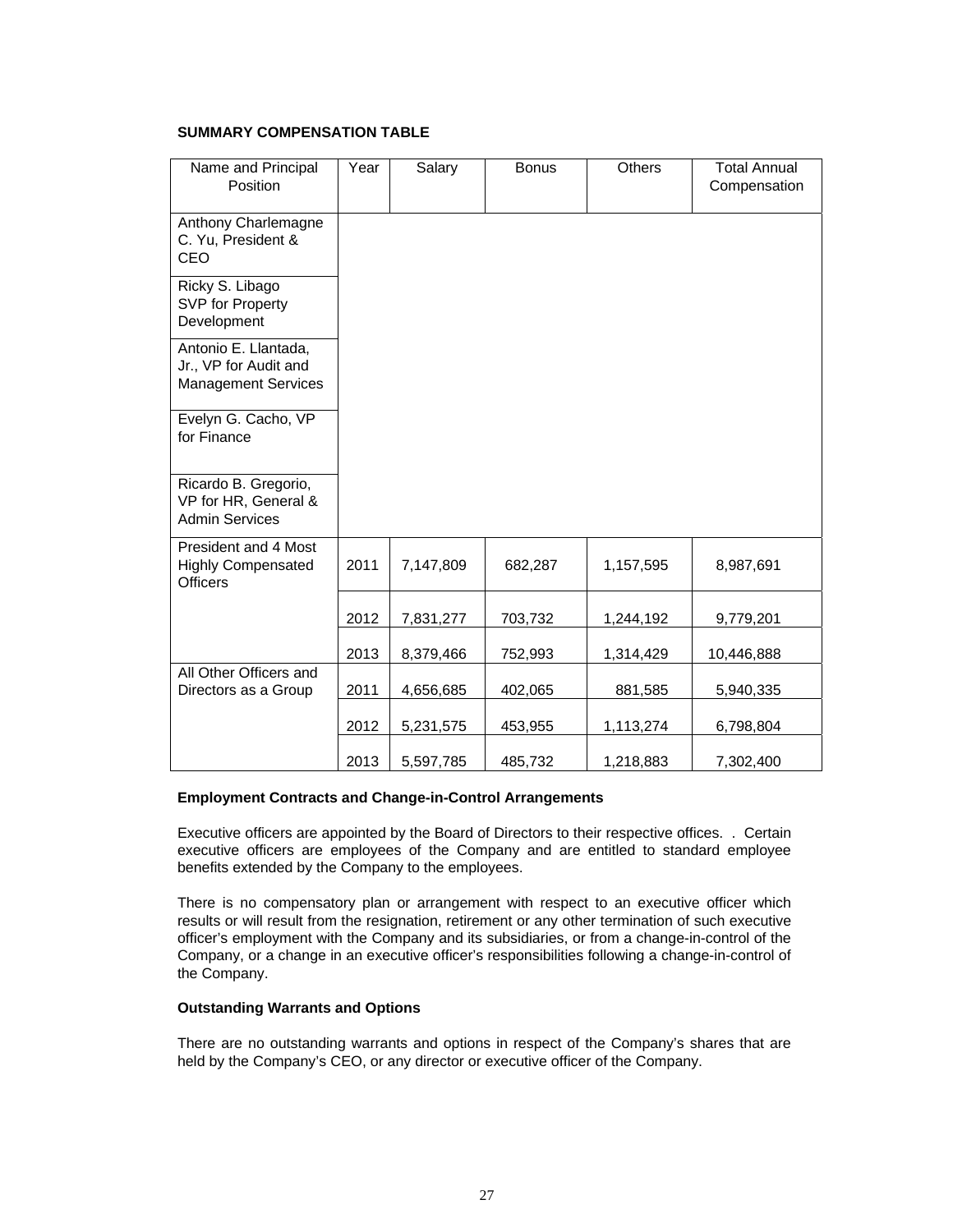#### **Item 12. Security Ownership of Certain Beneficial Owners and Management**

| Title of<br><b>Class</b><br>Common | Name, Address of<br>Record Owner and<br>Relationship with<br><b>Issuer</b><br>Megaworld                                                    | Name of<br><b>Beneficial</b><br>Owner and<br>Relationship<br>with Record<br>Owner<br>Megaworld                                                                                                                                                                                                                           | Citizenship<br>Filipino | Number of<br>Shares<br>Held<br>10,606,036,438 | Percent of<br>Class<br>78.7020% |
|------------------------------------|--------------------------------------------------------------------------------------------------------------------------------------------|--------------------------------------------------------------------------------------------------------------------------------------------------------------------------------------------------------------------------------------------------------------------------------------------------------------------------|-------------------------|-----------------------------------------------|---------------------------------|
|                                    | Corporation <sup>1</sup><br>28/F<br>The<br>World<br>Centre 330 Sen.<br>Gil Puyat Avenue,<br>Makati City                                    | Corporation                                                                                                                                                                                                                                                                                                              |                         |                                               |                                 |
|                                    | <b>PCD</b><br>Nominee<br>Corporation<br>(Filipino)<br>G/F Makati Stock<br>Bldg.,<br>Exchange<br>6767<br>Ayala<br>Makati<br>Avenue,<br>City | Megaworld<br>Corporation,<br>a<br>client<br>οf<br>a<br>participant<br>of<br>PCD Nominee<br>Corporation<br>(Filipino)                                                                                                                                                                                                     |                         | 10,636,000<br>10,616,672,438                  | 0.0789%<br>78.7809%             |
| Common                             | Nominee<br><b>PCD</b><br>Corporation<br>(Filipino)<br>G/F Makati Stock<br>Bldg.,<br>Exchange<br>6767<br>Ayala<br>Makati<br>Avenue,<br>City | The<br>shares<br>registered<br>in<br>the<br>name<br><b>of</b><br><b>PCD</b> Nominee<br>Corporation<br>(Filipino)<br>are<br>either<br>beneficially<br>owned by the<br>participants<br>of<br>the<br><b>PCD</b><br>composed<br>of<br>custodian<br>banks<br>and<br>brokers or held<br>by them in trust<br>for their clients. | Filipino                | 2,125,781,959                                 | 15.7743%                        |

#### **Security Ownership of Record and Beneficial Owners of more than 5% of the Company's Shares of Common Stock as of March 31, 2013**

Other than the persons identified above, there are no other beneficial owners of more than 5% of the Company's outstanding capital stock that are known to the Company.

#### **Security Ownership of Management as of March 31, 2013**

| Title of Class           | Amount/Nature of            | Citizenship | Percent of |
|--------------------------|-----------------------------|-------------|------------|
| Name of Beneficial Owner | <b>Beneficial Ownership</b> |             | Class      |
| <b>Directors</b>         |                             |             |            |

 1 The Board of Directors of Megaworld authorizes its Chairman of the Board and President or in his absence the Chairman of the Meeting, to vote Megaworld's common shares in the Company.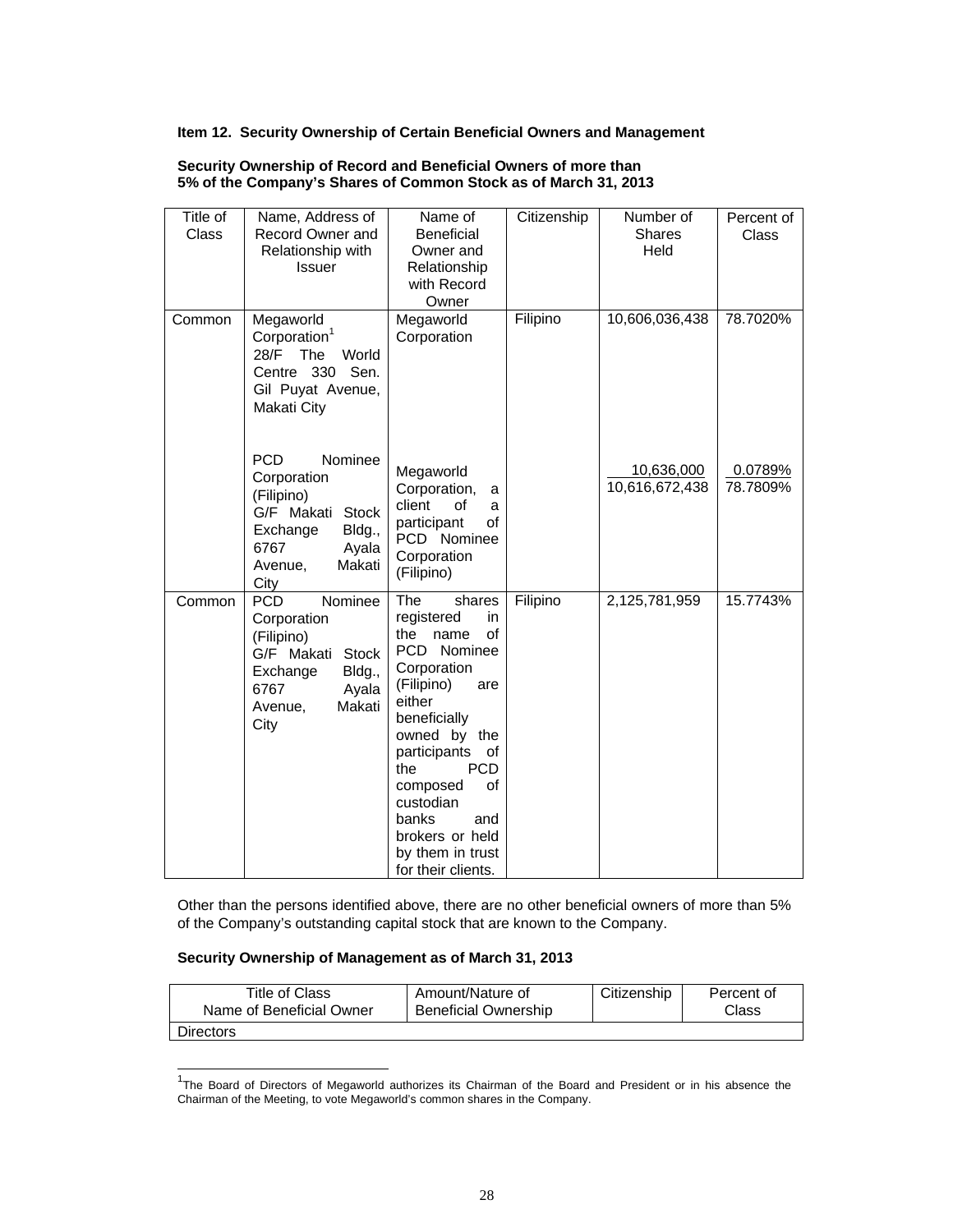| Common | Andrew L. Tan                                         | 24,277,777<br>(direct)                              | Filipino             | 0.18015300%                |
|--------|-------------------------------------------------------|-----------------------------------------------------|----------------------|----------------------------|
|        |                                                       | (indirect)<br>1                                     | Filipino             | 0.00000001%                |
|        |                                                       | $10,616,672,438^2$<br>(indirect)                    | Filipino             | 78.78091074%               |
|        |                                                       | $138, 133, 8203$ (indirect)                         | Filipino             | 1.02502061%                |
| Common | Gerardo C. Garcia                                     | 636,277<br>(direct)                                 | Filipino             | 0.00472149%                |
| Common | Anthony<br>Charlemagne C. Yu                          | (direct)<br>1                                       | Filipino             | 0.00000001%                |
| Common | Katherine L. Tan                                      | (direct)<br>24, 277, 777 <sup>4</sup><br>(indirect) | Filipino<br>Filipino | 0.00000001%<br>0.18015300% |
| Common | Enrique Santos L.<br>Sy                               | 11,892 (direct)                                     | Filipino             | 0.00008824%                |
| Common | Evelyn G. Cacho                                       | 35,240 (direct)                                     | Filipino             | 0.00026150%                |
| Common | Alejo L. Villanueva,<br>Jr.                           | (direct)<br>1                                       | Filipino             | 0.00000001%                |
|        | President and Four Most Highly Compensated Officers   |                                                     |                      |                            |
| Common | Anthony<br>Charlemagne C. Yu                          |                                                     |                      | Same as above              |
| Common | Ricky S. Libago                                       | $\Omega$                                            | Filipino             | n/a                        |
| Common | Antonio E. Llantada,<br>Jr.                           | 92,532 (direct)                                     | Filipino             | 0.00068663%                |
| Common | Evelyn G. Cacho                                       |                                                     |                      | Same as above              |
| Common | Ricardo B. Gregorio                                   | $\Omega$                                            | Filipino             | n/a                        |
|        | <b>Other Executive Officers</b>                       |                                                     |                      |                            |
| Common | Jhoanna Lyndelou<br>T. Llaga                          | $\Omega$                                            | Filipino             | n/a                        |
| Common | Robert Edwin C.<br>Lim                                | $\Omega$                                            | Filipino             | n/a                        |
| Common | Giovanni C. Ng                                        | 0                                                   | Filipino             | n/a                        |
| Common | Dennis E. Edaño                                       | $\mathbf 0$                                         | Filipino             | n/a                        |
| Common | Celeste Z. Sioson                                     | $\mathbf{0}$                                        | Filipino             | n/a                        |
| Common | All directors and<br>executive officers as<br>a group | 25,053,721 (direct)                                 | Filipino             | 0.18591088%                |

#### **Voting Trust Holders of 5% or More**

The Company has no knowledge of any person holding more than five percent (5%) of the Company's shares of common stock under a voting trust or similar agreement.

#### **Changes in Control**

No change in control of the Company has occurred since the beginning of its last fiscal year. The Company has no knowledge of any existing arrangements that may result in a change in control of the Company.

#### **Item 13. Certain Relationships and Related Transactions**

Please refer to the discussion under Transactions with and/or dependence on Related Parties on page 6.

 1 The share is beneficially owned by Katherine L. Tan, spouse of Andrew L. Tan. 2 The shares are held by Megaworld Corporation which normally authorizes Andrew L. Tan, in his capacity as Chairman of the Board and President, or in his absence the Chairman of the Meeting, to vote Megaworld's common shares in the Company.<br><sup>3</sup> The shares are held by The Andresons Group, Inc. of which Andrew L. Tan is a controlling shareholder.

<sup>&</sup>lt;sup>4</sup> The shares are beneficially owned by Andrew L.Tan, spouse of Katherine L. Tan.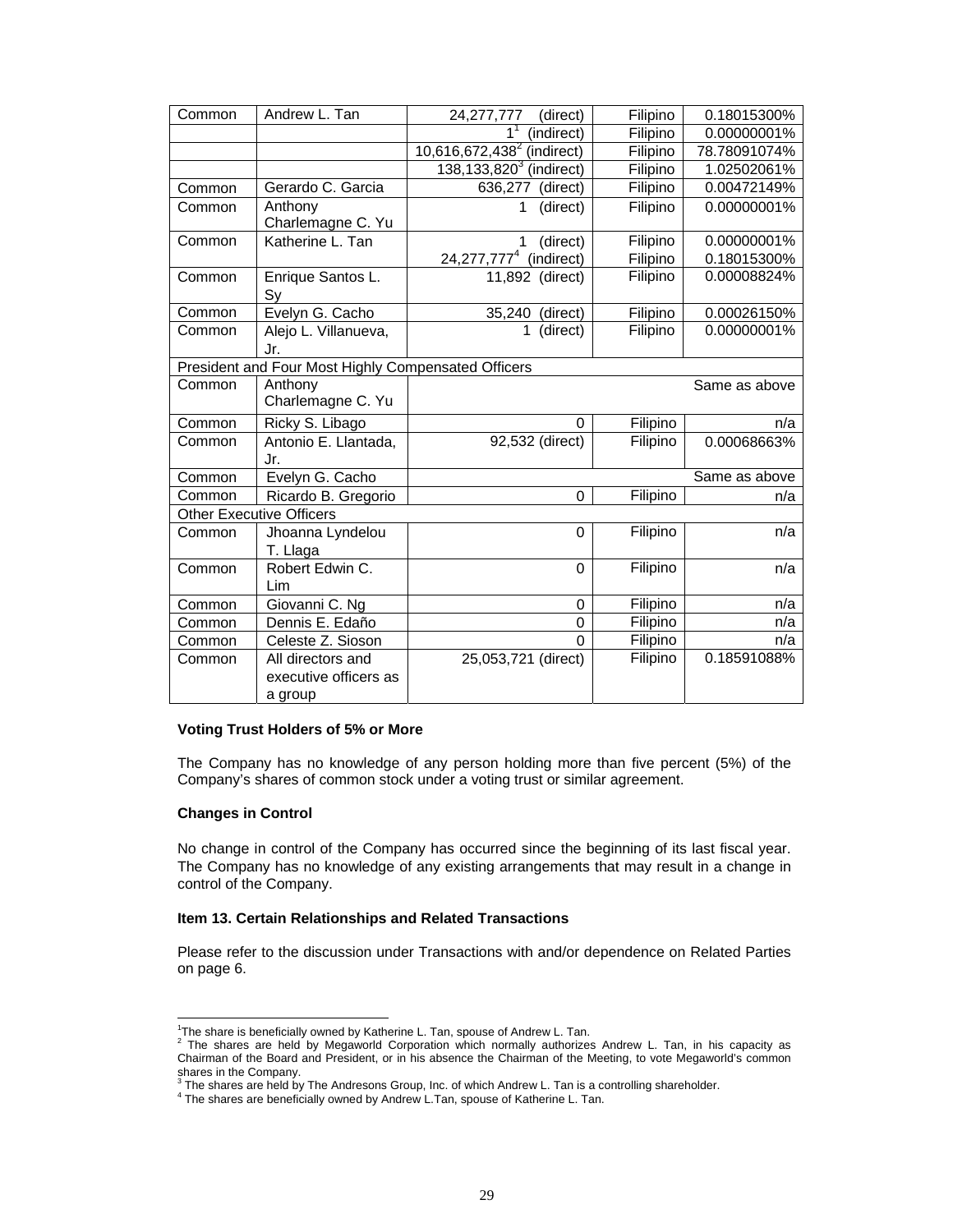The Group's policy on related party transactions is disclosed in Note 2.21 (page 22) of its Audited Financial Statements.

Also, Note 22 (pages 51 to 53) of the Group's Audited Financial Statements cite the conditions, purpose, and types of transactions (i.e., advances given to and received from related parties for construction-related activities, recognition of rental income, recognition of commission income and the grant by a stockholder of security under the Group's commercial/term loan) which give rise to the due to/from related parties and advances to/from stockholders, associates and other related parties.

In accordance with PAS 24.18, the Group disclosed the amounts of the transactions with its related parties, including the amount of outstanding balances as of the reporting dates.

The Company has no transaction for the covered period with parties that fall outside the definition of "related parties" under SFAS/IAS No. 24 but with whom the Company or its related parties has a relationship that enables the parties to negotiate terms of material transactions that may not be available from other, more clearly independent parties on an arm's length basis.

#### **PART IV – CORPORATE GOVERNANCE**

#### **Item 14. Compliance with Leading Practices on Corporate Governance**

In 2002, the Company adopted a Manual on Corporate Governance in order to institutionalize the principles of good corporate governance in the entire organization. Pursuant to the Company's Manual on Corporate Governance, the Company's Board of Directors created each of the following committees and appointed board members thereto.

#### Audit Committee

The Audit Committee assists the Board in the performance of its oversight responsibility for the financial reporting process, system of internal control, audit process and monitoring of compliance with applicable laws, rules and regulations, provides oversight over financial management functions and over internal and external auditors and the financial statements of the Company. On October 3, 2012, the Board approved the Audit Committee Charter which provides for the purpose, membership, structure, operations, duties and responsibilities of the Audit Committee. The Audit Committee has three members, two of whom are independent directors. An independent director serves as the head of the committee.

#### Compensation and Remuneration Committee

The Compensation and Remuneration Committee is responsible for establishing a formal and transparent procedure for developing a policy on remuneration of the directors and officers to ensure that their compensation is consistent with the Company's culture, strategy and the business environment in which it operates. The Compensation and Remuneration Committee consists of three members, including at least one independent director.

#### Nomination Committee

The Nomination Committee reviews and evaluates the qualifications of all persons nominated to the Board and other appointments that require Board approval. The Nomination Committee has three members, including at least one independent director.

In 2005, the Company engaged the services of the Institute of Corporate Directors (ICD) to facilitate a Corporate Governance Training/Seminar for its Board of Directors and executives. The Training/Seminar included a discussion on the Main Principles of Corporate Governance contained in the Organization for Economic Cooperation and Development (OECD), the Pacific Economic Cooperation Council (PECC) and the Philippine SEC Corporate Governance Code, Responsible Citizenship and Corporate Social Responsibility, Finance in the Corporate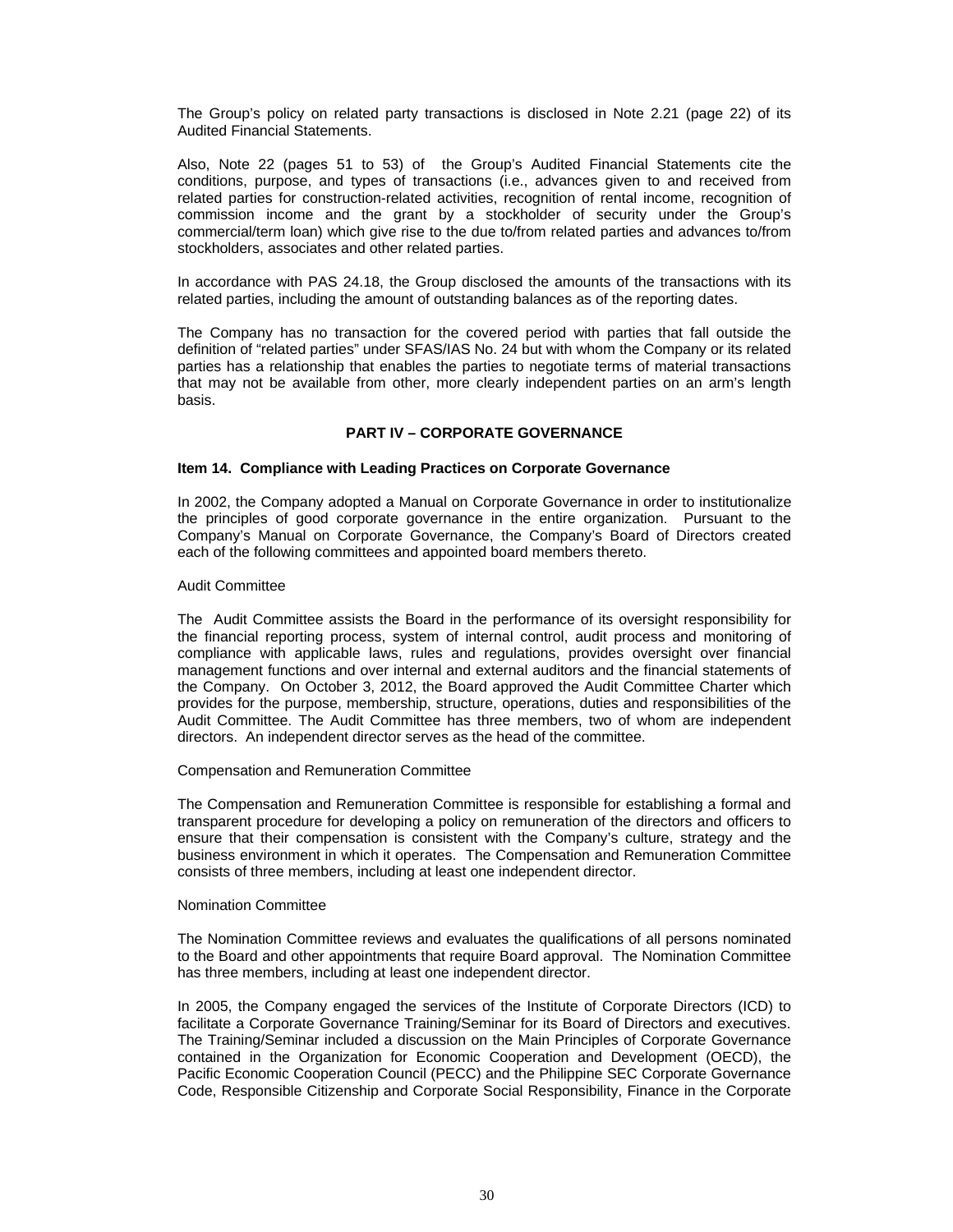Governance Setting and Best Practices of Corporate Governance. In 2004 and 2006, the Company, while retaining the services of Punongbayan & Araullo as external auditor, designated new engagement partners for the audit of the financial statements of the Company beginning the year ending December 31, 2004 and December 31, 2006, in compliance with its Manual on Corporate Governance, which requires that the Company's external auditor be rotated or the handling partner changed every five (5) years or earlier. Also in 2004, the Company increased the number of independent directors in its Audit Committee, from one independent director to two (2) independent directors, and appointed an independent director to head the Audit Committee, in accordance with SEC Memorandum Circular No. 6.

#### **Evaluation System**

The Company has designated a Compliance Officer who is tasked with monitoring compliance with the provisions and requirements of its Manual on Corporate Governance. The Compliance Officer has established an evaluation system, patterned after the CG Scorecard of the Institute of Corporate Directors to measure or determine the level of compliance by the Company with its Manual.

#### **Deviations from Manual and Sanctions Imposed**

In 2012, the Company substantially complied with its Manual on Corporate Governance and did not materially deviate from its provisions.

No sanctions were imposed on any director, officer or employee on account of non-compliance with the Company's Manual on Corporate Governance.

#### **Plan to Improve Corporate Governance**

Pursuant to SEC Memorandum Circular No. 6, Series of 2009, the Company has revised its Manual of Corporate Governance to make the same compliant with the Revised Code of Corporate Governance. The Company will continue to adopt best practices in Corporate Governance as may be prescribed by the Commission.

#### **PART V – EXHIBITS AND SCHEDULES**

#### **Item 15. Exhibits and Reports on SEC Form 17-C**

| Exhibit No. | Description of Exhibit                                                |
|-------------|-----------------------------------------------------------------------|
|             | Audited Consolidated Financial Statements as of December 31, 2012 and |
|             | 2011                                                                  |

The Company filed the following reports on SEC Form 17-C during the last six-month period covered by this report.

| Date            | <b>Disclosures</b>                                                    |
|-----------------|-----------------------------------------------------------------------|
| 16 July 2012    | Press Release: "Empire East and Okada Group forms JV for high-end     |
|                 | residential development in Entertainment City Manila"                 |
| 08 August 2012  | Issuance of common shares as a result of the conversion of Series "B" |
|                 | preferred shares                                                      |
| 03 September    | PSE approval of application for listing of additional 2,695,239,834   |
| 2012            | common shares to cover its 1:4 stock rights offering                  |
| 05 October 2012 | Report on compliance with SEC Memorandum re: guidelines for the       |
|                 | assessment of the performance of Audit Committees                     |
| 17 October 2012 | Completion of stock rights offering and SEC approval of increase in   |
|                 | authorized capital stock                                              |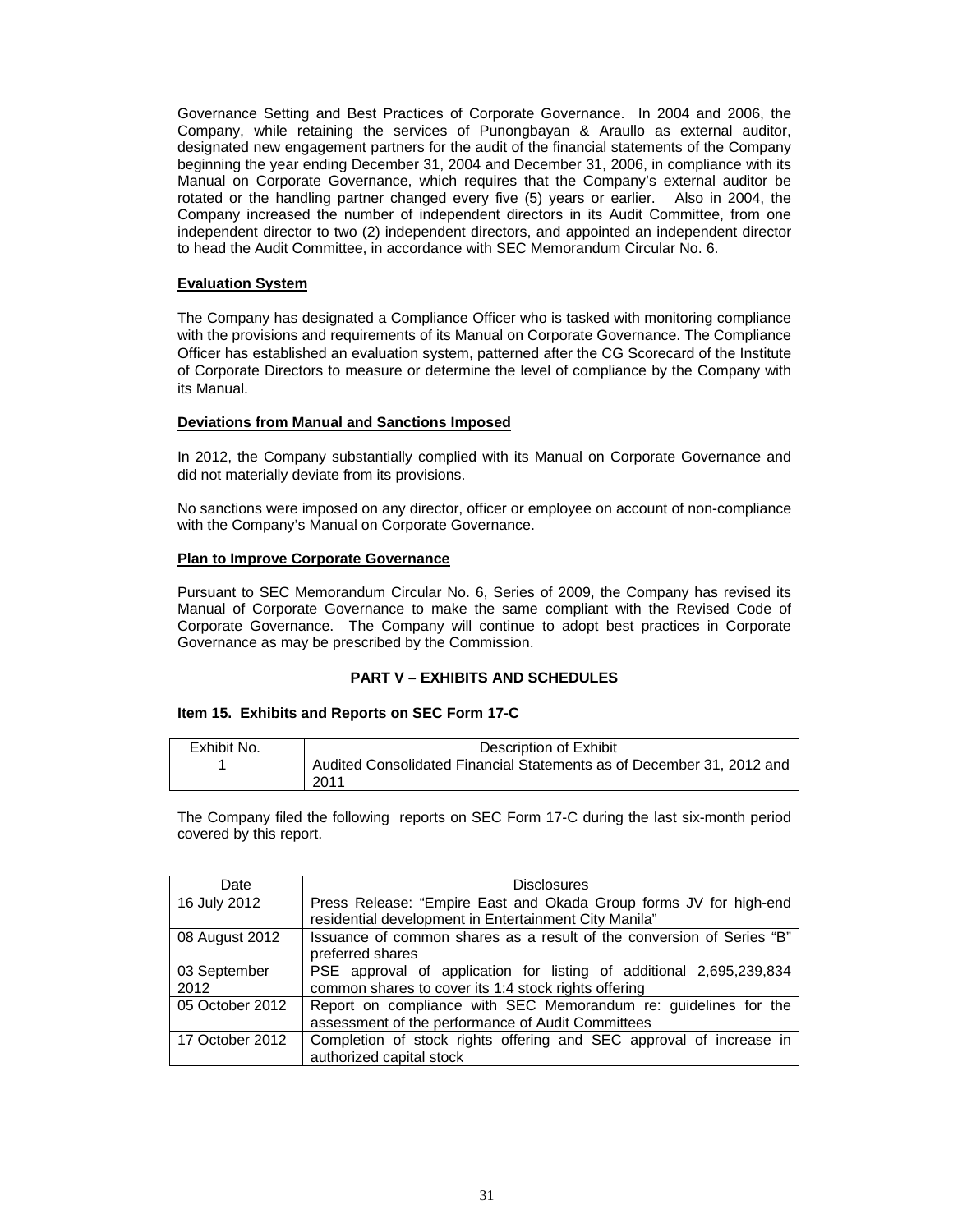#### SIGNATURES

Pursuant to the requirements of Section 17 of the Securities Regulation Code and Section 141 of the Corporation Code, this report is signed on behalf of the Issuer by the undersigned, thereunto duly authorized, in the City of Makati, Philippines on April 30, 2013.

#### EMPIRE EAST LAND HOLDINGS, INC.

By:

**ANTHONY CHARLEMAGNE C. YU** President (Principal Executive Officer and Principal Operating Officer)

DENNIS E. EDAÑO

H<sub>3</sub> | **aux**<br>EVELYN G. CACHO<br>Vice President for Finance (Principal Financial Officer, Comptroller and Principal Accounting Officer)

Corporate Secretary<br>IPR 30 2013<br>SUBSCRIBED AND SWORN to before me this day of April 2013, affiants exhibiting to me their Tax Identification Numbers and Community Tax Certificates, as follows:

NAMES TIN NOS. CTC NO. DATE / PLACE OF ISSUE Anthony Charlemagne C. Yu 132-173-451 22021029 01/10/13/Makati City<br>Evelyn G. Cacho 127-326-686 22014407 01/08/13/Makati City Evelyn G. Cacho 127-326-686 22014407 0 1/08/13/Makati City 01/10/13/Makati City Doc. No. Page No. Book No. ARPIU . Series of 2013 ĮË, REEL & PORT (1997) "fClE :>· ::~! G (. *•;r ("* ,,,, :·;,, *r,J* ~1 ~:n <sup>v</sup> 0 T D 52 S (-)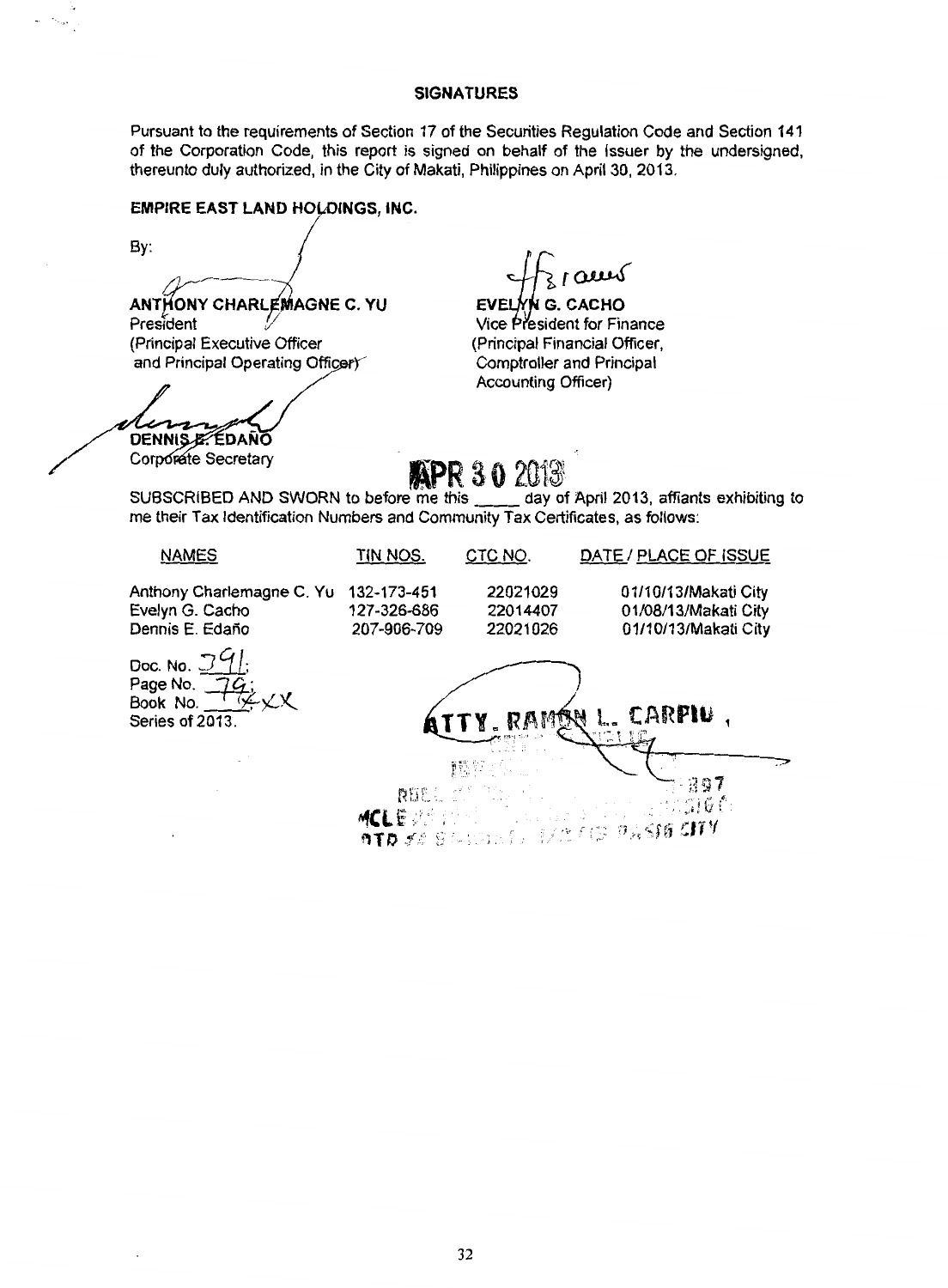

## STATEMENT OF MANAGEMENT'S RESPONSIBILITY FOR FINANCIAL STATEMENTS

The management of **Empire East Land Holdings, Inc. and Subsidiaries** (the Group), is responsible for the preparation and fair presentation of the financial statements for the years ended December 31, 2012 and 2011, in accotdance with Philippine Financial Reporting Standards (PFRS), including the following additional supplemental information filed separately from the basic financial statements:

- a. Supplementary Schedules Required under Annex 68 E of the Securities Regulation Code Rule 68;
- b. Reconciliation of Retained Earnings Available for Dividend Declaration;
- c. Schedule of PFRS Effective as of December 31, 2012;
- d. Schedule of Financial Indicators for December 31, 2012 and 2011;
- e. Map Showing the Relationship Between and Among the Company and its Related Entities; and
- f. Schedule of Proceeds and Expenditures for the Recent Stock Rights Offering;

Management responsibility on the financial statements includes designing and implementing internal controls relevant to the preparation and fair presentation of financial statements that are free from material misstatement, whether due to fraud or error, selecting and applying appropriate accounting policies, and making accounting estirnates that arc reasonable in the circumstances.

The Board of Directors reviews and approves the financial statements, and the additional supplementary information, and submits the same to the stockholders.

Punongbayan & Araullo, the independent auditors appointed by the stockholders, has examined the financial statements of the Group in accordance with Philippine Standards on Auditing and, and in its report to the Board of Directors and stockholders, has expressed its opinion on the fairness of presentation upon completion of such examination.

 $\overline{\phantom{a}}$ 

ANDREW L. TAN Chairman of the Board

÷.

ANTHONY CHARLEMAGNE C. YU

Chiel Executive Officer

 $\frac{1}{2}$   $\frac{1}{2}$ :  $\frac{1}{2}$   $\frac{1}{2}$   $\frac{1}{2}$   $\frac{1}{2}$   $\frac{1}{2}$   $\frac{1}{2}$   $\frac{1}{2}$   $\frac{1}{2}$   $\frac{1}{2}$   $\frac{1}{2}$   $\frac{1}{2}$   $\frac{1}{2}$   $\frac{1}{2}$   $\frac{1}{2}$   $\frac{1}{2}$   $\frac{1}{2}$   $\frac{1}{2}$   $\frac{1}{2}$   $\frac{1}{2}$   $\frac{1}{2}$  Chief Financial Officer

#### **Empire East Land Holdings, Inc.**

21/F The World Centre, 330 Sen. Gil Puyat Avenue Extension, Makati City 1200, Philippines • Tels: (632) 867-8351 to 59

BUREAU OF INTEPNAL REVENUE LARGE CANPIL 29 APR 2013 Date KUURIYEB CYETTINA O DE GUZMAN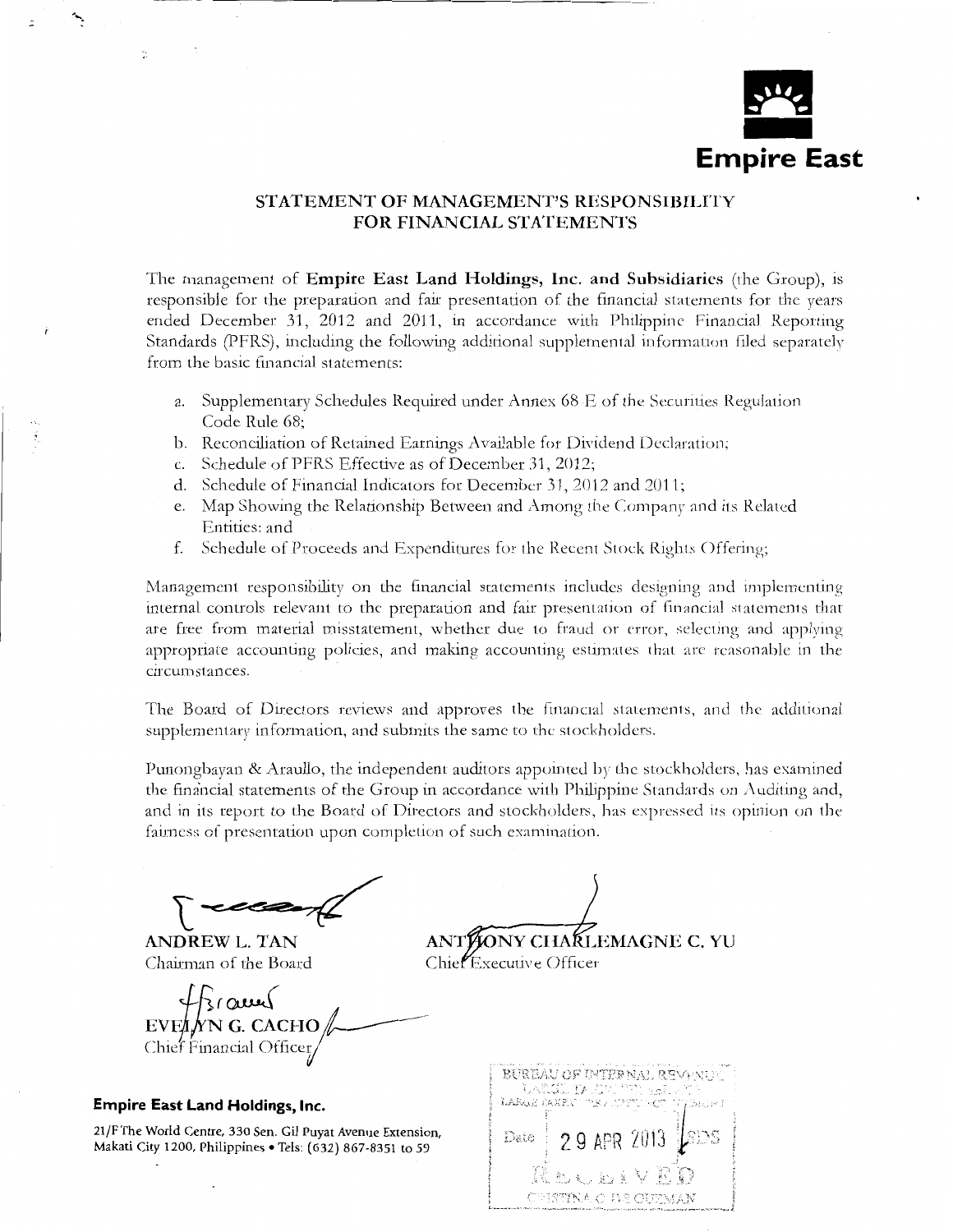SUBSCRIBED AND SWORN to me before thi **APR 0 8 2013** of 2013 affiant exhibiting to me their Community Tax Certificate No. as follows:

| Andrew L. Tan                      | 13755402 | January 02, $2013$ | Quezon City |
|------------------------------------|----------|--------------------|-------------|
| Anthony Charlemagne C. Yu 22021029 |          | January 10, 2013   | Makati City |
| Evelyn G. Cacho                    | 22014407 | January 08, 2013   | Makati City |

............... ,,,,,\ **---.....** ~RKg '' -----.:!... ..... - •••. **A.'••** - <sup>~</sup>•• •• -.t.t • **444 ARK G ALL AND CONSULATER STATER AND STATER STATER STATER STATER STATER STATER STATER STATER STATER STATER S** Book No. *f.***g.: NOTARY PUBLIC**<br>Series of 2013 **ROLL NO. 52791** Series of 2013 **ROLL NO. 52791** *<b>: \* ?*<br>Series of 2013 **...** <sup>~</sup>. - ' ,.\_ • • *Lf!'!* II' - <sup>~</sup>''.J **·::.t \_\_ ••** •• ~,. '. r1,• •• ~,., ... ' 'J'j"· .. .. • R~~-... . ~ ', *C.l ••*•••••• '1. *'§I* -- )' .)'Y. ~ ... \_ ....  $\frac{C}{2}$ 

 $\tilde{\mathcal{L}}$ 

 $\ddot{\mathbf{z}}$ 

Ellan Mark G. Pailan Notary Public Volume 1913<br>Until 31 December 2013<br>IBP No. 917160; 01.04.13; Makati City PTR No. 3676235; 01.08.13; Makati City Roll No. 52791; 04.14.06 24/F The World Centre Building 330 Sen. Gil Puyat Ave., Makatl City Tel. No. 867-8018

BUREAU OF DYTEP NAL Lating  $\mathcal{V}$ LARGE TANE WISHON. Date 7013 SDS CRETTINA de cuthaar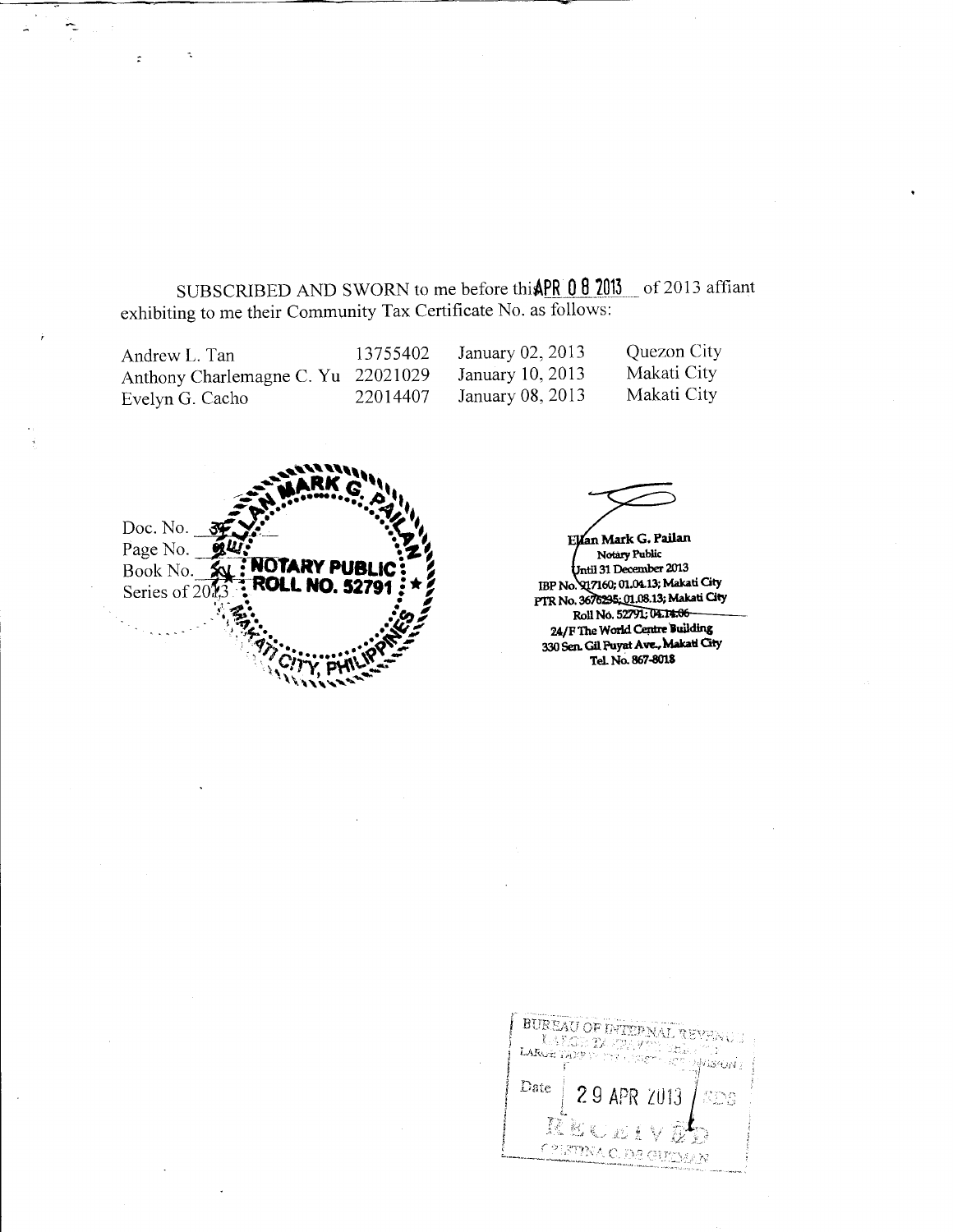

# **Punongbayan &.Araullo**

An instinct for growth $\tilde{M}$ 

# Report of Independent Auditors

19th and 20th Floors, Tower 1 **The Enterprise Center** 6766 Ayala Avenue 1200 Makati City Philippines

T +63 2 886 5511 F +63 2 886 5506 www.punongbayan-araullo.com

The Board of Directors and Stockholders Empire East Land Holdings, Inc. and Subsidiaries *(A Subsidiary* of *Megaworld Corporation)*  21<sup>st</sup> Floor, The World Centre Building 330 Sen. Gil Puyat A venue, Makati City

We have audited the accompanying consolidated financial statements of Empire East Land Holdings, Inc. and Subsidiaries, which comprise the consolidated statements of financial position as at December 31, 2012 and 2011, and the consolidated statements of comprehensive income, consolidated statements of changes in equity and consolidated statements of cash flows for each of the three years in the period ended December 31, 2012, and a summary of significant accounting policies and other explanatory information.

#### *Management's Responsibility for the Financial Statements*

Management is responsible for the preparation and fair presentation of these consolidated financial statements in accordance with Philippine Financial Reporting Standards, and for such internal control as management determines is necessary to enable the preparation of consolidated financial statements that are free from material misstatement, whether due to fraud or error.

|                                 | BUREAU OF INTERNAL REVENUE<br>LAKIER TAKPAYER SERVITE<br>LARGE TAXPANDER FRAKTEL (CW FRYERON F<br>29 APR 2013 $60s$<br>Date<br>RECEIVED<br>A FRINT CLERATING |  |
|---------------------------------|--------------------------------------------------------------------------------------------------------------------------------------------------------------|--|
| ed Public Accountants<br>Cert - |                                                                                                                                                              |  |

a member firm within Grant Thornton International Ltd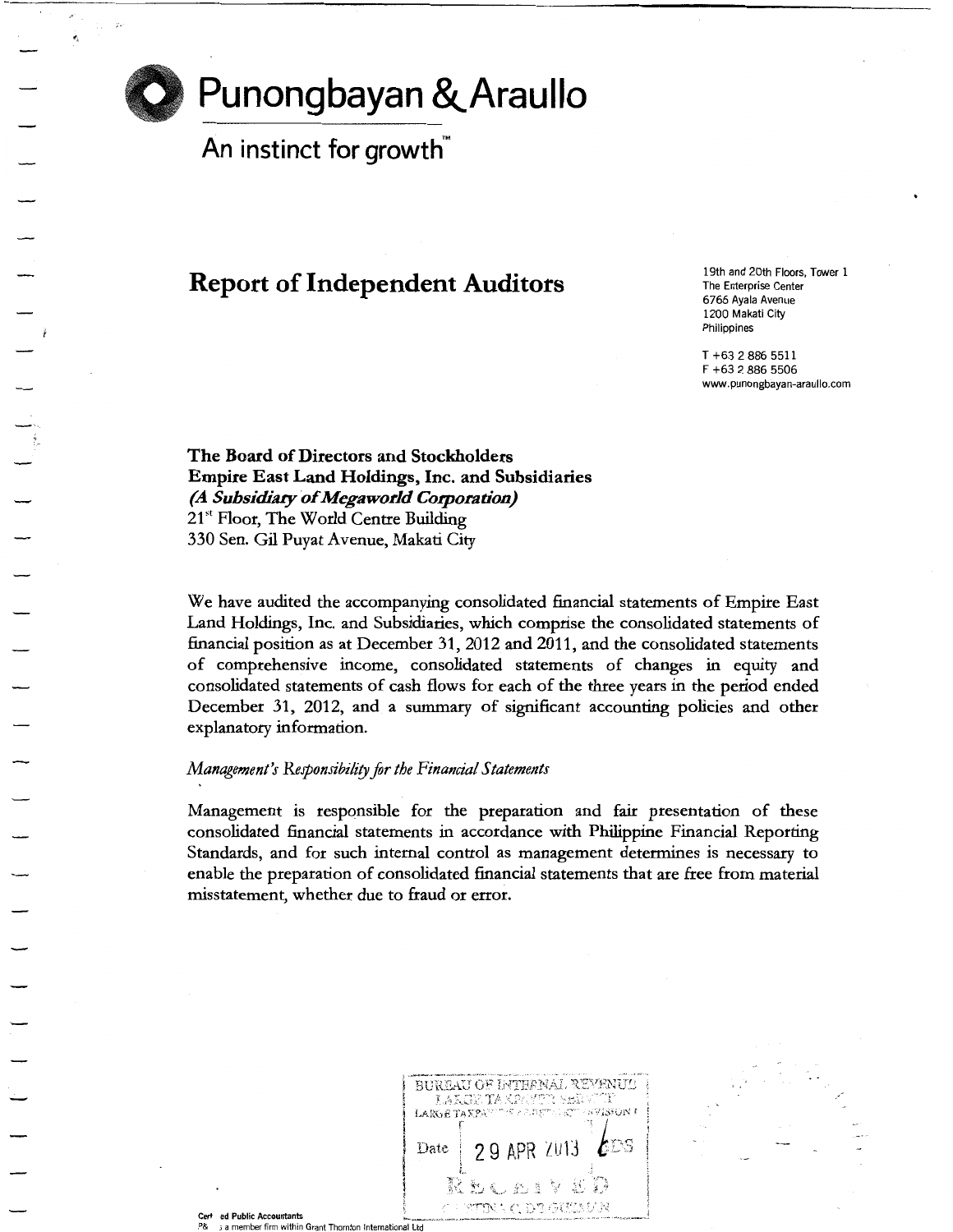

## **Punongbayan &..Araullo**

An instinct for growth

#### *Auditors' Responsibility*

Our responsibility is to express an opinion on these consolidated financial statements based on our audits. We conducted our audits in accordance with Philippine Standards on Auditing. Those standards require that we comply with ethical requirements and plan and perform the audit to obtain reasonable assurance about whether the consolidated financial statements are free from material misstatement.

An audit involves performing procedures to obtain audit evidence about the amounts and disclosures in the consolidated financial statements. The procedures selected depend on the auditor's judgment, including the assessment of the risks of material misstatement of the consolidated financial statements, whether due to fraud or error. In making those risk assessments, the auditor considers internal control relevant to the entity's preparation and fair presentation of the consolidated financial statements in order to design audit procedures that are appropriate in the circumstances, but not for the purpose of expressing an opinion on the effectiveness of the entity's internal control. An audit also includes evaluating the appropriateness of accounting policies used and the reasonableness of accounting estimates made by management, as well as evaluating the overall presentation of the consolidated financial statements.

We believe that the audit evidence we have obtained is sufficient and appropriate to provide a basis for our audit opinion.

*Opinion* 

In our opinion, the consolidated financial statements present fairly, in all material respects, the consolidated financial position of Empire East Land Holdings, Inc. and Subsidiaries as at December 31, 2012 and 2011, and their consolidated financial performance and their consolidated cash flows for each of the three years in the period ended December 31, 2012 in accordance with Philippine Financial Reporting Standards.

#### **PUNONGBAYAN & ARAULLO**

! Semo

By: Nelson J. Dinio Partner

CPA Reg. No. 0097048 TIN 201-771-632 PTR No. 3671455, January 2, 2013, Makati City<sup>7</sup> SEC Group A Accreditation Partner- No. 1036-A (until Sept. 29, 2013) Firm- No. 0002-FR-3 (until jan. 18; 2015) BIR AN 08-002511-32-2011 (until Feb. 3, 2014). Firm's BOA/PRC·Cert: of Reg. No. 0002 (until Dec. 31, 2015) <br>- r.A.H. ...  $M$ arch 1. 2013 $^{20}$  References  $\sim$   $^{20}$  APR  $\sim$   $^{20}$  APR  $\sim$   $^{20}$  ADS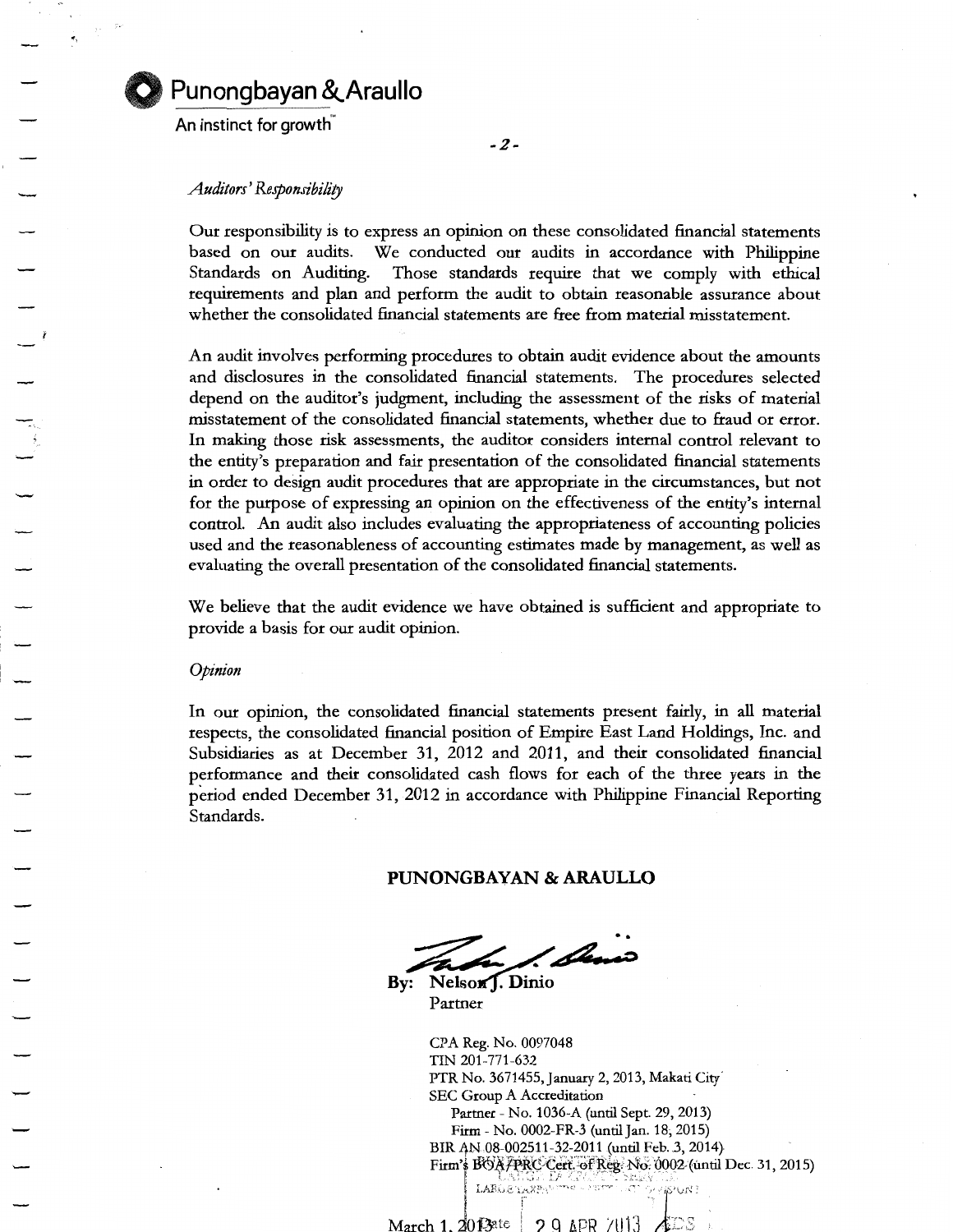#### **EMPIRE EAST LAND HOLDINGS, INC. AND SUBSIDIARIES (A Subsidiary of Megaworld Corporation) CONSOLIDATED STATEMENTS OF FINANCIAL POSITION DECEMBER 31, 2012 AND 2011 (Amounts in Philippine Pesos)**

|                                            | <b>Notes</b> | 2012 |                  |   | 2011           |
|--------------------------------------------|--------------|------|------------------|---|----------------|
| ASSETS                                     |              |      |                  |   |                |
| <b>CURRENT ASSETS</b>                      |              |      |                  |   |                |
| Cash and cash equivalents                  | 5            | P    | 3,033,222,982    | P | 827,666,321    |
| Trade and other receivables - net          | 6            |      | 2,590,588,931    |   | 2,226,231,335  |
| Financial assets at FVTPL                  | 2            |      |                  |   | 5,803,260      |
| Advances to related parties                | 22           |      | 1,687,392,195    |   | 1,631,182,339  |
| Residential and condominium units for sale | 7            |      | 11,342,431,118   |   | 9,456,554,184  |
| Property development costs                 | 7            |      | 2,659,616,892    |   | 2,423,789,010  |
| Prepayments                                |              |      | 154,129,949      |   | 139,225,804    |
| Other current assets                       |              |      | 512,114,604      |   | 356,944,947    |
| <b>Total Current Assets</b>                |              |      | 21,979,496,671   |   | 17,067,397,200 |
| <b>NON-CURRENT ASSETS</b>                  |              |      |                  |   |                |
| Trade and other receivables - net          | 6            |      | 2, 194, 358, 817 |   | 1,835,563,506  |
| Advances to landowners and joint ventures  | 8            |      | 822,584,793      |   | 940,216,193    |
| Land held for future development           | 9            |      | 3,662,752,341    |   | 3,111,506,103  |
| Investment in associates                   | 10           |      | 970,146,246      |   | 592,414,710    |
| Available-for-sale financial assets        | 11           |      | 1,887,176,000    |   | 1,652,746,082  |
| Investment property - net                  | 12           |      | 202,357,339      |   | 233,621,784    |
| Property and equipment - net               | 13           |      | 171,065,623      |   | 176,529,059    |
| Goodwill                                   | $\mathbf{1}$ |      | 78,326,757       |   | 78,326,757     |
| Other non-current assets                   | 11           |      | 6,419,393        |   | 22,571,118     |
| Deferred tax assets                        | 21           |      | 4,065,880        |   |                |
| <b>Total Non-current Assets</b>            |              |      | 9,999,253,189    |   | 8,643,495,312  |
| <b>TOTAL ASSETS</b>                        |              | P    | 31,978,749,860   | P | 25,710,892,512 |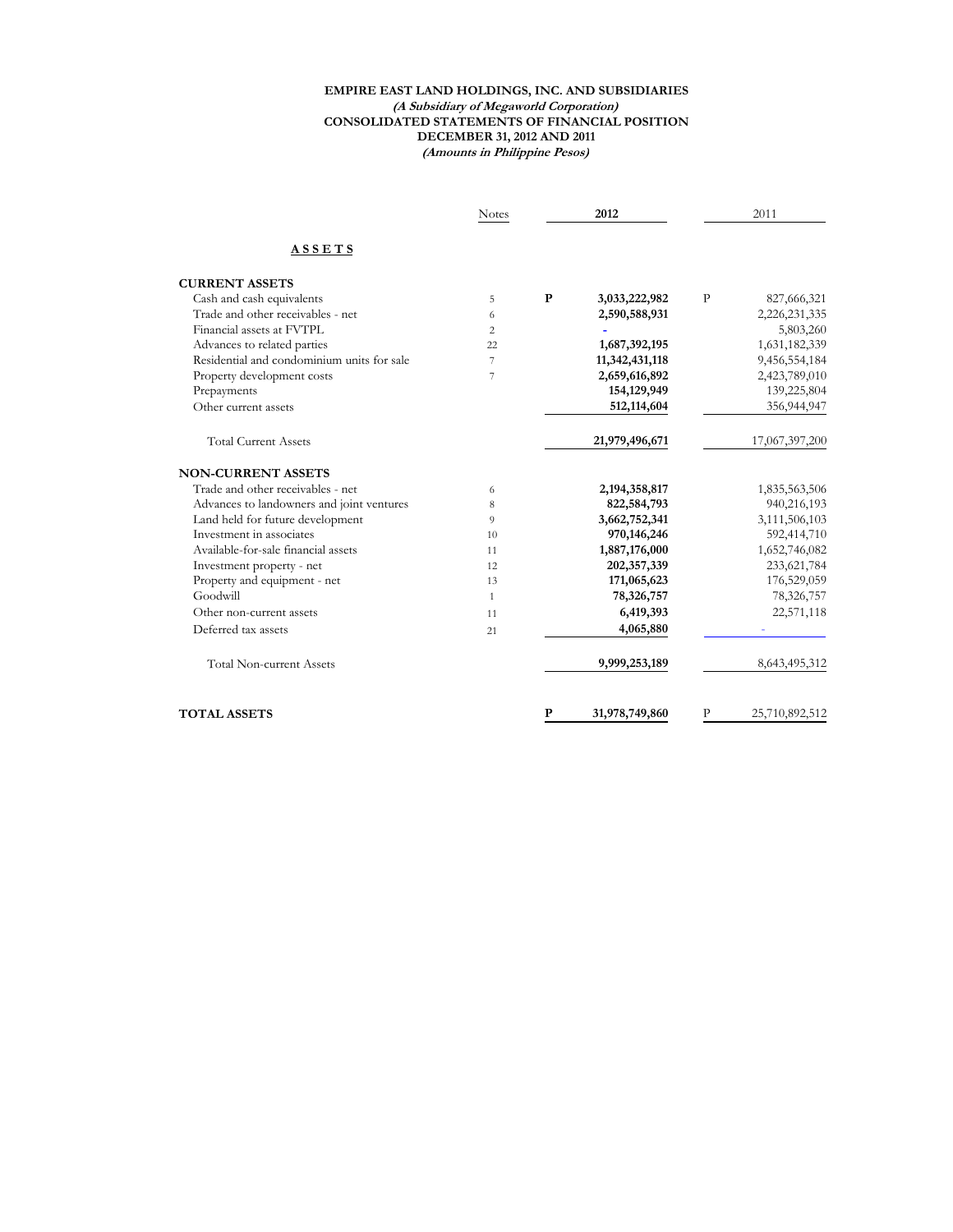|                                                      | <b>Notes</b>   |   | 2012              |              | 2011             |
|------------------------------------------------------|----------------|---|-------------------|--------------|------------------|
| <b>LIABILITIES AND EQUITY</b>                        |                |   |                   |              |                  |
| <b>CURRENT LIABILITIES</b>                           |                |   |                   |              |                  |
| Interest-bearing loans and borrowings                | 14             | P | 152,989,611       | $\mathbf{P}$ | 221,870,556      |
| Trade and other payables                             | 15             |   | 948,441,503       |              | 321,219,814      |
| Deferred gross profit on real estate sales           | $\overline{2}$ |   | 90,416,874        |              | 47,369,747       |
| Customers' deposits                                  | 16             |   | 2,739,542,408     |              | 2,345,829,862    |
| Advances from related parties                        | 22             |   | 2,788,093,347     |              | 901,155,124      |
| Reserve for property development                     | $\overline{c}$ |   | 175,551,262       |              | 200,022,819      |
| Income tax payable                                   |                |   | 7,053,140         |              | 7,020,264        |
| Other current liabilities                            | 17             |   | 197,271,282       |              | 148,623,630      |
| <b>Total Current Liabilities</b>                     |                |   | 7,099,359,427     |              | 4, 193, 111, 816 |
| <b>NON-CURRENT LIABILITIES</b>                       |                |   |                   |              |                  |
| Interest-bearing loans and borrowings                | 14             |   | 236,893,851       |              | 417, 377, 123    |
| Deferred gross profit on real estate sales           | $\overline{c}$ |   | 224,930,063       |              | 204,313,730      |
| Reserve for property development                     | $\overline{2}$ |   | 906,875,613       |              | 654,934,198      |
| Retirement benefit obligation                        | 20             |   | 114,965,381       |              | 91,390,515       |
| Deferred tax liabilities                             | 21             |   | 1,128,596,666     |              | 1,094,339,686    |
| Total Non-current Liabilities                        |                |   | 2,612,261,574     |              | 2,462,355,252    |
| <b>Total Liabilities</b>                             |                |   | 9,711,621,001     |              | 6,655,467,068    |
| <b>EQUITY</b>                                        |                |   |                   |              |                  |
| Capital stock                                        | 23             |   | 13,603,455,238    |              | 10,908,215,404   |
| Additional paid-in capital                           |                |   | 4,247,887,996     |              | 4,281,564,705    |
| Treasury stock - at cost                             | 23             | ( | 102,106,658)      | 0            | 116,233,808)     |
| Revaluation reserves                                 | 11             |   | 1,016,726,000     |              | 473,951,067      |
| Retained earnings                                    | 23             |   | 2,888,249,604     |              | 2,654,315,360    |
| Equity attributable to parent company's shareholders |                |   | 21,654,212,180    |              | 18,201,812,728   |
| Non-controlling interest                             |                |   | 612,916,679       |              | 853, 612, 716    |
| <b>Total Equity</b>                                  |                |   | 22, 267, 128, 859 |              | 19,055,425,444   |
| TOTAL LIABILITIES AND EQUITY                         |                | P | 31,978,749,860    | P            | 25,710,892,512   |

**See Notes to Consolidated Financial Statements.**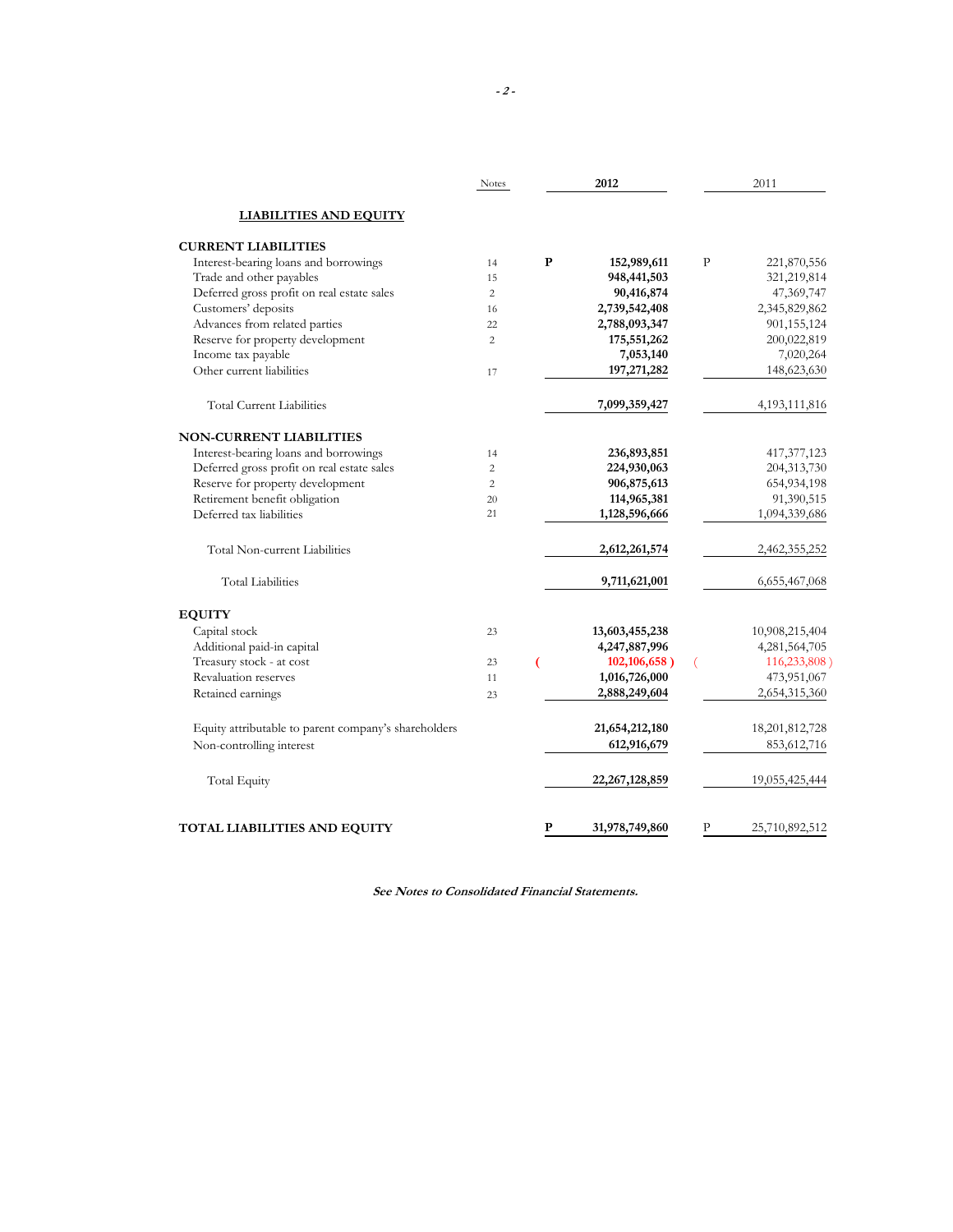# **(Amounts in Philippine Pesos) EMPIRE EAST LAND HOLDINGS, INC. AND SUBSIDIARIES (A Subsidiary of Megaworld Corporation) CONSOLIDATED STATEMENTS OF COMPREHENSIVE INCOME FOR THE YEARS ENDED DECEMBER 31, 2012, 2011 AND 2010**

|                                                                                                                              | <b>Notes</b>   |              | 2012                     |                | 2011                         |                | 2010                        |
|------------------------------------------------------------------------------------------------------------------------------|----------------|--------------|--------------------------|----------------|------------------------------|----------------|-----------------------------|
|                                                                                                                              |                |              |                          |                |                              |                |                             |
| <b>REVENUES AND INCOME</b>                                                                                                   |                |              |                          |                |                              |                |                             |
| Real estate sales                                                                                                            | $\overline{c}$ | P            | 1,381,413,611            | $\overline{P}$ | 983,531,150                  | $\mathbf{P}$   | 1,068,430,517               |
| Finance income                                                                                                               | 19             |              | 490,908,542              |                | 381,454,712                  |                | 641, 424, 576               |
| Commissions                                                                                                                  | 22             |              | 149,623,356              |                | 149,817,650                  |                | 109,997,534                 |
| Realized gross profit on prior years' sales                                                                                  | $\overline{c}$ |              | 80,660,991               |                | 106,695,654                  |                | 72,287,691                  |
| Rental income                                                                                                                | 12             |              | 45,025,948               |                | 47,590,819                   |                | 46,413,659                  |
| Equity share in net earnings of associates                                                                                   | 10             |              | 83,770,918               |                | 16,509,892                   |                |                             |
| Other income                                                                                                                 | 18             |              | 291,350,251              |                | 267,776,821                  |                | 313,983,400                 |
|                                                                                                                              |                |              | 2,522,753,617            |                | 1,953,376,698                |                | 2,252,537,377               |
| <b>COSTS AND EXPENSES</b>                                                                                                    |                |              |                          |                |                              |                |                             |
| Real estate sales                                                                                                            | $\overline{c}$ |              | 906,264,248              |                | 746,144,272                  |                | 743,190,219                 |
| Deferred gross profit on current year's sales                                                                                | $\overline{c}$ |              | 144,324,450              |                | 100,944,119                  |                | 118,072,350                 |
| Salaries and employee benefits                                                                                               | 20             |              | 199,779,027              |                | 161,749,075                  |                | 174,239,105                 |
| Advertising and promotion                                                                                                    |                |              | 196, 150, 807            |                | 141,923,280                  |                | 219,754,150                 |
| Commissions                                                                                                                  |                |              | 176, 184, 120            |                | 149,499,244                  |                | 198,189,615                 |
| Travel and transportation                                                                                                    |                |              | 117, 177, 770            |                | 90,438,432                   |                | 91,055,835                  |
| Finance costs                                                                                                                | 19             |              | 84,211,966               |                | 51,600,951                   |                | 75,107,699                  |
|                                                                                                                              | 12             |              |                          |                |                              |                |                             |
| Taxes and licenses                                                                                                           |                |              | 39,573,594               |                | 26,381,737                   |                | 29,245,554                  |
| Depreciation and amortization                                                                                                | 12, 13         |              | 38,394,105               |                | 32,696,704                   |                | 34,823,725                  |
| Loss from dilution of investment in subsidiary                                                                               | 10             |              | 37,501,256               |                | 57,824,732                   |                |                             |
| Marketing events and awards                                                                                                  |                |              | 649,537                  |                | 704,852                      |                | 18,824,790                  |
| Preacquisition income of a subsidiary                                                                                        | $\,1\,$        |              |                          |                |                              |                | 32,342,710                  |
| Other operating expenses                                                                                                     | 18             |              | 272,689,076              |                | 172,690,989                  |                | 241,324,856                 |
| Tax expense                                                                                                                  | 21             |              | 74,505,086               |                | 34,655,479                   |                | 26,101,087                  |
|                                                                                                                              |                |              | 2,287,405,042            |                | 1,767,253,866                |                | 2,002,271,695               |
| <b>NET PROFIT</b>                                                                                                            |                |              | 235,348,575              |                | 186, 122, 832                |                | 250,265,682                 |
| OTHER COMPREHENSIVE INCOME (LOSS)                                                                                            |                |              |                          |                |                              |                |                             |
| Fair value gains (losses) on available-for-sale financial assets<br>Reclassification of unrealized fair value (gains) losses |                |              | 464,392,000              |                | 391,715,040)                 |                | 1,148,960,000               |
| on disposed AFS financial assets to profit and loss                                                                          |                |              |                          |                | 11,591,269)                  |                | 44,646,101)                 |
|                                                                                                                              |                |              | 464,392,000              |                | 403,306,309)                 |                | 1,104,313,899               |
|                                                                                                                              |                |              |                          |                |                              |                |                             |
| TOTAL COMPREHENSIVE INCOME (LOSS)                                                                                            |                | P            | 699,740,575              | (P             | 217, 183, 477)               | P              | 1,354,579,581               |
| Net profit attributable to:                                                                                                  |                |              |                          |                |                              |                |                             |
|                                                                                                                              |                | $\mathbf{P}$ |                          | $\mathbf{P}$   |                              | $\mathbf{P}$   |                             |
| Parent company's shareholders                                                                                                |                |              | 233,934,244              |                | 179,383,528                  |                | 177,842,305                 |
| Non-controlling interest                                                                                                     |                |              | 1,414,331                |                | 6,739,304                    |                | 72,423,377                  |
|                                                                                                                              |                | P            | 235,348,575              | P              | 186, 122, 832                | P              | 250,265,682                 |
| Total comprehensive income (loss) attributable to:                                                                           |                |              |                          |                |                              |                |                             |
|                                                                                                                              |                |              |                          |                |                              |                |                             |
| Parent company's shareholders<br>Non-controlling interest                                                                    |                | P            | 698,326,244<br>1,414,331 |                | 172,999,432)<br>44, 184, 045 | P              | 1,303,586,332<br>50,993,249 |
|                                                                                                                              |                | P            | 699,740,575              | (P)            | 217, 183, 477                | P              | 1,354,579,581               |
| <b>EARNINGS PER SHARE</b>                                                                                                    |                |              |                          |                |                              |                |                             |
| Basic                                                                                                                        | 24             | P            | 0.021                    | $\mathbf P$    | 0.017                        | P              | 0.017                       |
| Diluted                                                                                                                      | 24             | P            | 0.021                    | $\mathbf{P}$   | 0.017                        | $\overline{P}$ | 0.017                       |
|                                                                                                                              |                |              |                          |                |                              |                |                             |

**See Notes to Consolidated Financial Statements.**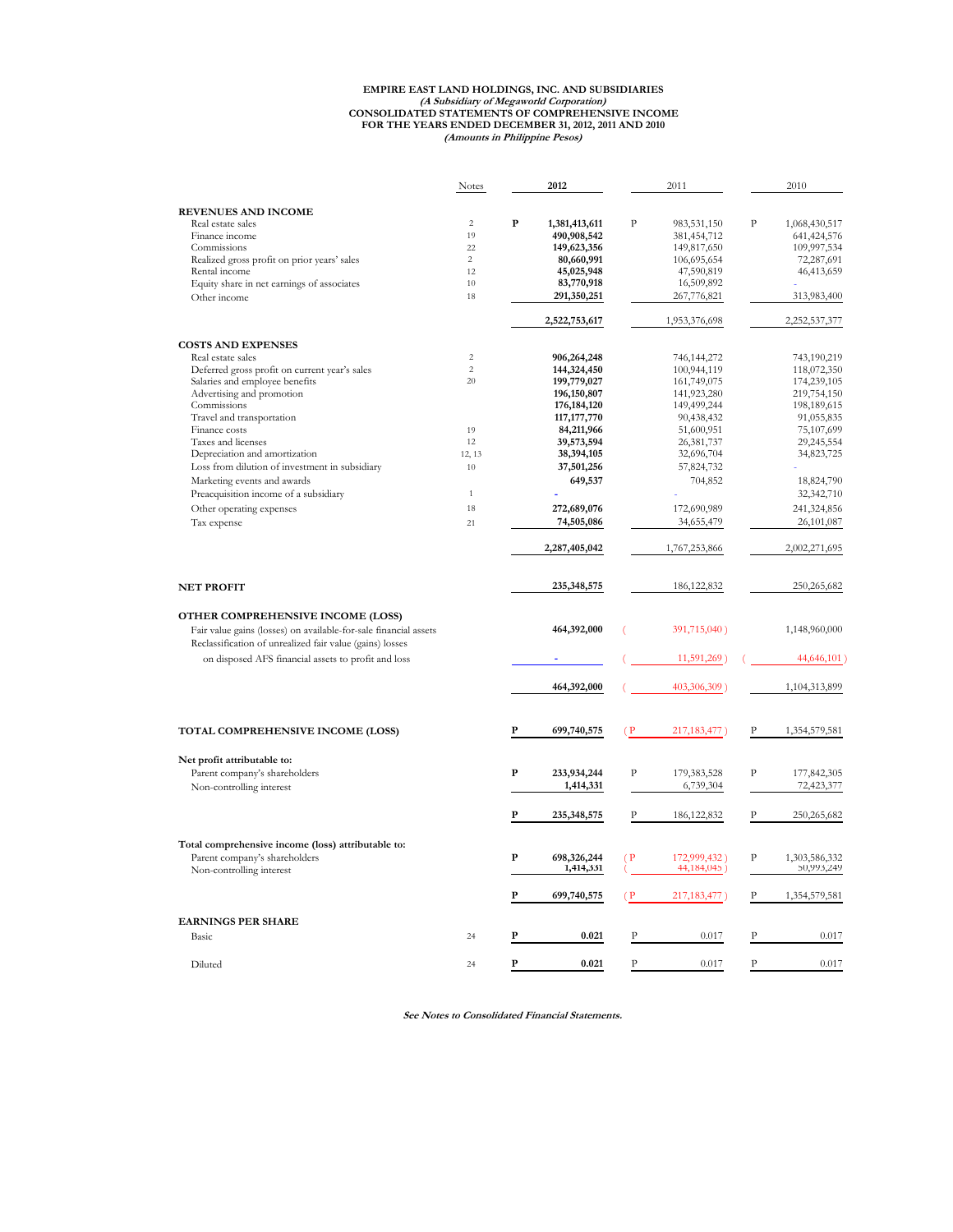#### **EMPIRE EAST LAND HOLDINGS, INC. AND SUBSIDIARIES FOR THE YEARS ENDED DECEMBER 31, 2012, 2011 AND 2010 (Amounts in Philippine Pesos) CONSOLIDATED STATEMENTS OF CHANGES IN EQUITY (A Subsidiary of Megaworld Corporation)**

|                                                                                                                                                                          |              |   |                  |              |                               |                |                   |                    | Attributable to Parent Company's Shareholders |              |                              |              |                               |              |                             |   |                                           |
|--------------------------------------------------------------------------------------------------------------------------------------------------------------------------|--------------|---|------------------|--------------|-------------------------------|----------------|-------------------|--------------------|-----------------------------------------------|--------------|------------------------------|--------------|-------------------------------|--------------|-----------------------------|---|-------------------------------------------|
|                                                                                                                                                                          | <b>Notes</b> |   | Capital<br>Stock |              | Additional<br>Paid-in-Capital |                | Treasury<br>Stock |                    | Revaluation<br><b>Reserves</b>                |              | Retained<br>Earnings         |              | Total                         |              | Non-controlling<br>Interest |   | Total                                     |
| Balance at January 1, 2012                                                                                                                                               | $23\,$       | P | 10,908,215,404   | P            | 4,281,564,705                 | $\overline{P}$ | 116,233,808       |                    | 473,951,067                                   |              | 2,654,315,360                | P            | 18,201,812,728                | P            | 853,612,716                 | P | 19,055,425,444                            |
| Transactions with owners:<br>Additional subscription during the year<br>Direct costs in issuance of shares of stock<br>Reduction in noncontrolling interest representing |              |   | 2,695,239,834    |              | 33,676,709)                   |                |                   |                    |                                               |              |                              |              | 2,695,239,834<br>33,676,709   |              |                             |   | 2,695,239,834<br>33,676,709)              |
| the shares held by a deconsolidated subsidiary<br>Deconsolidation of balance related to GPMAI<br>Total comprehensive income for the year:                                |              |   |                  |              |                               |                | 14, 127, 150      |                    | 78,382,933                                    |              |                              |              | 14, 127, 150<br>78,382,933    |              |                             |   | 14, 127, 150<br>78,382,933                |
| Net profit for the year<br>Fair value gains on available-for-sale financial assets<br>Reduction in non-controlling interest                                              | 10           |   |                  |              |                               |                |                   |                    | 464,392,000                                   |              | 233,934,244                  |              | 233,934,244<br>464,392,000    |              | 1,414,331<br>242,110,368    |   | 235,348,575<br>464,392,000<br>242,110,368 |
| Balance at December 31, 2012                                                                                                                                             | 23           |   | 13,603,455,238   |              | 4,247,887,996                 | $\epsilon$     | 102,106,658       | P                  | 1,016,726,000                                 |              | 2,888,249,604                |              | 21,654,212,180                |              | 612,916,679                 |   | 22, 267, 128, 859                         |
| Balance at January 1, 2011<br>Total comprehensive loss for the year:<br>Net profit for the year<br>Available-for-sale financial assets:                                  | 23           |   | 10,908,215,404   | <sup>p</sup> | 4,281,564,705                 | (P)            | 116,233,808)      | P                  | 826, 334, 027                                 | $\mathbf{p}$ | 2,474,931,832<br>179,383,528 | P            | 18,374,812,160<br>179,383,528 | P            | 1,155,674,589<br>6,739,304  | P | 19,530,486,749<br>186, 122, 832           |
| Fair value losses on available-for-sale financial assets<br>Reclassification to profit or loss<br>Reduction in noncontrolling interest representing                      |              |   |                  |              |                               |                |                   |                    | 346,355,500)<br>$6,027,460$ )                 |              |                              |              | 346,355,500)<br>$6,027,460$ ) |              | 45,359,540)<br>5,563,809)   |   | 391,715,040)<br>11,591,269)               |
| the shares held by a deconsolidated subsidiary                                                                                                                           | 10           |   |                  |              |                               |                |                   |                    |                                               |              |                              |              |                               |              | 257,877,828                 |   | 257,877,828                               |
| Balance at December 31, 2011                                                                                                                                             | 23           |   | 10,908,215,404   |              | 4,281,564,705                 | €P.            | 116,233,808       |                    | 473,951,067                                   |              | 2,654,315,360                |              | 18,201,812,728                | $\mathbf{p}$ | 853,612,716                 |   | 19,055,425,444                            |
| Balance at January 1, 2010<br>Total comprehensive income for the year:<br>Net profit for the year                                                                        | 23           |   | 10,908,215,404   | P            | 4,281,564,705                 | (P)            | 102,106,658)      | $\left( P \right)$ | 299,410,000)                                  | P            | 2,297,089,527<br>177,842,305 | $\mathbf{p}$ | 17,085,352,978<br>177,842,305 | P            | 859,002,111<br>72,423,377   | P | 17,944,355,089<br>250,265,682             |
| Available-for-sale financial assets:<br>Fair value gains on available-for-sale financial assets<br>Reclassification to profit or loss                                    |              |   |                  |              |                               |                |                   |                    | 1,148,960,000<br>23,215,973)                  |              |                              |              | 1,148,960,000<br>23,215,973)  |              | 21,430,128)                 |   | 1,148,960,000<br>44,646,101               |
| Additions to non-controlling interest<br>Additional treasury stock                                                                                                       | 23           |   |                  |              |                               |                | 14,127,150        |                    |                                               |              |                              |              | 14, 127, 150                  |              | 245,679,229<br>$\sim$       |   | 245,679,229<br>14,127,150                 |
| Balance at December 31, 2010                                                                                                                                             | 23           |   | 10,908,215,404   |              | 4,281,564,705                 | (P)            | 116,233,808       |                    | 826, 334, 027                                 |              | 2,474,931,832                |              | 18,374,812,160                |              | 1,155,674,589               |   | 19,530,486,749                            |

**See Notes to Consolidated Financial Statements**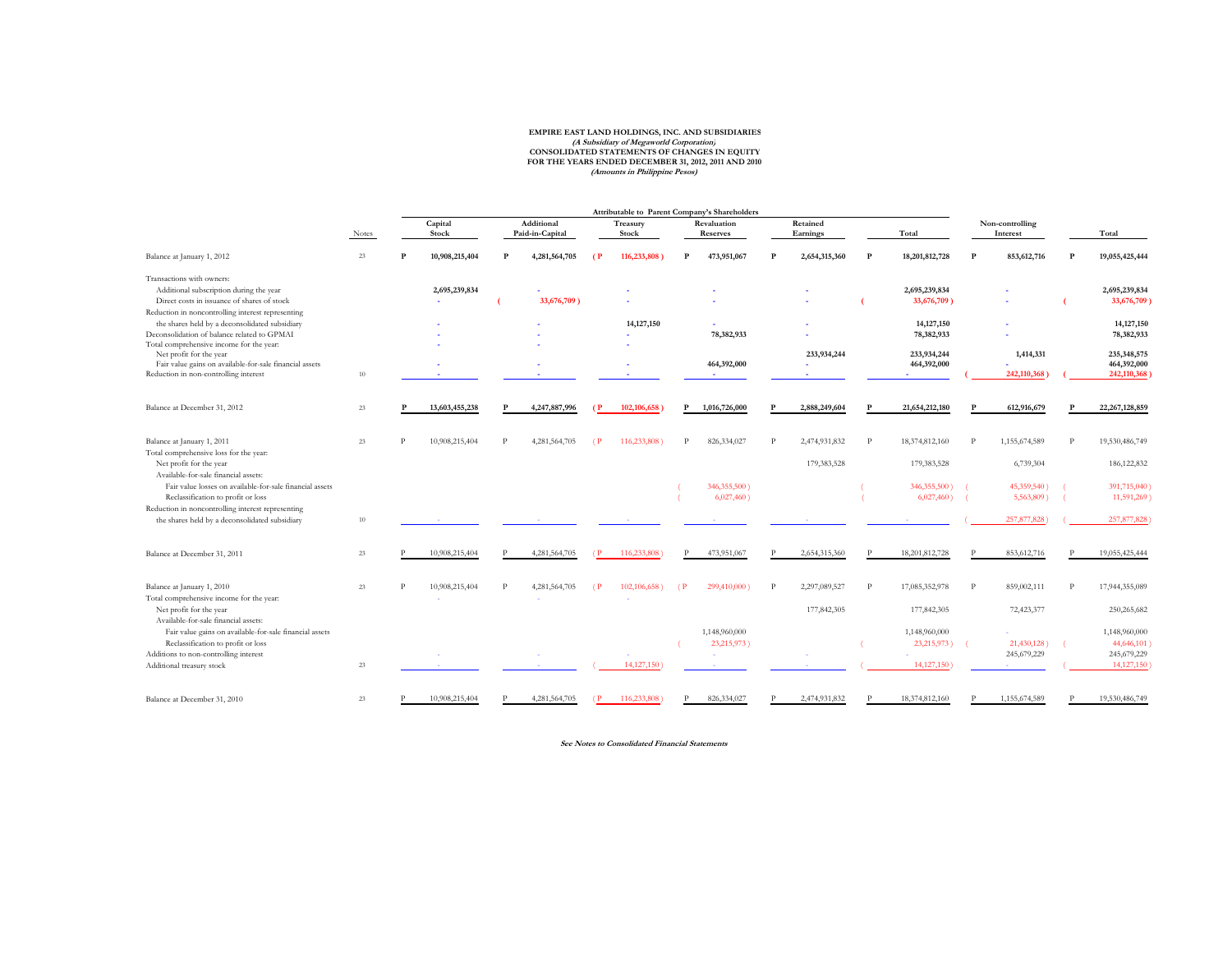#### **EMPIRE EAST LAND HOLDINGS, INC. AND SUBSIDIARIES (A Subsidiary of Megaworld Corporation) CONSOLIDATED STATEMENTS OF CASH FLOWS FOR THE YEARS ENDED DECEMBER 31, 2012, 2011 AND 2010 (Amounts in Philipine Pesos)**

|                                                                   | <b>Notes</b> | 2012 |                |         | 2011           |             | 2010           |
|-------------------------------------------------------------------|--------------|------|----------------|---------|----------------|-------------|----------------|
|                                                                   |              |      |                |         |                |             |                |
| <b>CASH FLOWS FROM OPERATING ACTIVITIES</b>                       |              |      |                |         |                |             |                |
| Profit before tax                                                 |              | P    | 309,853,661    | $\rm P$ | 220,778,311    | $\mathbf p$ | 276,366,769    |
| Adjustments for:<br>Finance income                                | 19           |      | 490,908,542)   |         | 374,332,255)   |             | 465,098,094)   |
| Finance costs                                                     | 19           |      | 84,211,966     |         | 51,600,951     |             | 75,107,699     |
| Equity share in net earnings of associates                        | 10           |      | 83,770,918)    |         | 16,509,892)    |             |                |
| Dividend income                                                   | 18           |      | 40,536,000)    |         | 44, 395, 338)  |             | 10,661,260)    |
| Depreciation and amortization                                     | 12, 13       |      | 38,394,105     |         | 32,696,704     |             | 34,823,725     |
| Loss from dilution of investment in subsidiary                    | 10           |      | 37,501,256     |         | 57,824,732     |             |                |
| Impairment loss                                                   |              |      | 18,300         |         | 216,547        |             | 224,228        |
| Gain on disposal of AFS financial assets                          | 11           |      |                |         | 4,401,401)     |             | 174,925,792)   |
| Gain on disposal of FVTPL financial assets                        | 19           |      |                |         | 3,337,364)     |             |                |
| Fair value loss (gains) on FVTPL financial assets                 | 19           |      |                |         | 616,308        |             | 1,400,690)     |
| Gain on sale of property and equipment                            | 13           |      |                |         |                |             | 55,000)        |
| Operating loss before working capital changes                     |              |      | 145,236,172)   |         | 79,242,697)    |             | 265,618,415)   |
| Decrease (increase) in trade and other receivables                |              |      | 548,433,029)   |         | $77,052,055$ ) |             | 299,406,637    |
| Decrease (increase) in advances to related parties                |              |      | 654, 297, 479) |         | 1,419,236,079) |             | 598,775,516    |
| Increase in residential and condominium units for sale            |              |      | 1,854,871,188) |         | 1,518,609,497) |             | 544,160,545)   |
| Increase in property development costs                            |              |      | 235,827,882)   |         | 239, 142, 763) |             | 320,949,457)   |
| Increase in prepayments and other current assets                  |              |      | 172, 118, 201) |         | 129,091,319)   |             | 156,852,352)   |
| Decrease in advances to landowners and joint ventures             |              |      | 117,631,400    |         | 424,047,714    |             | 417,772,863    |
| Increase in land held for future development                      |              |      | 551,246,238)   |         | 156,817,146)   |             | 91,469,397)    |
| Decrease (increase) in other non-current assets                   |              |      | 16, 151, 725   |         | 152,627,038    |             | 9,876,964)     |
| Increase (decrease) in trade and other payables                   |              |      | 635, 363, 521  |         | 330,753,633)   |             | 34, 186, 116)  |
| Increase (decrease) in deferred gross profit on real estate sales |              |      | 63,663,460     |         | 109,998,571)   |             | 45,784,661     |
| Increase (decrease) in customers' deposits                        |              |      | 393,712,546    |         | 270,542,910)   |             | 743,534,816    |
| Increase (decrease) in reserve for property development           |              |      | 227,469,858    |         | 85,361,659     |             | 9, 154, 521)   |
| Increase in other current liabilities                             |              |      | 35, 141, 875   |         | 1,445,354,150  |             | 27,852,807     |
| Increase in retirement benefit obligation                         |              |      | 23,574,866     |         | 17,970,922     |             | 16,294,528     |
| Cash from (used in) operations                                    |              |      | 2,649,320,938) |         | 2,205,125,187) |             | 717,154,061    |
| Interest received                                                 |              |      | 291,250,824    |         | 191,398,663    |             | 316,927,645    |
| Cash paid for income taxes                                        |              |      | 52,039,412)    |         | 71,010,179)    |             | 59,273,266)    |
| Net Cash From (Used in) Operating Activities                      |              |      | 2,410,109,526) |         | 2,084,736,703) |             | 974,808,440    |
| CASH FLOWS FROM INVESTING ACTIVITIES                              |              |      |                |         |                |             |                |
| Dividends received                                                | 18           |      | 40,536,000     |         | 44,395,338     |             | 8,540,376      |
| Interest received                                                 | 19           |      | 24,447,560     |         | 19,856,160     |             | 38,643,238     |
| Acquisitions of property and equipment                            | 13           | (    | 16,125,846)    |         | 25,849,730)    |             | 41, 101, 337)  |
| Proceeds from disposal of AFS financial assets                    | 11           |      |                |         | 379,297,342    |             | 1,109,773,889  |
| Acquisition of AFS financial assets                               | 11           |      |                |         | 365,726,942)   |             | 70,900,647)    |
| Acquisition of financial assets at FVTPL                          |              |      |                |         | 88, 355, 740)  |             | 15,621,640)    |
| Proceeds from disposal of financial assets at FVTPL               |              |      |                |         | 88,168,716     |             |                |
| Decrease (increase) in AFS financial assets                       |              |      |                |         | 62,514,618     |             | 1,253,814,941) |
| Acquisitions of investment property                               |              |      |                |         |                |             | 14,459,622)    |
| Acquisition of land held for future development                   |              |      |                |         |                |             | 481,707,245)   |
| Proceeds from sale of property and equipment                      | 13           |      |                |         |                |             | 55,000         |
| Net Cash From (Used in) Investing Activities                      |              |      | 48,857,714     |         | 114,299,762    |             | 720,592,929)   |
| <b>Balance Carried Forward</b>                                    |              | ( P  | 2,361,251,812) | ( P     | 1,970,436,941) | Р           | 254,215,511    |
|                                                                   |              |      |                |         |                |             |                |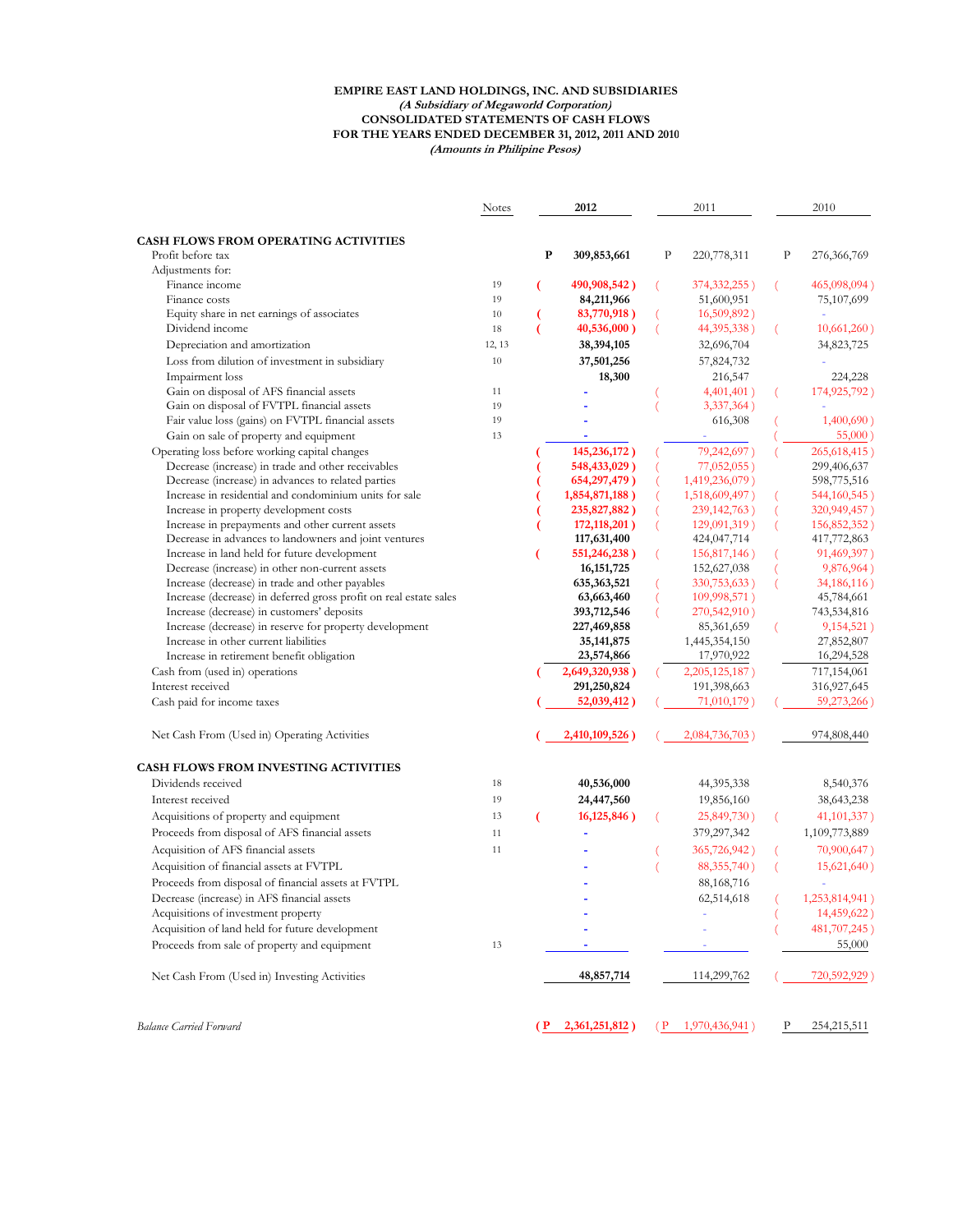|                                                                                     | <b>Notes</b> |              | 2012           |              | 2011           |   | 2010          |
|-------------------------------------------------------------------------------------|--------------|--------------|----------------|--------------|----------------|---|---------------|
| <b>Balance Brought Forward</b>                                                      |              | $\mathbf{P}$ | 2,361,251,812) | $\mathbf{P}$ | 1,970,436,941) | P | 254, 215, 511 |
| <b>CASH FLOWS FROM FINANCING ACTIVITIES</b>                                         |              |              |                |              |                |   |               |
| Proceeds from issuance of shares of stock                                           | 23           |              | 2,695,239,834  |              |                |   |               |
| Proceeds from advances from related parties                                         | 22           |              | 1,979,020,494  |              | 1,979,400,775  |   | 124,005,558   |
| Payments of interest-bearing loans and borrowings                                   | 14           |              | 249,364,217)   |              | 349,967,275)   |   | 404,944,433)  |
| Payments of advances from related parties                                           | 22           |              | 80,417,177)    |              | 73,792,054)    |   | 85,950,160)   |
| Interest paid                                                                       |              |              | 43,776,313)    |              | 76,122,701)    |   | 105,134,228)  |
| Direct costs in issuance of shares of stock                                         | 23           |              | 33,676,709)    |              |                |   |               |
| Proceeds from interest-bearing loans and borrowings                                 | 14           |              |                |              |                |   | 336,254,206   |
| Net Cash From (Used in) Financing Activities                                        |              |              | 4,267,025,912  |              | 1,479,518,745  |   | 135,769,057   |
| NET INCREASE (DECREASE) IN<br><b>CASH AND CASH EQUIVALENTS</b>                      |              |              | 1,905,774,100  |              | 490,918,196)   |   | 118,446,454   |
| CASH AND CASH EQUIVALENTS AT                                                        |              |              |                |              |                |   |               |
| <b>BEGINNING OF YEAR</b>                                                            |              |              | 827,666,321    |              | 1,491,611,105  |   | 1,371,012,930 |
| BEGINNING BALANCE OF CASH AND CASH<br><b>EQUIVALENTS OF ACQUIRED</b>                |              |              |                |              |                |   |               |
| (DECONSOLIDATED) SUBSIDIARIES                                                       | 10           |              | 195,406,748)   |              | 132,535,045)   |   | 2,151,721     |
| PREACQUISITION CHANGES IN CASH AND CASH<br>EQUIVALENTS OF DECONSOLIDATED SUBSIDIARY | 10           |              | 495,189,309    |              | 40,491,543)    |   |               |
| CASH AND CASH EQUIVALENTS AT<br><b>END OF YEAR</b>                                  |              |              | 3,033,222,982  |              | 827,666,321    |   | 1,491,611,105 |

#### **Supplemental Information on Non-cash Investing and Financing Activities:**

In the normal course of business, the Group enters into non-cash transactions which include the following:

the normal course of business, the Group enters into non-cash transactions which include the following<br>● Capitalization of interest expense as part of Residential and condominium units for sales account (see Note 7) and

• Capitalization of interest expense as part of Residential and condominium units for sales account (see Note 7) and<br>• Settlements of Advances to Landowners through receipt of certain parcels of land and reclassification t upon full payment (see Note 8). **.**

**See Notes to Consolidated Financial Statements.**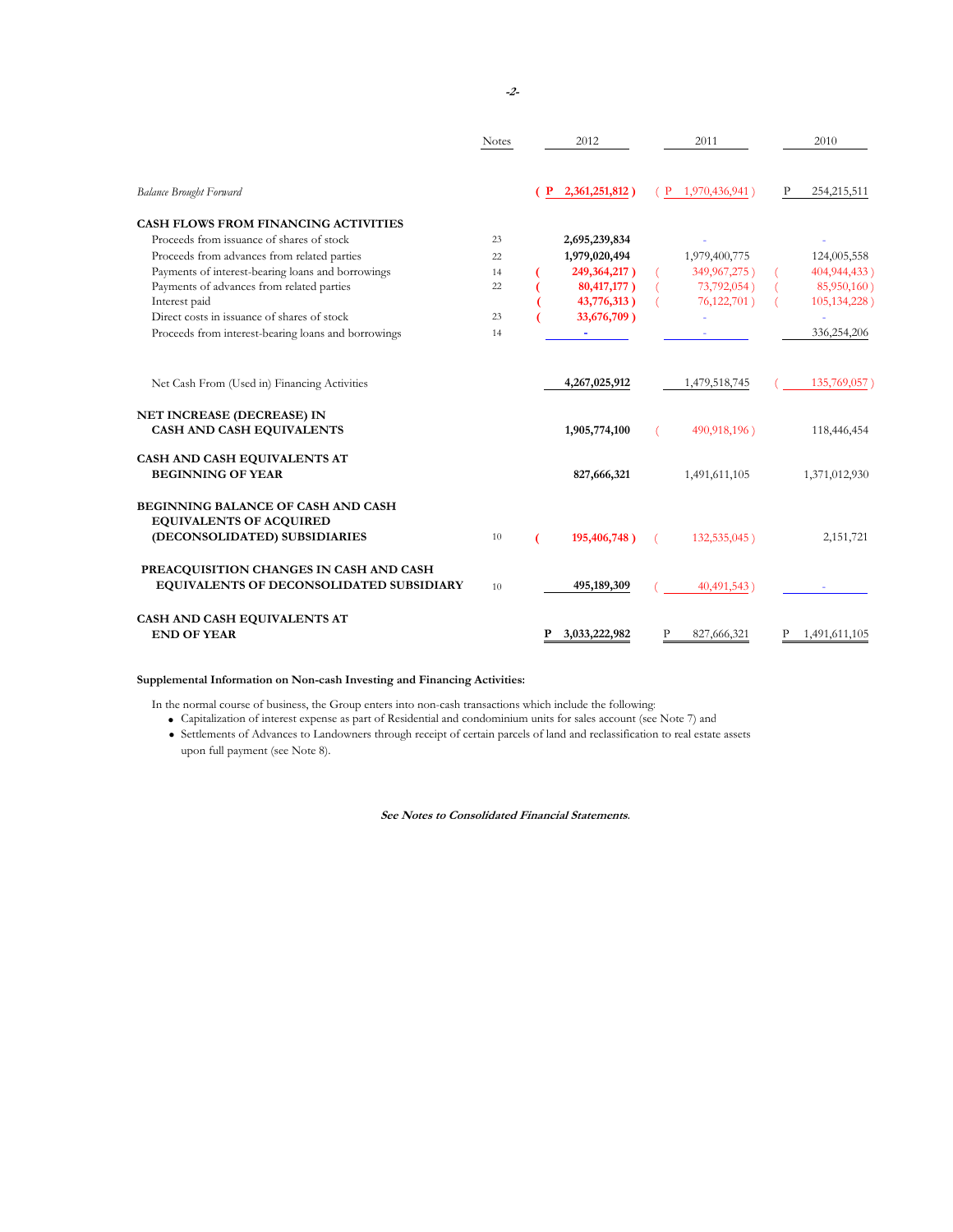## **EMPIRE EAST LAND HOLDINGS, INC. AND SUBSIDIARIES (A Subsidiary of Megaworld Corporation) NOTES TO CONSOLIDATED FINANCIAL STATEMENTS DECEMBER 31, 2012, 2011 AND 2010 (Amounts in Philippine Pesos)**

## **1. CORPORATE INFORMATION**

 Empire East Land Holdings, Inc. (the Company or parent company) was incorporated under the laws of the Philippines on July 15, 1994. The Company is presently engaged in the development and marketing of mid-cost housing projects in the form of condominium communities, subdivision lots and house and lot packages, and commercial units to a limited extent. The Company also sells land and leases out commercial and industrial properties.

 The shares of common stock of the Company are listed at the Philippine Stock Exchange (PSE).

As of December 31, the Company holds interests in the following entities:

|                                                    | Explanatory  |                          | Percentage of Ownership  |        |  |  |  |
|----------------------------------------------------|--------------|--------------------------|--------------------------|--------|--|--|--|
| Subsidiaries/Associate                             | <b>Notes</b> | 2012                     | 2011                     | 2010   |  |  |  |
| Subsidiaries:                                      |              |                          |                          |        |  |  |  |
| Eastwood Property Holdings, Inc. (EPHI)            | (a)          | 100%                     | 100%                     | 100%   |  |  |  |
| Valle Verde Properties, Inc. (VVPI)                | (b)          | 100%                     | 100%                     | 100%   |  |  |  |
| Sherman Oak Holdings, Inc, (SOHI)                  | (c)          | 100%                     | $100\%$                  | 100%   |  |  |  |
| Empire East Communities, Inc. (EECI)               | (d)          | 100%                     | 100%                     | 100%   |  |  |  |
| Laguna BelAir School, Inc. (LBASI)                 | (e)          | 73%                      | 73%                      | 73%    |  |  |  |
| Sonoma Premier Land, Inc. (SPLI)                   | (f)          | 60%                      | 60%                      | 60%    |  |  |  |
| Gilmore Property Marketing Associate, Inc. (GPMAI) | (g)          | $\overline{\phantom{a}}$ | 52%                      | 52%    |  |  |  |
| Suntrust Properties, Inc. (SPI)                    | (h)          | $\overline{\phantom{a}}$ | $\overline{\phantom{a}}$ | 80%    |  |  |  |
| Associates:                                        |              |                          |                          |        |  |  |  |
| <b>GPMAI</b>                                       | (g)          | 47%                      |                          | $\sim$ |  |  |  |
| SPI                                                | (h)          | 33%                      | 33%                      | $\sim$ |  |  |  |

Explanatory Notes:

- *(a)* Subsidiary incorporated in 1996 and serve as the marketing arm of the Company for the latter's projects, as well as those of other related parties.
- *(b)* Subsidiary incorporated in 2006; has not yet started commercial operations as of December 31, 2012. Additional shares were acquired in November 2008 through assignment of shares from a third party.
- *(c)* Subsidiary incorporated in 2007; has not yet started commercial operations as of December 31, 2012. Shares acquired through assignment of shares from Yorkshire Holdings Inc., a third party, in January 2008.
- *(d)* Subsidiary incorporated in 2008 to primarily engage in the purchase, development, sale and lease of real properties but is currently engaged in the marketing of real estate properties.
- *(e)* Subsidiary incorporated in 1996 to primarily engage in operating a school for primary and secondary education.
- *(f)* Subsidiary incorporated in 2007 as a holding entity to primarily engage in the development and marketing of all kinds of real estate. Additional shares acquired from First Centro, Inc. in March and June 2008. SPLI has not yet started commercial operations.
- *(g)* In 2012, the entity was deconsolidated and treated as an associate of the Group.
- *(h)* In 2011, the entity was deconsolidated and treated as an associate of the Group.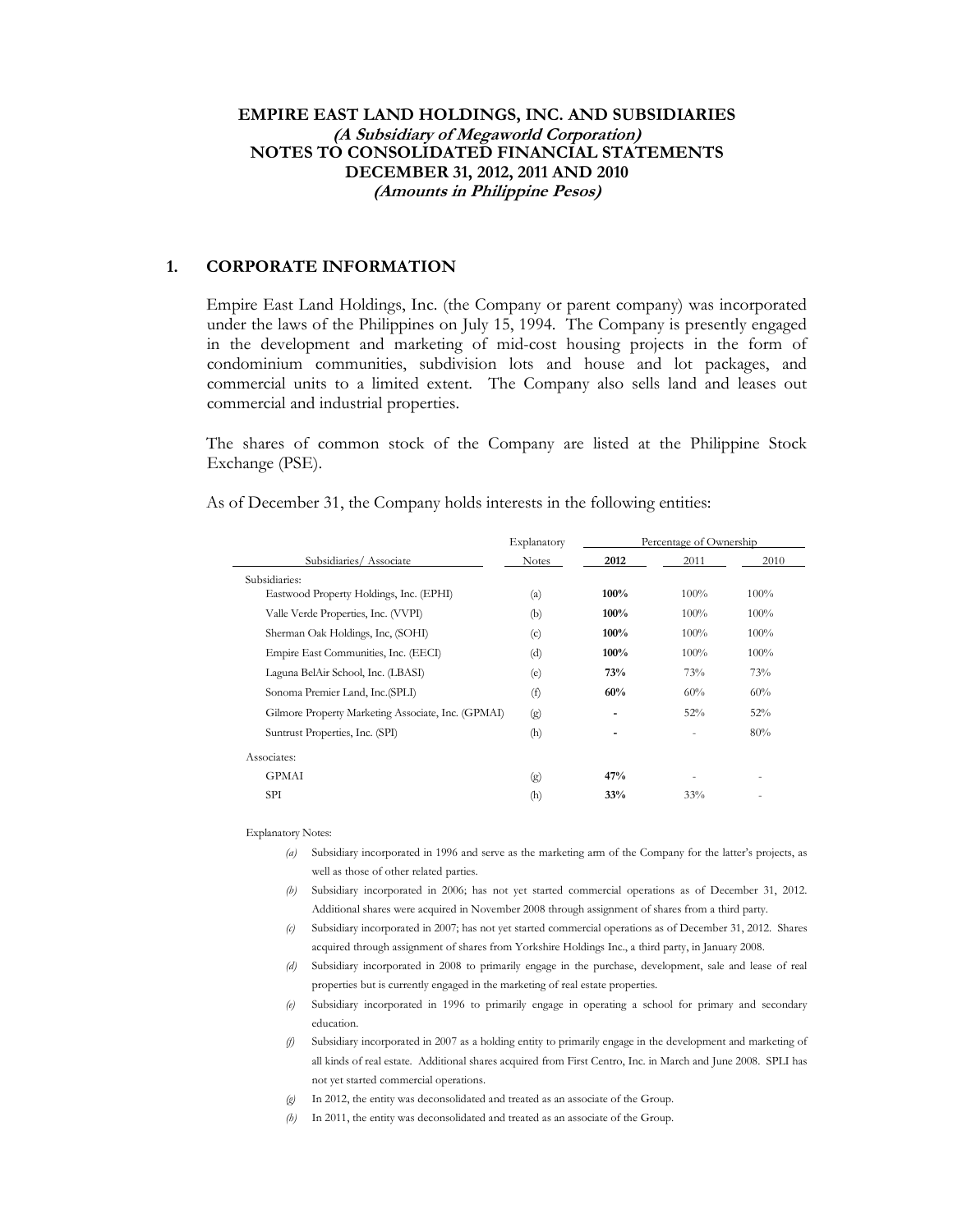On December 26, 2012, GPMAI issued additional 5,000,000 shares of stock at P1 par value which were purchased by a third party. As a result, the percentage of ownership of the Company over GPMAI was reduced from 52% to 47%. In addition, the Company is no longer part of the board of directors of GPMAI, thereby losing its control over the financial and operating policies. GPMAI is now an associate.

Prior to March 25, 2011, the Company held 80% ownership interest in SPI and, thus, was a consolidated subsidiary in 2010. On March 25, 2011, the percentage ownership of the Company over SPI was reduced to 33% due to the subscription by Megaworld Corporation (Megaworld) to SPI's increase in authorized capital stock. Accordingly, SPI is now treated as an associate.

In prior years, the Company increased its ownership interest in VVPI and LBASI. This resulted to the recognition of goodwill which amounted to P78.3 million as of December 31, 2012 and 2011, and shown as Goodwill in the consolidated statements of financial position.

Starting June 2011, the Company became a subsidiary of Megaworld. The intermediate parent company, Megaworld, is engaged in the development of large scale mixed-use planned communities or townships that integrate residential, commercial, leisure and entertainment components. The ultimate parent company, Alliance Global Group, Inc. (AGI), is a holding company with diversified investments in real estate, food and beverages, manufacturing, quick service restaurant and tourism-oriented businesses. The shares of common stock of both Megaworld and AGI are listed at the PSE.

The registered office of the Company is located at the 21<sup>st</sup> Floor, The World Centre Building, 330 Sen. Gil Puyat Avenue, Makati City. Megaworld's registered office is on the  $28<sup>th</sup>$  Floor of the same building. On the other hand, AGI's registered office is located at the 7<sup>th</sup> Floor 1880 Eastwood Avenue, Eastwood City CyberPark, 188 E. Rodriquez Jr. Avenue, Quezon City. These entities' registered offices are also their respective principal places of business.

 The consolidated financial statements of Empire East Land Holdings, Inc. and Subsidiaries (the Group) for the year ended December 31, 2012 (including comparatives for the years ended December 31, 2011 and 2010) were authorized for issue by the Company's Board of Directors (BOD) on March 1, 2013.

## **2. SUMMARY OF SIGNIFICANT ACCOUNTING POLICIES**

The significant accounting policies that have been used in the preparation of these consolidated financial statements are summarized in the succeeding pages. The policies have been consistently applied to all the years presented, unless otherwise stated.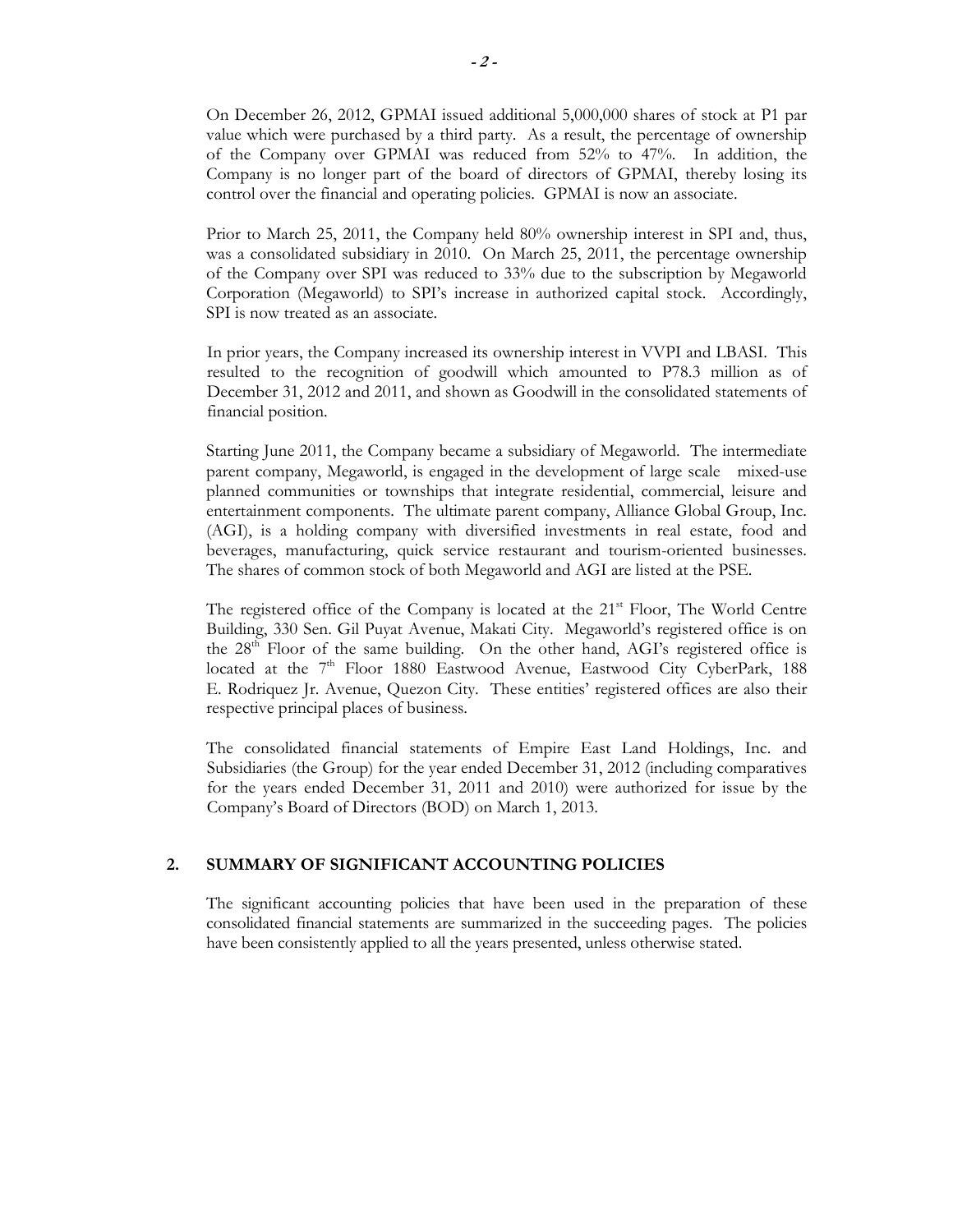#### **2.1 Basis of Preparation of Consolidated Financial Statements**

#### *(a) Statement of Compliance with Philippine Financial Reporting Standards*

The consolidated financial statements of the Group have been prepared in accordance with Philippine Financial Reporting Standards (PFRS). PFRS are adopted by the Financial Reporting Standards Council (FRSC) from the pronouncements issued by the International Accounting Standards Board (IASB).

The consolidated financial statements have been prepared using the measurement bases specified by PFRS for each type of asset, liability, income and expense. The measurement bases are more fully described in the accounting policies that follow.

*(b) Presentation of Financial Statements*

The consolidated financial statements are presented in accordance with Philippine Accounting Standard (PAS) 1, *Presentation of Financial Statements*. The Group presents all items of income and expenses in a single statement of comprehensive income.

Two comparative periods are presented for the consolidated statement of financial position when the Group applies an accounting policy retrospectively, makes a retrospective restatement of items in its consolidated financial statements, or reclassifies items in the consolidated financial statements.

## *(c) Functional and Presentation Currency*

These consolidated financial statements are presented in Philippine pesos, the functional and presentation currency of the Group, and all values represent absolute amounts except when otherwise indicated.

Items included in the consolidated financial statements of the Group are measured using the currency of the primary economic environment in which the Group operates.

## **2.2 Adoption of New and Amended PFRS**

#### *(a) Effective in 2012 that are Relevant to the Group*

In 2012, the Group adopted the following amendments to PFRS that are relevant to the Group and effective for consolidated financial statements for the annual period beginning on or after July 1, 2011 or January 1, 2012:

| PFRS 7 (Amendment) | : Financial Instruments: Disclosures – |
|--------------------|----------------------------------------|
|                    | Transfers of Financial Assets          |
| PAS 12 (Amendment) | $:$ Income Taxes – Deferred Taxes:     |
|                    | Recovery of Underlying Assets          |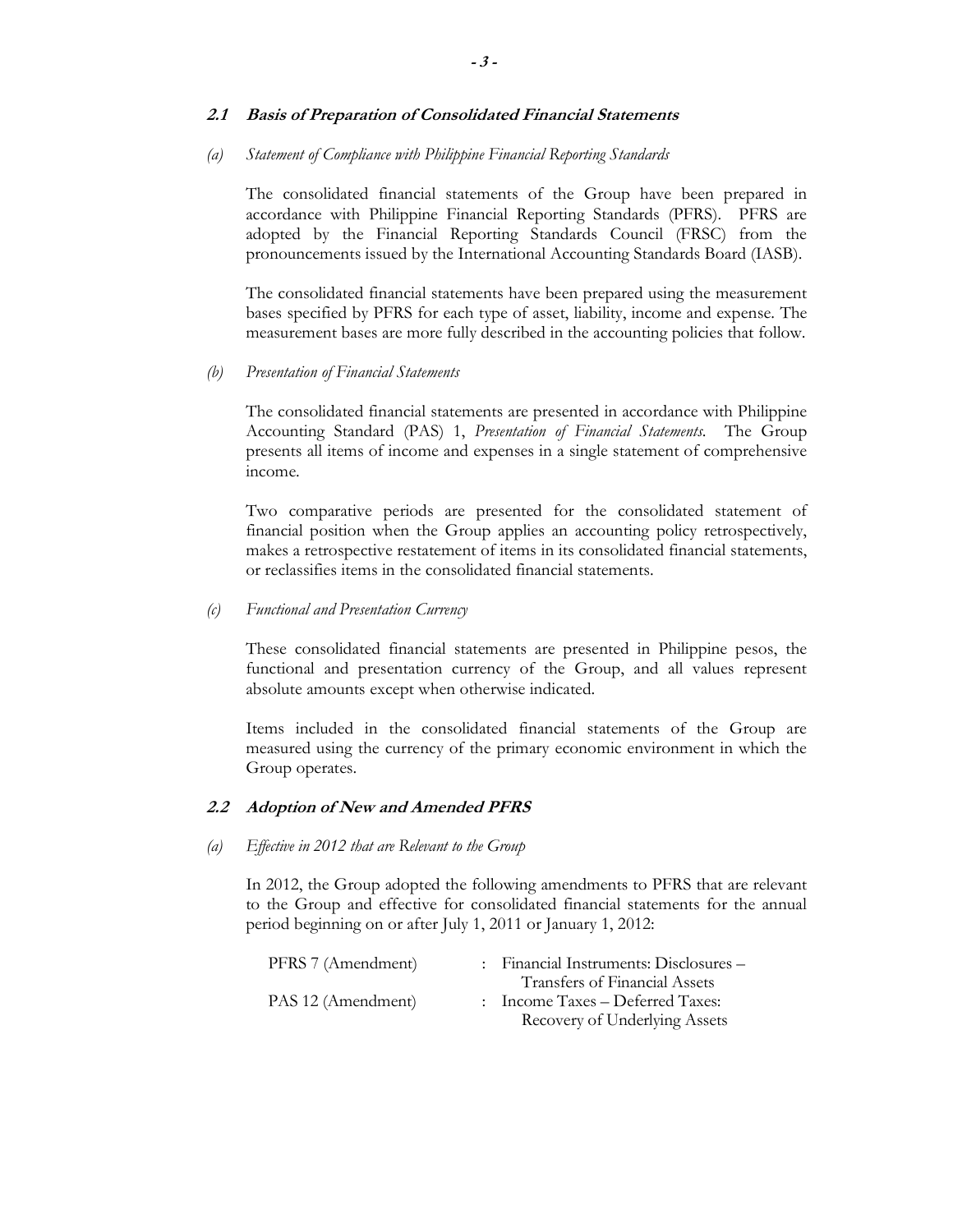Discussed below are the relevant information about these amended standards.

(i) PFRS 7 (Amendment), *Financial Instruments: Disclosures – Transfers of Financial Assets*. The amendment requires additional disclosures that will allow users of consolidated financial statements to understand the relationship between transferred financial assets that are not derecognized in their entirety and the associated liabilities; and, to evaluate the nature of, and risk associated with any continuing involvement of the reporting entity in financial assets that are derecognized in their entirety.

The Group did not transfer any financial asset involving this type of arrangement; hence, the amendment did not result in any significant change in the Group's disclosures in its consolidated financial statements.

(ii) PAS 12 (Amendment), *Income Taxes – Deferred Tax: Recovery of Underlying Assets*. The amendment introduces a rebuttable presumption that the measurement of a deferred tax liability or asset that arises from investment property measured at fair value under PAS 40, *Investment Property* should reflect the tax consequence of recovering the carrying amount of the asset entirely through sale. The presumption is rebutted for depreciable investment property (e.g., building) that is held within a business model whose objective is to consume substantially all of the economic benefits embodied in the asset over time, rather than through sale. Moreover, Standing Interpretation Committee (SIC) 21 *Income Taxes – Recovery of Revalued Non-Depreciable Assets*, is accordingly withdrawn and is incorporated under PAS 12 requiring that deferred tax on non-depreciable assets that are measured using the revaluation model in PAS 16, *Property, Plant and Equipment* should always be measured on a sale basis of the asset. The amendment has no significant impact on the Group's consolidated financial statements as the Group has no investment properties which are measured at fair value.

#### *(b) Effective in 2012 that is not Relevant to the Group*

PFRS 1, *First-time Adoption of PFRS*, was amended to provide relief for first-time adopters of PFRS from having to reconstruct transactions that occurred before the date of transition to PFRS and to provide guidance for entities emerging from severe hyperinflation either to resume presenting PFRS financial statements or to present PFRS financial statements for the first time. The amendment became effective for annual periods beginning on or after July 1, 2011 but is not relevant to the Group's consolidated financial statements.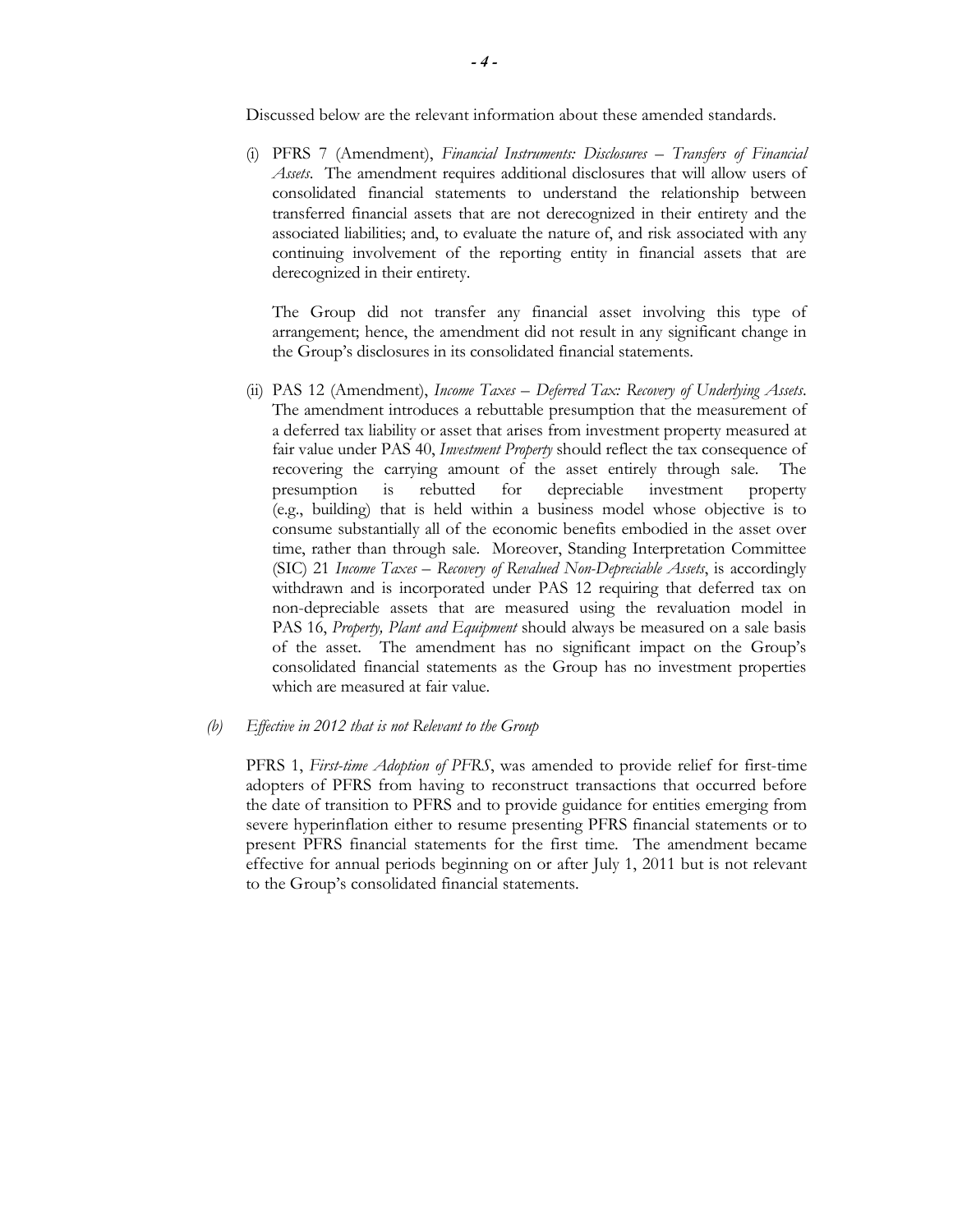#### *(c) Effective Subsequent to 2012 but not Adopted Early*

There are new and amended PFRS that are effective for periods subsequent to 2012. Management has initially determined the following pronouncements, which the Group will apply in accordance with their transitional provisions, to be relevant to its consolidated financial statements:

- (i) PAS 1 (Amendment), *Financial Statements Presentation Presentation of Items of Other Comprehensive Income* (effective from July 1, 2012). The amendment requires an entity to group items presented in other comprehensive income into those that, in accordance with other PFRS: (a) will not be reclassified subsequently to profit or loss; and, (b) will be reclassified subsequently to profit or loss when specific conditions are met. The Group's management expects that this will change the current presentation of items in other comprehensive income (i.e., unrealized fair value gains and losses on AFS financial assets).
- (ii)PAS 19 (Amendment), *Employee Benefits* (effective from January 1, 2013). The amendment made a number of changes as part of the improvements throughout the standard. The main changes relate to defined benefit plans as follows:
	- eliminates the corridor approach under the existing guidance of PAS 19 and requires an entity to recognize all gains and losses arising in the reporting period;
	- streamlines the presentation of changes in plan assets and liabilities resulting in the disaggregation of changes into three main components of service costs, net interest on net defined benefit obligation or asset, and remeasurement; and,
	- enhances disclosure requirements, including information about the characteristics of defined benefit plans and the risks that entities are exposed to through participation in them.

Currently, the Group is using the corridor approach and its unrecognized actuarial loss as of December 31, 2012 amounted to P20.4 million which will be retrospectively recognized as loss in other comprehensive income in 2013 (see Note 20.2).

#### (iii) Consolidation Standards

The Group is currently reviewing the impact on its consolidated financial statements of the following consolidation standards which will be effective from January 1, 2013:

• PFRS 10, *Consolidated Financial Statements*. This standard builds on existing principles of consolidation by identifying the concept of control as the determining factor in whether an entity should be included within the consolidated financial statements. The standard also provides additional guidance to assist in determining control where this is difficult to assess.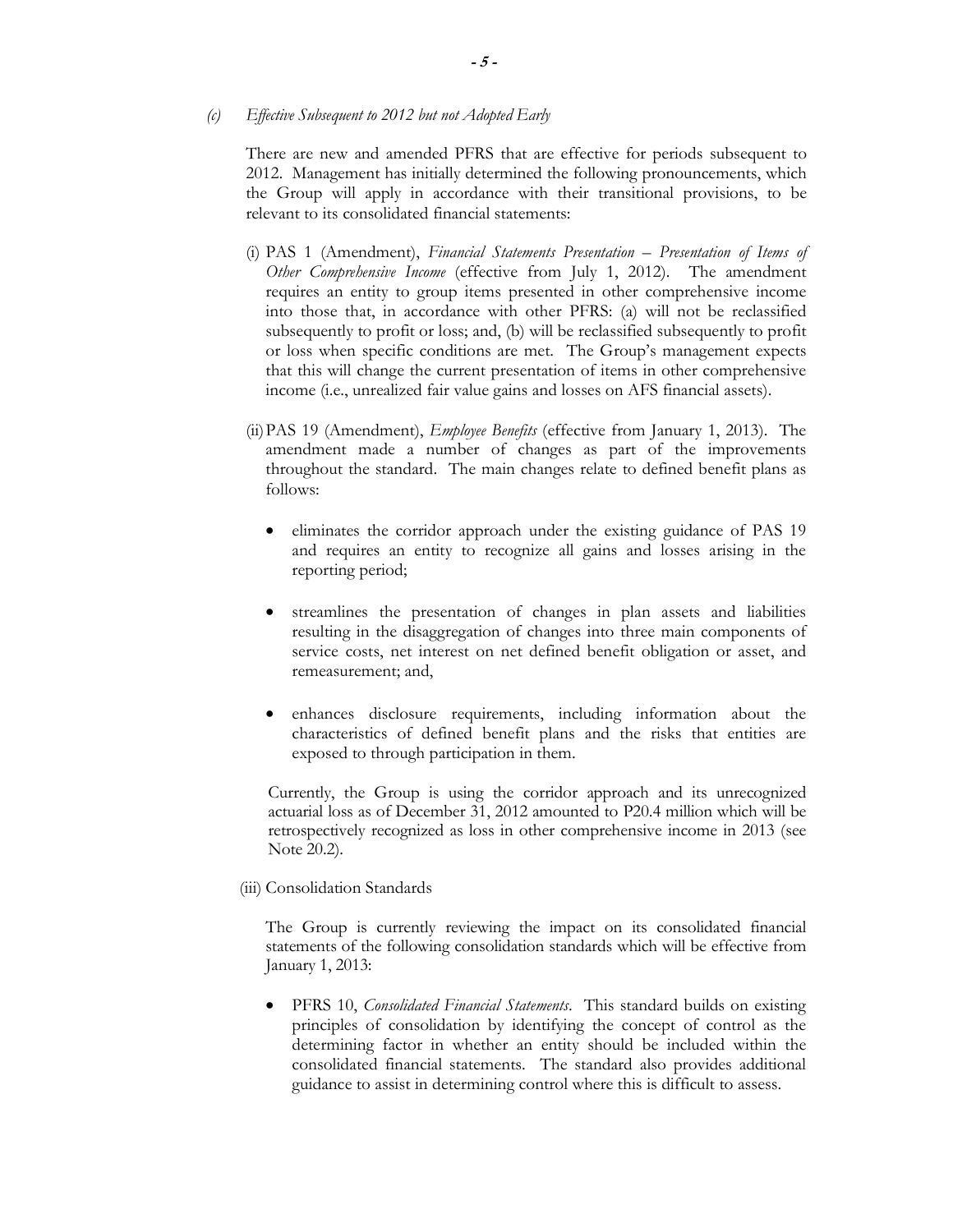- PFRS 11, *Joint Arrangements.* This standard provides a more realistic reflection of joint arrangements by focusing on the rights and obligations of the arrangement, rather than its legal form. This standard replaces the three categories under PAS 31, mainly, jointly controlled entities, jointly controlled operations and jointly controlled assets, with two new categories – joint operations and joint ventures. Moreover, this also eliminates the option of using proportionate consolidation for joint ventures.
- PFRS 12, *Disclosure of Interest in Other Entities*. This standard integrates and makes consistent the disclosure requirements for all forms of interests in other entities, including joint arrangements, associates, special purpose vehicles and unconsolidated structured entities. This also introduces new disclosure requirements about the risks to which an entity is exposed from its involvement with structured entities.
- PAS 27 (Amendment), *Separate Financial Statements*. This revised standard now covers the requirements pertaining solely to separate financial statements after the relevant discussions on control and consolidated financial statements have been transferred and included in PFRS 10. No new major changes relating to separate financial statements have been introduced as a result of the revision.
- PAS 28 (Amendment), *Investments in Associate and Joint Venture*. This revised standard includes the requirements for joint ventures, as well as associates, to be accounted for using equity method following the issuance of PFRS 11.

Subsequent to the issuance of the foregoing consolidation standards, the IASB made some changes to the transitional provisions in International Financial Reporting Standard (IFRS) 10, IFRS 11 and IFRS 12, which were also adopted by the FRSC. The guidance confirms that an entity is not required to apply PFRS 10 retrospectively in certain circumstances and clarifies the requirements to present adjusted comparatives. The guidance also made changes to PFRS 10 and PFRS 12 which provide similar relief from the presentation or adjustment of comparative information for periods prior to the immediately preceding period. Further, it provides relief by removing the requirement to present comparatives for disclosures relating to unconsolidated structured entities for any period before the first annual period for which PFRS 12 is applied.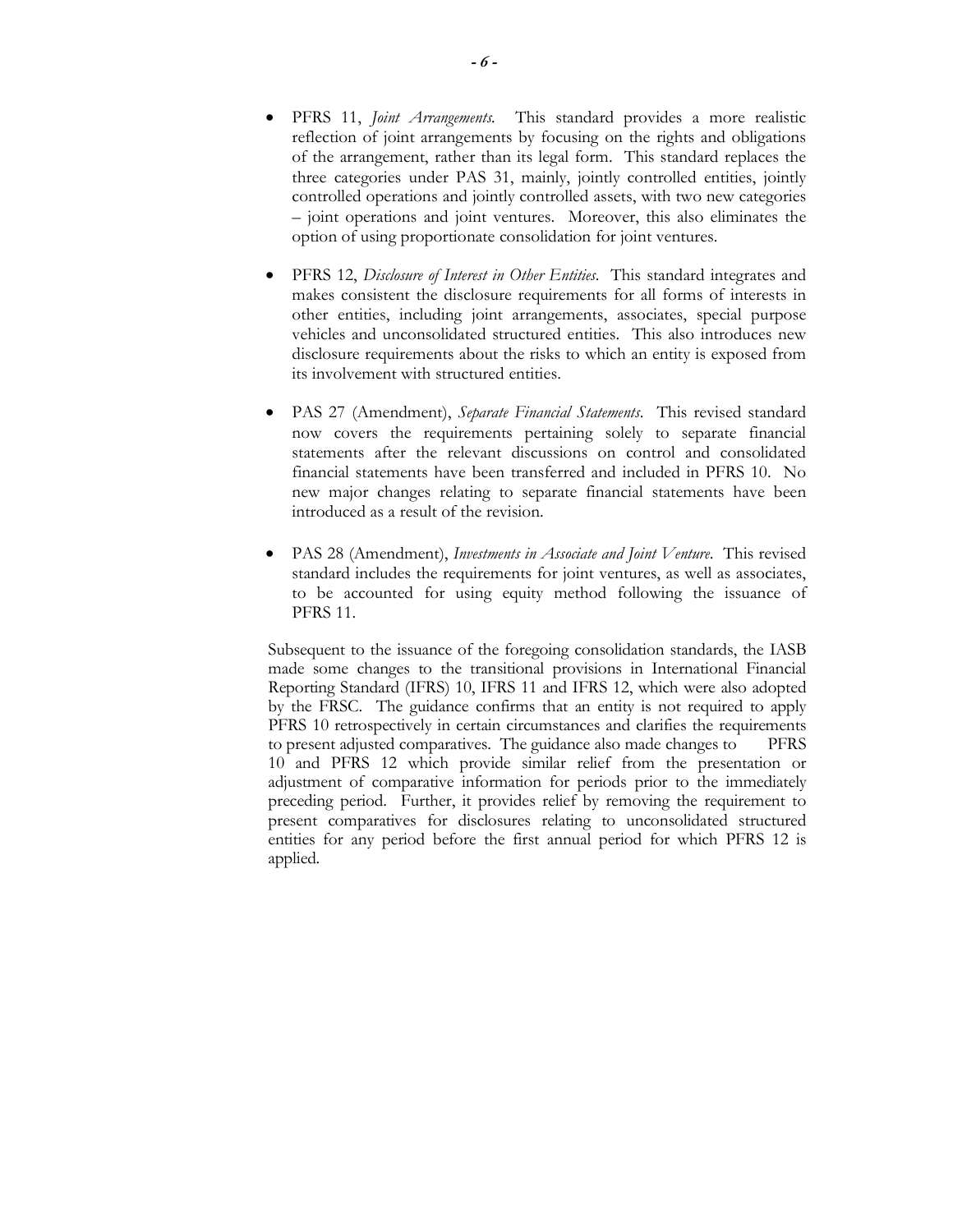- (iv) PFRS 7 (Amendment), *Financial Instruments: Disclosures Offsetting Financial Assets and Financial Liabilities* (effective from January 1, 2013). The amendment requires qualitative and quantitative disclosures relating to gross and net amounts of recognized financial instruments that are set-off in accordance with PAS 32, *Financial Instruments: Presentation*. The amendment also requires disclosure of information about recognized financial instruments which are subject to enforceable master netting arrangements or similar agreements, even if they are not set-off in the statement of financial position, including those which do not meet some or all of the offsetting criteria under PAS 32 and amounts related to a financial collateral. These disclosures will allow financial statement users to evaluate the effect or potential effect of netting arrangements, including rights of set-off associated with recognized financial assets and financial liabilities on the entity's financial position. The Group has initially assessed that the adoption of the amendment will not have a significant impact on its consolidated financial statements.
- (v) PFRS 13, *Fair Value Measurement* (effective from January 1, 2013). This standard aims to improve consistency and reduce complexity by providing a precise definition of fair value and a single source of fair value measurement and disclosure requirements for use across PFRS. The requirements do not extend the use of fair value accounting but provide guidance on how it should be applied where its use is already required or permitted by other standards. Management is in the process of reviewing its valuation methodologies for conformity with the new requirements and has yet to assess the impact of the new standard on the Group's consolidated financial statements.
- (vi) PAS 32 (Amendment), *Financial Instruments: Presentation Offsetting Financial Assets and Financial Liabilities* (effective from January 1, 2014). The amendment provides guidance to address inconsistencies in applying the criteria for offsetting financial assets and financial liabilities. It clarifies that a right of set-off is required to be legally enforceable, in the normal course of business; in the event of default; and in the event of insolvency or bankruptcy of the entity and all of the counterparties. The amendment also clarifies the principle behind net settlement and provided characteristics of a gross settlement system that would satisfy the criterion for net settlement. The Group does not expect this amendment to have a significant impact on its consolidated financial statements.
- (vii) PFRS 9, *Financial Instruments: Classification and Measurement* (effective from January 1, 2015). This is the first part of a new standard on financial instruments that will replace PAS 39, *Financial Instruments: Recognition and Measurement*, in its entirety. This chapter covers the classification and measurement of financial assets and financial liabilities and it deals with two measurement categories for financial assets: amortized cost and fair value. All equity instruments will be measured at fair value while debt instruments will be measured at amortized cost only if the entity is holding it to collect contractual cash flows which represent payment of principal and interest. The accounting for embedded derivatives in host contracts that are financial assets is simplified by removing the requirement to consider whether or not they are closely related, and, in most arrangement, does not require separation from the host contract.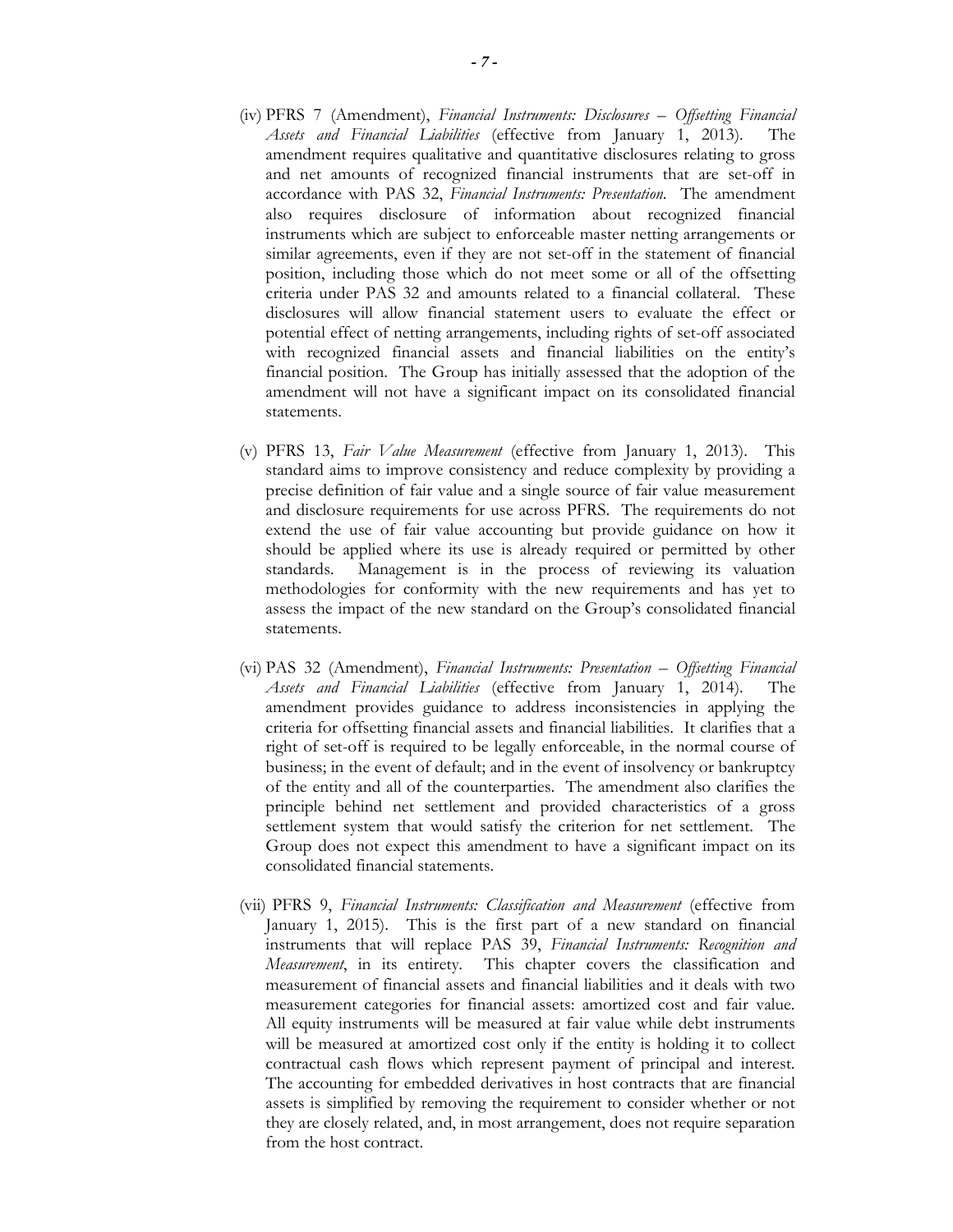For liabilities, the standard retains most of the PAS 39 requirements which include amortized cost accounting for most financial liabilities, with bifurcation of embedded derivatives. The main change is that, in case where the fair value option is taken for financial liabilities, the part of a fair value change due to an entity's own credit risk is recorded in other comprehensive income rather than in profit or loss, unless this creates an accounting mismatch.

To date, other chapters of PFRS 9 dealing with impairment methodology and hedge accounting are still being completed.

Further, in November 2011, the IASB tentatively decided to consider making limited modifications to IFRS 9's financial asset classification model to address certain application issues.

The Group does not expect to implement and adopt PFRS 9 until its effective date or until all chapters of this new standard have been published. In addition, management is currently assessing the impact of PFRS 9 on the consolidated financial statements and it plans to conduct a comprehensive study in the fourth quarter of 2014 of the potential impact of this standard prior to its mandatory adoption date to assess the impact of all changes.

(viii)Philippine IFRIC 15, *Agreements for Construction of Real Estate*. This Philippine interpretation is based on IFRIC interpretation issued by the IASB in July 2008 effective for annual periods beginning on or after January 1, 2009. The adoption of this interpretation in the Philippines, however, was deferred by the FRSC and Philippine Securities and Exchange Commission (SEC) after giving due considerations on various application issues and the implication on this interpretation of the IASB's on-going revision of the Revenue Recognition standard. This interpretation provides guidance on how to determine whether an agreement for the construction of real estate is within the scope of PAS 11, *Construction Contracts*, or PAS 18, *Revenue*, and accordingly, when revenue from the construction should be recognized. The main expected change in practice is a shift from recognizing revenue using the percentage of completion method (i.e., as a construction progresses, by reference to the stage of completion of the development) to recognizing revenue at completion upon or after delivery. The Group is currently evaluating the impact of this interpretation on its financial statements in preparation for its adoption when this becomes mandatorily effective in the Philippines.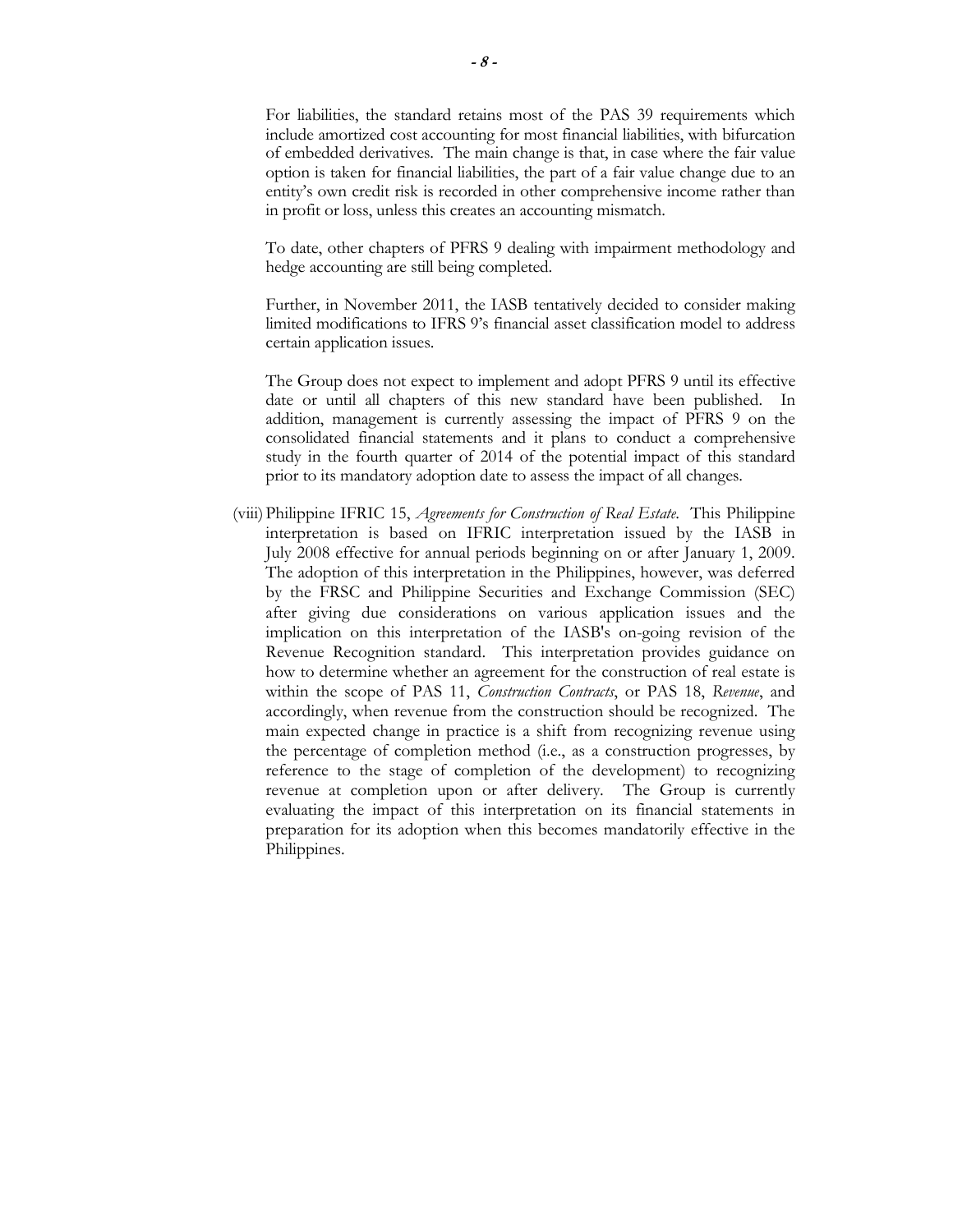- (ix) 2009-2011 Annual Improvements to PFRS. Annual improvements to PFRS (2009-2011 Cycle) made minor amendments to a number of PFRS, which are effective for annual period beginning on or after January 1, 2013. Among those improvements, the following amendments are relevant to the Group but management does not expect a material impact on the Group's consolidated financial statements:
	- (a) PAS 1 (Amendment), *Presentation of Financial Statements Clarification of the Requirements for Comparative Information*. The amendment clarifies the requirements for presenting comparative information for the following:
		- Requirements for opening statement of financial position

If an entity applies an accounting policy retrospectively, or makes a retrospective restatement or reclassification of items that has a material effect on the information in the statement of financial position at the beginning of the preceding period (i.e., opening statement of financial position), it shall present such third statement of financial position.

Other than disclosure of certain specified information in accordance with PAS 8, *Accounting Policies, Changes in Accounting Estimates and Errors*, related notes to the opening statement of financial position as at the beginning of the preceding period are not required to be presented.

Requirements for additional comparative information beyond minimum requirements

If an entity presented comparative information in the financial statements beyond the minimum comparative information requirements, the additional financial statements information should be presented in accordance with PFRS including disclosure of comparative information in the related notes for that additional information. Presenting additional comparative information voluntarily would not trigger a requirement to provide a complete set of financial statements.

- (b) PAS 16 (Amendment), *Property, Plant and Equipment Classification of Servicing Equipment.* The amendment addresses a perceived inconsistency in the classification requirements for servicing equipment which resulted in classifying servicing equipment as part of inventory when it is used for more than one period. It clarifies that items such as spare parts, stand-by equipment and servicing equipment shall be recognized as property, plant and equipment when they meet the definition of property, plant and equipment, otherwise, these are classified as inventory.
- (c) PAS 32 (Amendment), *Financial Instruments Presentation Tax Effect of Distributions to Holders of Equity Instruments.* The amendment clarifies that the consequences of income tax relating to distributions to holders of an equity instrument and to transaction costs of an equity transaction shall be accounted for in accordance with PAS 12. Accordingly, income tax relating to distributions to holders of an equity instrument is recognized in profit or loss while income tax related to the transaction costs of an equity transaction is recognized in equity.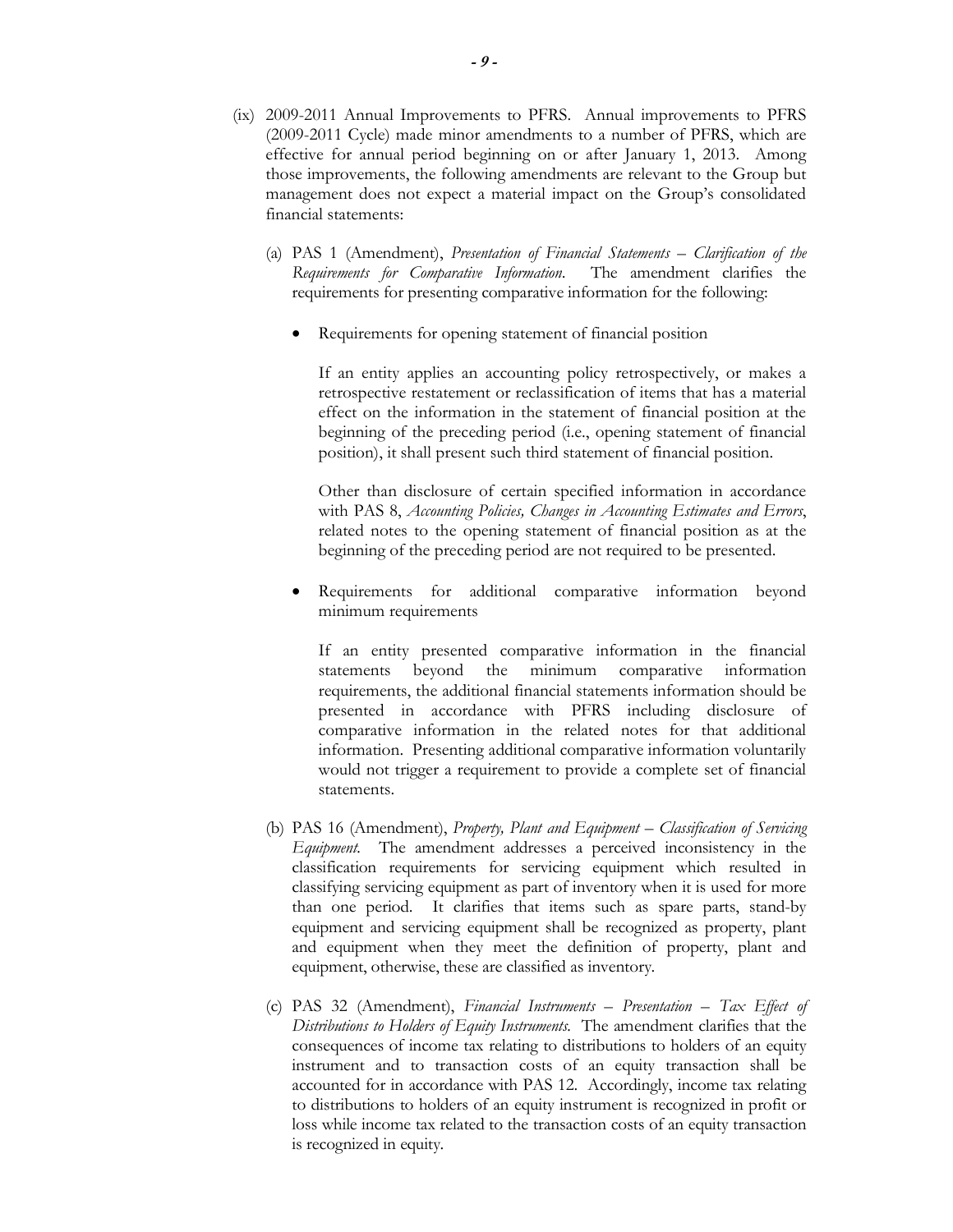#### **2.3 Consolidation and Interests in Joint Ventures**

The Company obtains and exercises control through voting rights. The Group's consolidated financial statements comprise the accounts of the Company and its subsidiaries (see Note 1), after the elimination of material intercompany transactions. All intercompany balances and transactions with subsidiaries, including income, expenses and dividends, are eliminated in full. Unrealized profits and losses from intercompany transactions that are recognized in assets are also eliminated in full. Intercompany losses that indicate impairment are recognized in the consolidated financial statements.

The financial statements of subsidiaries are prepared for the same reporting period as the Company's using consistent accounting principles.

The Company accounts for its investments in subsidiaries, transactions with noncontrolling interests and interests in joint ventures as follows:

*(a) Investments in Subsidiaries* 

Subsidiaries are all entities over which the Company has the power to control the financial and operating policies generally accompanying a shareholding of more than one half of the voting rights. The existence and effect of potential voting rights that are currently exercisable or convertible are considered when assessing whether the Company controls another entity. Subsidiaries are consolidated from the date the Company obtains control until such time that such control ceases..

The acquisition method is applied to account for acquired subsidiaries. This requires recognizing and measuring the identifiable assets acquired, the liabilities assumed and any non-controlling interest in the acquiree. The consideration transferred for the acquisition of a subsidiary is the fair values of the assets transferred, the liabilities incurred and the equity interests issued by the Company, if any. The consideration transferred also includes the fair value of any asset or liability resulting from a contingent consideration arrangement. Acquisition-related costs are expensed as incurred and subsequent change in the fair value of contingent consideration is recognized directly in profit or loss.

Identifiable assets acquired and liabilities and contingent liabilities assumed in a business combination are measured initially at their fair values at the acquisition date. On an acquisition-by-acquisition basis, the Group recognizes any non-controlling interest in the acquiree either at fair value or at the non-controlling interest's proportionate share of the acquiree's net assets.

The excess of the consideration transferred the amount of any non-controlling interest in the acquiree and the acquisition-date fair value of any previous equity interest in the acquiree over the fair value of the group's share of the identifiable net assets acquired is recognized as goodwill. If this is less than the fair value of the net assets of the subsidiary acquired in the case of a bargain purchase, the difference is recognized directly in profit or loss as gain (see also Note 2.10).

*(b) Investment in an Associate* 

Associate is an entity over which the Group is able to exert significant influence but not control and which are neither subsidiaries nor interests in a joint venture. Investments in associate are initially recognized at cost and subsequently accounted for using the equity method.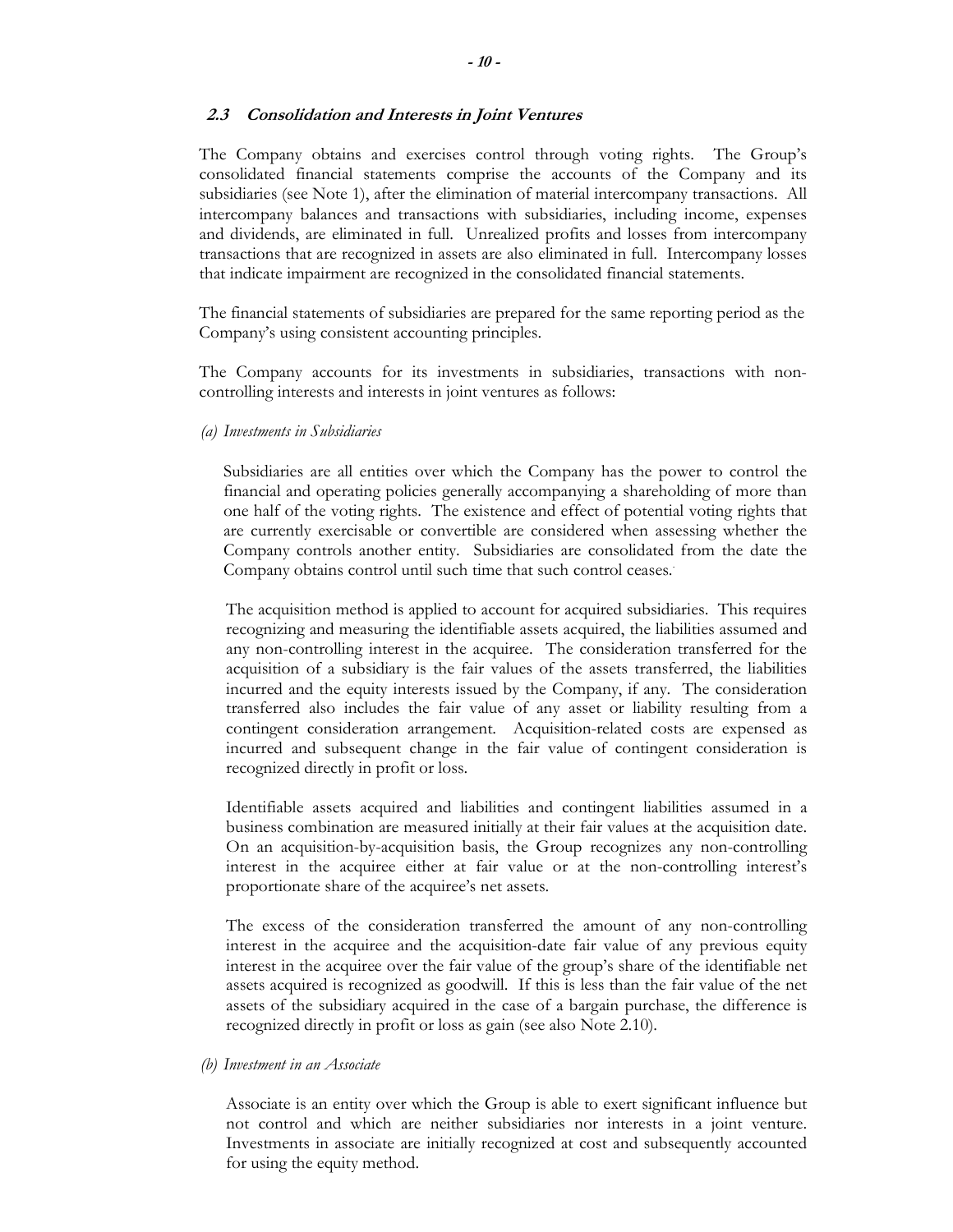Acquired investment in associate is also subject to purchase accounting. However, any goodwill or fair value adjustment attributable to the share in the associate is included in the amount recognized as investment in associate. All subsequent changes to the share of interest in the equity of the associate are recognized in the carrying amount of the Group's investment. Changes resulting from the profit or loss generated by the associate are shown as Equity Share in Net Earnings of an Associate in the Group's consolidated statement of comprehensive income and therefore affect the net results of operations of the Group. These changes include subsequent depreciation, amortization or impairment of the fair value adjustments of the associate's assets and liabilities.

Changes resulting from other comprehensive income of the associate or items that have been directly recognized in the associate's equity, for example, resulting from the associate's accounting for AFS financial assets, are recognized in consolidated other comprehensive income or equity of the Group, as applicable. Any non-income related equity movements of the associate that arise, for example, from the distribution of dividends or other transactions with the associate's shareholders, are charged against the proceeds received or granted. No effect on the Group's net result or equity is recognized in the course of these transactions. However, when the Group's share of losses in an associate equals or exceeds its interest in the associate, including any other unsecured receivables, the Group does not recognize further losses, unless it has incurred obligations or made payments in behalf of the associate. If the associate subsequently reports profits, the Group resumes recognizing its share of those profits only after its share of the profits exceeded the accumulated share of losses that has previously not been recognized.

Unrealized gains on transactions between the Group and its associate are eliminated to the extent of the Group's interest in the associate. Unrealized losses are also eliminated unless the transaction provides evidence of an impairment of the asset transferred. Accounting policies of associate have been changed where necessary to ensure consistency with the policies adopted by the Group.

#### *(c) Transactions with Non-controlling Interests*

The Group's transactions with non-controlling interests that do not result in loss of control are accounted for as equity transactions – that is, as transaction with the owners of the Group in their capacity as owners. The difference between the fair value of any consideration paid and the relevant share acquired of the carrying value of the net assets of the subsidiary is recognized in equity. Disposals of equity investments to non-controlling interests result in gains and losses for the Group that are also recognized in equity.

When the Group ceases to have control over a subsidiary, any retained interest in the entity is remeasured to its fair value at the date when control is lost, with the change in carrying amount recognized in profit or loss. The fair value is the initial carrying amount for the purposes of subsequently accounting for the retained interest as an associate, joint venture or financial asset. In addition, any amounts previously recognized in other comprehensive income in respect of that entity are accounted for as if the Group had directly disposed of the related assets or liabilities. This may mean that amounts previously recognized in other comprehensive income are reclassified to profit or loss.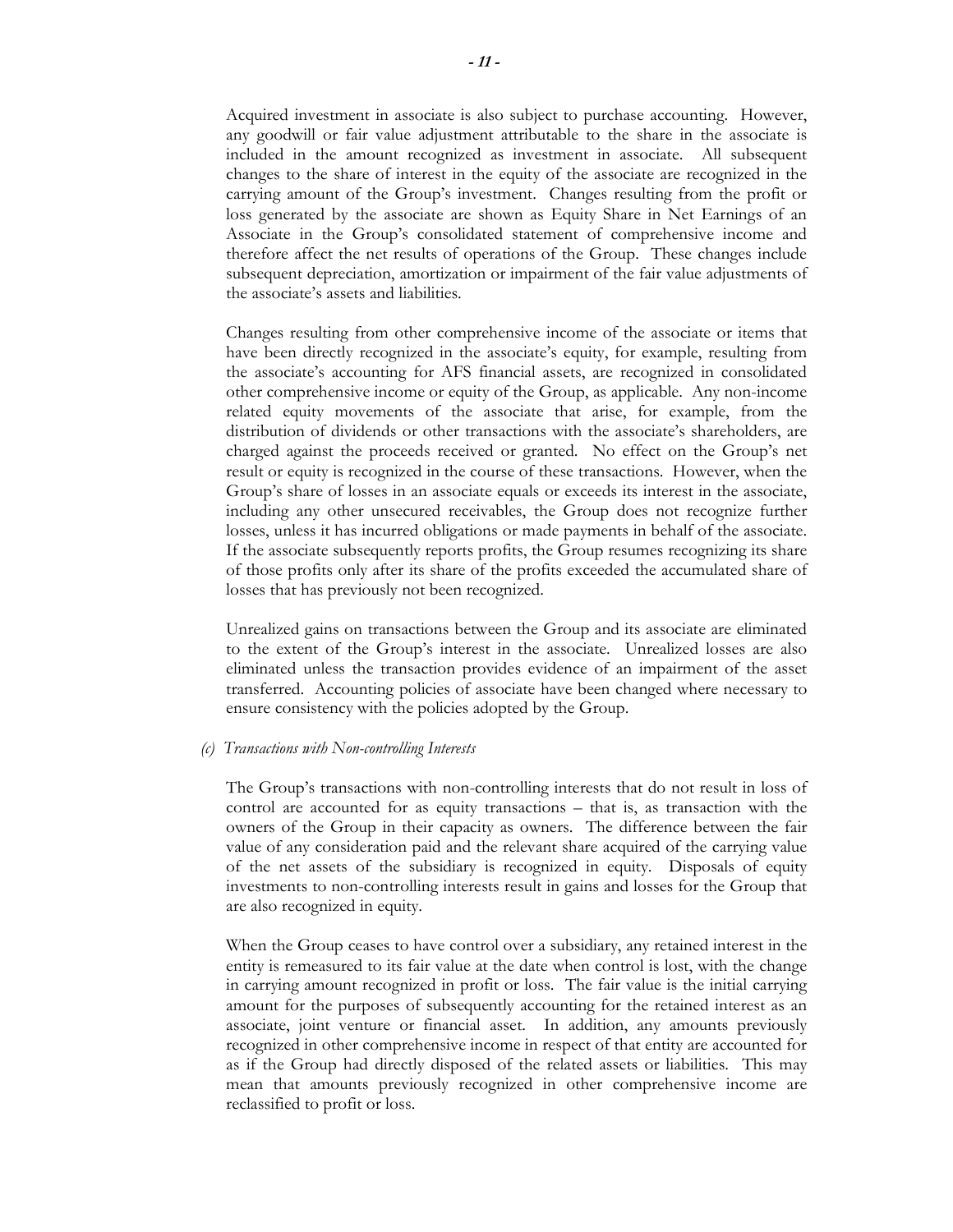#### *(d) Interests in Joint Ventures*

For interests in jointly controlled operations, the Group recognizes in its consolidated financial statements its share of the jointly controlled assets, any liabilities that it has incurred, its share of any liabilities incurred jointly with the other venturers in relation to the joint venture, any income from the sale or use of its share of the output of the joint venture, and any expenses that it has incurred in respect of its interest in the joint venture. No adjustment or other consolidation procedures are required for the assets, liabilities, income and expenses of the joint venture that are recognized in the separate financial statements of the venturers.

#### **2.4 Financial Assets**

Financial assets include cash and cash equivalents and other financial instruments. The Group classifies its financial assets, other than hedging instruments, into the following categories: financial assets at fair value through profit or loss (FVTPL), loans and receivables, held-to-maturity investments and AFS financial assets. Financial assets are assigned to the different categories by management on initial recognition, depending on the purpose for which the investments were acquired.

Regular purchases and sales of financial assets are recognized on their trade date. All financial assets that are not classified as at FVTPL are initially recognized at fair value, plus transaction costs. Financial assets carried at FVTPL are initially recognized at fair value and transaction costs are charged as expense and included in the profit or loss.

The Group's financial assets include financial assets at FVTPL, loans and receivables and AFS financial assets. A more detailed description of the financial assets is as follows:

*(a) Financial Assets at FVTPL*

 This category includes financial assets that are either classified as held for trading or are designated by the entity to be carried at FVTPL upon initial recognition. A financial asset is classified in this category if acquired principally for the purpose of selling it in the near term or if so designated by management. Derivatives are also categorized as 'held for trading' unless they are designated as hedges. Assets in this category are classified as current assets if they are either held for trading or are expected to be realized within 12 months from the end of the reporting period.

Subsequent to initial recognition, the financial assets included in this category are measured at fair value with changes in fair value recognized in profit or loss. Financial assets (except derivatives and financial instruments originally designated as financial assets at FVTPL) may be reclassified out of FVTPL category if they are no longer held for the purpose of being sold or repurchased in the near term. In 2011, financial asset amounting to P5.8 million (nil in 2012) is presented as part of Financial assets at FVTPL in the consolidated statement of financial position.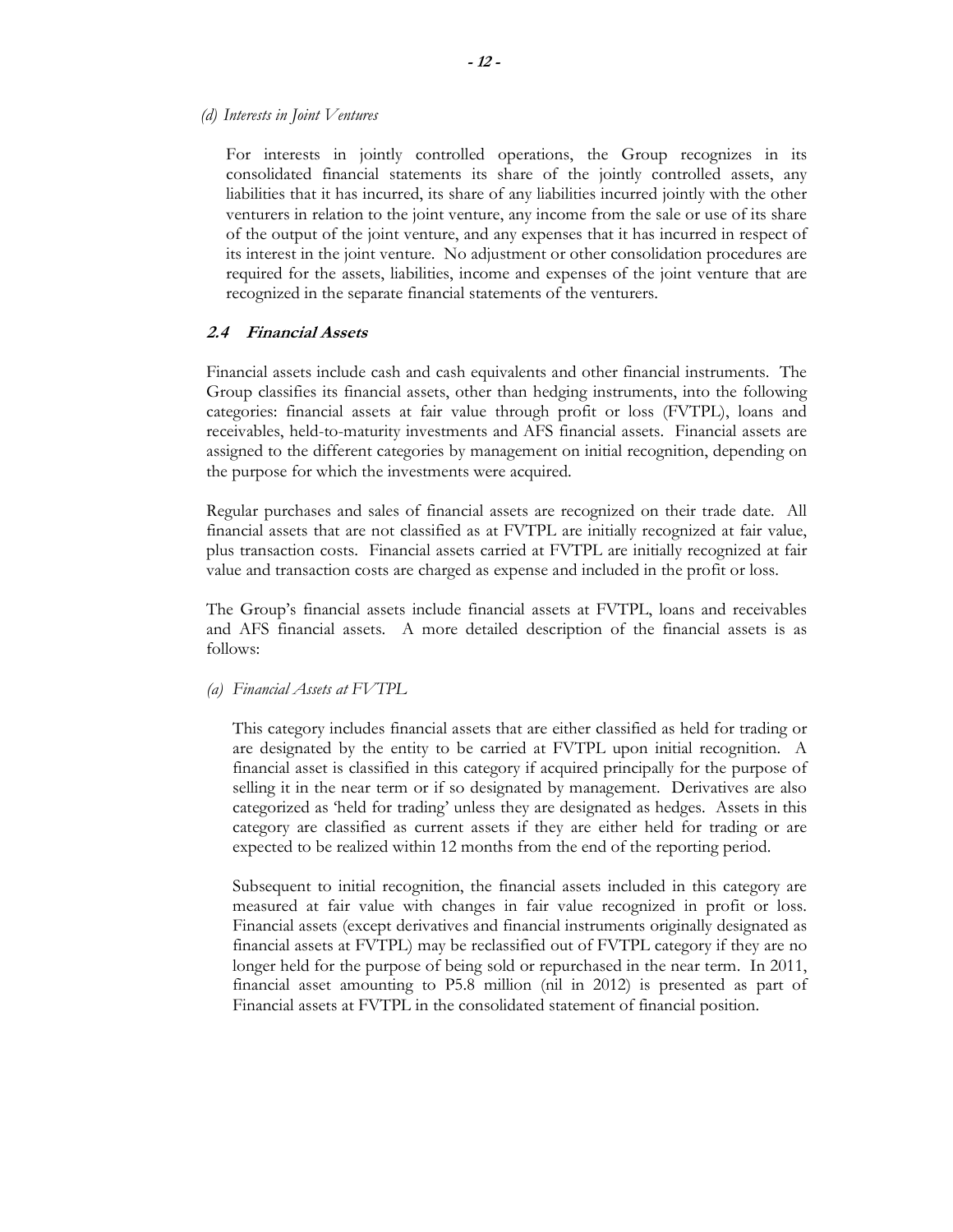#### *(b) Loans and Receivables*

Loans and receivables are non-derivative financial assets with fixed or determinable payments that are not quoted in an active market. They arise when the Group provides money, goods or services directly to a debtor with no intention of trading the receivables. They are included in current assets, except for maturities greater than 12 months after the end of the reporting period which are classified as non-current assets.

 Loans and receivables are subsequently measured at amortized cost using the effective interest method, less any impairment losses. Any change in their value is recognized in profit or loss. Impairment loss is provided when there is objective evidence that the Group will not be able to collect all amounts due to it in accordance with the original terms of the receivables. The amount of the impairment loss is determined as the difference between the assets' carrying amount and the present value of estimated cash flows discounted at the effective interest rate.

The Group's financial assets categorized as loans and receivables include Cash and Cash Equivalents, Trade and Other Receivables (excluding Advances to Suppliers and Contractors), Advances to Landowners and Joint Ventures, and Advances to Related Parties account in the consolidated statements of financial position. Cash and cash equivalents are defined as cash on hand, demand deposits and short-term, highly liquid investments readily convertible to known amounts of cash and which are subject to insignificant risk of changes in value.

#### *(c) AFS Financial Assets*

This category includes non-derivative financial assets that are either designated to this category or do not qualify for inclusion in any of the other categories of financial assets. They are included in non-current assets unless management intends to dispose of the investment within 12 months from the end of the reporting period.

All AFS are measured at fair value, unless otherwise disclosed, with changes in value recognized in other comprehensive income, net of any effects arising from income taxes. When the asset is disposed of or is determined to be impaired, the cumulative gain or loss recognized in the other comprehensive income is reclassified from the revaluation reserve to profit or loss and presented as a reclassification adjustment within other comprehensive income.

Reversal of impairment loss is recognized in other comprehensive income, except for financial assets that are debt securities which are recognized in profit or loss only if the reversal can be objectively related to an event occurring after the impairment was recognized.

All income and expenses, including impairment losses, related to financial assets that are recognized in profit or loss are presented as part of Finance Income and Finance Costs in the consolidated statement of comprehensive income.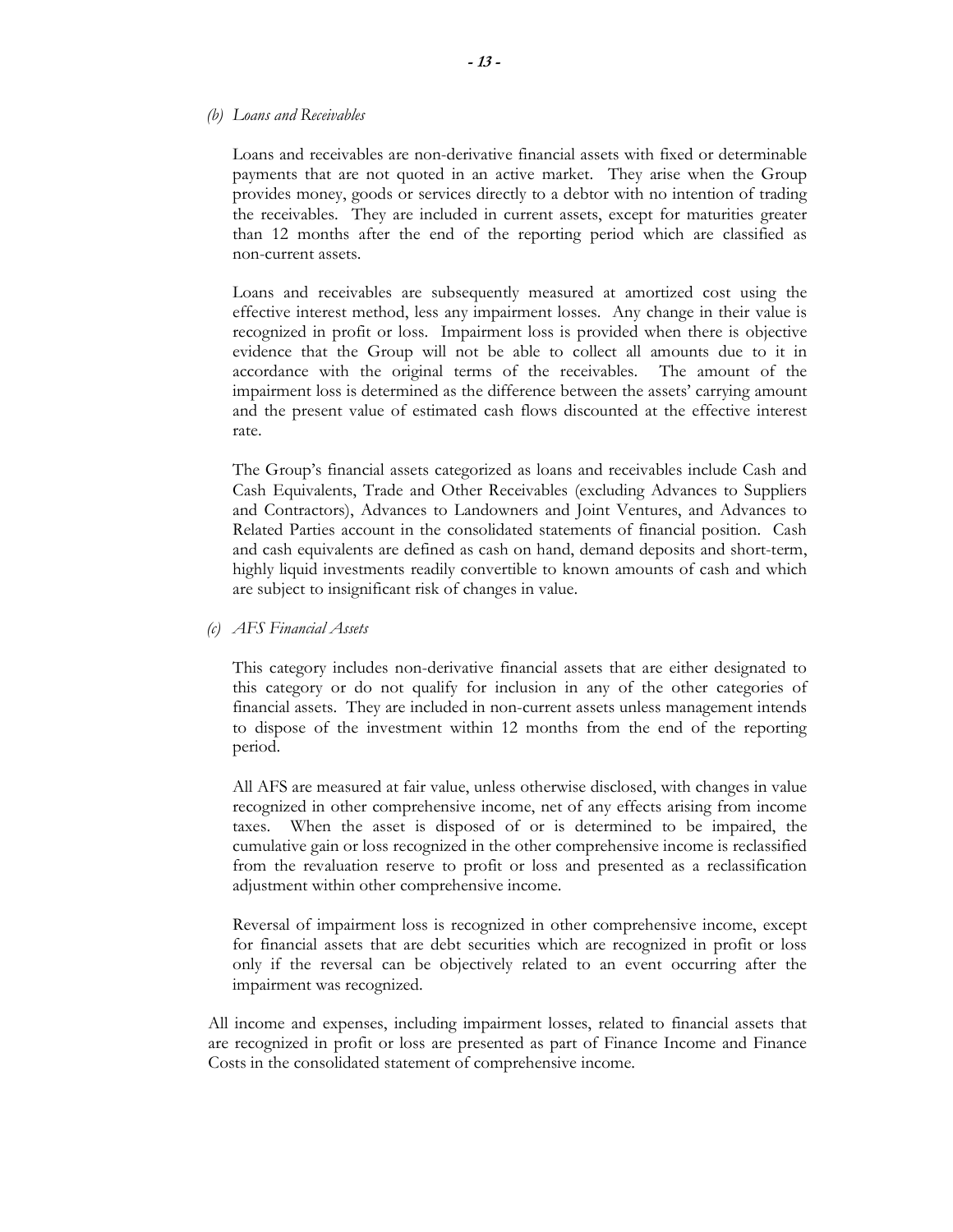For investment that are actively traded in organized financial markets, fair value is determined by reference to quoted market bid prices in the stock exchange at the close of business on the reporting period. For investments where there is no quoted market price, fair value is determined by reference to the current market value of another instrument which is substantially the same or is calculated based on the expected cash flows of the underlying net asset base of the investment.

Non-compounding interest and other cash flows resulting from holding financial assets are recognized in consolidated profit or loss when received, regardless of how the related carrying amount of the financial assets is measured.

Derecognition of financial assets occurs when the rights to receive cash flows from the financial instruments expire or are transferred and substantially all of the risks and rewards of ownership have been transferred.

## **2.5 Prepayments and Other Assets**

Prepayments and other assets pertain to other resources controlled by the Group as a result of past events. They are recognized in the financial statements when it is probable that the future economic benefits will flow to the entity and the asset has a cost or value that can be measured reliably.

Other recognized assets of similar nature, where future economic benefits are expected to flow to the Group beyond one year after the end of the reporting period (or in the normal operating cycle of the business, if longer), are classified as other non-current assets.

## **2.6 Property and Equipment**

Property and equipment, except land, are carried at acquisition cost or construction cost less subsequent depreciation and amortization and any impairment losses. Land held for use in rendering of services is stated at cost less any impairment losses.

The cost of an asset comprises its purchase price and directly attributable costs of bringing the asset to working condition for its intended use. Expenditures for additions, major improvements and renewals are capitalized; expenditures for repairs and maintenance are charged to expense as incurred.

Depreciation and amortization is computed on the straight-line basis over the estimated useful lives of the assets as follows:

| Building and other improvements | 5-25 years |
|---------------------------------|------------|
| Transportation equipment        | 5 years    |
| Office furniture and equipment  | 3-5 years  |

Leasehold improvements are amortized over the term of the lease or lives of the improvements, whichever is shorter.

An asset's carrying amount is written down immediately to its recoverable amount if the asset's carrying amount is greater than its estimated recoverable amount (see Note 2.17).

The residual values and estimated useful lives of property and equipment are reviewed, and adjusted if appropriate, at the end of each reporting period.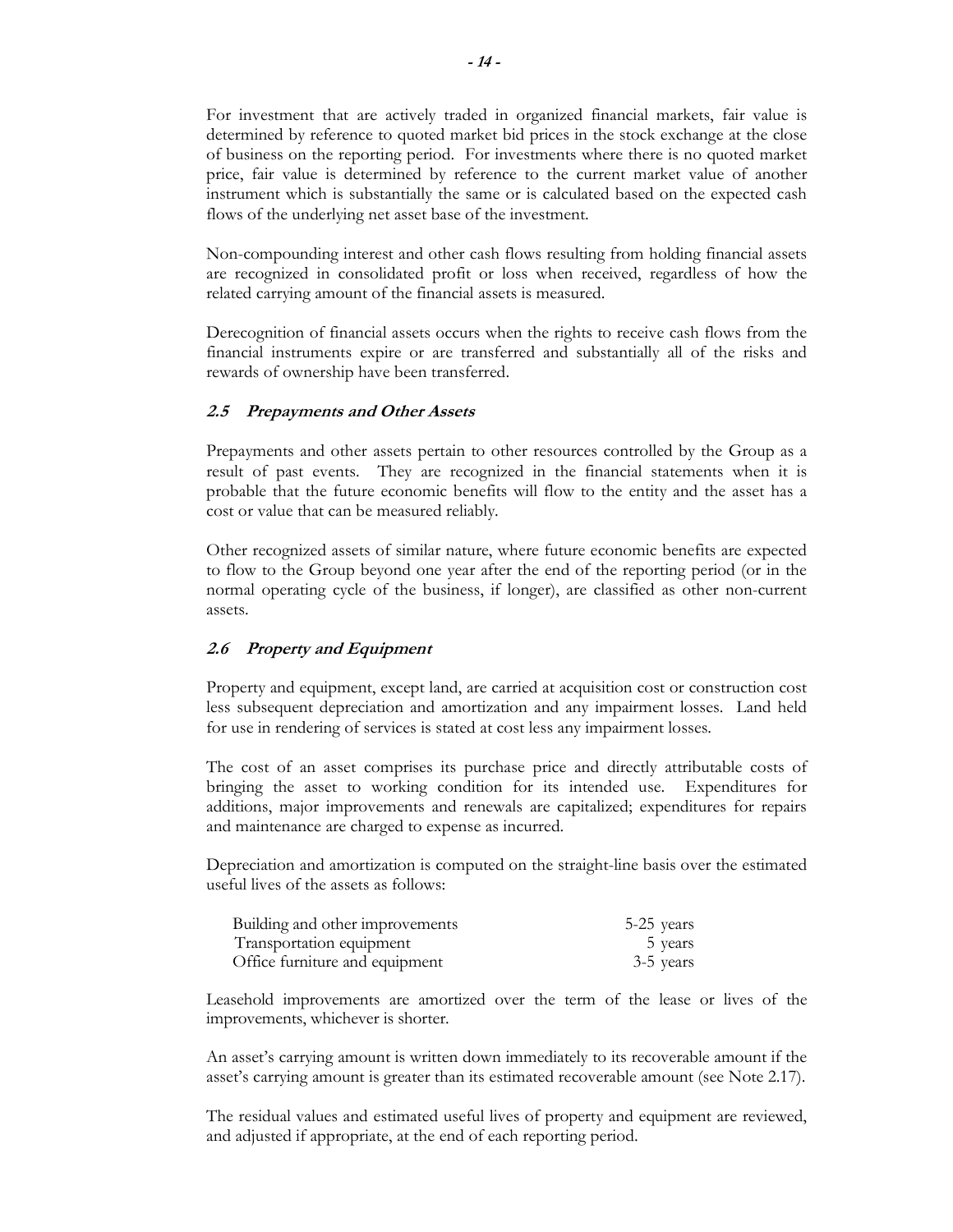An item of property and equipment is derecognized upon disposal or when no future economic benefits are expected to arise from the continued use of the asset. Any gain or loss arising on derecognition of the asset (calculated as the difference between the net disposal proceeds and the carrying amount of the item) is included in the consolidated profit or loss in the year the item is derecognized.

Fully depreciated and fully amortized assets are retained in the accounts until they are no longer in use and no further charge for depreciation and amortization is made in respect of those assets.

## **2.7 Investment Property**

Investment property consists of building and office/commercial units for lease and a parcel of land held for capital appreciation and memorial lots for investment purposes. Investment property is stated at cost less accumulated depreciation and any impairment in value.

The cost of an investment property comprises its purchase price and any directly attributable expenditure. Expenditures for additions, major improvements and renewals are capitalized; expenditures for repairs and maintenance are charged to expense as incurred.

Depreciation for building and office/commercial units classified as investment property is computed on the straight-line basis over the estimated useful life of 20 years.

An asset's carrying amount is written down immediately to its recoverable amount if the asset's carrying amount is greater than its estimated recoverable amount (see Note 2.17).

An item of investment property is derecognized upon disposal or when no future economic benefits are expected to arise from the continued use of the asset. Any gain or loss arising on derecognition of the asset (calculated as the difference between the net disposal proceeds and the carrying amount of the item) is included in the consolidated profit or loss in the year the item is derecognized.

## **2.8 Financial Liabilities**

Financial liabilities which include Interest-bearing Loans and Borrowings, Trade and Other Payables (except tax-related liabilities), Advances from Related Parties and Other Current Liabilities (excluding deferred income), are recognized when the Group becomes a party to the contractual terms of the instrument. All interest-related charges incurred on a financial liability are recognized as an expense in the consolidated profit or loss under the caption Finance Costs in the consolidated statement of comprehensive income.

Interest-bearing loans and borrowings are raised for support of long-term funding of operations. They are recognized at proceeds received, net of direct issue costs. Finance charges are charged to profit or loss on an accrual basis using the effective interest method and are added to the carrying amount of the instrument to the extent that they are not settled in the period in which they arise.

Trade and other payables, advances from related parties and other current liabilities are recognized initially at their fair values and subsequently measured at amortized cost, using effective interest method for maturities beyond one year, less settlement payments.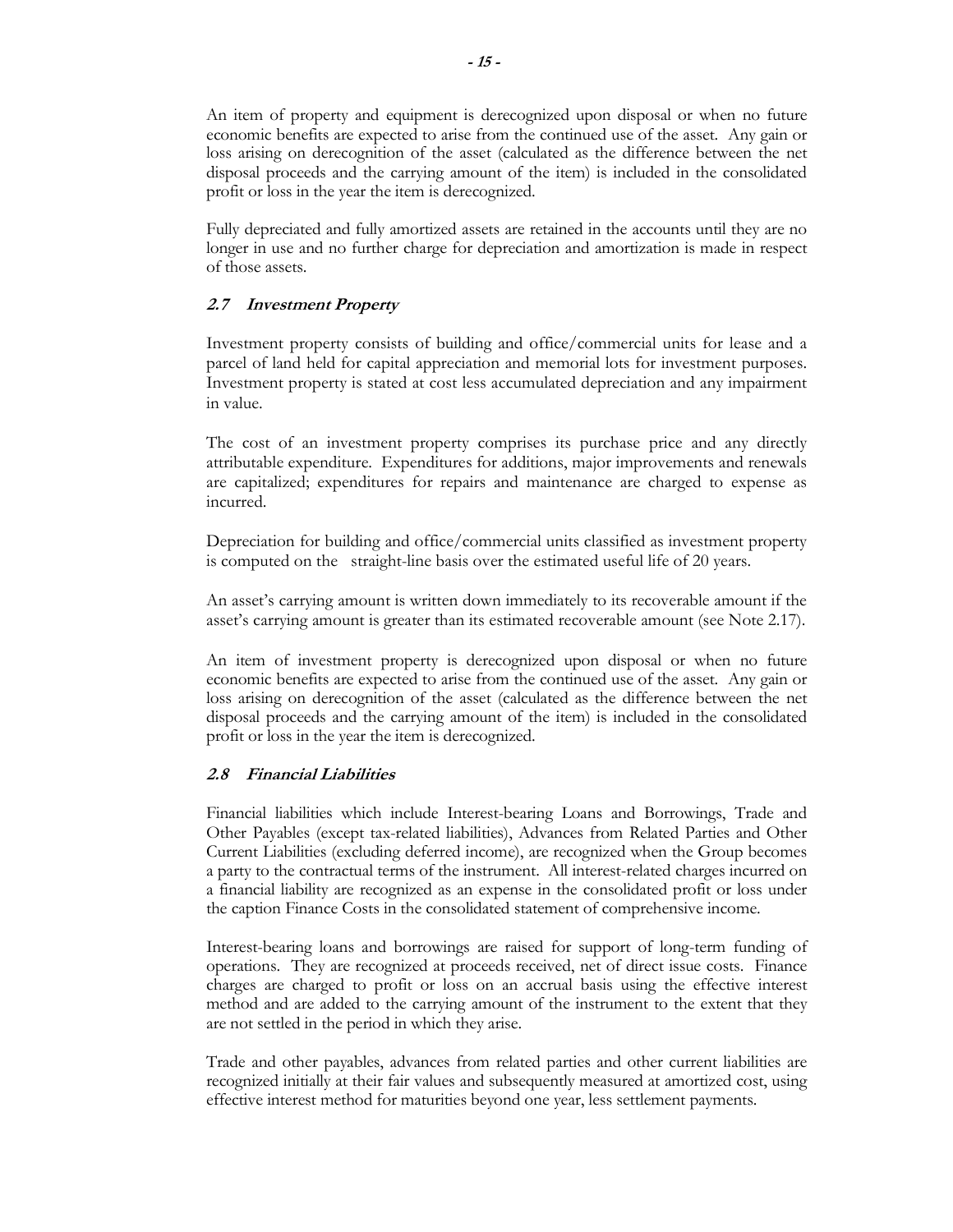Dividend distributions to shareholders are recognized as financial liabilities when dividends are approved by the BOD.

Financial liabilities are classified as current liabilities if payment is due to be settled within one year or less after the reporting period (or in the normal operating cycle of the business, if longer), or the Group does not have an unconditional right to defer settlement of the liability for at least twelve months after the reporting period. Otherwise, these are presented as non-current liabilities.

Financial liabilities are derecognized from the consolidated statement of financial position only when the obligations are extinguished either through discharge, cancellation or expiration.

#### **2.9 Offsetting of Financial Instruments**

Financial assets and liabilities are offset and the resulting net amount is reported in the statement of financial position when there is a legally enforceable right to set-off the recognized amounts and there is an intention to settle on a net basis, or realize the asset and settle the liability simultaneously.

#### **2.10 Business Combination**

Business acquisitions are accounted for using the acquisition method of accounting (previously called "purchase method").

Goodwill represents the excess of the cost of an acquisition over the fair value of the Group's share of the net identifiable assets of the acquired subsidiary at the date of acquisition. Subsequent to initial recognition, goodwill is measured at cost less any accumulated impairment losses. Goodwill is tested annually for impairment and carried at cost less accumulated impairment losses. Impairment losses on goodwill are not reversed (see Note 2.17).

Negative goodwill which is the excess of the Group's interest in the net fair value of net identifiable assets acquired over acquisition cost is charged directly to income.

For the purpose of impairment testing, goodwill is allocated to cash-generating units or groups of cash-generating units that are expected to benefit from the business combination in which the goodwill arose. The cash-generating units or groups of cash-generating units are identified according to operating segment.

Gains and losses on the disposal of an interest in a subsidiary include the carrying amount of goodwill relating to it.

If the business combination is achieved in stages, the acquirer is required to remeasure its previously held equity interest in the acquiree at its acquisition-date fair value and recognize the resulting gain or loss, if any, in the consolidated profit or loss or other comprehensive income, as appropriate.

Any contingent consideration to be transferred by the Group is recognized at fair value at the acquisition date. Subsequent changes to the fair value of the contingent consideration that is deemed to be an asset or liability is recognized in accordance with PAS 37, *Provisions, Contingent Liabilities and Contingent Assets*, either in profit or loss or as a change to other comprehensive income. Contingent consideration that is classified as equity is not remeasured, and its subsequent settlement is accounted for within equity.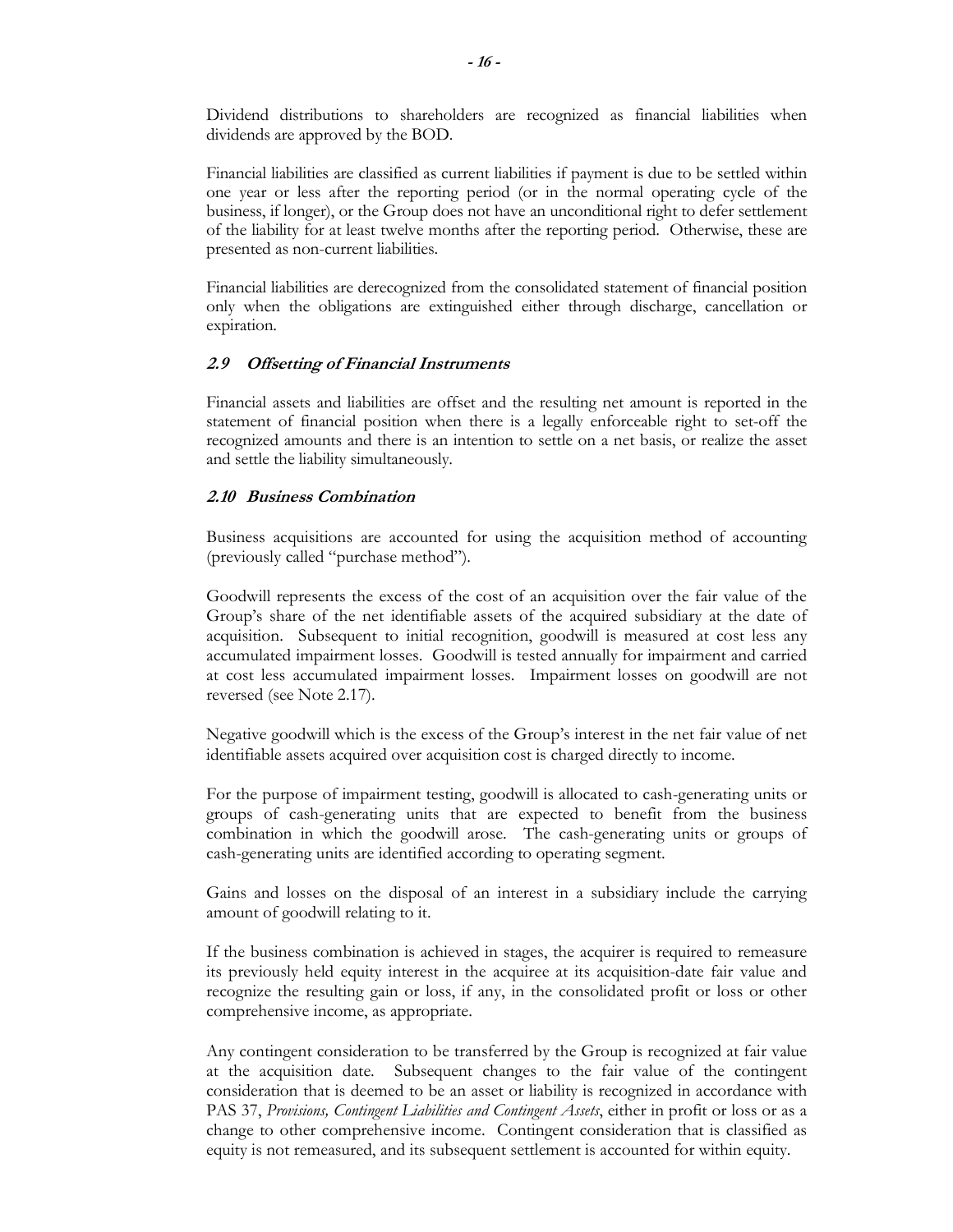#### **2.11 Provisions and Contingencies**

Provisions are recognized when present obligations will probably lead to an outflow of economic resources and they can be estimated reliably even if the timing or amount of the outflow may still be uncertain. A present obligation arises from the presence of a legal or constructive obligation that has resulted from past events.

Provisions are measured at the estimated expenditure required to settle the present obligation, based on the most reliable evidence available at the end of the reporting period, including the risks and uncertainties associated with the present obligation. Where there are a number of similar obligations, the likelihood that an outflow will be required in settlement is determined by considering the class of obligations as a whole. When time value of money is material, long-term provisions are discounted to their present values using a pretax rate that reflects market assessments and the risks specific to the obligation. Provisions are reviewed at the end of each reporting period and adjusted to reflect the current best estimate.

In those cases where the possible outflow of economic resource as a result of present obligations is considered improbable or remote, or the amount to be provided for cannot be measured reliably, no liability is recognized in the consolidated financial statements. Similarly, possible inflows of economic benefits to the Group that do not yet meet the recognition criteria of an asset are considered contingent assets, hence, are not recognized in the consolidated financial statements. On the other hand, any reimbursement that the Group can be virtually certain to collect from a third party with respect to the obligation is recognized as a separate asset not exceeding the amount of the related provision.

## **2.12 Revenue and Expense Recognition**

Revenue is recognized to the extent that the revenue can be reliably measured; it is probable that future economic benefits will flow to the Group; and the costs incurred or to be incurred can be measured reliably. In addition, the following specific recognition criteria must also be met before revenue is recognized:

*(a) Sale of residential and condominium units* – For financial reporting purposes, revenues on sales of residential and condominium units are recognized using the percentage-of-completion method. Under this method, revenue is recognized by reference to the stage of development of the properties, i.e., revenue is recognized in the period in which the work is performed. The unrealized gross profit on a year's sales is presented as Deferred Gross Profit on Current Years' Sale in the consolidated profit or loss; the uncompleted portion of gross profit in condominium and residential units sold as of the end of the year is shown as Deferred Gross Profit on Real Estate Sales (current and non-current liabilities) in the consolidated statement of financial position. Increase in completion rate during the year from Deferred Gross Profit on Real Estate Sale of prior year is recognized as income under Realized Gross Profit on Prior Year Sales. Collections, which have not met the 25% threshold before a sale is recognized, are initially recorded under the Customers' Deposits account in the consolidated statement of financial position. Revenue and cost relating to forfeited or backed-out sales are reversed in the current year as they occur. Any collections received from customers which will not be refunded are recognized as income under forfeited collections and deposits. For tax reporting purposes, the Group uses modified basis of computing its taxable income for the year based on collections from sales.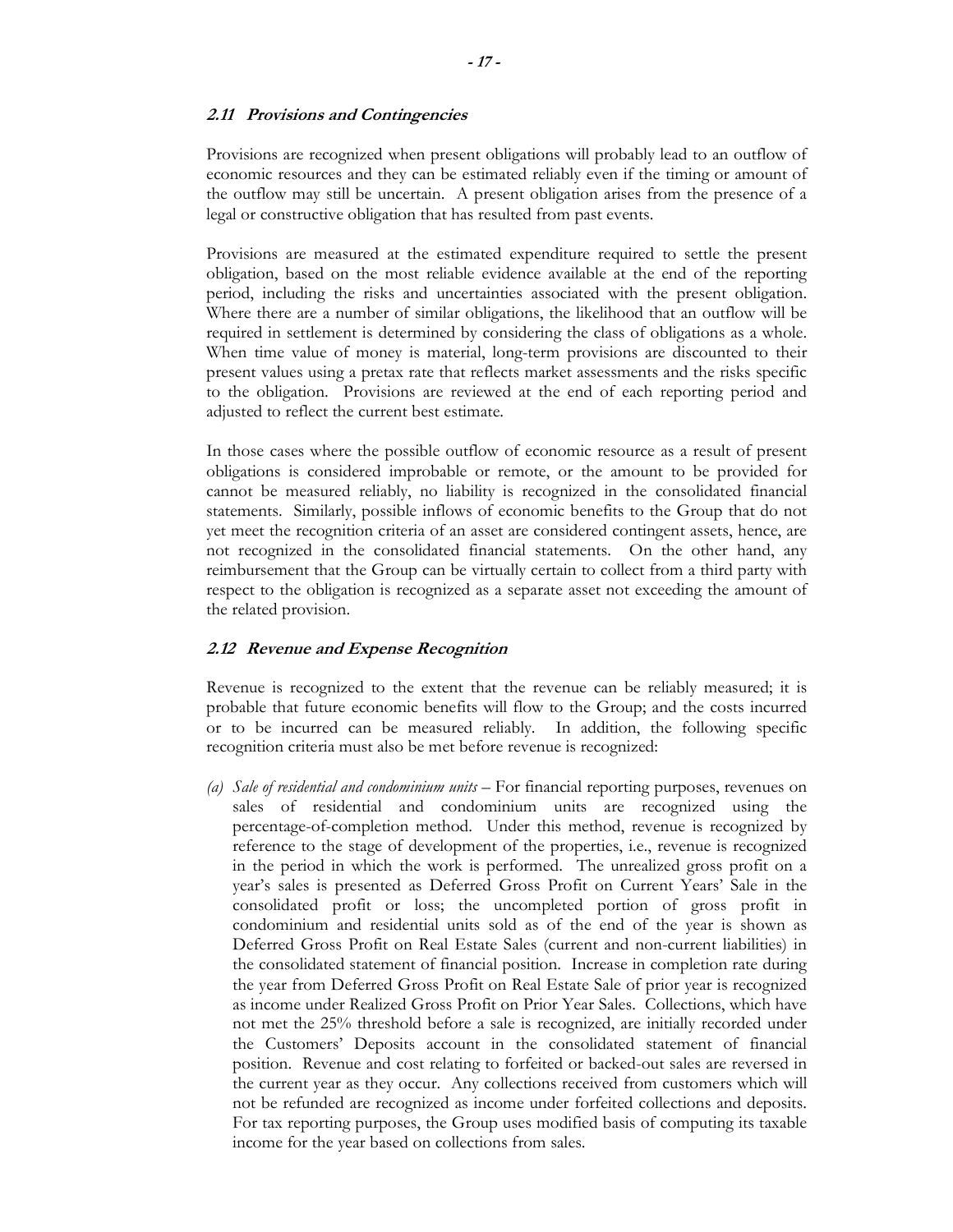- *(b) Forfeited collections and deposits*  Revenue is recognized in the year the contract was cancelled.
- *(c) Rendering of services* Revenue is recognized upon substantial rendition of the services required.
- *(d) Rental* Lease income from operating lease is recognized on a straight-line basis over the lease term (see Note 2.15).
- *(e) Marketing fees* Revenue is recognized when the performance of contractually agreed tasks has been substantially rendered.
- *(f) Tuition fees and miscellaneous fees on tuition fees* Revenue is recognized over the corresponding school term.
- *(g) Interest* Revenue is recognized as the interest accrues taking into account the effective yield on the asset.
- *(h) Dividends* Revenue is recognized when the stockholders' right to receive the payment is established.

Cost of real estate property sold before completion of the development is determined based on the actual costs incurred to date plus estimated costs to complete the development of the property. The estimated expenditures for the development of sold real estate property, as determined by the Group's project engineers, are charged to the cost of residential and condominium units sold with a corresponding credit to the Reserve for Property Development account, which pertains to the remaining costs that will be incurred relative to the development/construction of the sold units.

Other costs and expenses are recognized in the consolidated statement of comprehensive income upon utilization of the service or receipt of goods or at the date they are incurred. Except for borrowing costs attributable to qualifying assets, finance costs are reported in the consolidated profit or loss (see Note 2.19).

The Group recognizes the effect of revisions in the total project cost estimates in the year in which these changes become known.

#### **2.13 Real Estate Properties**

Acquisition costs of raw land intended for future development, including other costs and expenses incurred to effect the transfer of title to the property to the Group, are charged to the Land Held for Future Development account. These costs are reclassified to the Property Development Costs account as soon as the Group starts the development of the property. Related property development costs are then accumulated in this account. Once a revenue transaction occurred, on a per project basis, up to the stage the unit is sold, the related costs are reclassified to Residential and Condominium Units for Sale. Interest on certain loans incurred during the development of the real estate properties are also capitalized as part of the Property Development Costs and Residential and Condominium units for sale account (see Note 2.19).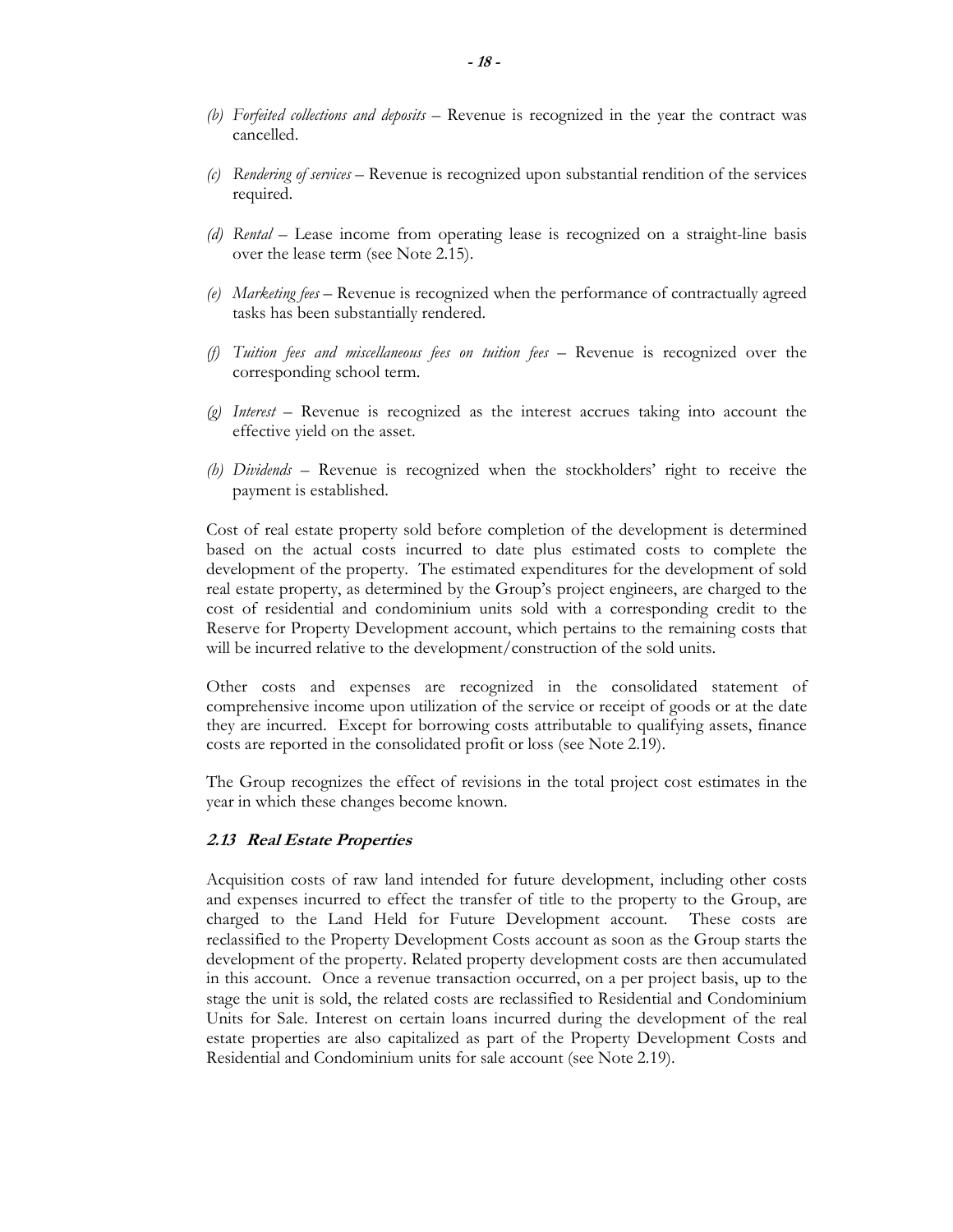Costs of properties and projects accounted for as Land for Held Future Development, Property Development Costs and Residential and Condominium Units for Sale are assigned using specific identification of their individual costs. These properties and projects are valued at the lower of cost and net realizable value. Net realizable value is the estimated selling price in the ordinary course of business, less estimated costs to complete and the estimated costs necessary to make the sale.

Any impairment loss from a real estate project is charged to operations in the period in which the loss is determined.

## **2.14 Commissions**

Commissions pertain to a certain percentage of contract price given to the real estate brokers and/or agents who handle the sales and marketing of the Group's residential and high-rise projects. Commissions are recognized as expense in the period in which they are incurred.

## **2.15 Leases**

The Group accounts for its leases as follows:

*(a) Group as Lessee*

Leases which do not transfer to the Group substantially all the risks and benefits of ownership of the asset are classified as operating leases. Operating lease payments are recognized as expense in the consolidated profit or loss on a straight-line basis over the lease term. Associated costs, such as repairs and maintenance and insurance, are expensed as incurred.

## *(b) Group as Lessor*

Leases which the Group does not substantially transfer to the lessee all the risks and benefits of ownership of the asset are classified as operating leases. Operating lease receipts are recognized as income in the consolidated profit or loss on a straight-line basis over the lease term. Indirect costs incurred by the Group in negotiating and arranging for an operating lease is added to the carrying amount of the leased asset and recognized as expense over the lease term.

The Group determines whether an arrangement is, or contains, a lease based on the substance of the arrangement. It makes an assessment of whether the fulfillment of the arrangement is dependent on the use of a specific asset or assets and the arrangement conveys a right to use the asset.

## **2.16 Foreign Currency Transactions and Translation**

The accounting records of the Group are maintained in Philippine pesos. Foreign currency transactions during the year are translated into the functional currency at exchange rates which approximate those prevailing on transaction dates.

Foreign currency gains and losses resulting from the settlement of such transactions and from the translation at year-end exchange rates of monetary assets and liabilities denominated in foreign currencies are recognized in profit or loss in the consolidated statement of comprehensive income.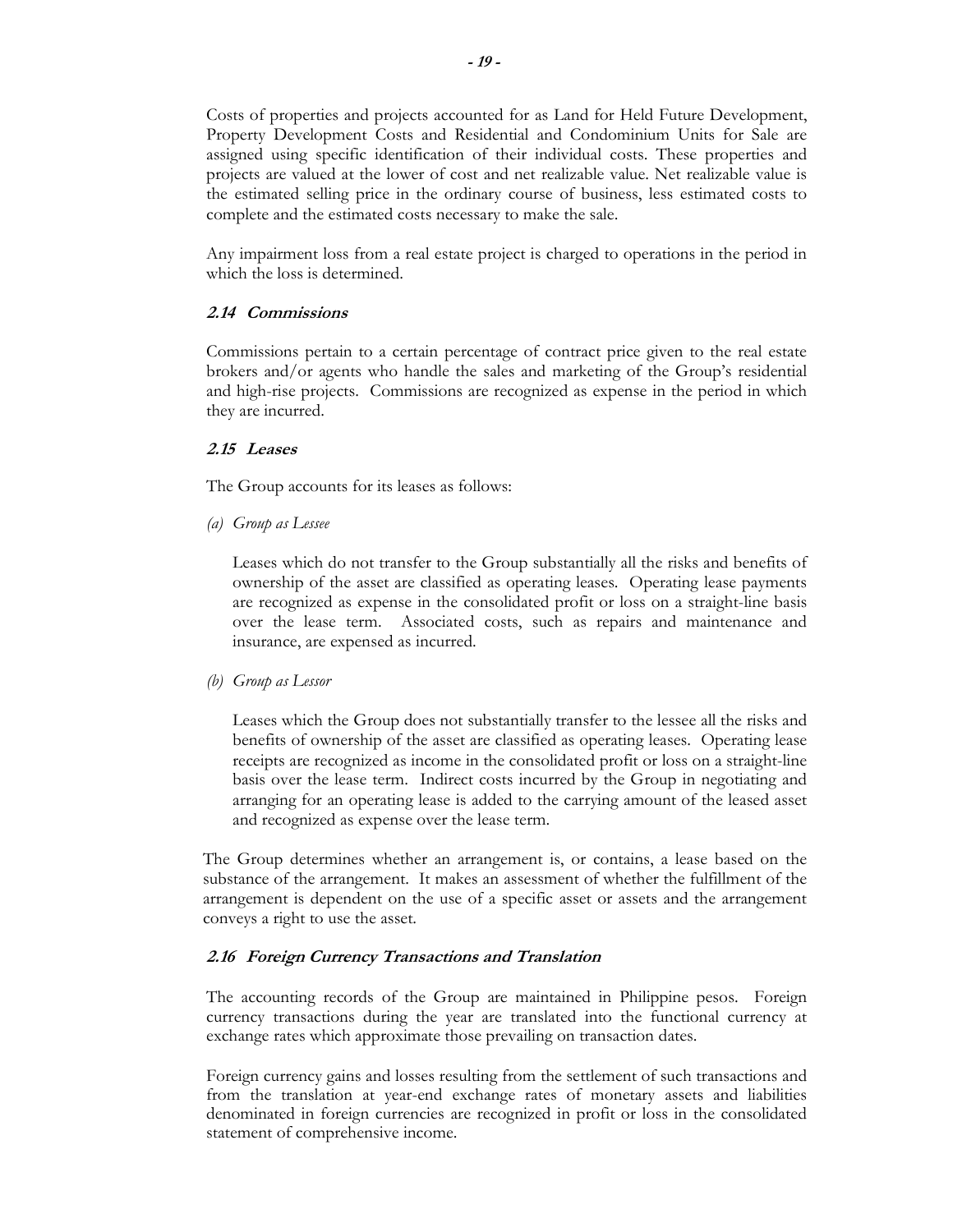## **2.17 Impairment of Non-financial Assets**

The Group's interest in joint ventures, investment property, property and equipment, investment in associates and goodwill are tested for impairment whenever events or changes in circumstances indicate that the carrying amount may not be recoverable.

For purposes of assessing impairment, assets are grouped at the lowest levels for which there are separately identifiable cash flows (cash-generating units). As a result, some assets are tested individually for impairment and some are tested at cash-generating unit level.

Impairment loss is recognized for the amount by which the asset or cash-generating unit's carrying amount exceeds its recoverable amount. The recoverable amount is the higher of fair value, reflecting market conditions less costs to sell, and value in use, based on an internal evaluation of discounted cash flow evaluation. Impairment loss is charged pro-rata to the other assets in the cash generating unit.

All assets are subsequently reassessed for indications that an impairment loss previously recognized may no longer exist and the carrying amount of the asset is adjusted to the recoverable amount resulting in the reversal of the impairment loss.

## **2.18 Employee Benefits**

## *(a) Defined Benefit Plan*

A defined benefit plan is a post-employment plan that defines an amount of postemployment benefit that an employee will receive on retirement, usually dependent on one or more factors such as age, years of service and salary. The legal obligation for any benefits from this kind of pension plan remains with the Group, even if plan assets for funding the defined benefit plan have been acquired. Plan assets may include assets specifically designated to a long-term benefit fund, as well as qualifying insurance policies. The Group's defined benefit post-employment plan covers all regular full-time employees. The pension plan is tax-qualified, non-contributory and administered by a trustee.

The liability recognized in the consolidated statement of financial position for a defined benefit plan is the present value of the defined benefit obligation (DBO) at the end of the reporting period less the fair value of plan assets, together with adjustments for unrecognized actuarial gains or losses and past service costs. The DBO is calculated every two years by independent actuaries using the projected unit credit method. The present value of the DBO is determined by discounting the estimated future cash outflows using a discount rate derived from the interest rates of a zero coupon government bonds as published by Philippine Dealing Exchange Corporation, that are denominated in the currency in which the benefits will be paid and that have terms to maturity approximating to the terms of the related post-employment liability.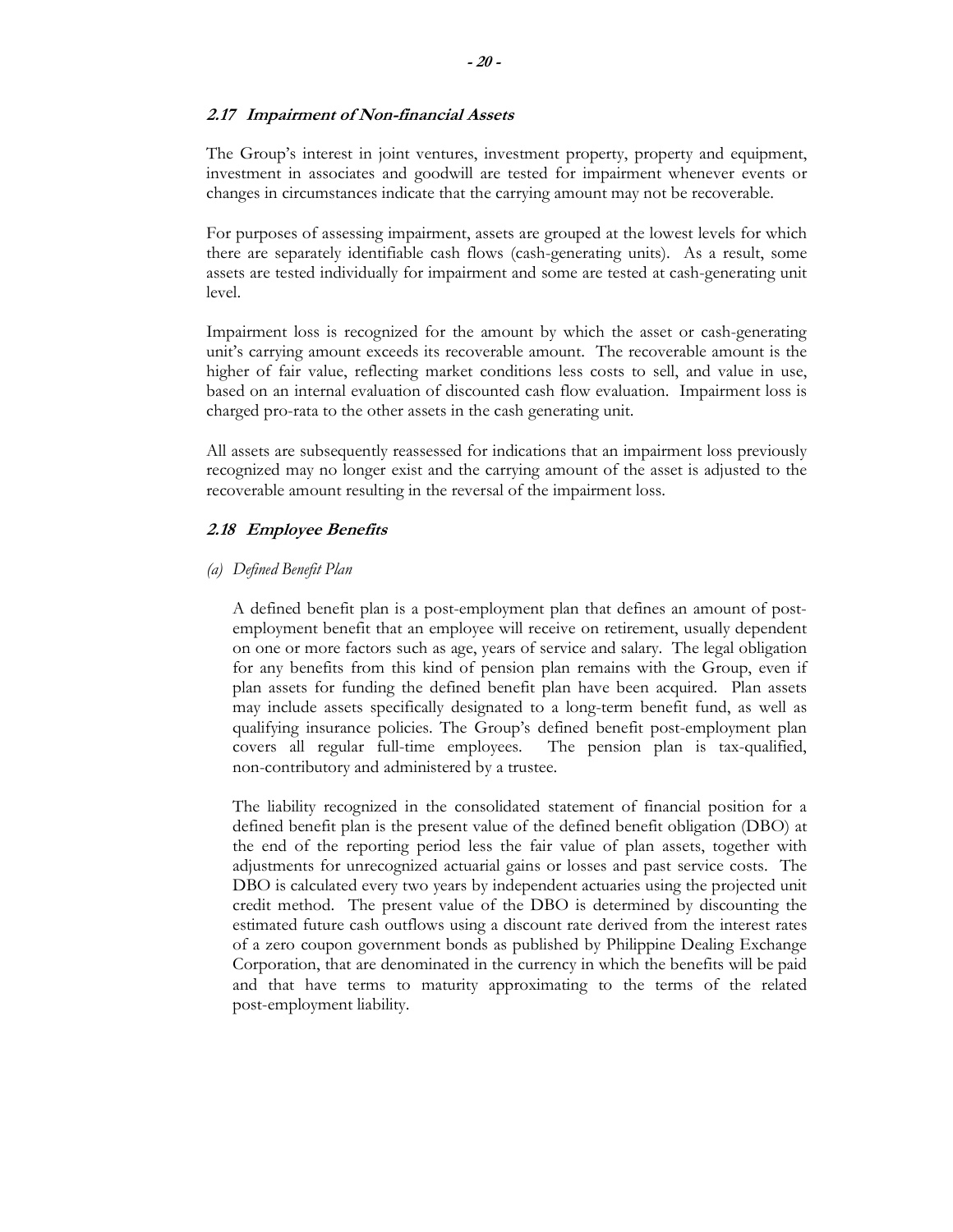Actuarial gains and losses are not recognized as income or expense unless the total unrecognized gain or loss exceeds 10% of the greater of the obligation and related plan assets. The amount exceeding this 10% corridor is charged or credited to profit or loss over the employees' expected average remaining working lives. Actuarial gains and losses within the 10% corridor are disclosed separately. Past service costs are recognized immediately in the consolidated profit or loss, unless the changes to the pension plan are conditional on the employees remaining in service for a specified period of time (the vesting period). In this case, the past service costs are amortized on a straight-line basis over the vesting period.

#### *(b) Compensated Absences*

Compensated absences are recognized for the number of paid leave days (including holiday entitlement) remaining at the end of the reporting period. They are included in Trade and Other Payables account at the undiscounted amount that the Group expects to pay as a result of the unused entitlement.

#### **2.19 Borrowing Costs**

Borrowing costs are recognized as expenses in the period in which they are incurred, except to the extent that they are capitalized. For financial reporting purposes, interest and other costs on certain borrowings that are attributable to the acquisition, construction or development of a qualifying asset (i.e., an asset that takes a substantial period of time to get ready for its intended use or sale) are capitalized as part of Property Development Costs and Residential and Condominium Units for Sale accounts in the consolidated statement of financial position (see Note 2.13). The capitalization of borrowing costs commences when expenditures for the asset are being incurred, borrowing costs are being incurred and activities that are necessary to prepare the asset for its intended use or sale are in progress. Capitalization ceases when substantially all such activities are complete.

For income tax purposes, all interest and other borrowing costs are treated as deductible expenses in the period in which they are incurred.

#### **2.20 Income Taxes**

Tax expense recognized in consolidated profit or loss comprises the sum of deferred tax and current tax not recognized in other comprehensive income or directly in equity, if any.

Current tax assets or liabilities comprise those claims from, or obligations to, fiscal authorities relating to the current or prior reporting period, that are uncollected or unpaid at the reporting period. They are calculated according to the tax rates and tax laws applicable to the fiscal periods to which they relate, based on the taxable profit for the year. All changes to current tax assets or liabilities are recognized as a component of tax expense in the consolidated profit or loss.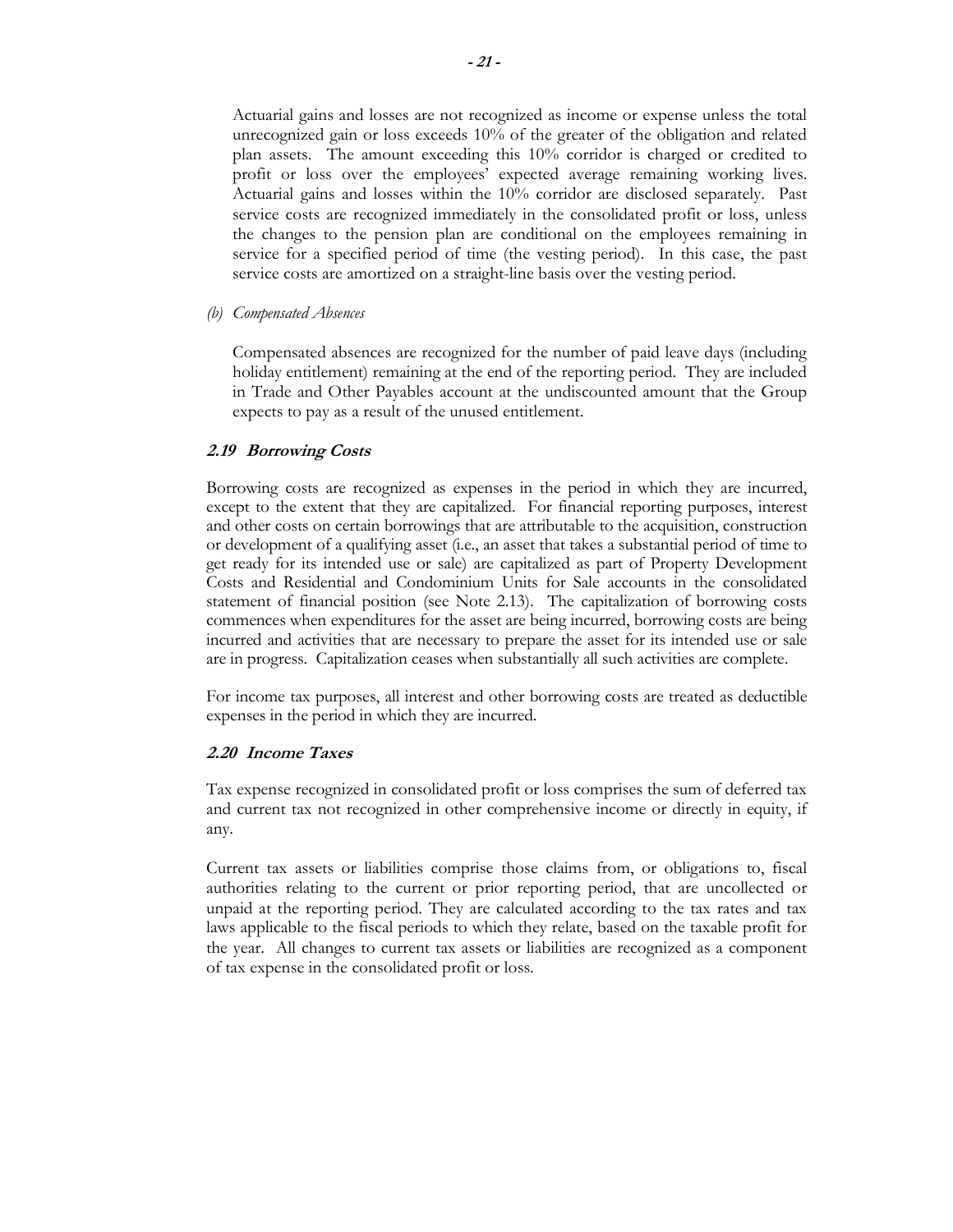Deferred tax is accounted for using the liability method, on temporary differences at the end of the reporting period between the tax base of assets and liabilities and their carrying amounts for financial reporting purposes. Under the liability method, with certain exceptions, deferred tax liabilities are recognized for all taxable temporary differences and deferred tax assets are recognized for all deductible temporary differences and the carryforward of unused tax losses and unused tax credits to the extent that it is probable that taxable profit will be available against which the deductible temporary differences can be utilized. Unrecognized deferred tax assets are reassessed at the end of each reporting period and are recognized to the extent that it has become probable that future taxable profit will be available to allow such deferred tax assets to be recovered.

The carrying amount of deferred tax assets is reviewed at the end of each reporting period and reduced to the extent that it is probable that sufficient taxable profit will be available to allow all or part of the deferred income tax asset to be utilized.

Deferred tax assets and liabilities are measured at the tax rates that are expected to apply to the period when the asset is realized or the liability is settled provided such tax rates and tax laws have been enacted or substantively enacted at the end of the reporting period.

Most changes in deferred tax assets or liabilities are recognized as a component of tax expense in the consolidated profit or loss. Only changes in deferred tax assets or liabilities that relate to items recognized in other comprehensive income or directly to equity are recognized in other comprehensive income or directly to equity, respectively.

Deferred tax assets and deferred tax liabilities are offset if the Group has a legally enforceable right to set off current tax assets against current tax liabilities and the deferred taxes relate to the same entity and the same taxation authority.

## **2.21 Related Party Relationships and Transactions**

Related party transactions are transfers of resources, services or obligations between the Group and its related parties, regardless whether a price is charged.

Parties are considered to be related if one party has the ability to control the other party or exercise significant influence over the other party in making financial and operating decisions. These parties include: (a) individuals owning, directly or indirectly through one or more intermediaries, control or are controlled by, or under common control with the Group; (b) associate; and, (c) individuals owning, directly or indirectly, an interest in the voting power of the Group that gives them significant influence over the Group and close members of the family of any such individual.

In considering each possible related party relationship, attention is directed to the substance of the relationship and not merely on the legal form.

## **2.22 Earnings Per Share**

Basic earnings per share (EPS) is computed by dividing net profit attributable to equity holders of the parent company by the weighted average number of shares issued and outstanding, adjusted retroactively for any stock dividend, stock split or reverse stock split declared during the current period.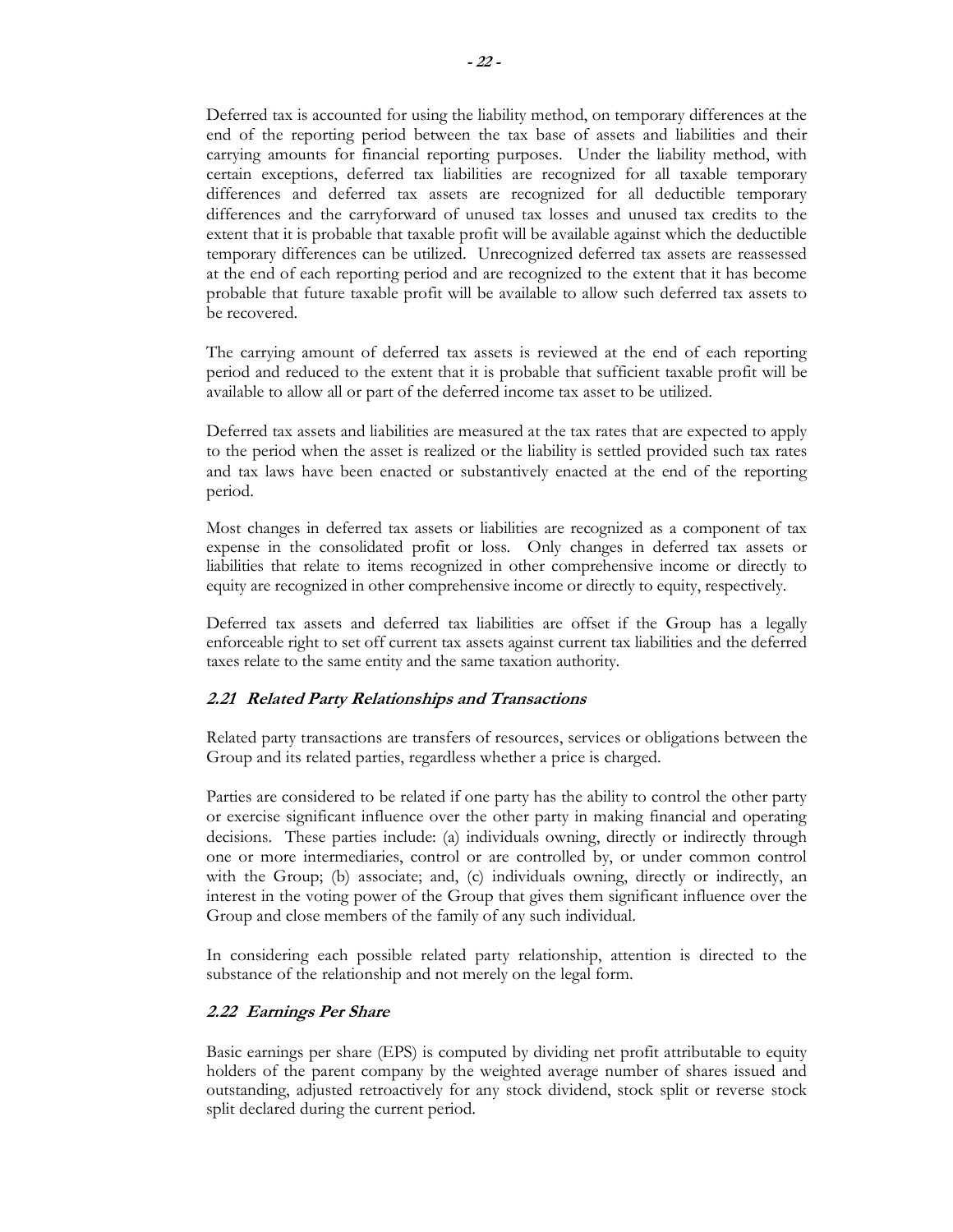Diluted EPS is computed by adjusting the weighted average number of ordinary shares outstanding to assume conversion of dilutive potential shares. Currently, the Group does not have dilutive potential shares outstanding, hence, the diluted earnings per share is equal to the basic earnings per share.

## **2.23 Segment Reporting**

Operating segments are reported in a manner consistent with the internal reporting provided to the Group's chief operating decision-maker who is responsible for allocating resources and assessing performance of the operating segments.

In identifying its operating segments, management generally follows the Group's service lines as disclosed in Note 4, which represent the main products and services provided by the Group.

Each of these operating segments is managed separately as each of these service lines requires different resources as well as marketing approaches. All inter-segment transfers are carried out at arm's length prices.

The measurement policies the Group uses for segment reporting under PFRS 8, *Operating Segments*, is the same as those used in its financial statements, except that the following are not included in arriving at the operating profit of the operating segments:

- post-employment benefit expenses
- research costs, if any, relating to new business activities
- revenue and costs from investment property

There have been no changes from prior periods in the measurement methods used to determine reported segment profit or loss.

## **2.24 Equity**

Capital stock represents the nominal value of shares that have been issued.

Additional paid-in capital includes any premiums received on the initial issuing of capital stock. Any transaction costs associated with the issuing of shares are deducted from additional paid-in capital, net of any related income tax benefits.

Treasury stock are stated at the cost of reacquiring such shares and are deducted from equity attributable to the Company's equity holders until the shares are cancelled, reissued or disposed of.

Revaluation reserves comprise the accumulated net gains and losses due to the revaluation of AFS financial assets.

Retained earnings include all current and prior period results of operations as reported in profit or loss in the consolidated statement of comprehensive income.

## **2.25 Events After the End of the Reporting Period**

Any post-year-end event that provides additional information about the Group's consolidated financial position at the end of the reporting period (adjusting event) is reflected in the consolidated financial statements. Post-year-end events that are not adjusting events, if any, are disclosed when material to the consolidated financial statements.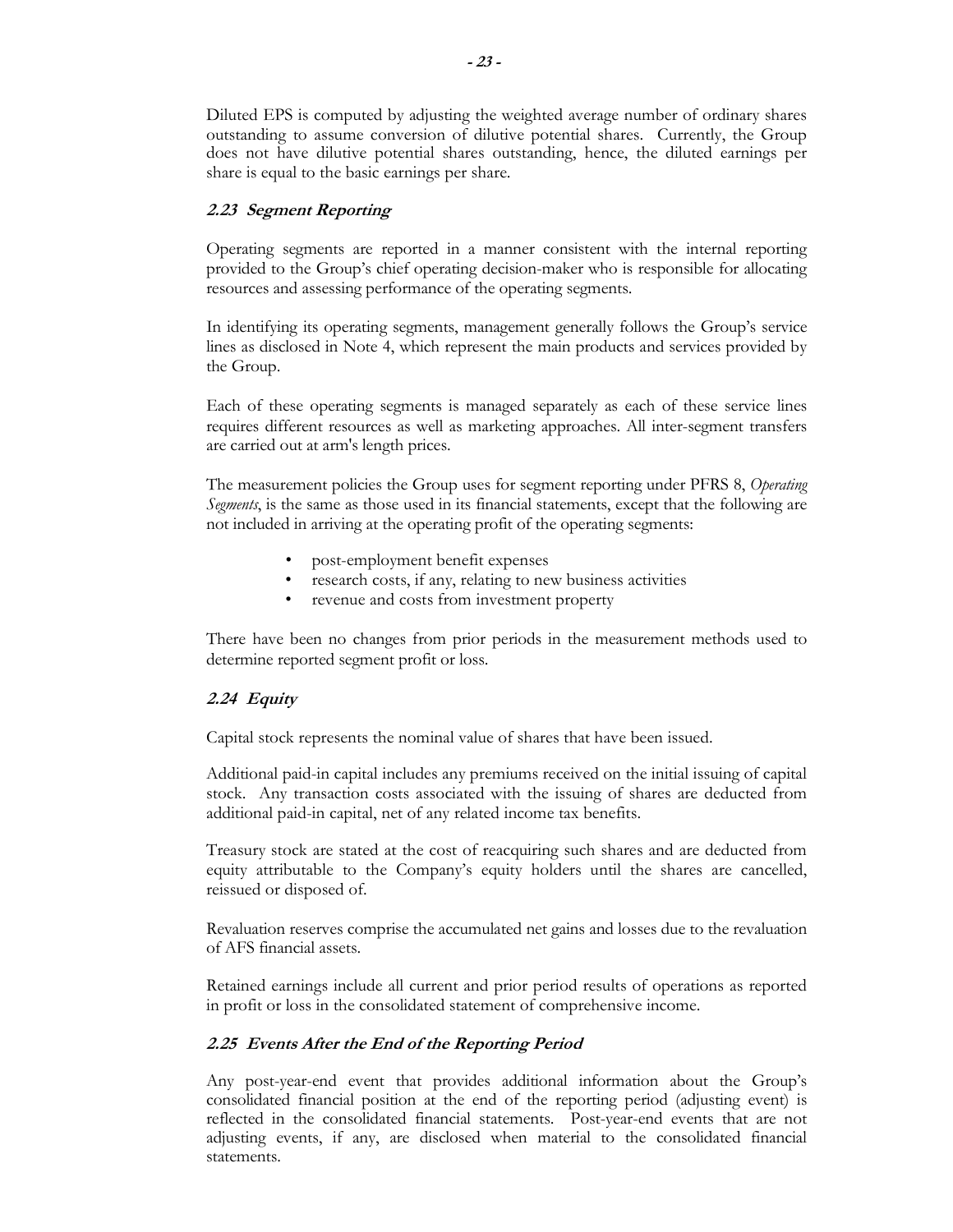## **3. SIGNIFICANT ACCOUNTING JUDGMENTS AND ESTIMATES**

The consolidated financial statements of the Group prepared in accordance with PFRS require management to make judgments and estimates that affect amounts reported in the consolidated financial statements and related notes. Judgments and estimates are continually evaluated and are based on historical experience and other factors, including expectations of future events that are believed to be reasonable under the circumstances. Actual results may ultimately vary from these estimates.

## **3.1 Critical Judgments in Applying Accounting Policies**

In the process of applying the Group's accounting policies, management has made the following judgments, apart from those involving estimation, which have the most significant effect on the amounts recognized in the consolidated financial statements:

## *(a) Impairment of AFS Financial Assets*

The Group follows the guidance of PAS 39 in determining when an investment is other-than-temporarily impaired. This determination requires significant judgment. In making this judgment, the Group evaluates, among other factors, the duration and extent to which the fair value of an investment is less than its cost; and the financial health of and near-term business outlook for the investee, including factors such as industry and sector performance and operational and financing cash flow.

The Group's AFS is not impaired as of December 31, 2012, 2011, and 2010.

#### *(b) Distinction Between Investment Properties and Owner-managed Properties*

The Group determines whether a property qualifies as investment property. In making its judgment, the Group considers whether the property generates cash flows largely independently of the other assets held by an entity. Owner-occupied properties generate cash flows that are attributable not only to property but also to other assets used in the Group's main line of business.

Some properties comprise a portion that is held to earn rental or for capital appreciation and another portion that is held for use in the Group's main line of business or for administrative purposes. If these portions can be sold separately (or leased out separately under finance lease), the Group accounts for the portions separately. If the portions cannot be sold separately, the property is accounted for as investment property only if an insignificant portion is held for use in the Group's main line of business or for administrative purposes. Judgment is applied in determining whether ancillary services are so significant that a property does not qualify as investment property. The Group considers each property separately in making its judgment.

Based on management's assessment, properties held for rental and for capital appreciation are classified as investment property.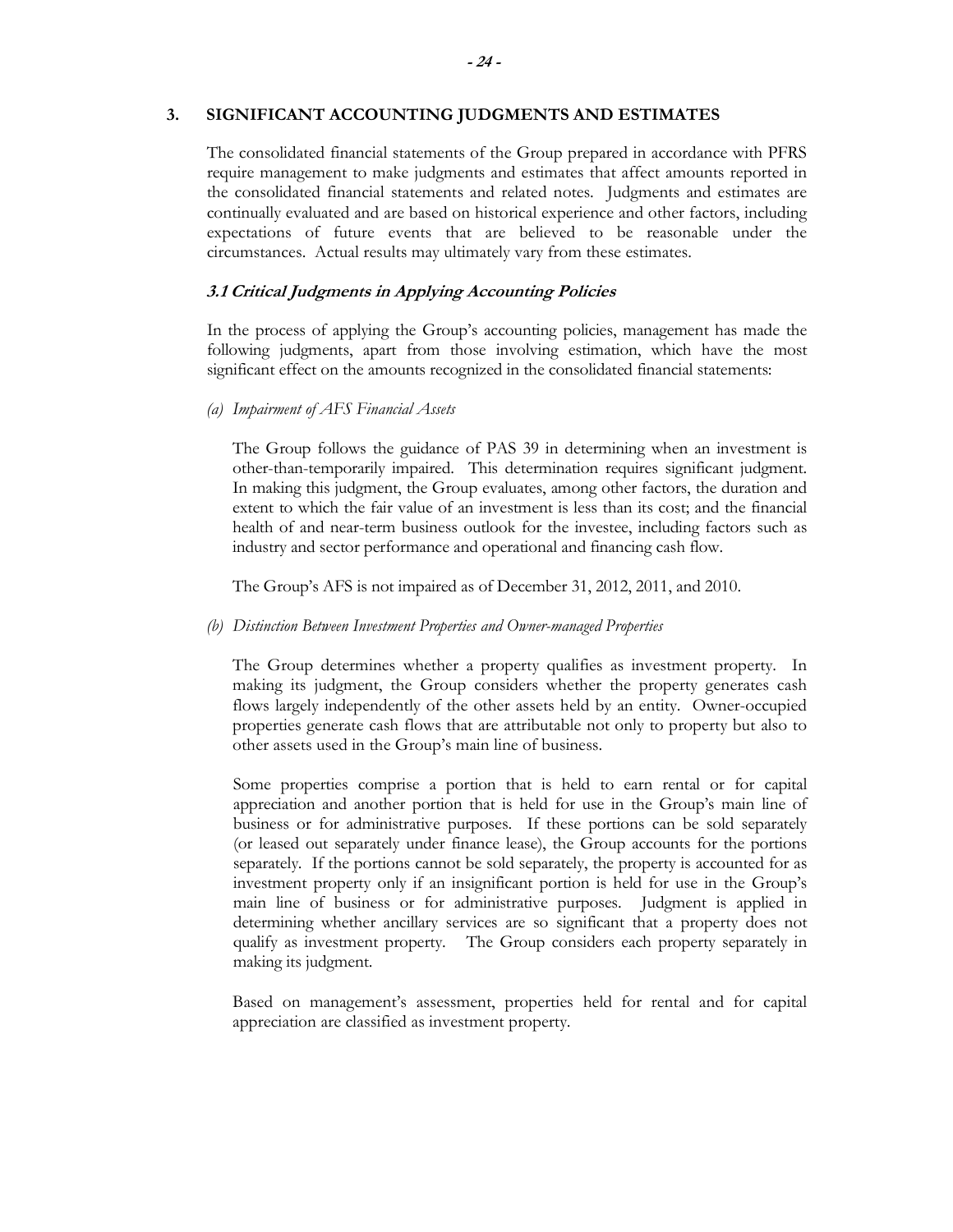#### *(c) Distinction between Operating and Finance Lease*

The Group has entered into various lease agreements as either a lessor or lessee. Critical judgment was exercised by management to distinguish each lease agreement as either an operating or finance lease by looking at the transfer or retention of significant risk and rewards of ownership of the properties covered by the agreements.

Based on management's assessment, the Group's lease agreements as a lessor and lessee are classified as operating lease.

*(d) Recognition of Provisions and Contingencies* 

Judgment is exercised by management to distinguish between provisions and contingencies. Policies on recognition and disclosures of provisions and contingencies are discussed in Note 2.11 and relevant disclosures are presented in Note 25.

#### **3.2 Key Sources of Estimation Uncertainty**

The estimates and assumptions used in the consolidated financial statements are based upon management's evaluation of relevant facts and circumstances of the Group's consolidated financial statements. Actual results could differ from those estimates. The following are the relevant estimates performed by management.

*(a) Determining Net Realizable Value of Residential and Condominium Units for Sale, Property Development Costs and Land Held for Future Development* 

In determining the net realizable value of residential and condominium units for sale, property development costs and land held for future development, management takes into account the most reliable evidence available at the times the estimates are made. The future realization of the carrying amounts of these assets are affected by price changes in the different market segments as well as the trends in the real estate industry. These are considered key sources of estimation and uncertainty and may cause significant adjustments to the Group's Residential and Condominium Units for Sale, Property Development Costs and Land Held for Future Development within the next financial year.

Considering the Group's pricing policy, the net realizable values of real estate, residential and condominium units for sale, property development costs and land held for future development are higher than their related carrying values as of the end of the reporting periods.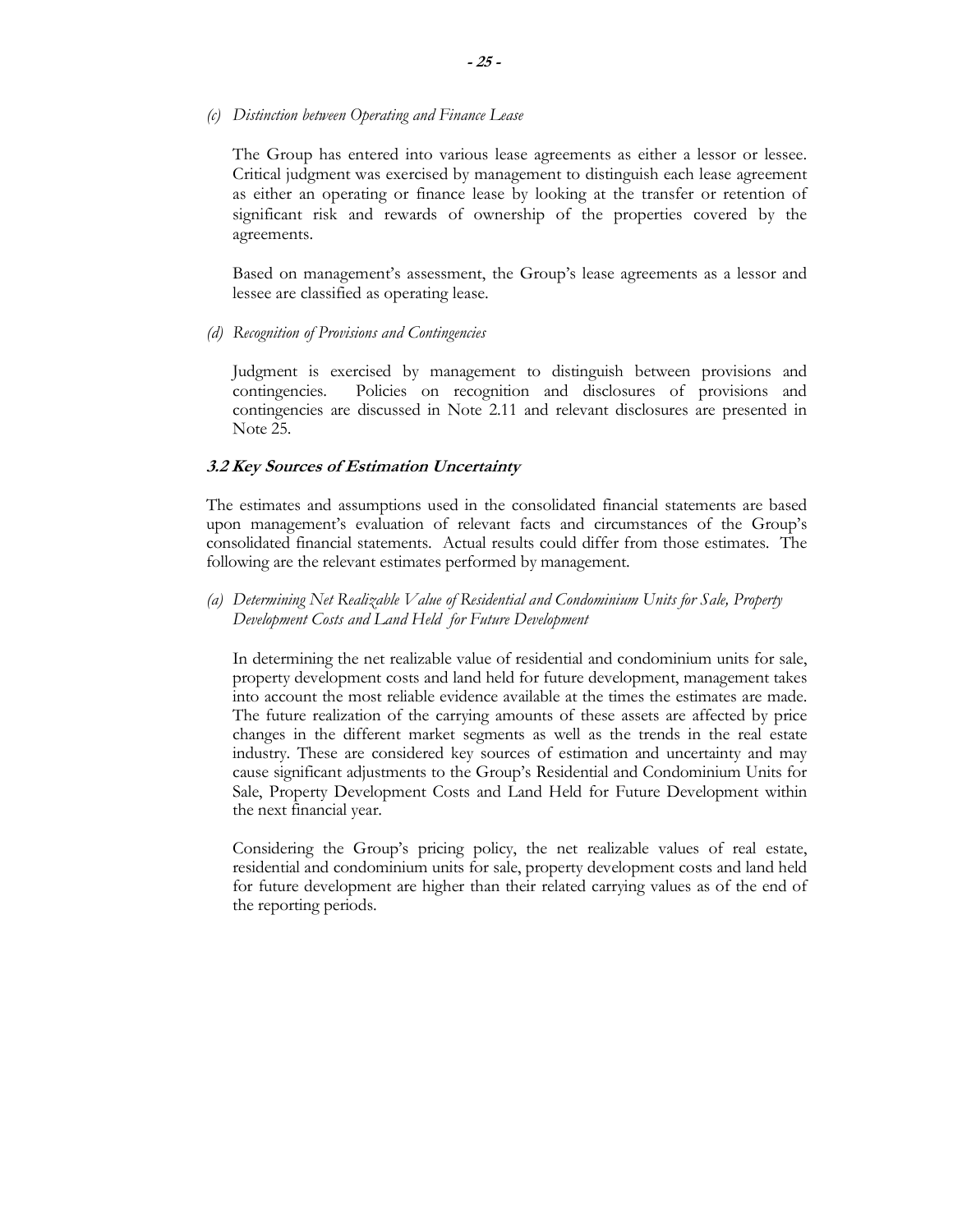#### *(b) Estimating Useful Lives of Property and Equipment and Investment Property*

The Group estimates the useful lives of property and equipment and investment property based on the period over which the assets are expected to be available for use. The estimated useful lives of property and equipment and investment property are reviewed periodically and are updated if expectations differ from previous estimates due to physical wear and tear, technical or commercial obsolescence and legal or other limits on the use of the assets. The carrying amounts of investment property and property and equipment are analyzed in Notes 12 and 13, respectively. Actual results, however, may vary due to changes in estimates brought about by changes in factors mentioned above. There is no change in estimated useful lives of property and equipment and investment property in 2012 and 2011 based on management's assessment.

#### *(c) Impairment of Trade and Other Receivables and Advances to Landowners and Joint Ventures*

Adequate amount of allowance for impairment is provided for specific and groups of accounts, where objective evidence of impairment exists. The Group evaluates the amount of allowance for impairment based on available facts and circumstances affecting the collectibility of the accounts, including, but not limited to, the length of the Group's relationship with the customers, the customers' current credit status, average age of accounts, collection experience and historical loss experience.

Allowance for impairment recognized on Trade and Other Receivables as of December 31, 2012 and 2011 amounted to P0.5 million and P0.6 million, respectively (see Note 6). Impairment losses on trade and other receivables, as also shown in Note 6, amounted to P0.02 million in 2012 and P0.2 million in 2011 and in 2010. No impairment losses were recognized on the Group's Advances to Landowners and Joint Ventures (see Note 8).

#### *(d) Valuation of FVTPL and AFS*

 The Group carries certain financial assets at fair value, which are classified as level 1 fair values as these investments are traded in the stock market. As such, no significant accounting estimates and judgment was made on its FVTPL and AFS (see Note 11). Meanwhile, AFS amounting to P2.7 million as of December 31, 2012 and 2011 are measured at cost since there are no available market values on these instruments.

#### *(e) Realizable Amount of Deferred Tax Assets*

The Group reviews its deferred tax assets at the end of each reporting period and reduces the carrying amount to the extent that it is no longer probable that sufficient taxable profit will be available to allow all or part of the deferred tax asset to be utilized.

The carrying value of the Group's deferred tax assets as of December 31, 2012 and 2011 is disclosed in Note 21.

#### *(f) Impairment of Non-financial Assets*

 The Group's policy on estimating the impairment of non-financial assets is discussed in detail in Note 2.17. Though management believes that the assumptions used in the estimation of fair values reflected in the consolidated financial statements are appropriate and reasonable, significant changes in these assumptions may materially affect the assessment of recoverable values and any resulting impairment loss could have a material adverse effect on the results of operations.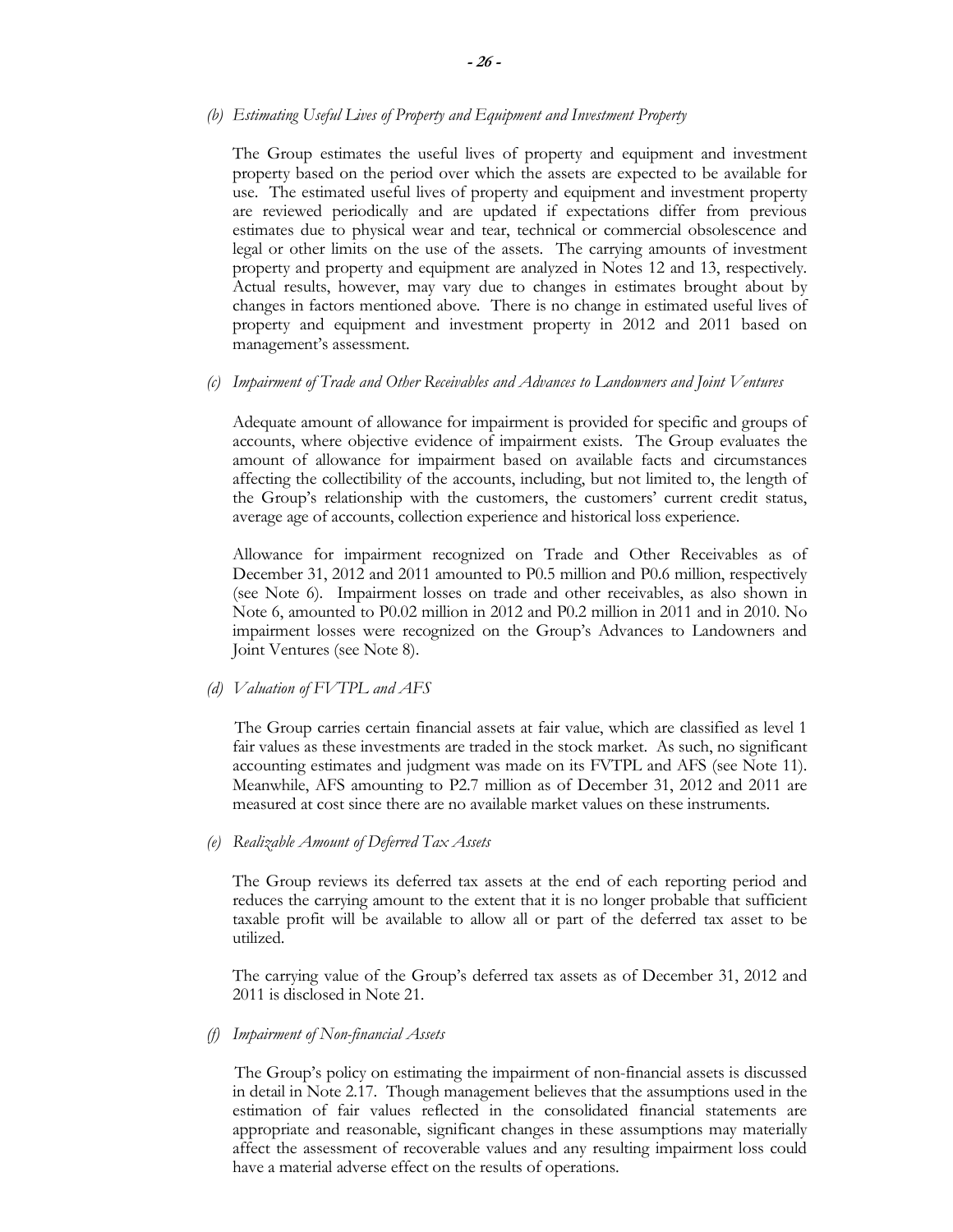Based on management evaluation, no impairment losses were recognized on goodwill, interest in joint ventures, investment in associates, investment property and property and equipment in 2012, 2011 and 2010 (see Notes 1, 8, 10, 12 and 13).

#### *(g) Valuation of Post-Employment Defined Benefit*

The determination of the Group's obligation and cost of pension is dependent on the selection of certain assumptions used by actuaries in calculating such amounts. Those assumptions are described in Note 20.2 and include, among others, discount rates, expected rate of return, salary increase rate and employee turnover rate. In accordance with PFRS, actual results that differ from the assumptions are accumulated and amortized over future periods and therefore, generally affect the recognized expense and recorded obligation in such future periods.

The Group's retirement obligation as of December 31, 2012 and 2011 is disclosed in Note 20.2.

#### *(h) Revenue Recognition Based on Percentage-of-Completion Method*

The Group uses the percentage-of-completion method in accounting for its realized gross profit on real estate sales. Use of the percentage-of-completion method requires the Group to estimate the portion completed to date as a proportion of the total budgeted cost of the project. Should the proportion of the percentage of completed projects differed by 10% from management's estimates, the amount of revenue recognized in 2012 and 2011 would have increased by P33.76 million and P39.51 million, respectively, if percentages of completion were increased by 10%. Consequently, revenue would have decreased by P47.45 and P40.59 million in 2012 and 2011, respectively, if the percentages of completion were decreased by 10%.

#### *(i) Basis for Revenue Recognition Benchmark*

As discussed in Note 2.12(a), the Group recognizes its revenue in full when 25% or more of the total contract price is received. Management believes that the revenue recognition criterion on percentage of collection is appropriate based on the Group's collection history of customers and number of back out sales in prior years. Buyer's interest in the property is considered to have vested when the payment of at least 25% of the contract price has been received from the buyer and the Group ascertained the buyer's commitment to complete the payment of the total contract price.

#### *(j) Determination of Fair Value of Investment Property*

Investment property is measured using the cost model. The fair value disclosed in Note 12 to the consolidated financial statements is determined by the Group using the discounted cash flows valuation technique since the information on current or recent prices of investment property is not available. The Group uses assumptions that are mainly based on market conditions existing at the end of each reporting period.

The principal assumptions underlying management's estimation of fair value are those related to: the receipt of contractual rentals; expected future market rentals; void periods; maintenance requirements; and appropriate discount rates. These valuations are regularly compared to actual market yield data and actual transactions by the Group and those reported by the market.

The expected future market rentals are determined on the basis of current market rentals for similar properties in the same location and condition.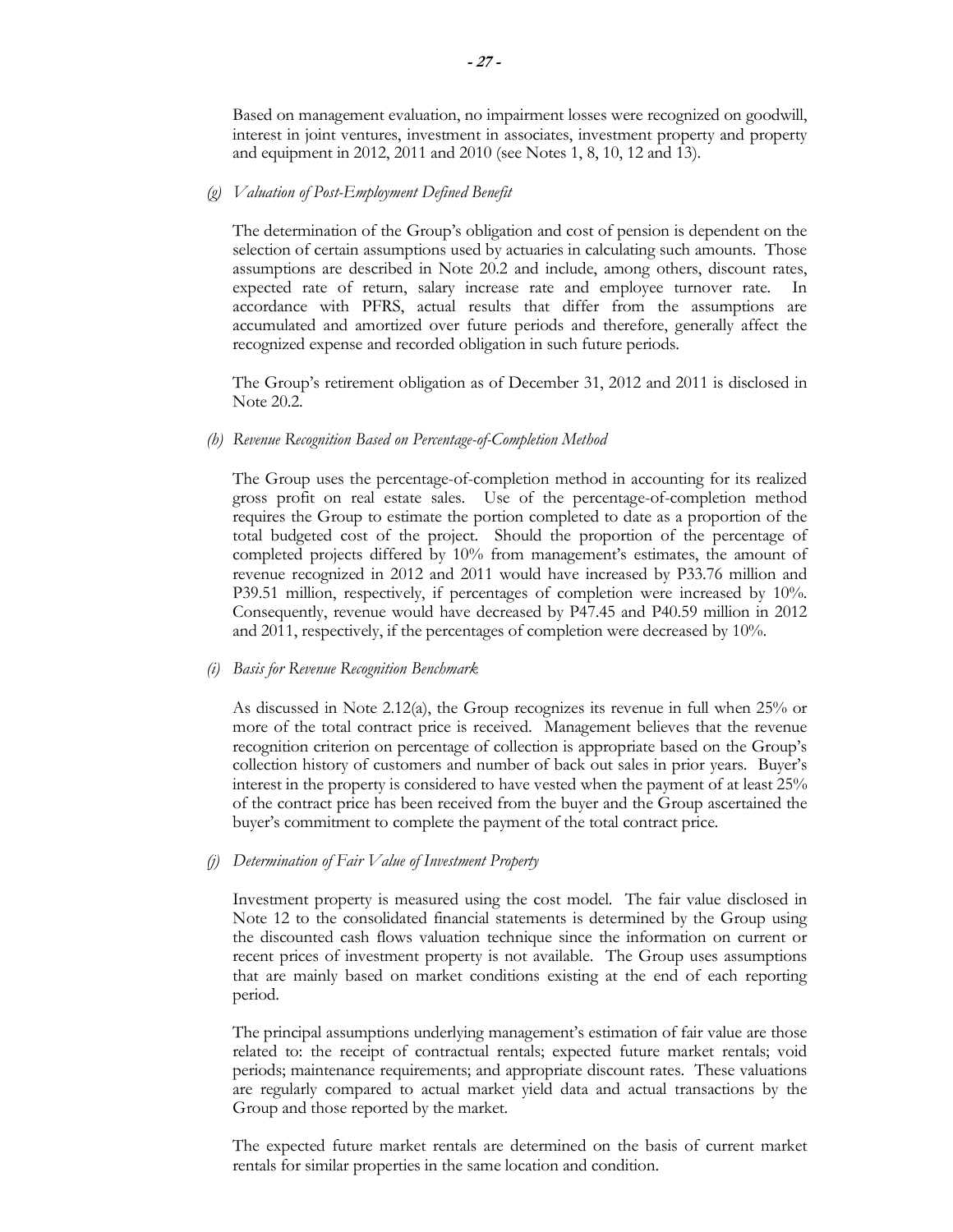#### **4. SEGMENT REPORTING**

#### **4.1 Business Segments**

The Group's operating businesses are organized and managed separately according to the products and services provided, with each segment representing a strategic business unit that offers different products and serves different markets. The Group is engaged in the development and marketing of mid-cost housing projects in the form of condominium communities, subdivision lots and house and lot packages, and commercial units to a limited extent. It classifies and monitors its projects into high-rise and horizontal. High-rise projects refer to condominiums and other medium scale properties while the horizontal projects refer to house and lot packages and subdivision lots. Both are intended for middle income market.

#### **4.2 Segment Assets and Liabilities**

 Segment assets include all operating assets used by a segment and consist principally of operating receivables, property development cost, residential and condominium units for sale and investment property. Segment liabilities include all operating liabilities incurred by management in each particular segment.

#### **4.3 Intersegment Transactions**

 There are no intersegment transactions. In case of inter-segment sales and transfers, the Group generally accounts for them as if the sales or transfers were made to third parties at current market prices.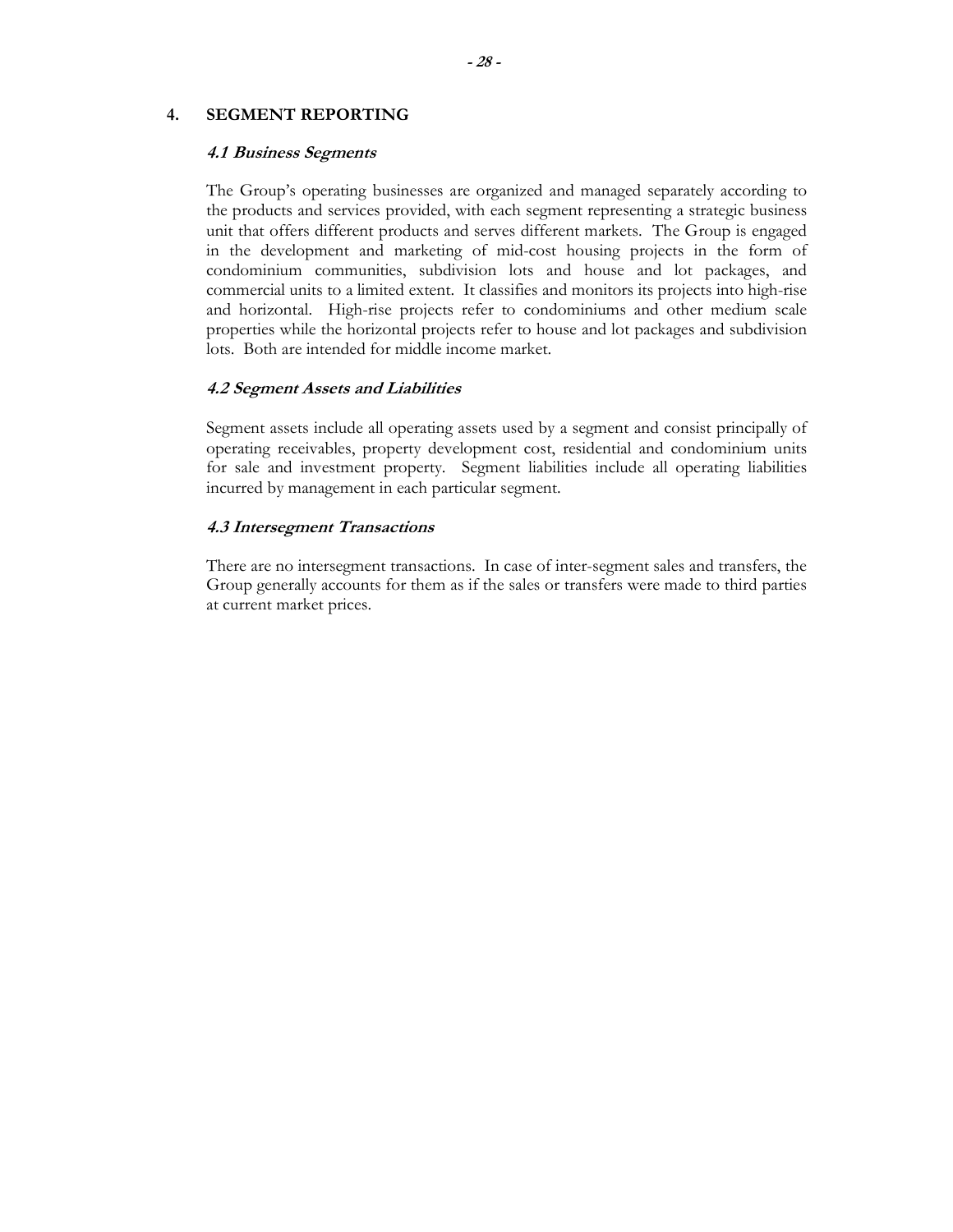## **4.4 Analysis of Segment Information**

 The tables below and in the succeeding pages present the revenue and profit information regarding industry segments for the years ended December 31, 2012, 2011 and 2010 and certain assets and liabilities information regarding industry segments as of December 31, 2012, 2011 and 2010.

## **2012**

| High-Rise<br>Horizontal<br>Projects<br>Projects          |                     |                    | Corporate<br>and Others    | Total                         |
|----------------------------------------------------------|---------------------|--------------------|----------------------------|-------------------------------|
| <b>TOTAL REVENUES</b>                                    |                     |                    |                            |                               |
| Sales to external                                        |                     |                    |                            |                               |
| customers                                                | 1,134,391,661       | P<br>247,021,951   | P<br>485,999,555           | 1,867,413,167<br>P            |
| <b>RESULTS</b>                                           |                     |                    |                            |                               |
| Segment results                                          | P<br>355, 343, 231  | P<br>56,142,673    | 976,908,098<br>P           | P<br>1,388,394,002            |
| Unallocated expenses                                     |                     |                    | 1,035,978,823)<br>(        | 1,035,978,823)<br>352,415,179 |
| Finance costs                                            |                     |                    | 84,211,966)                | 84,211,966)                   |
| Foreign currency losses- net                             |                     |                    | 4,619,214)<br>(            | 4,619,214)                    |
| Loss from dilution of investment in subsidiary           |                     |                    | 37,501,256)<br>(           | 37,501,256)                   |
| Equity share in net earnings of an associate             |                     |                    | 83,770,918                 | 83,770,918                    |
| Profit before tax                                        |                     |                    |                            | 309,853,661                   |
| Tax expense                                              |                     |                    | 74,505,086)<br>(           | 74,505,086)                   |
| Profit before minority interest                          |                     |                    |                            | 235,348,575                   |
| Non-controlling interest – share in net profit           |                     |                    |                            | 1,414,331)                    |
| Net profit attributable to parent company's shareholders |                     |                    |                            | P<br>233,934,244              |
| <b>ASSETS AND</b><br><b>LIABILITIES</b>                  |                     |                    |                            |                               |
| Segment assets                                           | 12,470,671,987<br>P | 4,528,288,193<br>P | P<br>168,225,441           | 17, 167, 185, 621<br>Ρ        |
| Investments in an associate                              |                     |                    | 970,146,246                | 970,146,246                   |
| Unallocated assets                                       |                     |                    | 13,841,417,993             | 13,841,417,993                |
| Total assets                                             | P 12,470,671,987    | 4,528,288,193<br>P | 14,979,789,680<br>Р        | 31,978,749,860<br>Р.          |
| Segment liabilities                                      | P<br>808, 553, 884  | P<br>589,219,928   | $\mathbf{P}$               | P<br>1,397,773,812            |
| Unallocated liabilities                                  |                     |                    | 8,313,847,189              | 8,313,847,189                 |
| Total liabilities                                        | 808,553,884<br>P    | P<br>589,219,928   | 8,313,847,189<br>P         | 9,711,621,001<br>P            |
| <b>OTHER SEGMENT</b>                                     |                     |                    |                            |                               |
| <b>INFORMATION</b>                                       |                     |                    |                            |                               |
| Capital expenditures                                     |                     |                    | $\mathbf{P}$<br>16,125,846 | P<br>16,125,846               |
| Depreciation and amortization                            |                     |                    | 38,394,105                 | 38,394,105                    |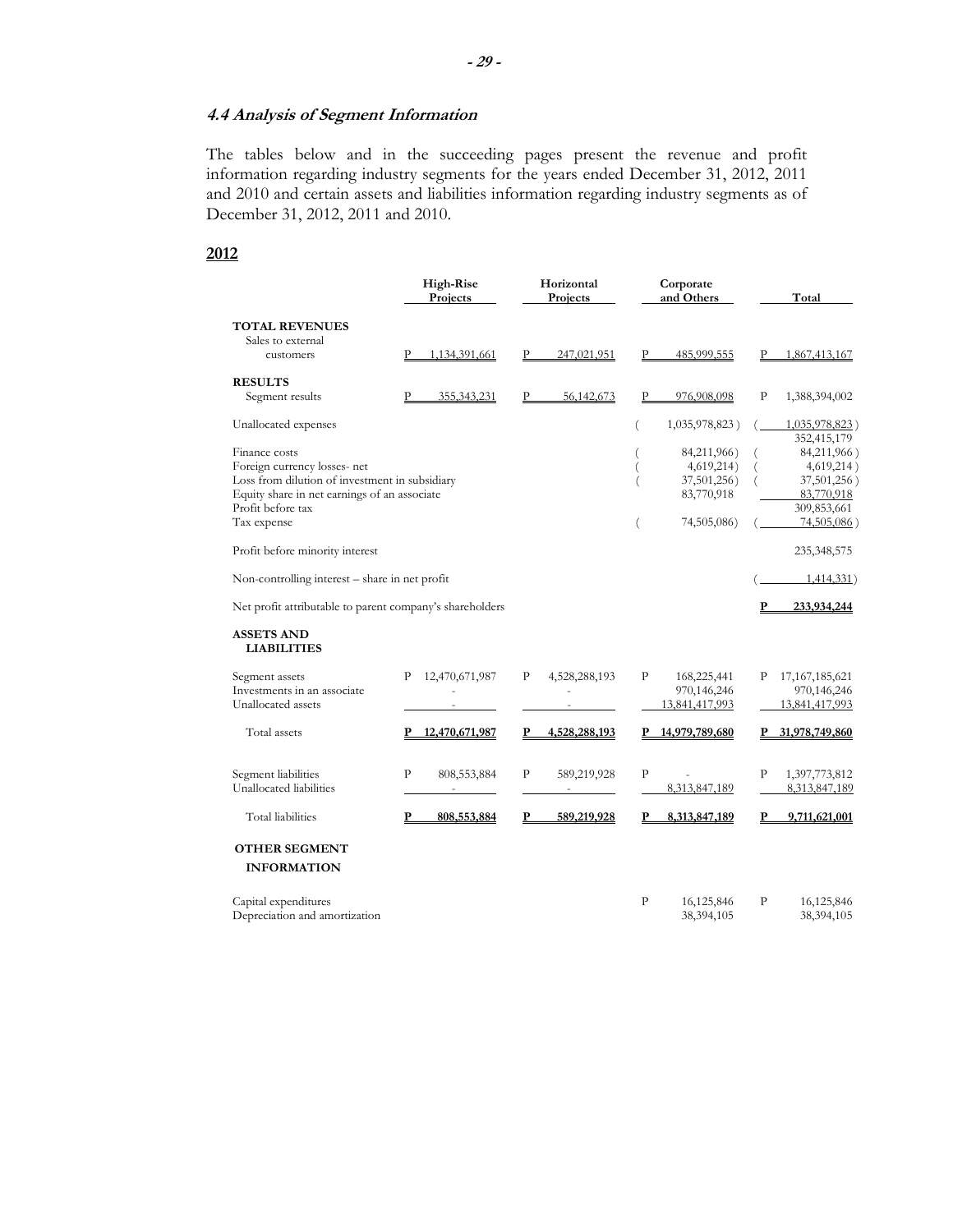## 2011

|                                                          | <b>High-Rise</b><br>Projects | Horizontal<br>Projects | Corporate<br>and Others | Total                      |
|----------------------------------------------------------|------------------------------|------------------------|-------------------------|----------------------------|
| <b>TOTAL REVENUES</b>                                    |                              |                        |                         |                            |
| Sales to external                                        |                              |                        |                         |                            |
| customers                                                | Р<br>785,205,409             | 198, 325, 741          | P<br>475,547,674        | 1,459,078,824              |
| <b>RESULTS</b>                                           |                              |                        |                         |                            |
| Segment results                                          | 178,961,726                  | 64,176,688             | 856,913,650<br>P        | P<br>1,100,052,064         |
| Unallocated expenses                                     |                              |                        | 786, 357, 962)          | 786, 357, 962)             |
| Finance costs                                            |                              |                        | 51,600,951)             | 313,694,102<br>51,600,951) |
| Loss from dilution of investment in subsidiary           |                              |                        | 57,824,732)<br>(        | 57,824,732)                |
| Equity share in net earnings of an associate             |                              |                        | 16,509,892              | 16,509,892                 |
| Profit before tax                                        |                              |                        |                         | 220,778,311                |
| Tax expense                                              |                              |                        | 34,655,479)<br>$\left($ | 34,655,479)                |
|                                                          |                              |                        |                         |                            |
| Profit before minority interest                          |                              |                        |                         | 186, 122, 832              |
| Non-controlling interest – share in net profit           |                              |                        |                         | $6,739,304$ )              |
| Net profit attributable to parent company's shareholders |                              |                        |                         | 179,383,528                |
| <b>ASSETS AND</b><br><b>LIABILITIES</b>                  |                              |                        |                         |                            |
| Segment assets                                           | 10,279,412,140<br>P          | P<br>4,302,663,515     | P<br>182,666,557        | Р<br>14,764,742,212        |
| Investments in an associate                              |                              |                        | 592,414,710             | 592,414,710                |
| Unallocated assets                                       |                              |                        | 10,353,735,590          | 10,353,735,590             |
| Total assets                                             | 10,279,412,140               | 4,302,663,515          | P 11,128,816,857        | 25,710,892,512             |
| Segment liabilities                                      | P<br>559,130,575             | P<br>547,509,920       | P                       | P<br>1,106,640,495         |
| Unallocated liabilities                                  |                              |                        | 5,548,826,573           | 5,548,826,573              |
| Total liabilities                                        | P<br>559,130,575             | 547,509,920            | 5,548,826,573           | 6,655,467,068              |
| <b>OTHER SEGMENT</b>                                     |                              |                        |                         |                            |
| <b>INFORMATION</b>                                       |                              |                        |                         |                            |
| Capital expenditures                                     |                              |                        | P<br>25,849,730         | Ρ<br>25,849,730            |
| Depreciation and amortization                            |                              |                        | 32,696,704              | 32,696,704                 |
|                                                          |                              |                        |                         |                            |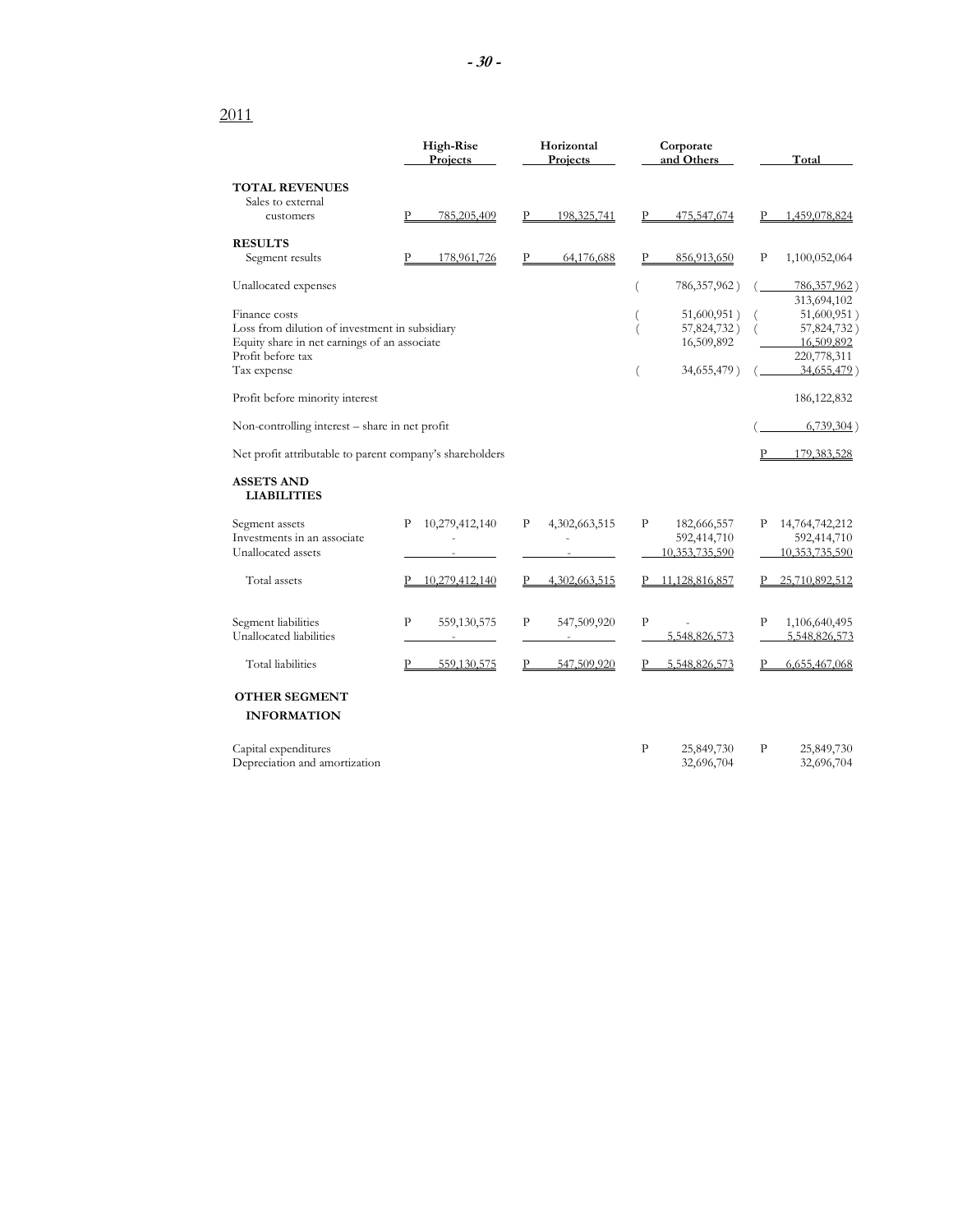# 2010

|                                                          | High-Rise<br>Projects       | Horizontal<br>Projects        | Corporate<br>and Others | Total               |
|----------------------------------------------------------|-----------------------------|-------------------------------|-------------------------|---------------------|
| <b>TOTAL REVENUES</b>                                    |                             |                               |                         |                     |
| Sales to external                                        |                             |                               |                         |                     |
| customers                                                | P<br>442,440,794            | P<br>625,989,721              | Р<br>461,854,217        | 1,530,284,732       |
| <b>RESULTS</b>                                           |                             |                               |                         |                     |
| Segment results                                          | 53,429,006<br>P             | 226,026,633                   | 1,111,819,168           | P<br>1,391,274,807  |
| Unallocated expenses                                     |                             |                               | 1,007,457,629)          | 1,007,457,629)      |
| Finance costs                                            |                             |                               | 75,107,699)<br>$\left($ | 75,107,699)         |
| Profit before tax                                        |                             |                               |                         | 308,709,479         |
| Tax expense                                              |                             |                               | 26,101,087)             | 26,101,087)         |
| Profit before minority interest                          |                             |                               |                         | 282,608,392         |
| Pre-acquisition income of a subsidiary                   |                             |                               |                         | 32,342,710          |
| Net profit attributable to parent company's shareholders |                             |                               |                         | 250, 265, 682       |
| Non-controlling interest - share in net profit           |                             |                               |                         | 72,423,377          |
|                                                          |                             |                               |                         |                     |
| Net profit attributable to parent company's shareholders |                             |                               |                         | P<br>177,842,305    |
| <b>ASSETS AND</b><br><b>LIABILITIES</b>                  |                             |                               |                         |                     |
| Segment assets                                           | P<br>8,315,314,525          | $\mathbf{P}$<br>7,202,911,992 | P<br>197, 107, 673      | 15,715,334,190<br>Ρ |
| Unallocated assets                                       |                             |                               | 12,087,622,246          | 12,087,622,246      |
| Total assets                                             | 8,315,314,525               | 7,202,911,992                 | 12,284,729,919          | 27,802,956,436      |
| Segment liabilities                                      | $\mathbf{P}$<br>572,399,674 | $\mathbf{P}$<br>890,665,639   | $\mathbf{P}$            | P<br>1,463,065,313  |
| Unallocated liabilities                                  | $\sim$                      | $\sim$                        | 6,809,404,374           | 6,809,404,374       |
| Total liabilities                                        | P<br>572,399,674            | P<br>890,665,639              | 6,809,404,374<br>P      | 8,272,469,687<br>P  |
| <b>OTHER SEGMENT</b>                                     |                             |                               |                         |                     |
| <b>INFORMATION</b>                                       |                             |                               |                         |                     |
| Capital expenditures                                     |                             |                               | P<br>41, 101, 337       | P<br>41, 101, 337   |
| Depreciation and amortization                            |                             |                               | 34,823,725              | 34,823,725          |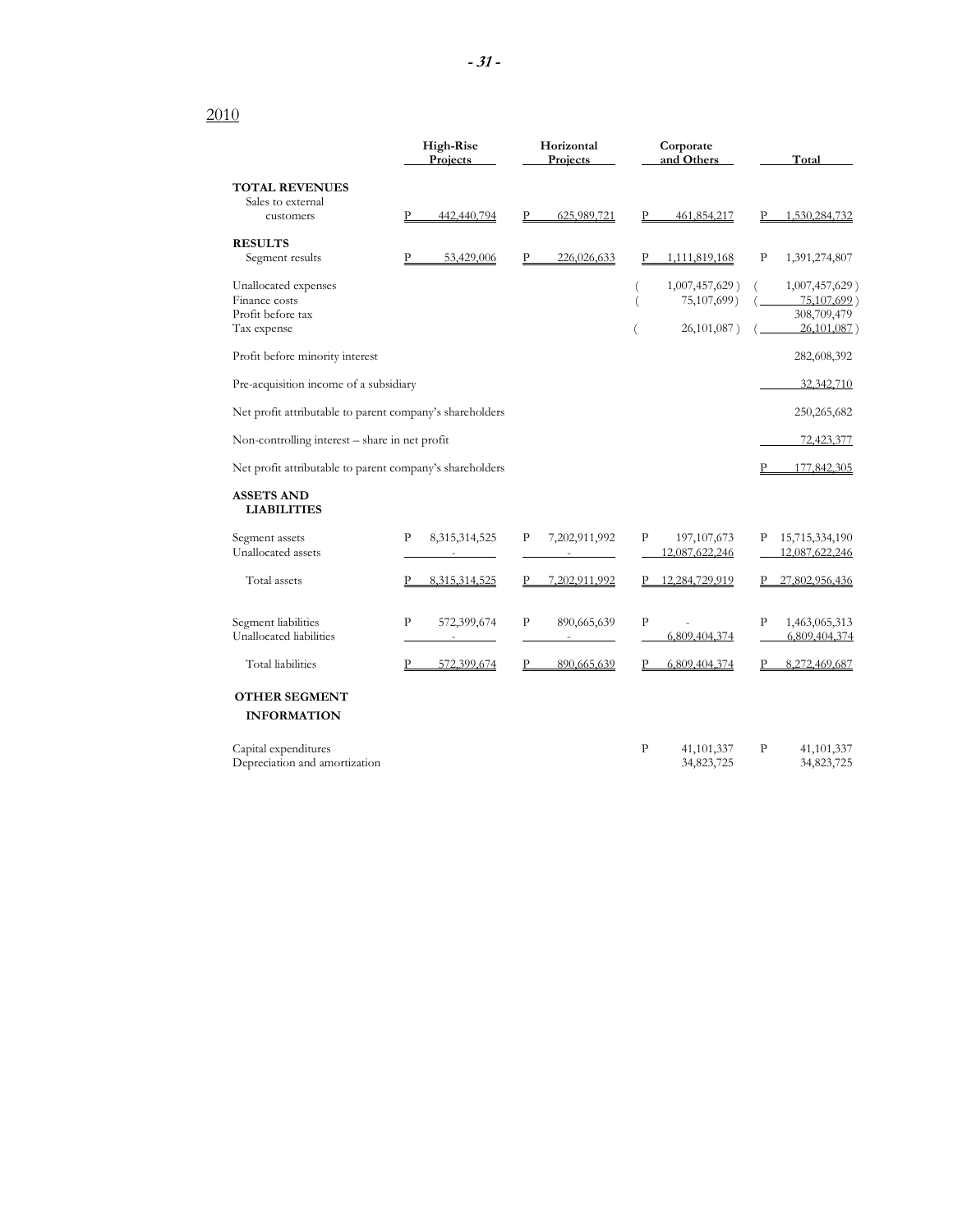# **5. CASH AND CASH EQUIVALENTS**

Cash and cash equivalents include the following components as of December 31:

| Cash on hand and in banks<br>Short-term placements | 296,890,366<br>Р<br>2,736,332,616 | 255,843,252<br>$\mathbf{P}$<br>571,823,069 |
|----------------------------------------------------|-----------------------------------|--------------------------------------------|
|                                                    | P 3.033.222.982                   | 827,666,321                                |

Cash in banks generally earn interest at rates based on daily bank deposit rates.

Peso-denominated short-term placements are made for varying periods of up to 91 days in 2012 and 60 days in 2011 and earn annual effective interest ranging from 0.50% to 4.25% in 2012, 0.50% to 4.75% in 2011 and 0.25% to 4.25% in 2010. Dollar-denominated short-term placements are made for varying periods of up to 93 days in 2012, 98 days in 2011 and 90 days in 2010 and earn annual effective interest ranging from 0.25% to 1.50% in 2012, 0.88% to 2.50% in 2011 and 0.25 % to 2.0% in 2010 (see Note 19.1).

# **6. TRADE AND OTHER RECEIVABLES**

This account is composed of the following:

|                                       | 2012             | 2011            |
|---------------------------------------|------------------|-----------------|
| Current:                              |                  |                 |
| Trade receivables                     | P 1,524,376,795  | P 1,322,052,740 |
| Advances to suppliers and contractors | 576, 377, 414    | 388, 372, 395   |
| Interest receivable                   | 419,696,416      | 385,281,474     |
| Others                                | 70,656,804       | 131, 136, 339   |
|                                       | 2,591,107,429    | 2,226,842,948   |
| Allowance for impairment              | 518,498          | 611,613         |
|                                       | 2,590,588,931    | 2,226,231,335   |
| Non-current:                          |                  |                 |
| Trade receivables                     | 1,948,297,003    | 1,809,830,078   |
| Refundable security deposits          | 177,844,987      | 25,733,428      |
| Others                                | 68,216,827       |                 |
|                                       | 2, 194, 358, 817 | 1,835,563,506   |
|                                       | 4,784,947,748    | 4,061,794,841   |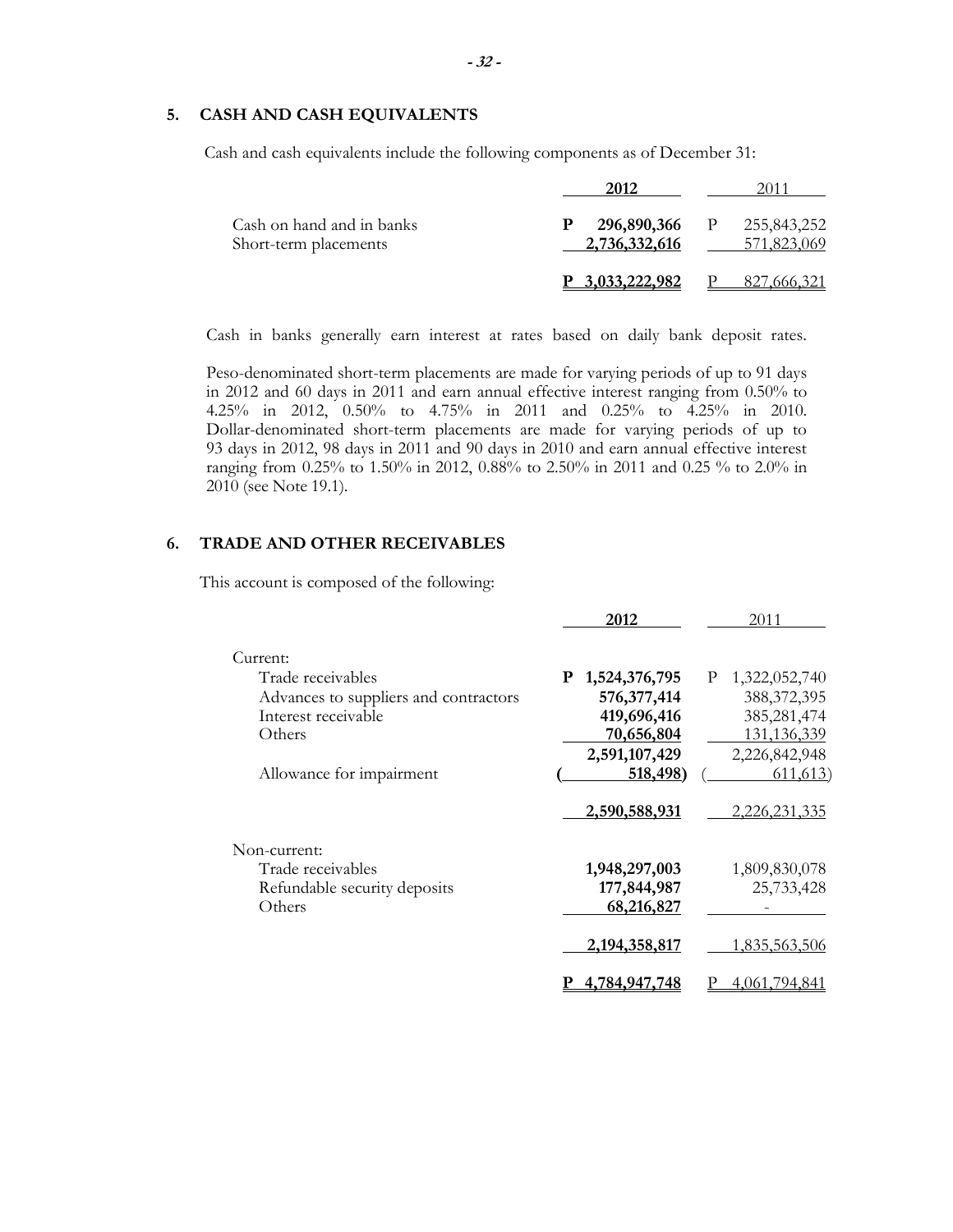Trade receivables of the Group are either interest-bearing or noninterest-bearing. The installment period of interest-bearing sales contracts ranges from 1 to 15 years. Interest-bearing receivables bear nominal interest rates, which are equal to the effective interest rates ranging from 14% to 18% in 2012, 2011 and 2010. The related finance income earned on those sales contracts amounting to P319.2 million in 2012, P216.3 million in 2011 and P359.3 million in 2010 are reported as part of finance income in the consolidated statements of comprehensive income (see Note 19.1).

The installment period of noninterest- bearing sales contracts ranges from 3 to 5 years. The fair values of the noninterest-bearing trade receivables as of December 31, 2012 and 2011 were determined by calculating the present value of the cash flows anticipated to be received until the end of the instalment term using 10% interest in 2012, 2011 and 2010. Amortization of day one loss are presented as part of the Finance Income amounting to P34.3 million in 2012, P37.2 million in 2011 and P52.0 million in 2010 (see Note 19.1).

The Group does not identify specific concentrations of credit risk with regard to trade and other receivables, as the amounts recognized resemble a large number of receivables from various customers. In addition, certain accounts receivable from trade customers are covered by post-dated checks. The Group also retains the titles to the property until the trade receivables are fully collected. Repossessed properties are offered for sale to other customers.

The Group partially finances its real estate projects and other business undertakings through discounting of its trade receivables on a with-recourse basis with certain local banks. The discounted trade receivables amounted to P333.0 million and P525.0 million as of December 31, 2012 and 2011, respectively, and the related liability is presented as part of Bank Loans under Interest-bearing Loans and Borrowings in the statements of financial position (see Note 14.1).

Advances to suppliers and contractors pertain to downpayments made by the Group to the suppliers and contractors based on a certain percentage of the contract price, construction materials purchased by Group that are used by the contractors, and utility consumption that are chargeable to contractors. The initial payment will eventually be recouped or deducted from the amount payable of the Group either in a pro-rated basis or in full once billed by the suppliers and contractors.

Refundable security deposits include various deposits to third parties for electrical and other utilities equipment needed in the development of housing projects, i.e., condominium communities and house and lot packages. Such deposits are only refundable upon completion of the projects or upon return of the equipment used. However, the exact date or period of completion of projects or return of equipment is indeterminable. Accordingly, refundable deposits are accounted for at cost.

In 2012, the Group reclassified other receivables amounting to P68.2 million to non-current portion based on management evaluation that settlement will be made within two years.

The Group's trade and other receivables have been reviewed for indicators of impairment. Certain trade receivables were found to be impaired and losses have been recorded accordingly.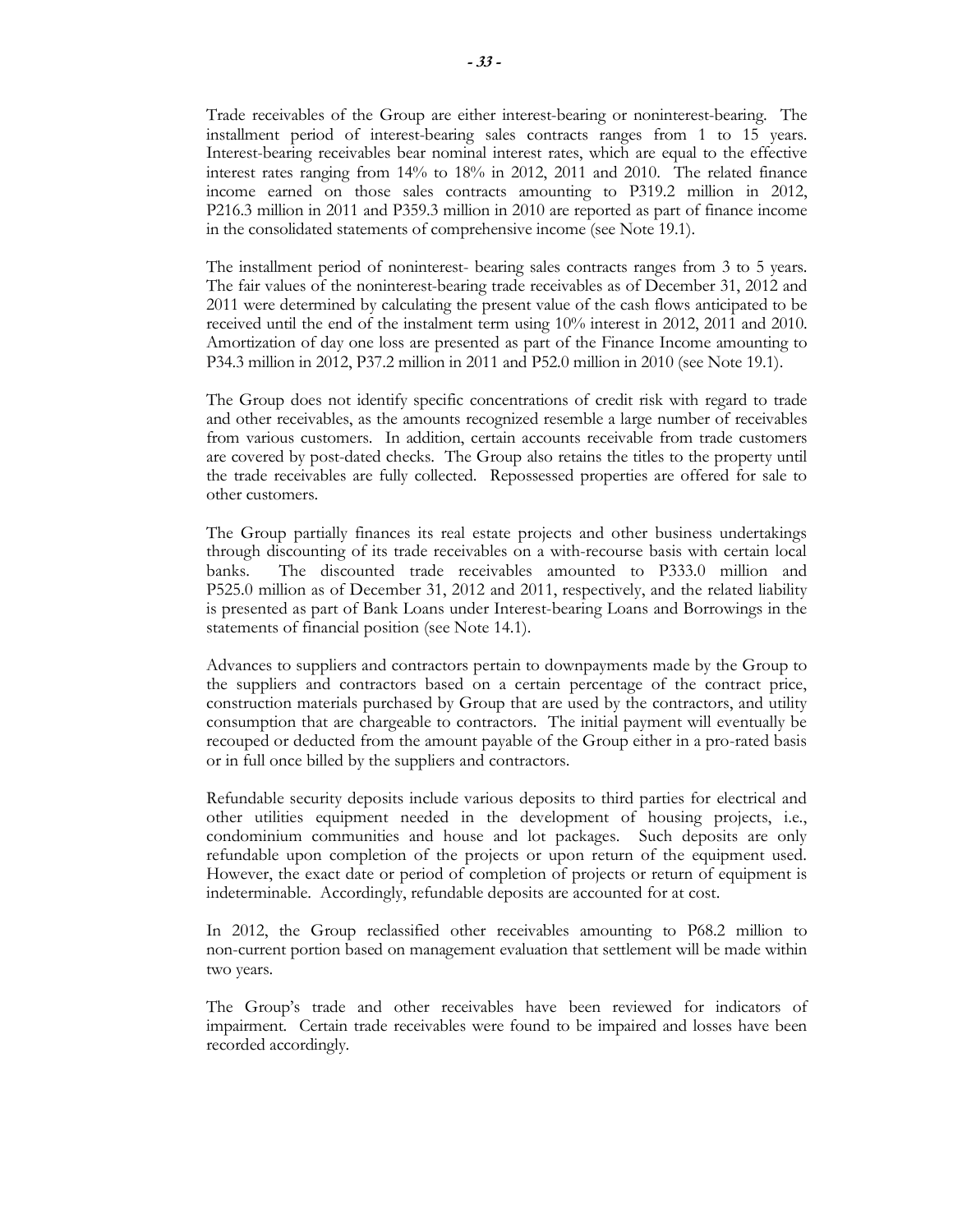|                                                                | <b>Note</b> |   | 2012    | 2011                   |  |
|----------------------------------------------------------------|-------------|---|---------|------------------------|--|
| Balance at beginning of year<br>Deconsolidation of the balance |             | P | 611,613 | 26,314,096             |  |
| related to SPI<br>Impairment losses during the year            | 10          |   | 18,300  | 25,835,683)<br>216,547 |  |
| Recovery of accounts previously<br>provided with allowances    |             |   | 111,415 | 83,347                 |  |
| Balance at end of year                                         |             |   | 518,498 |                        |  |

A reconciliation of the allowance for impairment on current and non-current trade and other receivables at the beginning and end of 2012 and 2011 is shown below.

#### **7. REAL ESTATE PROPERTIES**

#### **7.1 Property Development Costs**

This account pertains to accumulated costs incurred on projects which are not yet offered for sale as of the end of the reporting periods.

#### **7.2 Residential and Condominium Units for Sale**

This account represents the accumulated costs incurred, net of recognized cost of real estate sales in the consolidated statements of comprehensive income, on house and lots and condominium units available for sale. The subdivision houses include houses that are ready for occupancy, house models and units under construction.

Total capitalized borrowing cost during the year amounted to P43.8 million and P73.4 million in 2012 and 2011, respectively (see Note 14.3).

#### **7.3 Net Realizable Value**

Management believes that the net carrying amounts of these assets are lower than their net realizable values considering present market rates; thus, no valuation allowance has been provided in the consolidated financial statements.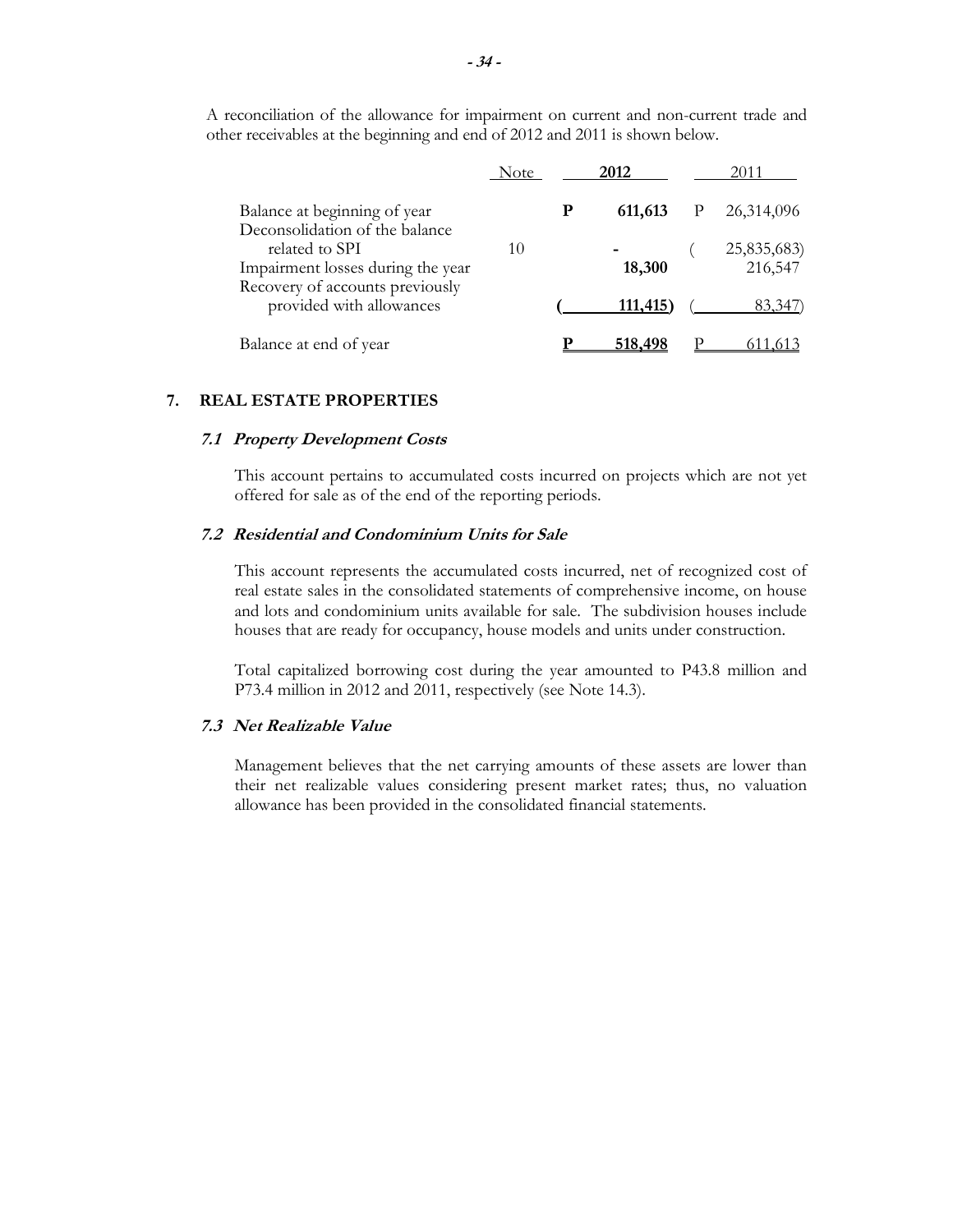#### **8. ADVANCES TO LANDOWNERS AND JOINT VENTURES**

The cash advances made by the Group relate to a number of joint venture agreements entered into with landowners covering the development of certain parcels of land. The joint venture agreements stipulate that the Group's joint venturer shall contribute parcels of land and the Group shall be responsible for the planning, conceptualization, design, demolition of existing improvements, construction, financing and marketing of condominium units to be constructed on the properties. Costs incurred by the Group for these projects are recorded under the Residential and Condominium Units for Sale and Property Development Cost accounts in the consolidated statements of financial position. In addition to providing specified portion of the total project development costs, the Group also commits to advance mutually agreed-upon amounts to the landowners which would then be used for purposes such as reconsolidation/separation/subdivision of mother titles and relocation of existing occupants. Repayments of these advances may be made upon completion of the project development either in the form of residential, condominium or commercial units and saleable lots corresponding to the landowners' share in saleable lots or in the form of cash to be derived from the sales of the landowner's share in the saleable lots and residential and condominium units.

The details of advances to landowners and joint ventures are as follows:

|                              | 2012                    | 2011          |
|------------------------------|-------------------------|---------------|
| Advances to landowners:      |                         |               |
| Balance at beginning of year | 118, 184, 386<br>P<br>P | 422,685,499   |
| Additional advances granted  | 159,686,257             | 93, 184, 357  |
| Reclassifications            | 252,870,614)            | 170,000,000)  |
| Collections                  |                         | 227,685,470)  |
| Balance at end of year       | 25,000,029              | 118,184,386   |
| Advances to joint ventures:  |                         |               |
| Balance at beginning of year | 822,031,807             | 613,706,216   |
| Additional advances granted  | 2,760,340               | 208, 325, 591 |
| Collections                  | 27, 207, 383)           |               |
| Balance at end of year       | 797,584,764             | 822,031,807   |
|                              | 822,584,793             | 940.216.193   |

In 2012, certain downpayments made on parcel of land, amounting to P130.0 million and P122.9 million, were reclassified to Land Held for Future Development and Property Development Costs account, respectively, upon full payment and issuance of title.

In 2011, certain advances to landowners were settled through conveyance of a parcel of land. The parcel of land, valued at P170.0 million, is presented as part of Land Held for Future Development account.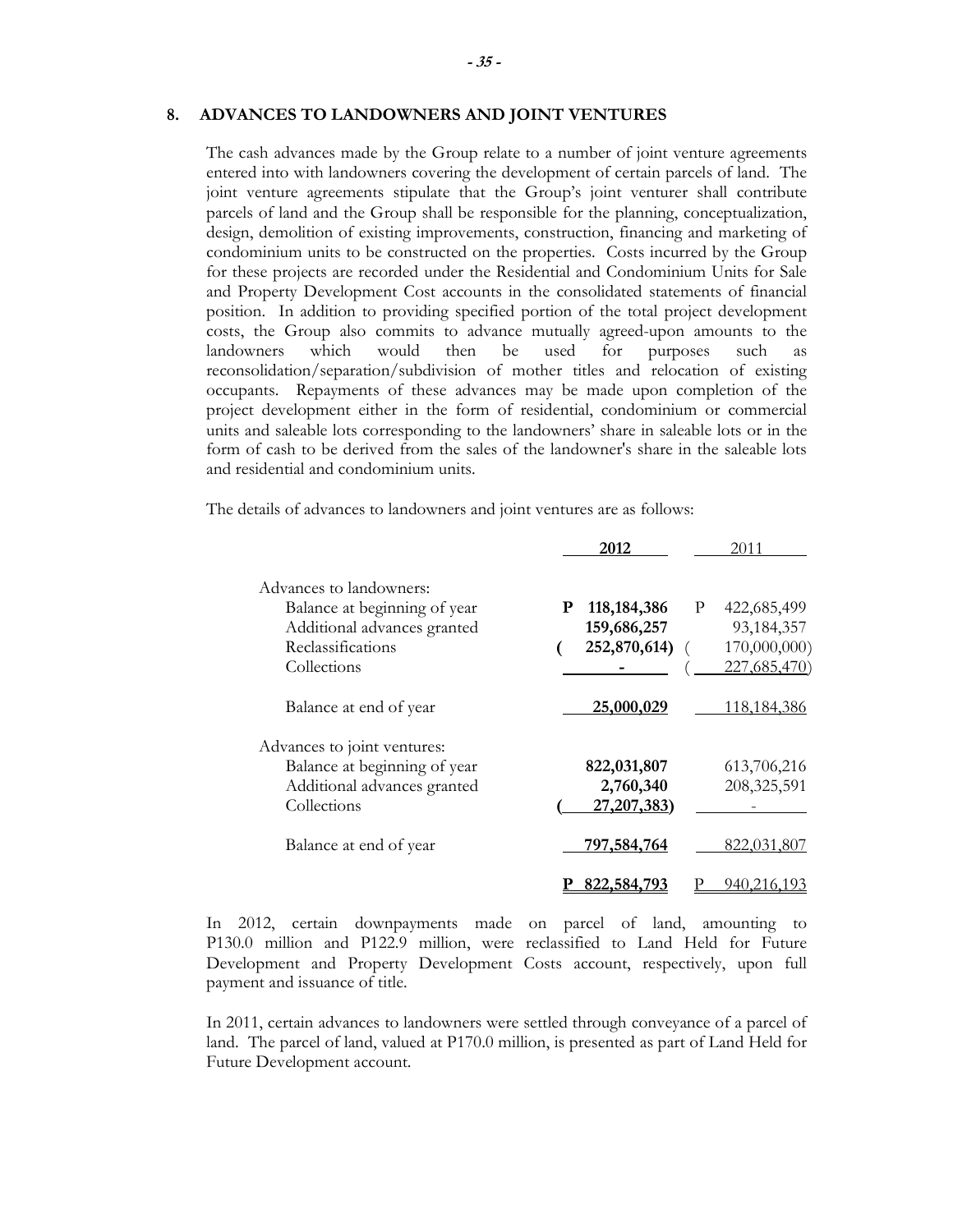The Group commits to develop the properties based on the terms agreed with joint venture partners. Total commitment for cash advances under the existing joint venture agreements amounted to P300.0 million in 2011 (nil in 2012). This commitment has been fully granted by the Group as of December 31, 2012 and 2011.

The net commitment for construction expenditures amounts to:

|                                                                                  | 2012                                  |                                   |
|----------------------------------------------------------------------------------|---------------------------------------|-----------------------------------|
| Total commitment for<br>construction expenditures<br>Total expenditures incurred | $($ 1,934,085,679) $($ 1,071,859,254) | $P7,465,887,664$ $P8,138,637,602$ |
| Net commitment                                                                   | P 5,531,801,985                       | 000.778.348                       |

The Group's interests in jointly controlled operations and projects ranges from 55% to 82% and 55% to 78% in 2012 and 2011, respectively. The Group's jointly controlled projects are as follows:

- Pioneer Woodlands
- San Lorenzo Place
- Various Metro Manila and Calabarzon projects

As of December 31, 2012 and 2011, the Group has no other contingent liabilities with regard to these joint ventures or the probability of loss that may arise from contingent liabilities is remote.

# **9. LAND HELD FOR FUTURE DEVELOPMENT**

This account includes cost of several parcels of land acquired by the Group and other costs incurred to effect the transfer of the title of the properties to the Group. Most of these properties are located in Metro Manila and Calabarzon areas and are intended for future development. Real estate taxes paid during these years relating to these properties amounted to P4.8 million, P1.0 million and P1.0 million in 2012, 2011 and 2010, respectively, and is presented as part of Taxes and Licenses in the consolidated statements of comprehensive income. Management believes that the net realizable value of land held for future development is higher than its related carrying value as of the end of the reporting periods.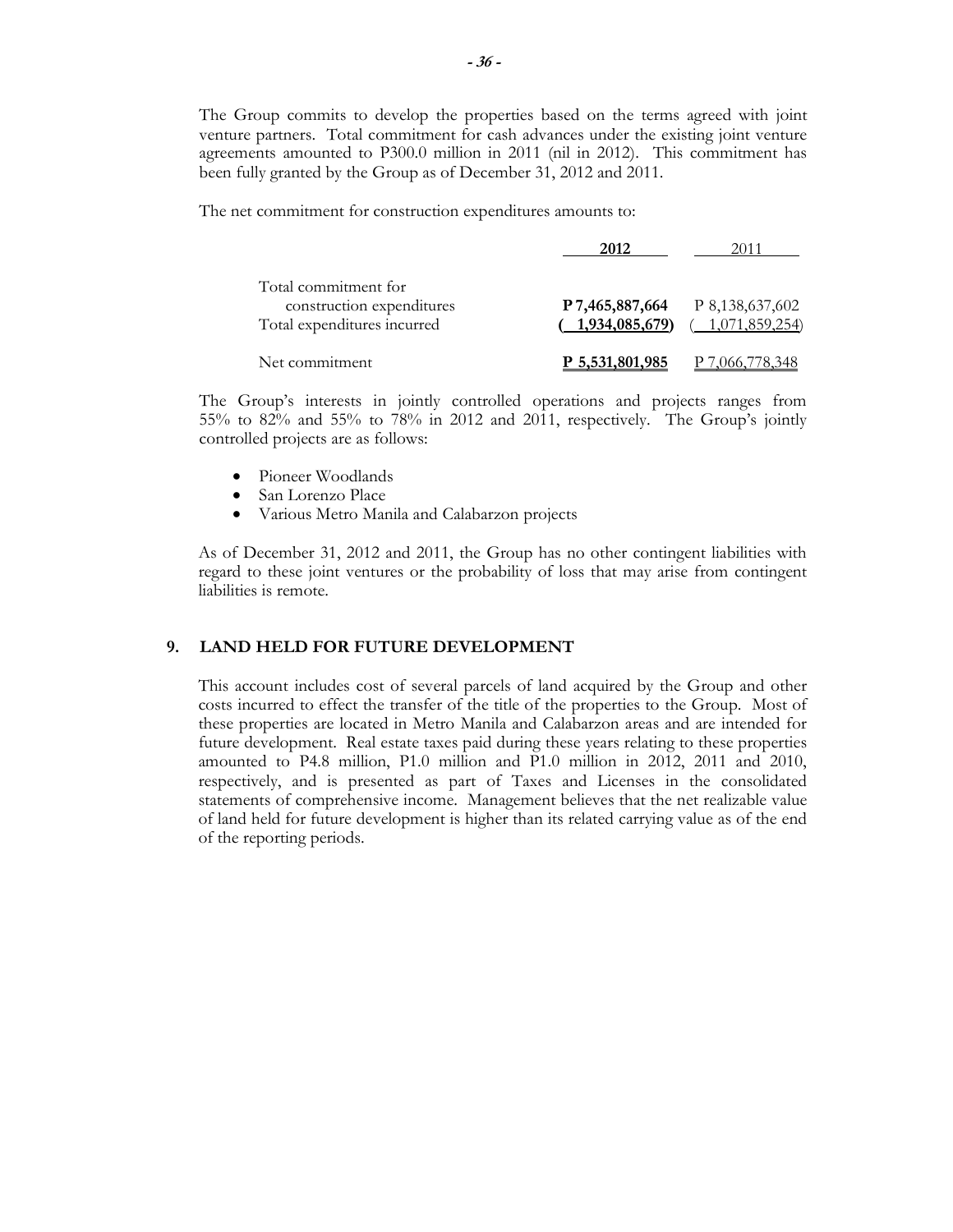#### **10. INVESTMENT IN ASSOCIATES**

#### **10.1 Breakdown of Carrying Values**

|                                                                | % Interest |               | % Interest |                     |
|----------------------------------------------------------------|------------|---------------|------------|---------------------|
|                                                                | Held       | 2012          | Held       | 2011                |
| Investments in associates –<br>at equity<br>Acquisition costs: |            |               |            |                     |
| SPI.                                                           | 33%        | P 371,154,818 | 33%        | P371,154,818        |
| <b>GPMAI</b>                                                   | 47%        | 293,960,618   |            |                     |
|                                                                |            | 665,115,436   |            | 371,154,818         |
| Accumulated equity in<br>net earnings:                         |            |               |            |                     |
| Balance at beginning of year                                   |            | 16,509,892    |            |                     |
| Equity share in net earnings<br>for the year                   |            | 83,770,918    |            | <u>16,509,892</u>   |
| Balance at end of year                                         |            | 100,280,810   |            | <u>16,509,892</u>   |
| Advances to SPI treated as Investment                          |            | 204,750,000   |            | 204,750,000         |
|                                                                |            | 970,146,246   |            | <u>P592,414,710</u> |

On December 26, 2012, GPMAI issued additional 5,000,000 shares of stock at P1 par value which was purchased by a third party. As a result, after the issuance, the percentage of ownership of the Company over GPMAI was diluted from 52% to 47%, thereby losing control over the latter. The fair value from the remeasurement of the Company's investment in GPMAI amounting to P294.0 million was recognized as the deemed cost of the new investment in associates. The related balances of GPMAI's assets and liabilities as of December 26, 2012 were deconsolidated in 2012 and were no longer in the consolidated statement of financial position as of December 31, 2012. Accordingly, loss from dilution amounting to P37.5 million was recognized in the 2012 consolidated statement of comprehensive income.

On March 25, 2011, the percentage ownership of the Company over SPI was diluted and reduced from 80% to 33% due to Megaworld's subscription to SPI's unissued capital stock. As a result, SPI became a subsidiary of Megaworld holding approximately 59% ownership in SPI. The fair value of the reduced ownership interest of the Company in SPI amounting to P371.2 million was recognized as the deemed cost of the investment in associate. Accordingly, a loss from dilution was recognized and this was presented as Loss from Dilution of Investment in Subsidiary in the 2011 consolidated statement of comprehensive income. Also, the related balances of SPI's assets and liabilities as of December 31, 2010 were deconsolidated in 2011 and were no longer included in the consolidated statement of financial position as of December 31, 2011.

A portion of the Company's advances to SPI amounting to P204.8 million is presented as part of net investment since settlement of the advances is neither planned nor likely in the foreseeable future.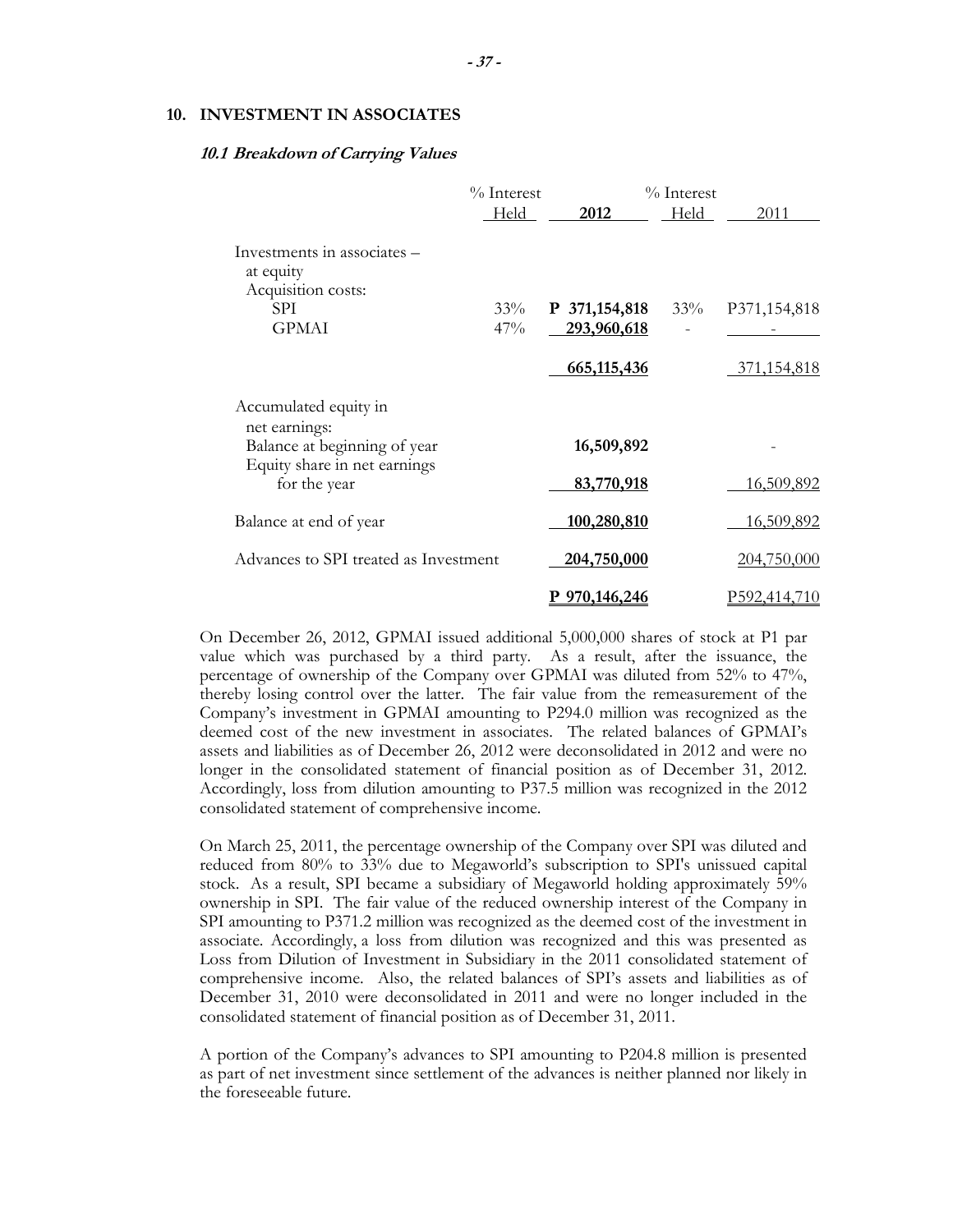Equity share in net earnings of associates amounted to P83.8 million in 2012 and P16.5 million in 2011 and are presented in the consolidated statements of comprehensive income. No dividends were received from the investments in 2012.

# **10.2 Summarized Financial Information**

The aggregated amounts of assets, liabilities and net profit (loss) of the associates are as follows:

|              | <b>Assets</b>      | Liabilities        | Revenues         | <b>Net Profit</b><br>(Loss)  |
|--------------|--------------------|--------------------|------------------|------------------------------|
| 2012:        |                    |                    |                  |                              |
| <b>SPI</b>   | Р<br>7,355,569,029 | 5,925,688,531<br>P | P<br>896,244,643 | 242, 487, 133<br>$\mathbf P$ |
| <b>GPMAI</b> | 617, 315, 052      | 12,044,026         |                  | 93,998,746)                  |
|              | 7,972,884,081<br>р | 5,937,732,557<br>р | р<br>896,244,643 | 148,488,387<br>р             |
| $2011 -$     |                    |                    |                  |                              |
| <b>SPI</b>   | 6.297.912.033      | D<br>4,905,768,668 | 574,340,000      | 62,681,797                   |

As of December 31, 2012 and 2011, the related book values of the Group holding in these associates amounting to P758.6 million and P459.4 million, respectively, are higher than or equal to the related carrying amount, hence, the Group deemed that no impairment loss is necessary.

# **11. AVAILABLE-FOR-SALE FINANCIAL ASSETS**

The movements of the carrying amounts of AFS financial assets are as follows:

|                                                                                                         | Note | 2012 |                              |              | 2011                          |  |
|---------------------------------------------------------------------------------------------------------|------|------|------------------------------|--------------|-------------------------------|--|
| Balance at beginning of year<br>Fair value gains (losses)- net                                          |      | P    | 1,652,746,082<br>464,392,000 | $\mathbf{P}$ | 2,065,221,390<br>391,715,040) |  |
| Deconsolidation of balance<br>related to GPMAI<br>Disposals                                             | 10   |      | 229,962,082)                 |              | 374,895,941)                  |  |
| Reclassification of unrealized<br>fair value gains of disposed<br>assets to profit or loss<br>Additions |      |      |                              |              | 11,591,269)<br>365,726,942    |  |
| Balance at end of year                                                                                  |      |      | .887.176.000                 |              |                               |  |

AFS financial assets mainly consist of investments made by EPHI in 2012 and 2011 and GPMAI in 2011 in equity securities of companies listed in the PSE. The fair value of these securities has been determined directly by reference to published prices in an active market.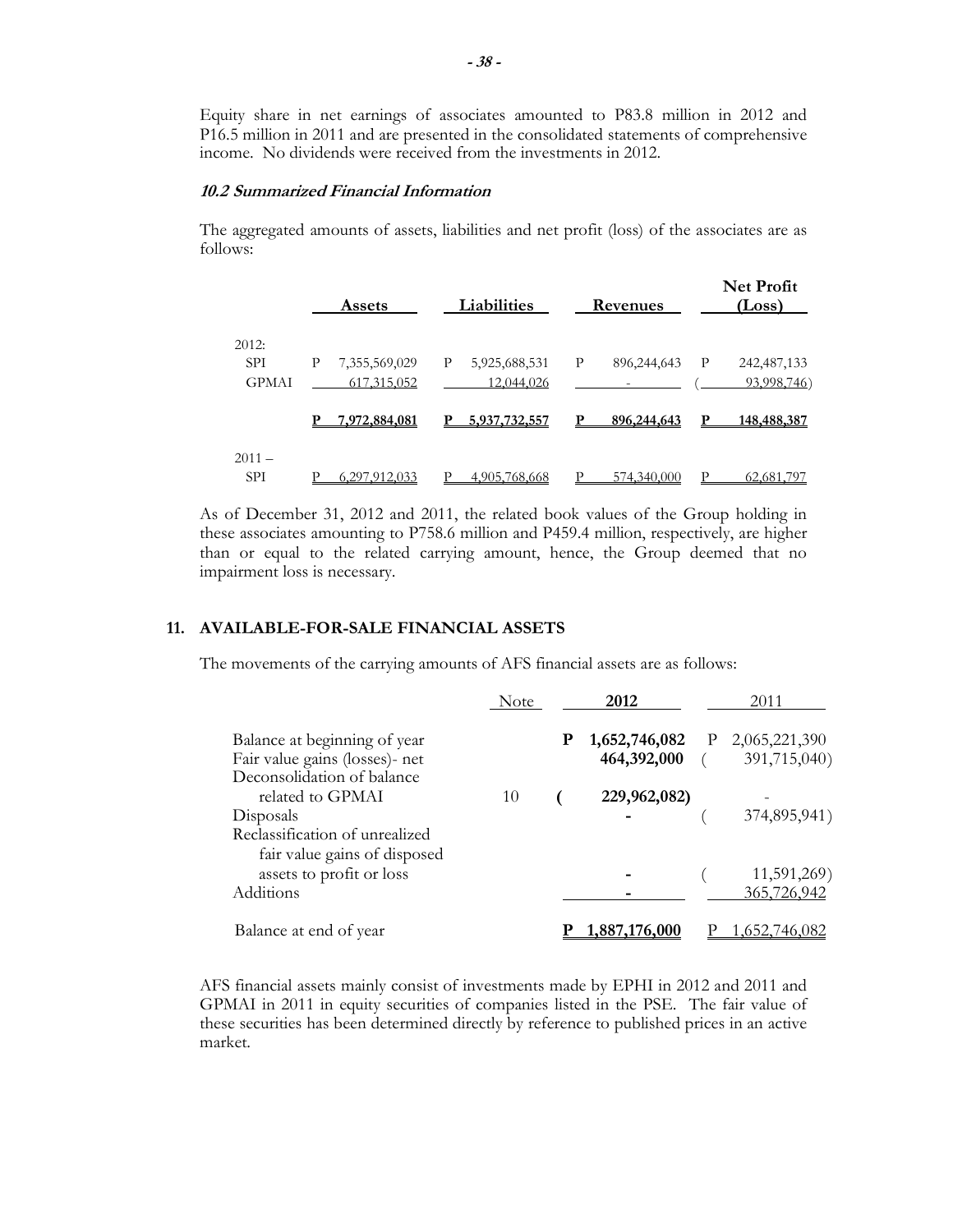The fair value of the Group's AFS financial assets mainly consist of investment in shares, which are quoted prices (unadjusted) in active markets for identical assets or liabilities. The fair values of these AFS financial assets are categorized as Level 1 amounting to P1.9 billion. On the other hand, the Group's Level 3 investments amounting to P2.7 million include equity instruments which are presented under Other non-current assets.

The net accumulated fair value gains or losses in AFS financial assets is shown as Revaluation Reserves in the equity section of the consolidated statements of financial position.

Dividends earned amounted to P40.5 million, P44.4 million and P10.7 million in 2012, 2011 and 2010 and are presented as Dividend Income under Other income in the consolidated statements of comprehensive income (see Note 18.1).

#### **12. INVESTMENT PROPERTY**

The Group's investment property pertains to building and office/commercial units for lease and a parcel of land held for capital appreciation. Rental revenues recognized for the years ended December 31, 2012, 2011 and 2010 amounted to P45.0 million, P47.6 million and P46.4 million, respectively, and are presented as Rental Income account in the consolidated statements of comprehensive income. Real estate taxes and depreciation substantially represent the direct costs in leasing these properties. Real estate tax amounting to P1.6 million, P1.0 million and P1.0 million was recognized as a related expense in 2012, 2011 and 2010, respectively, and presented as part of Taxes and Licenses in the consolidated statements of comprehensive income.

The gross carrying amounts and accumulated depreciation of investment property as of the reporting period is shown below.

|                                                                                                | Note | 2012                        | 2011                 |
|------------------------------------------------------------------------------------------------|------|-----------------------------|----------------------|
| Cost<br>Deconsolidation of balance                                                             |      | 351,596,080<br>P            | 351,596,080<br>P     |
| related to GPMAI<br>Accumulated depreciation                                                   | 10   | 14,459,622)<br>134,779,119) | 117,974,296)         |
| Net carrying amount                                                                            |      | P 202,357,339               | 233,621,784          |
| The<br>carrying amount<br>the<br>movements<br>to<br>December 31, 2012 and 2011 are as follows: |      | of investment               | property<br>οf<br>as |
|                                                                                                | Note | 2012                        | 2011                 |
| Balance at January 1, net of<br>accumulated depreciation<br>Deconsolidation of balance         |      | 233,621,784<br>P            | 250,426,606<br>P     |
| related to GPMAI<br>Depreciation charges for the year                                          | 10   | 14,459,622)<br>16,804,823)  | 16,804,822)          |
| Balance at December 31, net of<br>accumulated depreciation                                     |      | 202, 357, 339               | 233,621,784          |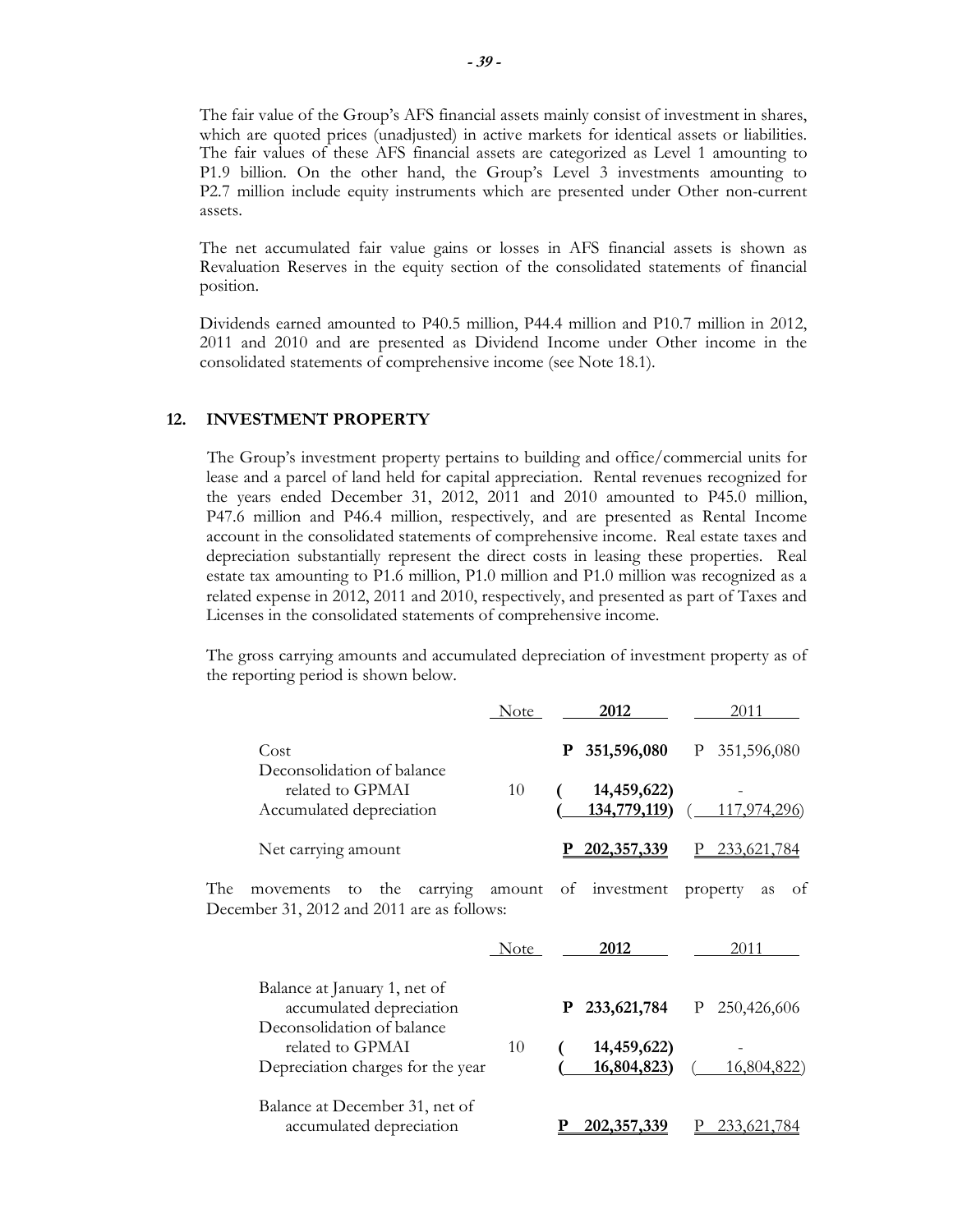The amount of depreciation expense is presented as part of Depreciation account in the statements of comprehensive income.

Based on management's assessment, the fair values of the investment property amounted to P521.6 million and P535.0 million as of December 31, 2012 and 2011, respectively. The fair values were determined based on certain appraised reports and using the income approach of the discounted cash flow method for certain properties.

The principal assumptions underlying management's estimation of fair value are those related to the receipt of contractual rentals, expected future market rentals, maintenance requirements, and appropriate discount rates. These valuations are regularly compared to actual market yield data and actual transactions by the Group and those reported by the market.

The expected future market rentals are determined on the basis of current market rentals for similar properties in the same location and condition.

# **13. PROPERTY AND EQUIPMENT**

As of December 31, 2012 and 2011, this account includes land costing P81,095,000 which is used as LBASI's school site. The gross carrying amounts and accumulated depreciation and amortization of property and equipment, except land, at the beginning and end of 2012 and 2011 are shown below.

|                                          |              | <b>Building and</b><br>Other<br><b>Improvements</b> |   | <b>Office Furniture</b><br>and<br>Equipment |              | Transportation<br>Equipment |   | Leasehold<br>Improvements | Total          |
|------------------------------------------|--------------|-----------------------------------------------------|---|---------------------------------------------|--------------|-----------------------------|---|---------------------------|----------------|
| December 31, 2012<br>Cost<br>Accumulated | $\mathbf{p}$ | 73,144,723                                          | P | 104, 133, 832                               | P            | 55,886,319                  | P | 57,990,193<br>P           | 291,155,067    |
| depreciation and<br>amortization         |              | 22,195,567)                                         |   | 92,500,052                                  |              | 43,614,764)                 |   | 42,874,061)               | 201,184,444)   |
| Net carrying amount                      |              | 50,949,156                                          | Р | 11,633,780                                  | Р            | 12,271,555                  | Р | 15,116,132                | 89,970,623     |
| December 31, 2011<br>Cost<br>Accumulated | $\mathbf{P}$ | 73,144,723                                          | P | 97,038,848                                  | $\mathbf{P}$ | 52,345,401                  | P | 52,500,249<br>P           | 275,029,221    |
| depreciation and<br>amortization         |              | 19,269,778)                                         |   | 87,425,798)                                 |              | 38,161,309)                 |   | 34,738,277)               | 179,595,162)   |
| Net carrying amount                      |              | 53.874.945                                          |   | 9,613,050                                   | P            | 14,184,092                  | P | 17.761.972                | 95,434,059     |
| January 1, 2011<br>Cost<br>Accumulated   | $\mathbf{P}$ | 70,712,699                                          | P | 109,414,662                                 | P            | 60,719,795                  | P | 48,767,775<br>P           | 289,614,931    |
| depreciation and<br>amortization         |              | 16,361,215                                          |   | 96,681,086)                                 |              | 43,346,933)                 |   | 38,726,514)               | 195, 115, 748) |
| Net carrying amount                      |              | 54,351,484                                          |   | 12.733.576                                  |              | 17,372,862                  |   | 10.041.261                | 94.499.183     |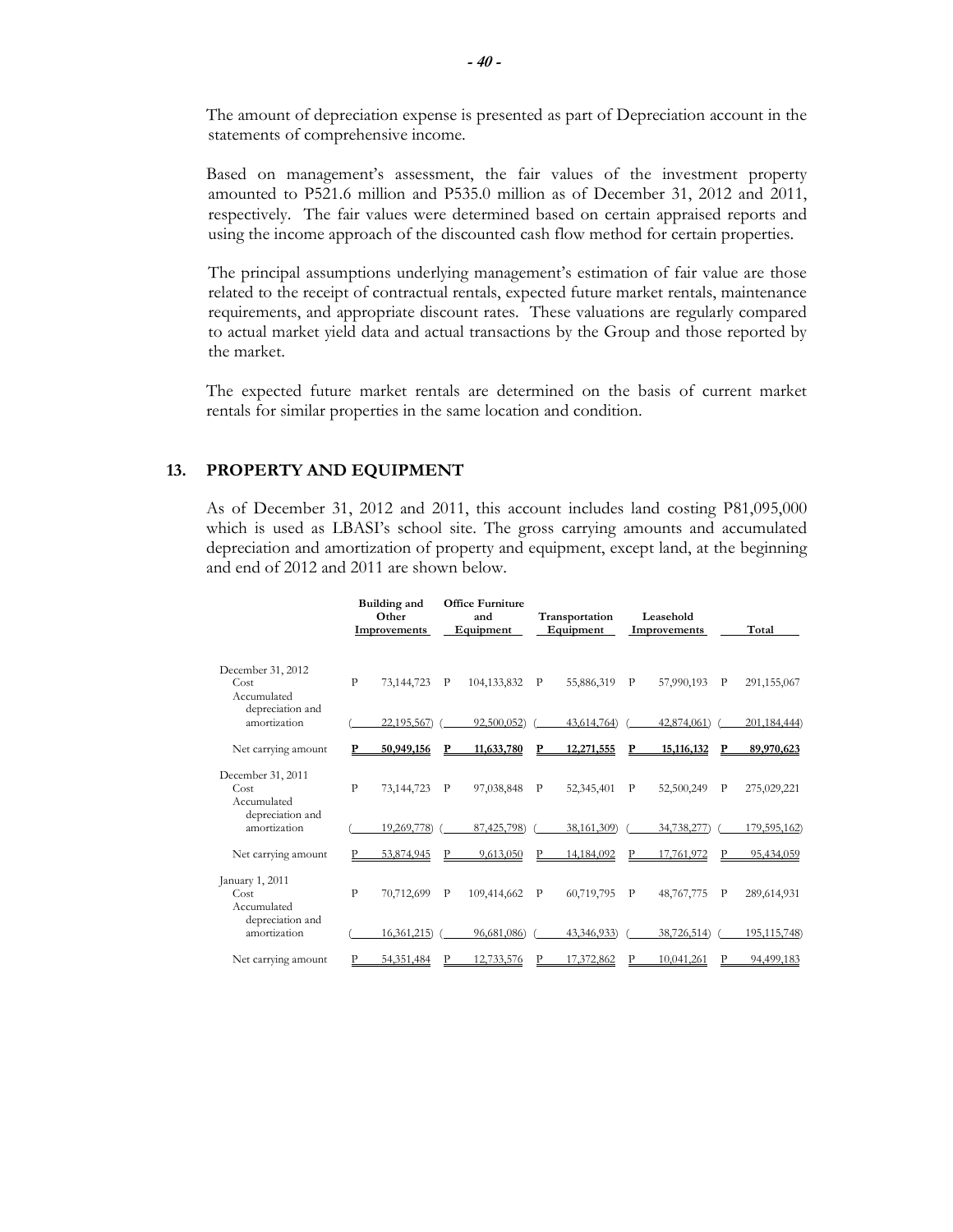|                                                                                         |              | <b>Building and</b><br>Other<br><b>Improvements</b> |              | <b>Office Furniture</b><br>and<br>Equipment |   | Transportation<br>Equipment |              | Leasehold<br>Improvements |   | Total       |
|-----------------------------------------------------------------------------------------|--------------|-----------------------------------------------------|--------------|---------------------------------------------|---|-----------------------------|--------------|---------------------------|---|-------------|
| Balance at January 1, 2012,<br>net of accumulated<br>depreciation and                   |              |                                                     |              |                                             |   |                             |              |                           |   |             |
| amortization                                                                            | $\mathbf{P}$ | 53,874,945                                          | $\mathbf{P}$ | 9,613,050                                   | P | 14,184,092 P                |              | 17,761,972 P              |   | 95,434,059  |
| <b>Additions</b>                                                                        |              |                                                     |              | 7,094,984                                   |   | 3,540,918                   |              | 5,489,944                 |   | 16,125,846  |
| Reclassification                                                                        |              |                                                     |              | 28,524                                      |   |                             |              | 28,524)                   |   | ٠           |
| Depreciation and<br>amortization                                                        |              |                                                     |              |                                             |   |                             |              |                           |   |             |
| charges for the year                                                                    |              | 2,925,789)                                          |              | 5,102,778                                   |   | $5,453,455$ ) (             |              | 8,107,260)                |   | 21,589,282) |
| Balance at December 31,<br>2012, net of accumulated<br>depreciation and<br>amortization |              | 50.949.156                                          |              | 11,633,780                                  | P | 12,271,555                  | P            | 15,116,132                |   | 89,970,623  |
| Balance at January 1, 2011,<br>net of accumulated<br>depreciation and                   |              |                                                     |              |                                             |   |                             |              |                           |   |             |
| amortization                                                                            | $\mathbf{P}$ | 54,351,484                                          | $\mathbf{P}$ | 12,733,576                                  | P | 17,372,862                  | $\mathbf{P}$ | 10,041,261                | P | 94,499,183  |
| Deconsolidated<br>balance of SPI,<br>net of accumulated<br>depreciation and             |              |                                                     |              |                                             |   |                             |              |                           |   |             |
| amortization (see Note 10)                                                              |              |                                                     |              | $2,750,906$ (                               |   | 2,383,407) (                |              | $3,888,659$ (             |   | 9,022,972)  |
| <b>Additions</b>                                                                        |              | 2,432,024                                           |              | 4,818,202                                   |   | 4,993,960                   |              | 13,605,544                |   | 25,849,730  |
| Depreciation and                                                                        |              |                                                     |              |                                             |   |                             |              |                           |   |             |
| amortization<br>charges for the year                                                    |              | 2,908,563)                                          |              | 5,187,822)                                  |   | 5,799,323)                  |              | 1,996,174)                |   | 15,891,882) |
| Balance at December 31,<br>2011, net of accumulated<br>depreciation and                 |              |                                                     |              |                                             |   |                             |              |                           |   |             |
| amortization                                                                            |              | 53,874,945                                          |              | 9,613,050                                   |   | 14,184,092                  |              | 17.761.972                |   | 95,434,059  |
|                                                                                         |              |                                                     |              |                                             |   |                             |              |                           |   |             |

A reconciliation of the carrying amounts at the beginning and end of 2012 and 2011 is shown below.

The amount of depreciation expense is presented as part of Depreciation account in the consolidated statements of comprehensive income.

The cost of fully depreciated assets still used in business amounted to P136.9 million and P127.5 million as of December 31, 2012 and 2011, respectively.

# **14. INTEREST-BEARING LOANS AND BORROWINGS**

At December 31, 2012 and 2011, the interest-bearing loans and borrowings are as follows:

|                                                | <b>Notes</b> |   | 2012                       |   | 2011                      |
|------------------------------------------------|--------------|---|----------------------------|---|---------------------------|
| Current:<br>Bank loans<br>Commercial/term loan | 6<br>22.3    | P | 95,846,754<br>57, 142, 857 | P | 164,727,699<br>57,142,857 |
| Non-current:                                   |              |   | 152,989,611                |   | 221,870,556               |
| Bank loans<br>Commercial/term loans            | 6<br>22.3    |   | 236,893,851                |   | 360,234,266<br>57,142,857 |
|                                                |              |   | 236,893,851                |   | 417, 377, 123             |
| Total                                          |              |   | 389,883,462                |   | 639,247,679               |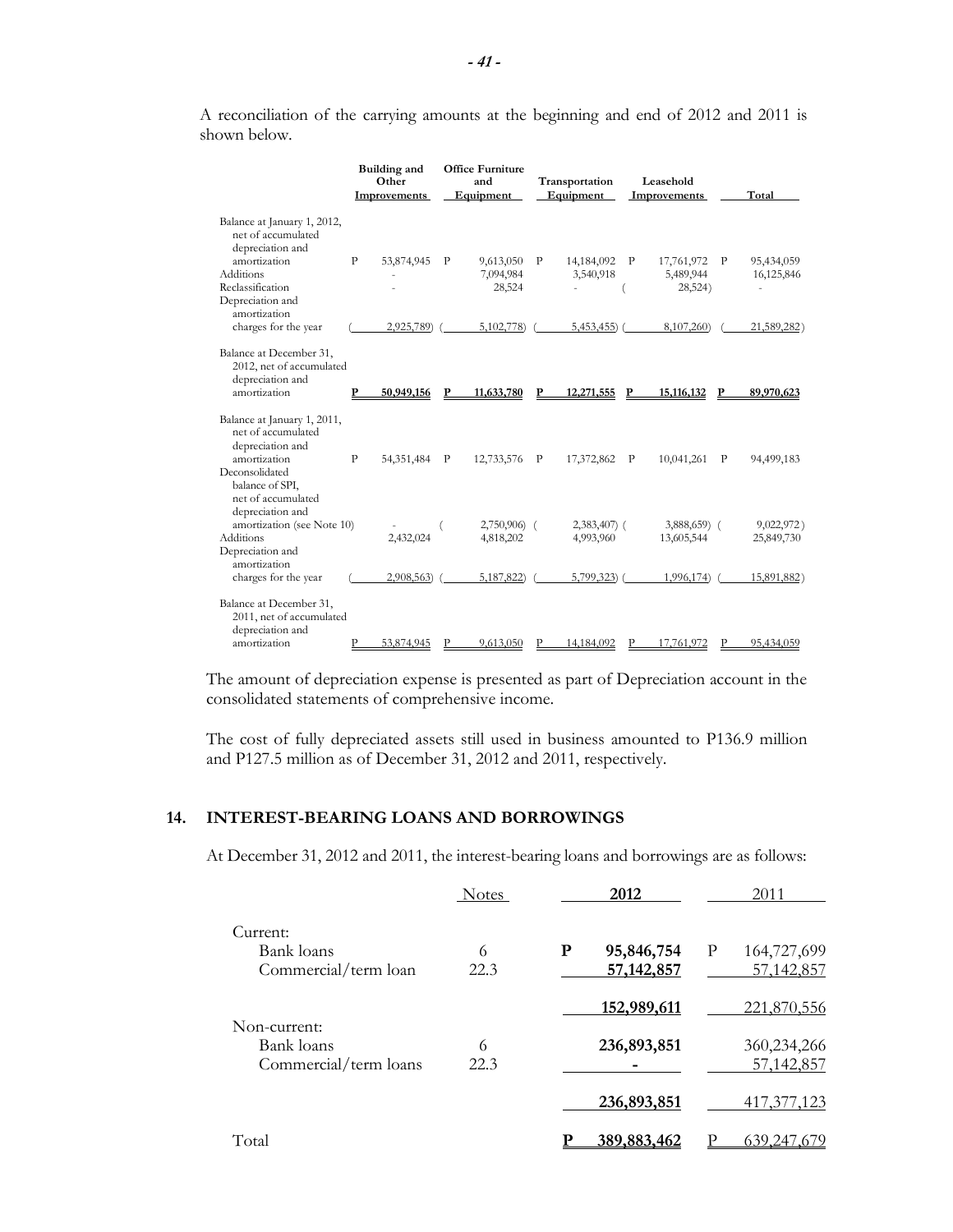Certain properties presented as part of Residential and condominium units for sale and Trade receivables with total estimated carrying value of P861.1 million and P1.6 billion as of December 31, 2012 and 2011, respectively, are used as collateral for the P389.9 million and P639.2 million loan as of December 31, 2012 and 2011, respectively.

#### **14.1 Bank Loans**

The bank loans represent secured and unsecured loans from banks. The loans bear annual interest rates ranging from 7.8% to 10.5% for 2012 and 7.9% to 10.5% 2011.

 Bank loans also include amounts covered by trade receivables discounted on a with-recourse basis (see Note 6). Finance costs that are directly attributable to construction of the Group projects are capitalized as part of Residential and Condominium Units for Sale (see Note 14.3).

Certain bank loans require the Group to maintain a debt-to-equity ratio of not more than 1:1 and a current ratio of not less than 2:1.

As of December 31, 2012 and 2011, the Group is in compliance with the above ratios.

#### **14.2 Commercial/Term Loans**

Included in the balance of commercial/term loans is the P400.0 million loan obtained in 2006 from a government institution. This loan bears annual interest of 10.5% and is secured by certain real estate properties owned by a shareholder (see Note 22.3). The principal amount is payable in seven equal annual amortization beginning March 15, 2007. Interest payments are due and payable semi-annually, with the first interest payment due on September 15, 2006 and every six months thereafter.

# **14.3 Interest**

Total interest on these interest-bearing loans and borrowings in 2012, 2011 and 2010 amounted to P43.8 million, P76.1 million and P145.2 million, respectively. Interest charges that are directly attributable to the construction of the Group's projects are capitalized as part of Residential and Condominium Units for Sale accounts in the consolidated statements of financial position (see Note 7.2). In 2012, 2011 and 2010, the capitalized interest expense amounted to P43.8 million, P73.4 million and P127.9 million, respectively.

# **15. TRADE AND OTHER PAYABLES**

This account consists of:

|                  |   | 2012        |   | 2011        |
|------------------|---|-------------|---|-------------|
| Trade payables   | P | 831,093,216 | P | 221,950,195 |
| Taxes payable    |   | 57,126,387  |   | 39,456,230  |
| Accrued expenses |   | 29,631,551  |   | 8,378,859   |
| Commissions      |   | 15,759,017  |   | 17,759,017  |
| Interest payable |   | 14,295,782  |   | 25,026,167  |
| Miscellaneous    |   | 535,550     |   | 8,649,346   |
|                  |   | 948,441,503 |   | 321,219     |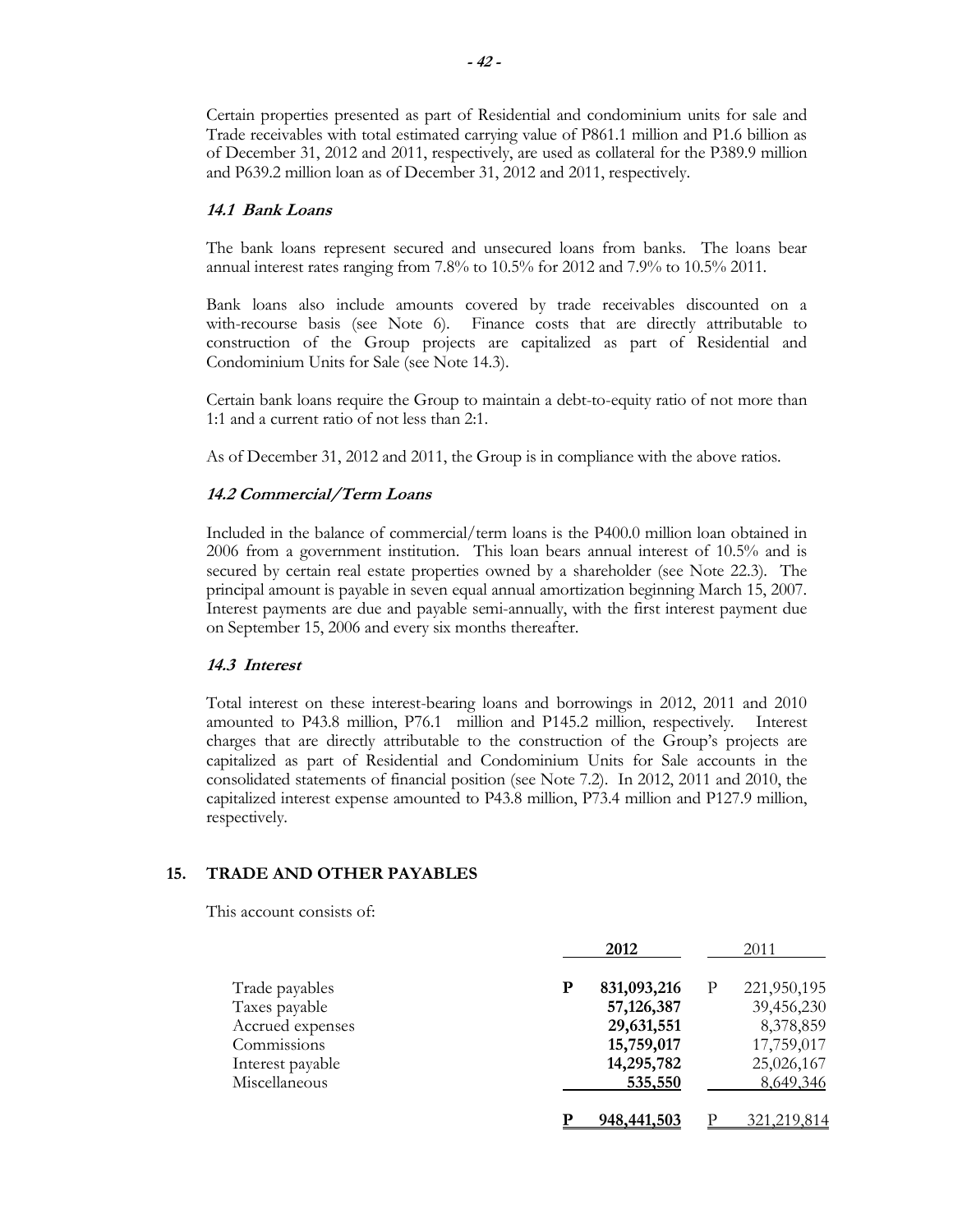Accrued expenses include the Group's obligations to its suppliers that are expected to be settled within 12 months from the end of the reporting period. These liabilities arise mainly from accrual of construction expenses incurred during the year.

# **16. CUSTOMERS' DEPOSITS**

Presented below are the details of this account.

| Advances from customers<br>Other deposits | P 2,564,084,173<br>175,458,235 | $P$ 2,200,826,677<br>145,003,185 |
|-------------------------------------------|--------------------------------|----------------------------------|
|                                           | P 2,739,542,408                | P 2,345,829,862                  |

Advances from customers represent cash received from customers for the real estate properties purchases that did not reach 25% of the contract price. The total receivables from buyers are then reduced by these advances once the sales are recognized by the Group. Other deposits mainly include cash received from customers for miscellaneous fees to process the transfer of title to customers and other related expenses.

# **17. OTHER CURRENT LIABILITIES**

As of December 31 other current liabilities include the following:

|                                   | 2012          | 2011        |
|-----------------------------------|---------------|-------------|
| Retention payable                 | 148,622,977   | 101,063,759 |
| Refundable tenant rental deposits | 28,954,786    | 27,884,822  |
| Deferred income                   | 17,026,195    | 17,237,250  |
| Miscellaneous                     | 2,667,324     | 2,437,799   |
|                                   | 197, 271, 282 | 148.623.630 |

Retention payable pertains to amount withheld from payments made to contractors to ensure compliance and completion of contracted projects equivalent to 10% of every billing made by the contractor. Payment to contractors shall be based on final acceptance of all works.

Deferred income refers to unearned tuition, miscellaneous and other fees relating to the portion of the school year applicable to the succeeding financial year.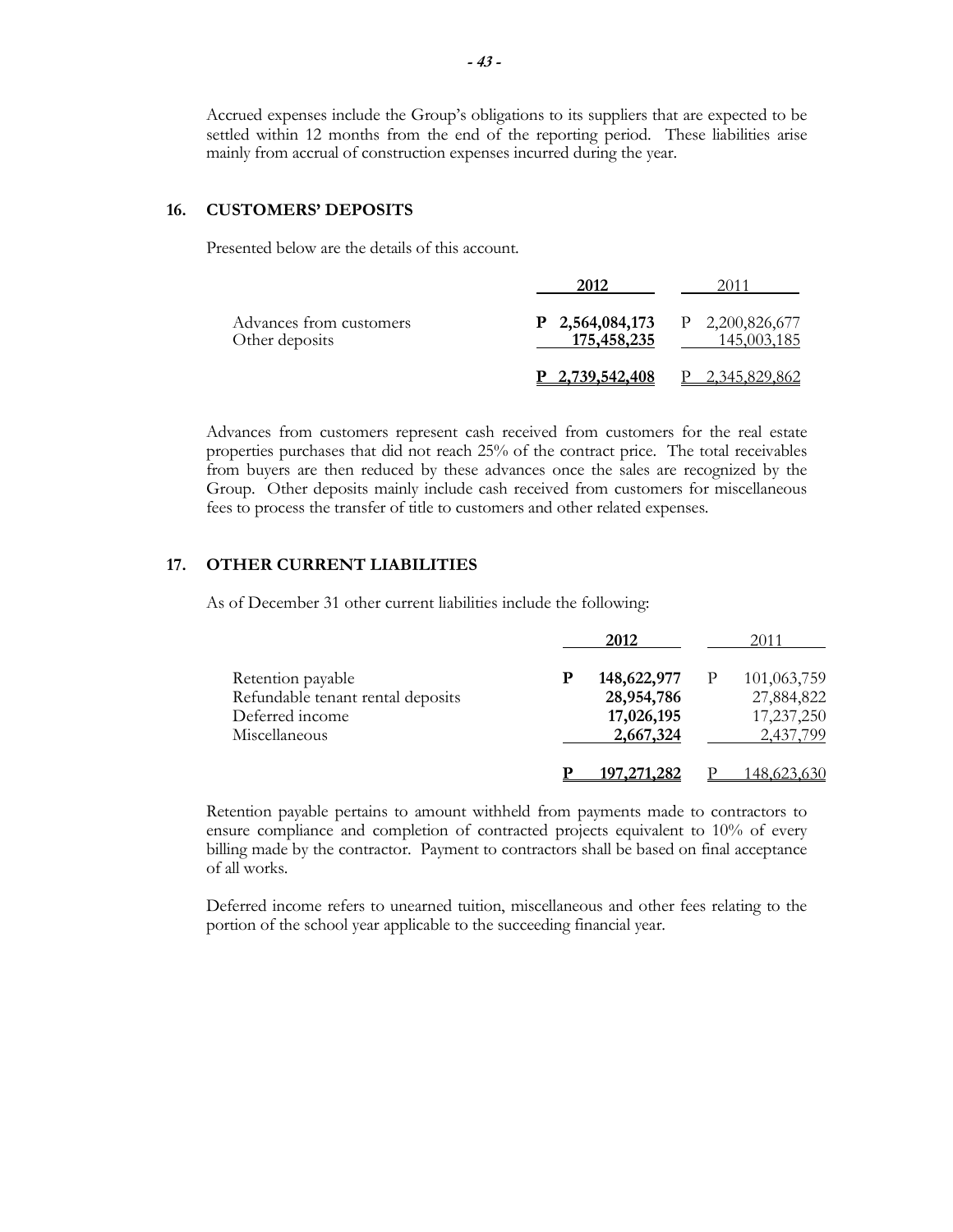# **18. OTHER INCOME AND OTHER OPERATING EXPENSES**

# **18.1 Other Income**

The details of this account are shown below.

|                                | Note |   | 2012          | 2011          |   | 2010          |
|--------------------------------|------|---|---------------|---------------|---|---------------|
| Forfeited collections          |      |   |               |               |   |               |
| and deposits                   |      | Р | 193, 158, 929 | P 152,535,626 | P | 229, 332, 814 |
| Dividend income                | 11   |   | 40,536,000    | 44, 395, 338  |   | 10,661,260    |
| Tuition and miscellaneous fees |      |   | 39,950,878    | 40,645,816    |   | 38,913,581    |
| Marketing fees                 |      |   | 4,424,538     | 3,495,604     |   | 8,489,530     |
| Miscellaneous                  |      |   | 13,279,906    | 26,704,437    |   | 26,586,215    |
|                                |      |   | 291,350,251   | 776.82        |   | 313,983,400   |

Miscellaneous fees on tuition fees include registration fees, medical and dental fees, laboratory fees, energy fees, and other fees charged to students upon enrolment.

Miscellaneous income mostly includes collections of common area charges.

# **18.2 Other Operating Expenses**

The breakdown of other operating expenses is shown below.

|                               | <b>Note</b> |   | 2012          |   | 2011               |              | 2010         |
|-------------------------------|-------------|---|---------------|---|--------------------|--------------|--------------|
| Rentals                       | 25.2        | P | 137, 407, 335 | P | 64, 317, 582       | $\mathbf{P}$ | 48,368,080   |
| Association dues              |             |   | 34,312,370    |   | 30,838,930         |              | 46,748,941   |
| <b>Utilities</b>              |             |   | 27, 145, 364  |   | 23,737,070         |              | 26, 537, 227 |
| Security services             |             |   | 14,060,312    |   | 12,753,420         |              | 21,518,496   |
| Documentation                 |             |   | 10,159,405    |   | 3,984,874          |              | 1,514,894    |
| Office supplies               |             |   | 8,786,138     |   | 7,437,949          |              | 15,761,685   |
| Professional fees             |             |   | 5,531,073     |   | 5,224,482          |              | 7,572,668    |
| Repairs and maintenance       |             |   | 5,305,360     |   | 3,901,581          |              | 13,067,813   |
| Foreign currency losses – net |             |   | 4,619,214     |   |                    |              | 4,281,421    |
| Janitorial services           |             |   | 3,646,844     |   | 821,164            |              | 386,792      |
| Outside services              |             |   | 3,263,566     |   | 2,542,755          |              | 2,927,541    |
| Insurance                     |             |   | 3,136,770     |   | 2,049,623          |              | 2,221,821    |
| Representation                |             |   | 524,485       |   | 415,232            |              | 2,944,412    |
| Training and development      |             |   | 56,043        |   | 60,454             |              | 8,600,425    |
| Miscellaneous                 |             |   | 14,734,797    |   | <u>14,605,873</u>  |              | 38,872,640   |
|                               |             |   | 272,689,076   |   | <u>172.690.989</u> |              | 241.324.856  |

Miscellaneous expenses include bank charges, printing, subscription to magazines and newspapers, and other expenses incurred by the Group.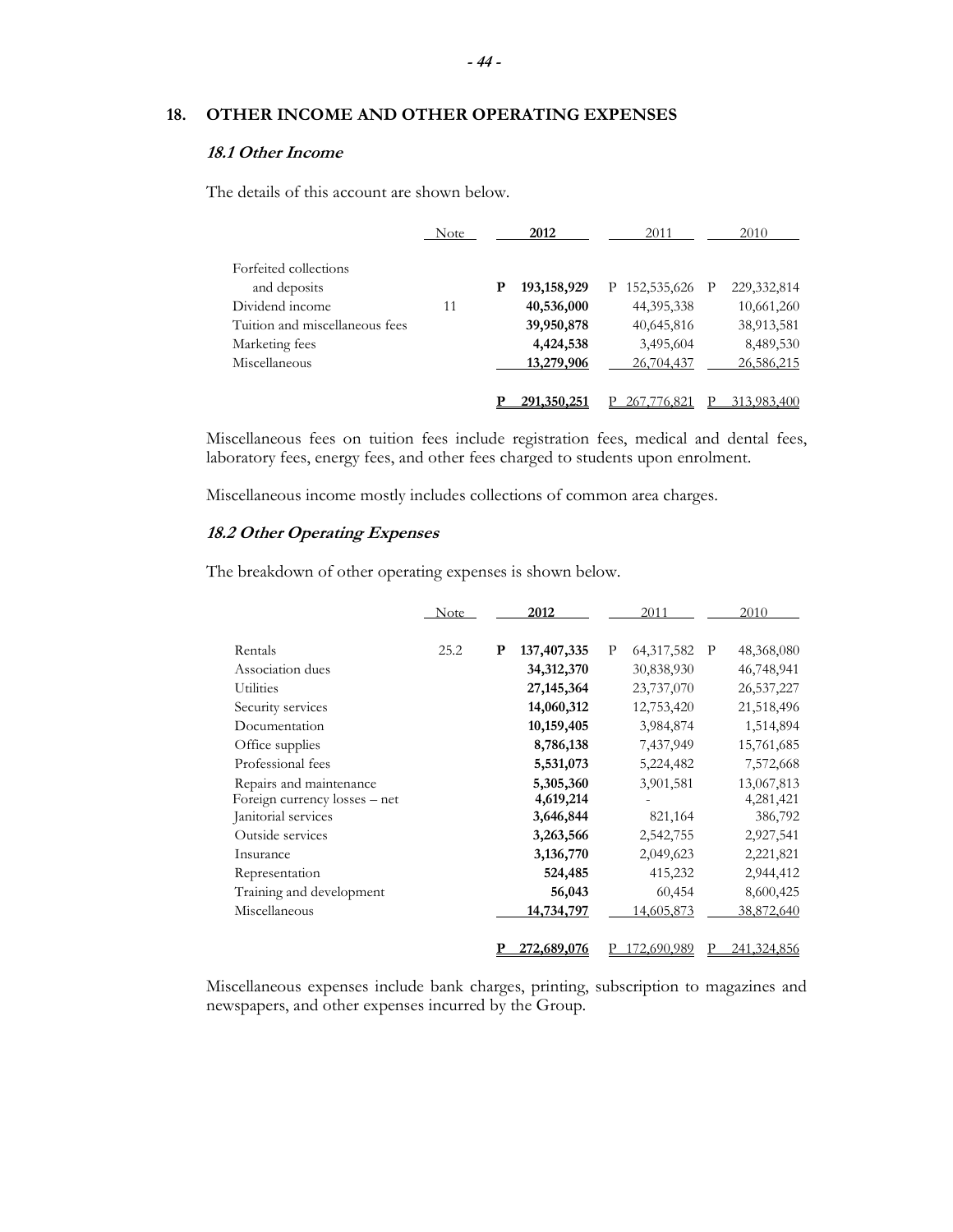# **19. FINANCE INCOME AND COSTS**

The details of this account are shown below.

# **19.1 Finance Income**

|                                                           | <b>Notes</b> |   | 2012        |   | 2011          |   | 2010          |
|-----------------------------------------------------------|--------------|---|-------------|---|---------------|---|---------------|
| Interest income:                                          |              |   |             |   |               |   |               |
| Trade and other receivables                               | 6            | P | 319,203,884 | P | 216, 384, 588 | P | 359,439,500   |
| Cash and cash equivalents                                 | 5            |   | 24,447,560  |   | 19,856,160    |   | 38,643,238    |
| Advances to related parties                               | 22.1         |   | 109,628,132 |   | 98,097,627    |   | 13,843,957    |
| Tuition fees                                              |              |   | 1,006,313   |   | 1,143,182     |   |               |
|                                                           |              |   | 454,285,889 |   | 335,481,557   |   | 411,926,695   |
| Amortization of day one loss<br>on noninterest bearing    |              |   |             |   |               |   |               |
| financial instruments                                     | 6, 22.1      |   | 36,622,653  |   | 38,850,698    |   | 53,171,399    |
| Gain on disposal of                                       |              |   |             |   |               |   |               |
| AFS financial assets                                      | 11           |   |             |   | 4,401,401     |   | 174,925,792   |
| Gain on disposal of                                       |              |   |             |   |               |   |               |
| financial assets at FVTPL                                 |              |   |             |   | 3,337,364     |   |               |
| Fair value gains (losses) of<br>financial assets at FVTPL |              |   |             |   | 616,308)      |   | 1,400,690     |
|                                                           |              |   | 490,908,542 |   | 381,454,712   |   | 641, 424, 576 |
| <b>19.2 Finance Cost</b>                                  |              |   |             |   |               |   |               |
|                                                           | <b>Notes</b> |   | 2012        |   | 2011          |   | 2010          |
| Advances from related parties                             | 22.1         | P | 84,211,966  | P | 51,600,951    | P |               |
| Interest-bearing loans<br>and borrowings                  | 14.3         |   |             |   |               |   | 75,107,699    |
|                                                           |              |   | 84,211,966  |   | 51,600,951    |   | 75,107,699    |

# **20. SALARIES AND EMPLOYEE BENEFITS**

# **20.1 Salaries and Employee Benefits Expense**

Expenses recognized for employee benefits are presented below.

|                                                 | 2012            | 2011                                                  | 2010       |
|-------------------------------------------------|-----------------|-------------------------------------------------------|------------|
| Short-term benefits<br>Post-employment benefits | Р<br>26,774,867 | 173,004,160 P 141,878,152 P 159,176,758<br>19,870,923 | 15,062,347 |
|                                                 |                 | 161.749.075                                           | 174.239.   |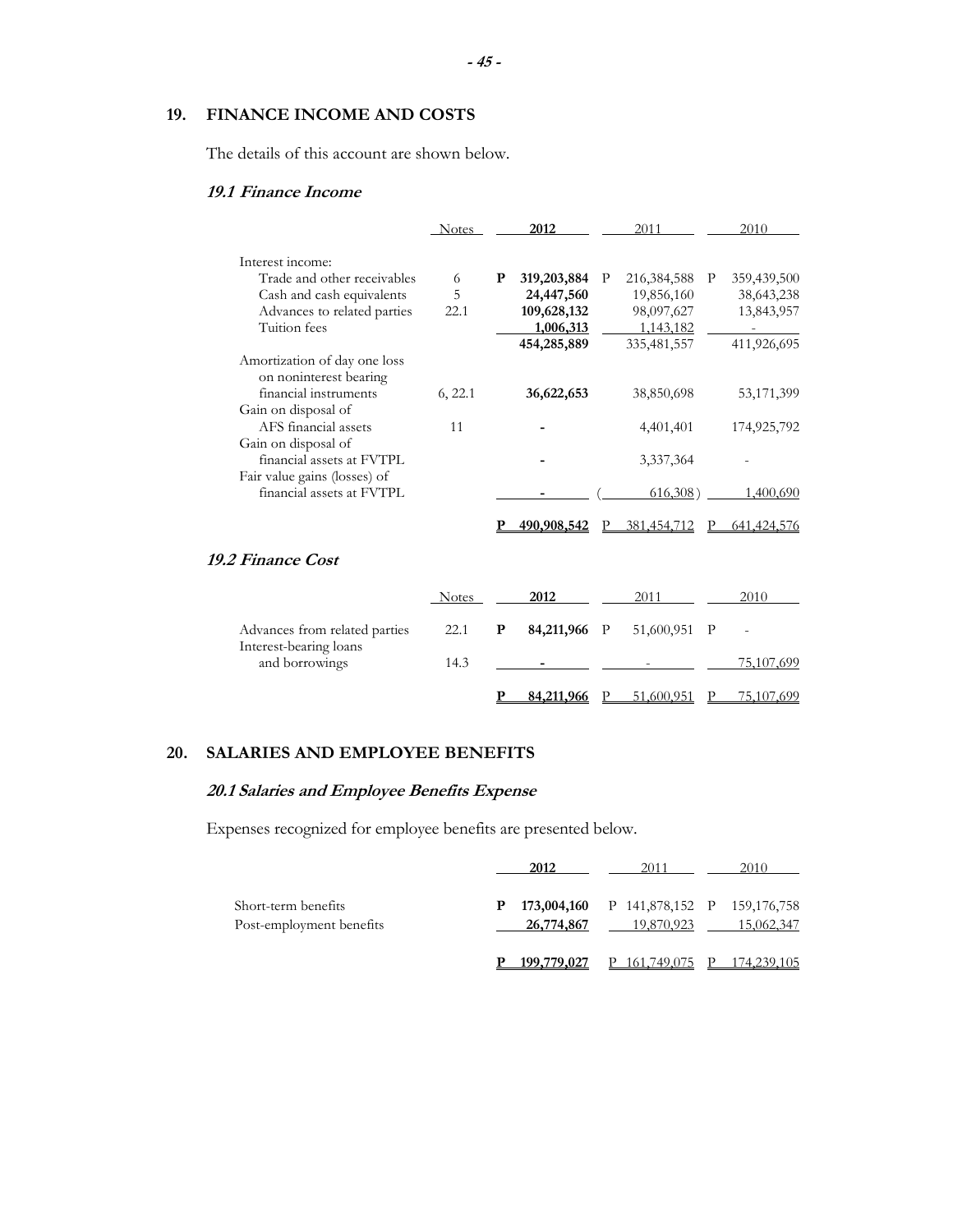#### **20.2 Retirement Benefit Obligation**

The Group maintains a tax-qualified, partially funded, non-contributing post- employment plan covering all regular full time employees. Actuarial valuations are made every two years to update the retirement benefit costs. The latest actuarial report was dated January 25, 2012.

The amounts of the Group's retirement benefit obligation recognized in the consolidated statements of financial position are determined as follows:

|                                 | 2012        | 2011        |
|---------------------------------|-------------|-------------|
| Present value of the obligation | 158,756,209 | 129,080,054 |
| Fair value of the assets        | 8,453,807)  | 5,097,127   |
| Unrecognized past service costs | 14,971,655) | 3,675,608)  |
| Unrecognized actuarial loss     | 20,365,366) | 28,916,804) |
|                                 | 114,965,381 |             |

The movements in the present value of the retirement benefit obligation recognized in the books are as follows:

|                                                            |   | 2012         |  | 2011        |
|------------------------------------------------------------|---|--------------|--|-------------|
| Balance at beginning of year                               | P | 129,080,054  |  | 92,189,310  |
| Deconsolidation of balance<br>related to SPI (see Note 10) |   |              |  | 14,336,195) |
| Current service cost and interest cost                     |   | 26, 134, 509 |  | 19,758,612  |
| Actuarial loss                                             |   | 3,541,646    |  | 31,468,327  |
|                                                            |   | 158,756,209  |  |             |

The movement in the fair value of plan assets is presented below.

|                                      |   | 2012      | 2011      |
|--------------------------------------|---|-----------|-----------|
| Fair value of plan assets, beginning | P | 5,097,127 | 3,104,807 |
| Contributions paid into the plan     |   | 3,200,000 | 1,900,000 |
| Actuarial loss                       |   | 82,375)   | 31,872)   |
| Expected return on plan assets       |   | 239,055   | 124,192   |
| Fair value of plan assets, ending    |   | 8,453,807 |           |

The plan assets comprise mainly of cash and short-term placements.

The Group expects to pay P2.1 million in contributions to the retirement benefit plan in 2013.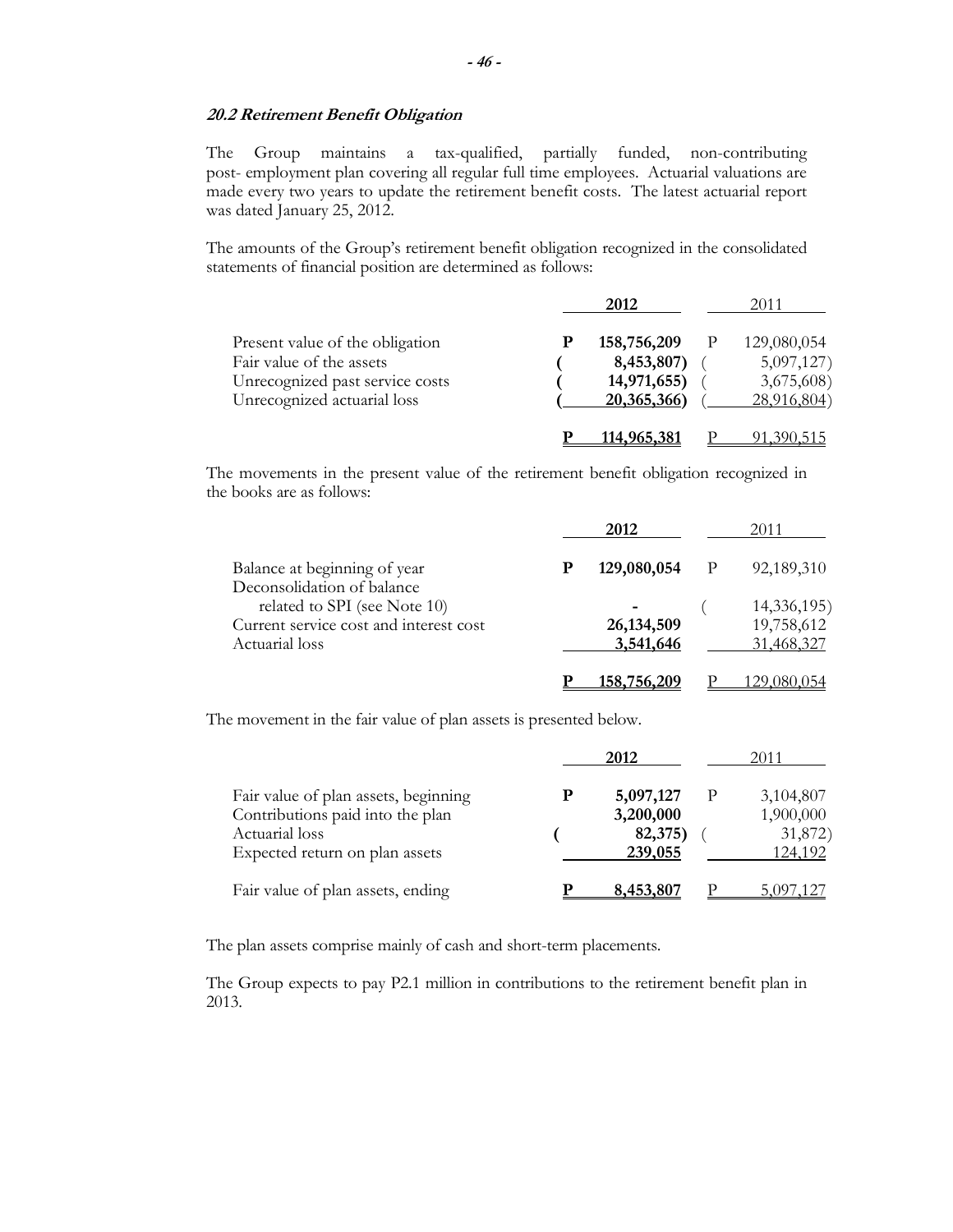The amounts of the Group's retirement benefits recognized as part of salaries and employee benefits expense account in the consolidated statements of comprehensive income are as follows:

|                                                    | 2012          | 2011         | 2010      |
|----------------------------------------------------|---------------|--------------|-----------|
| Current service cost                               | 18,020,057    | 12,699,373 P | 7,969,993 |
| Interest cost                                      | 8,114,452     | 7,059,239    | 6,964,289 |
| Net actuarial losses<br>recognized during the year | 679,833       | 36,923       | 190,426   |
| Expected return on plan assets                     | $239,055$ ) ( | $124,192)$ ( | 62,361)   |
| Past service cost                                  | 199,580       | 199,580      |           |
|                                                    | 26.774.86     |              |           |

Presented below are the historical information related to the present value of the post-employment benefit obligation, fair value of plan assets and excess or deficit in the plan, as well as experience adjustments arising on plan assets and liabilities.

|                                 | 2012                        | 2011                         | 2010                                   | 2009        | 2008          |
|---------------------------------|-----------------------------|------------------------------|----------------------------------------|-------------|---------------|
| Present value of the obligation | P <sub>158</sub> , 756, 209 |                              | P129,080,054 P 92,189,310 P 74,711,340 |             | P 50,029,375  |
|                                 |                             |                              |                                        |             |               |
| Fair value of the plan assets   | $8,453,807$ ) (             | 5,097,127)                   | 3,104,807)                             | 1,559,015)  |               |
|                                 |                             |                              |                                        |             |               |
| Deficit in the plan             |                             | P150,302,402) (P123,982,927) | (P 89,084,503)                         | 73,152,325` | P 50,029,375) |
| Experience adjustments          |                             |                              |                                        |             |               |
| arising on plan liabilities     | 317,408                     | 7.832.844)                   | 256,615                                | 2.315.387   | .781.027      |
| Experience adjustment           |                             |                              |                                        |             |               |
| arising on plan assets          |                             | 31,872                       | 183.43                                 | 5.985       |               |

For the determination of the Group's retirement benefit obligation, the following actuarial assumptions were used:

|                                        | 2012     | 2011     | 2010      |
|----------------------------------------|----------|----------|-----------|
| Parent company                         |          |          |           |
| Discount rates                         | 6.44%    | $6.29\%$ | 9.28%     |
| Expected rate of salary increases      | $8.00\%$ | $8.00\%$ | $8.00\%$  |
| EPHI                                   |          |          |           |
| Discount rates                         | $6.00\%$ | $6.00\%$ | $8.00\%$  |
| Expected rate of return on plan assets | $3.00\%$ | $5.00\%$ | $4.00\%$  |
| Expected rate of salary increases      | $8.00\%$ | $8.00\%$ | $6.00\%$  |
| <i>SPI</i> (see Note 10)               |          |          |           |
| Discount rates                         |          |          | 9.18%     |
| Expected rate of salary increases      |          |          | $10.00\%$ |
| LBASI                                  |          |          |           |
| Discount rate                          | $6.00\%$ | $8.00\%$ | $8.00\%$  |
| Expected rate of salary increases      | $5.00\%$ | 10.00%   | $10.00\%$ |

For other subsidiaries, as their accounting and other administrative functions are being handled by the parent company, recognition of cost of retirement benefits is not necessary.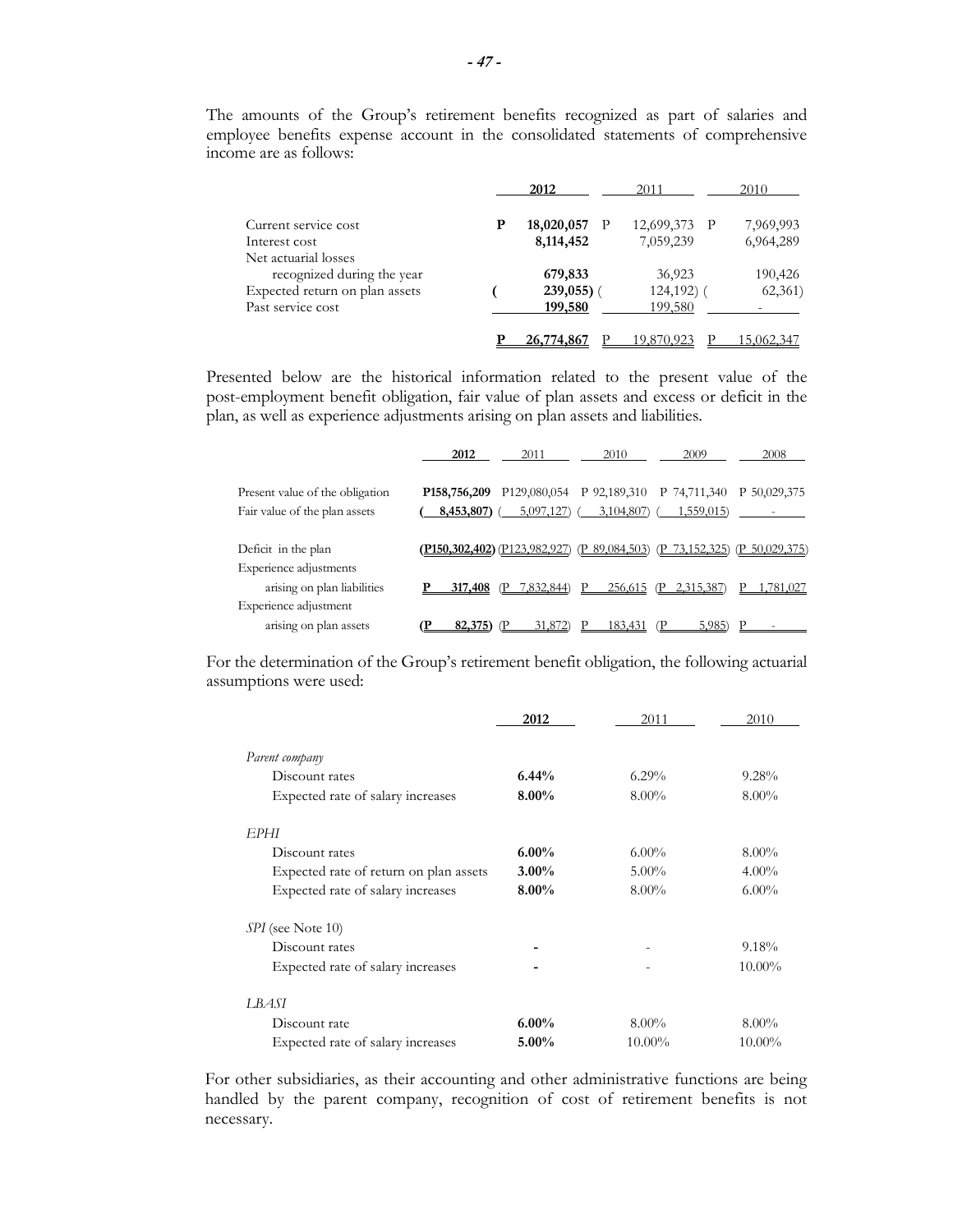|        |      | Retirement Average Remaining |
|--------|------|------------------------------|
|        | Age  | Working life                 |
|        |      |                              |
| Parent | 60   | 28                           |
| LBASI  | 60   | 24                           |
| EPHI   | (ი.ე |                              |

Assumptions regarding future mortality are based on published statistics and mortality tables. The average remaining working life of an individual for both males and females are as follows:

Valuation results are based on the employee data as of the valuation date as provided by the Group. The discount rate assumption (gross of tax) is based on the Philippine Dealing and Exchange Corporation rates as of the valuation date considering the average year of remaining working life of the employees.

# **21. TAXES**

The components of tax expense reported in profit or loss in the consolidated statements of comprehensive income are as follows:

|                                                                       |   | 2012              |              | 2011         | 2010         |
|-----------------------------------------------------------------------|---|-------------------|--------------|--------------|--------------|
| Current tax expense:                                                  |   |                   |              |              |              |
| Regular corporate income                                              |   |                   |              |              |              |
| tax (RCIT) at $30\%$ and $10\%$                                       | P | 47,323,257        | $\mathbf{P}$ | 37,572,190 P | 43,616,840   |
| Final tax at $20\%$ and $7.5\%$                                       |   | 4,749,031         |              | 3,783,064    | 7,394,756    |
| Minimum corporate income tax                                          |   |                   |              |              |              |
| (MCIT) at $2\%$                                                       |   |                   |              | 1,114        | 6,547,298    |
| Stock transaction tax                                                 |   |                   |              | 2,402,489    | 5,911,250    |
|                                                                       |   | 52,072,288        |              | 43,758,857   | 63,470,144   |
| Deferred tax expense (income)<br>relating to origination and reversal |   |                   |              |              |              |
| of temporary differences                                              |   | 22,432,798        |              | 9,103,378)   | 37,369,057   |
|                                                                       |   | <u>74,505,086</u> |              | 34,655,479   | 26, 101, 087 |

LBASI, as an educational institution, is subject to  $10\%$  tax on its taxable income as defined under the tax regulations.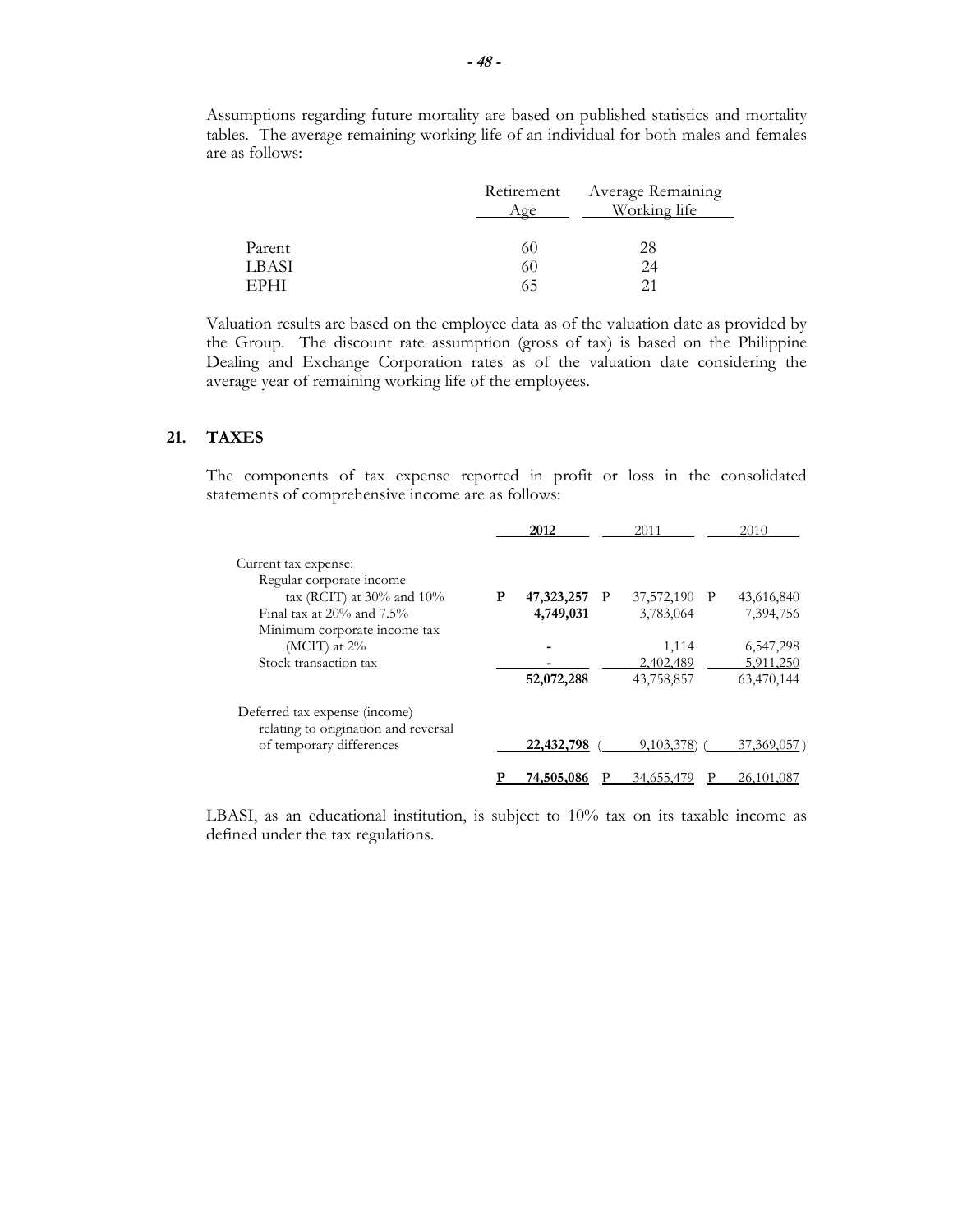|                                 |   | 2012            | 2011            | 2010         |
|---------------------------------|---|-----------------|-----------------|--------------|
| Tax on pretax profit at 30%     | P | 92,956,098<br>P | 66,233,493<br>P | 82,910,031   |
| Adjustment for income subjected |   |                 |                 |              |
| to lower income tax rates:      |   |                 |                 |              |
| Final tax                       |   | 3,401,321       | 23,885          | 4,708,774    |
| Stock transaction tax           |   |                 | 2,402,489       | 5,911,250    |
| Tax effects of:                 |   |                 |                 |              |
| Nontaxable income               |   | $27,982,621$ (  | $78,982,685$ (  | 80,967,853)  |
| Nondeductible expenses          |   | 15,742,396      | 44,550,696      | 13,105,611   |
| Deductible issuance costs       |   | $10,103,013$ )  |                 |              |
| $Others - net$                  |   | 490,905         | 427,601         | 433,274      |
| Tax expense                     |   | 74,505,086      | 34,655,479      | 26, 101, 087 |

The reconciliation of tax on pretax profit computed at the applicable statutory rates to tax expense recognized in profit or loss in the consolidated statements of comprehensive income is as follows:

The deferred taxes as of December 31 relate to the following:

|                                      | Consolidated |                                         |   |                | Consolidated |                                           |  |               |  |                     |
|--------------------------------------|--------------|-----------------------------------------|---|----------------|--------------|-------------------------------------------|--|---------------|--|---------------------|
|                                      |              | <b>Statements of Financial Position</b> |   |                |              | <b>Statements of Comprehensive Income</b> |  |               |  |                     |
|                                      |              | 2012                                    |   | 2011           |              | 2012                                      |  | 2011          |  | 2010                |
| Deferred tax assets:                 |              |                                         |   |                |              |                                           |  |               |  |                     |
| Retirement benefit obligation        | $\mathbf P$  | 34, 107, 625                            | P | 27,157,981     | (P           | 6,949,644) (P                             |  | 5,319,484) (P |  | 4,347,008)          |
| Unamortized past service cost        |              | 1,773,000                               |   | 1,350,000      |              | $423,000$ (                               |  | 399,000)      |  |                     |
| Unrealized foreign exchange          |              |                                         |   |                |              |                                           |  |               |  |                     |
| losses - net                         |              | 1,385,764                               |   |                |              | 1,385,764)                                |  | 1,284,426     |  | 736,769)            |
| Accrued rent                         |              | 109,898                                 |   | 50,224         | $\epsilon$   | 59,674)                                   |  | 364,122       |  | 97,780)             |
| Net operating loss carryover (NOLCO) |              |                                         |   | 7,256,482      |              |                                           |  | $1,034,824$ ( |  | 1,501,053)          |
| Unamortized pre-operating expense    |              |                                         |   | 490,905        |              |                                           |  |               |  | $\bar{\phantom{a}}$ |
| <b>MCIT</b>                          |              |                                         |   | 10,915         |              |                                           |  | 7,068         |  | 6,526,632)          |
|                                      |              | 37,376,287                              |   | 36,316,507     |              | 8,818,082)                                |  | 5,097,692)    |  | 13,209,242)         |
| Deferred tax liabilities:            |              |                                         |   |                |              |                                           |  |               |  |                     |
| Uncollected realized gross profit    | 6            | 918,819,728)                            |   | 881, 912, 239) |              | 36,907,489                                |  | 30,538,969    |  | 13,612,851          |
| Capitalized borrowing cost           |              | 243,087,345)                            |   | 248,743,954)   |              | 5,656,609)                                |  | 34, 544, 655) |  | 37,772,666)         |
|                                      |              | 1,161,907,073)                          |   | 1,130,656,193) |              | 31,250,880                                |  | 4,005,686)    |  | 24,159,815)         |
| Deferred Tax Expense (Income)        |              |                                         |   |                |              | 22,432,798                                |  | 9.103.378)    |  | 37,369,057)         |
| Net Deferred Tax Liabilities         |              | P 1.124.530.786                         |   | P1.094.339.686 |              |                                           |  |               |  |                     |

The net deferred tax liabilities is presented in the consolidated statements of financial position as follow.

| Deferred tax assets<br>Deferred tax liabilities | P<br>$4,065,880$ P<br>$\overline{\phantom{a}}$<br><b>1,128,596,666</b> ( $1,094,339,686$ ) |
|-------------------------------------------------|--------------------------------------------------------------------------------------------|
|                                                 | 1,124,530,786<br>P<br>1,094,339,686                                                        |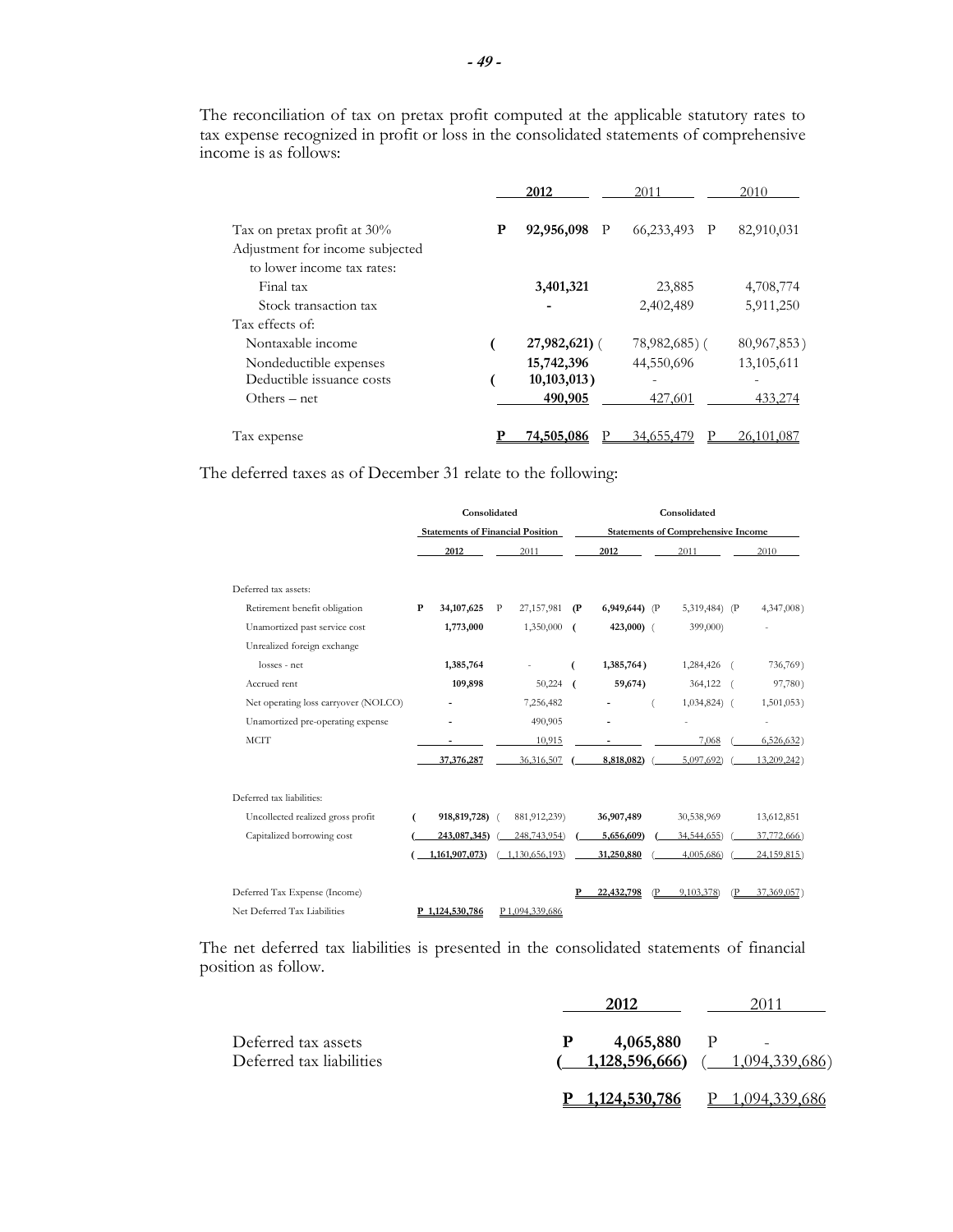The Group is subject to the MCIT which is computed at 2% of gross income, as defined under the tax regulations. The details of MCIT paid, which can be applied as deduction from their respective future RCIT payable within three years from the year the MCIT was incurred, are shown below.

| Subsidiary   | Year incurred | Amount         | Valid<br>Until |  |
|--------------|---------------|----------------|----------------|--|
| <b>GPMAI</b> | 2011<br>2010  | 1,114<br>3,318 | 2014<br>2013   |  |
| SPI          | 2010          | 6,543,980      | 2013           |  |

The details of NOLCO incurred by certain subsidiaries, which can be claimed as deduction from their respective future taxable income within three years from the year the loss was incurred, are shown below.

|             |               |   |              | Valid |  |
|-------------|---------------|---|--------------|-------|--|
| Subsidiary  | Year incurred |   | Amount       | Until |  |
|             |               |   |              |       |  |
| <b>EECI</b> | 2012          | P | 45, 231, 215 | 2015  |  |
|             | 2011          |   | 39,432,442   | 2014  |  |
|             | 2010          |   | 28,598,934   | 2013  |  |
|             |               |   |              |       |  |
| <b>SPLI</b> | 2012          |   | 165,982      | 2015  |  |
|             | 2011          |   | 161,714      | 2014  |  |
|             | 2010          |   | 1,885,991    | 2013  |  |
|             |               |   |              |       |  |
| SOHI        | 2012          |   | 1,150,692    | 2015  |  |
|             | 2011          |   | 1,162,432    | 2014  |  |
|             | 2010          |   | 1,252,312    | 2013  |  |
|             |               |   |              |       |  |
| VVPI        | 2012          |   | 262,501      | 2015  |  |
|             | 2011          |   | 259,494      | 2014  |  |
|             | 2010          |   | 250,661      | 2013  |  |
|             |               |   |              |       |  |

EECI, SPLI, SOHI and VVPI did not recognize deferred tax assets on their respective NOLCO as management believes that the related deferred tax assets may not be recovered within the prescriptive period. The amount of NOLCO as of the end of 2012 for which the related deferred tax asset has not been recognized amounted to a total of P49.2 million with a total tax effect of P14.5 million.

The aggregated amounts of assets, deficit, revenues and net loss of the subsidiaries which incurred NOLCO are as follows:

|             |   | Assets      |   | Deficit       |   | Revenues   |   | <b>Net Loss</b> |
|-------------|---|-------------|---|---------------|---|------------|---|-----------------|
| 2012        |   |             |   |               |   |            |   |                 |
| <b>EECI</b> | Р | 19,256,571  | P | 134, 342, 815 | P | 16,417,537 | P | 45,224,030      |
| <b>SPLI</b> |   | 511,859,612 |   | 9,167,683     |   |            |   | 165,982         |
| SOHI        |   | 16,840,595  |   | 5,776,420     |   |            |   | 1,150,692       |
| <b>VVPI</b> |   | 90,814,617  |   | 3,003,595     |   |            |   | 753,406         |
|             |   | 638,771,395 |   | 152,290,513   |   | 16,417,537 | p | 47,294,110      |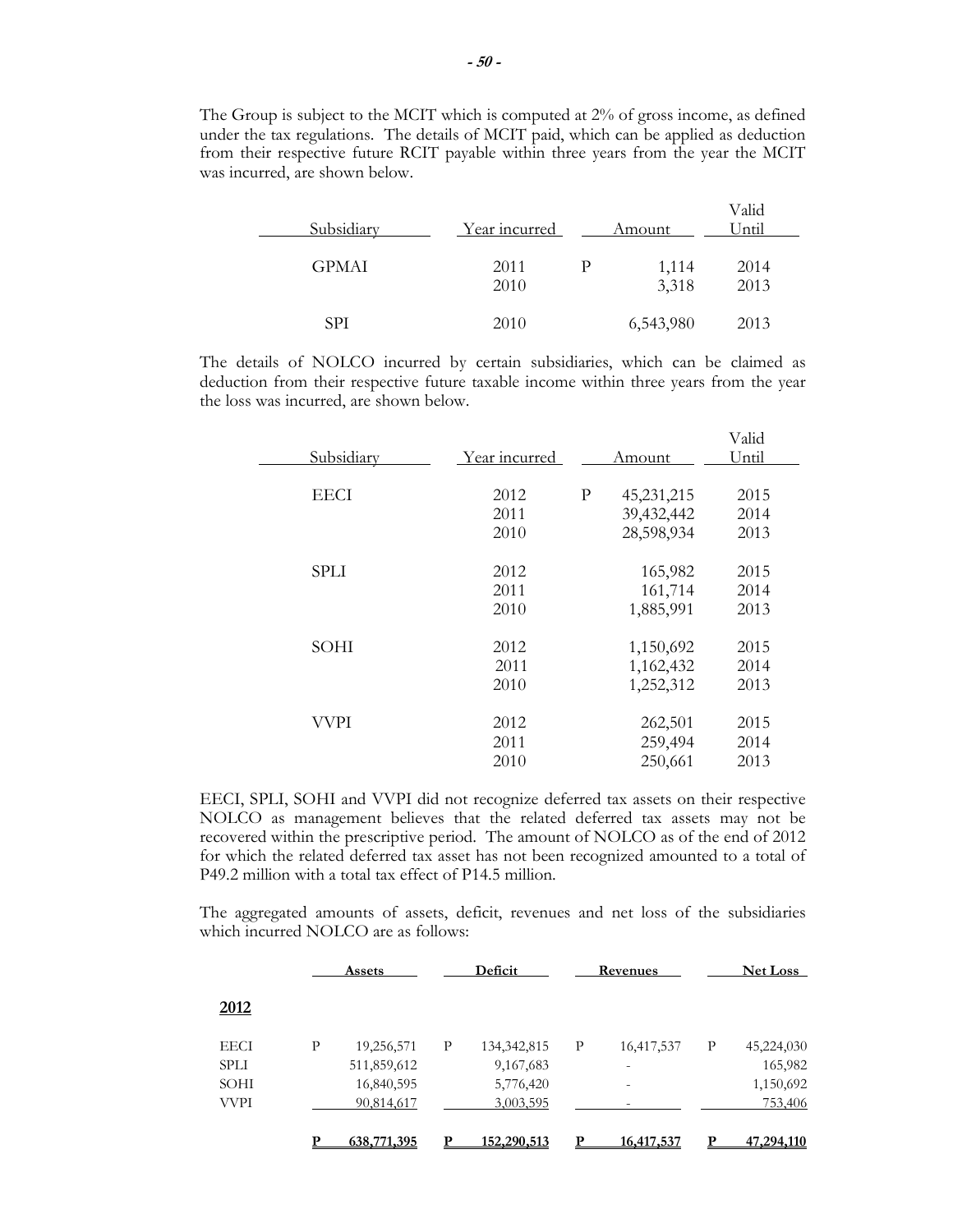|      |   | Assets      |   | Deficit     | Revenues |            |   | Net Loss   |  |
|------|---|-------------|---|-------------|----------|------------|---|------------|--|
| 2011 |   |             |   |             |          |            |   |            |  |
| EECI | P | 11,008,024  | P | 89,118,785  | P        | 10,277,437 | P | 39,429,411 |  |
| SPLI |   | 512,018,093 |   | 9,001,702   |          |            |   | 161,714    |  |
| SOHI |   | 16,954,511  |   | 4,625,728   |          |            |   | 1,162,432  |  |
| VVPI |   | 91,329,999  |   | 2,250,189   |          |            |   | 259,494    |  |
|      |   | 631,310,627 |   | 104.996.404 |          | 10.277.437 |   | 41,013,051 |  |

The Group opted to use itemized deductions for tax purposes.

# **22. RELATED PARTY TRANSACTIONS**

The Group's related parties include its parent company, stockholders, related party under common ownership and the Group key management as described below.

The summary of the Group's significant transactions with its related parties as of and for the years ended December 31, 2012 and 2011 are as follows:

|                                |      | 2012                      |                                         | 2011                                                                                    |                             |  |  |
|--------------------------------|------|---------------------------|-----------------------------------------|-----------------------------------------------------------------------------------------|-----------------------------|--|--|
| <b>Related Party</b>           |      | Amount of                 | Outstanding                             | Amount of                                                                               | Outstanding                 |  |  |
| Category                       | Note | Transaction               | <b>Balance</b>                          | Transaction                                                                             | Balance                     |  |  |
| Advances to related parties:   |      |                           |                                         |                                                                                         |                             |  |  |
| Associates:                    | 22.1 |                           |                                         |                                                                                         |                             |  |  |
| Loans and interest             |      | 102,712,258<br>Р          | 913,981,505<br>P                        | 811,269,247<br>Р                                                                        | 811,269,247<br>Ρ            |  |  |
| Capital expenditure            |      |                           | 231,570,819                             | 231,570,819                                                                             | 231,570,819                 |  |  |
| Working capital                |      | 42,563,867                | 278,422,533                             | 61,466,469                                                                              | 235,858,666                 |  |  |
|                                |      | 145,276,125               | P1,423,974,857                          | P <sub>1</sub> ,104,306,535                                                             | P <sub>1</sub> ,278,698,732 |  |  |
| Under common ownership: 22.1   |      |                           |                                         |                                                                                         |                             |  |  |
| Loans and interest             |      | $\mathbf{P}$<br>2,219,097 | P<br>33,831,684                         | (P)<br>15,686,203)                                                                      | 31,612,587<br>P             |  |  |
| Capital expenditure            |      |                           | 2,594,162                               |                                                                                         | 2,594,162                   |  |  |
| Working capital                |      | 91,285,366)               | 226,991,492                             | 106,779                                                                                 | 318,276,858                 |  |  |
|                                |      | (P<br>89,066,269)         | P 263,417,338                           | 15,579,424)<br>(P                                                                       | 352,483,607<br>P.           |  |  |
| Advances from related parties: |      |                           |                                         |                                                                                         |                             |  |  |
| <b>Parent Company:</b>         | 22.1 |                           |                                         |                                                                                         |                             |  |  |
| Loans and interest             |      | (P                        | 84,645,102) (P 541,618,274) (P          | 49,709,285) (P                                                                          | 456, 973, 172)              |  |  |
| Capital expenditure            |      |                           | $1,494,000,000$ ( $1,703,076,757$ ) (   | 209,076,757) (                                                                          | 209,076,757)                |  |  |
| Working capital                |      | 68,052,310                | 79,733,152)                             | 109,954,915                                                                             | 147,785,462)                |  |  |
|                                |      |                           |                                         | $(\overline{P1,510,592,792})$ $(\overline{P2,324,428,183})$ $(\overline{P148,831,127})$ | $(P$ 813,835,391)           |  |  |
| Associates:                    | 22.1 |                           |                                         |                                                                                         |                             |  |  |
| Capital expenditure            |      |                           | (P 380,770,134) (P 380,770,134)         | P                                                                                       | P                           |  |  |
| Working capital                |      | $6,432,028$ ) (           | $6,432,028$ )                           |                                                                                         |                             |  |  |
|                                |      |                           | $(P_{.}387,202,162) (P_{.}387,202,162)$ | P                                                                                       | P                           |  |  |
| Under common ownership: 22.1   |      |                           |                                         |                                                                                         |                             |  |  |
| Loans and interest             |      | (P)<br>65,021)            | P                                       | (P)<br>54,381)                                                                          | $\mathbf{P}$<br>65,021      |  |  |
| Capital expenditure            |      | 10,921,754                | 74,617,246)                             | 39,375,000) (                                                                           | 85,539,000)                 |  |  |
| Working capital                |      |                           | 1,845,756)                              | 32,557,809                                                                              | 1,845,756)                  |  |  |
|                                |      | P<br>10,856,733           | $76,463,002$ )<br>(P                    | 6,871,572)<br>(P                                                                        | (P)<br>87,319,735)          |  |  |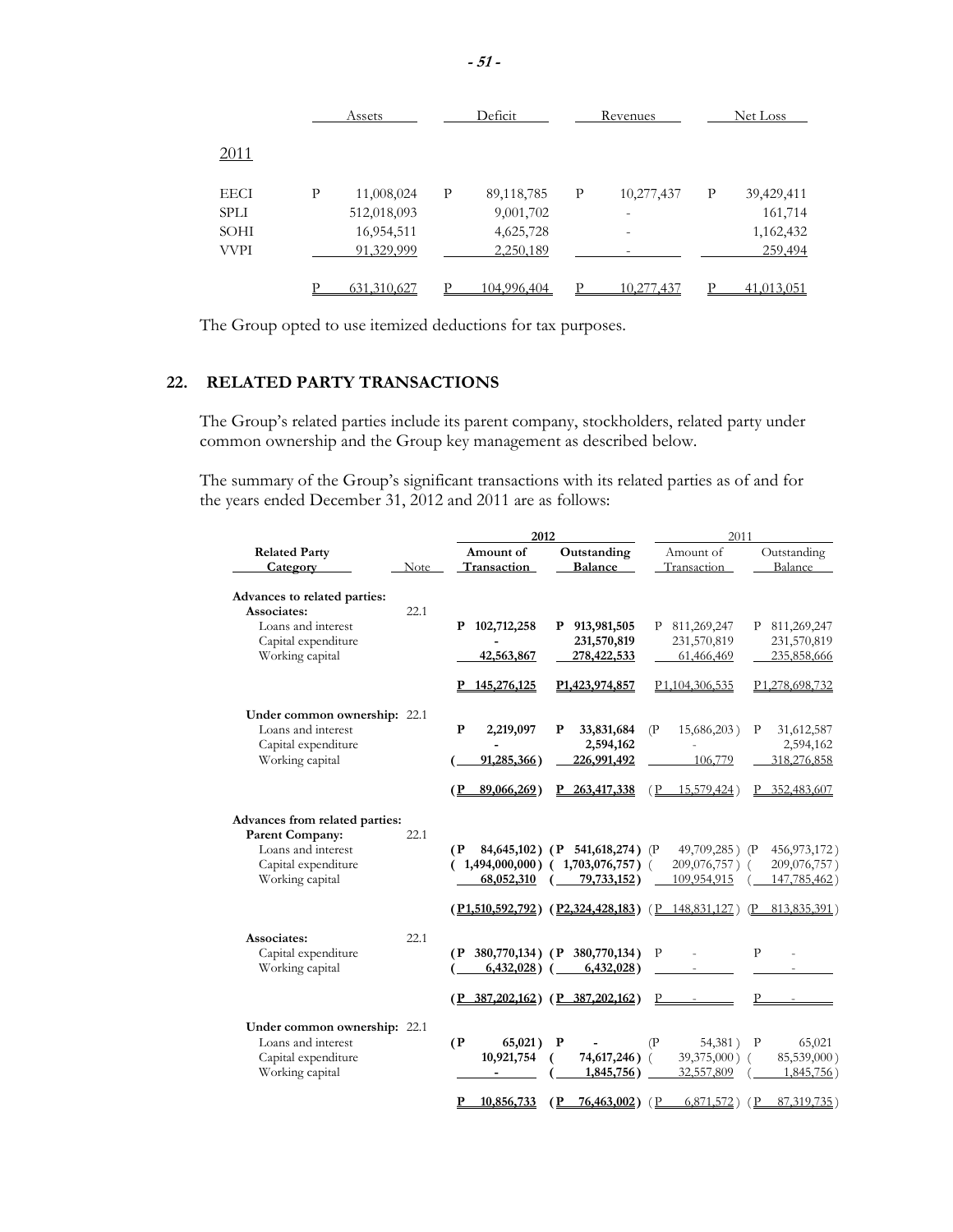The Group's outstanding receivables from and payables to related parties arising from interest-bearing loans, joint venture agreements, lease of property and cash advances to related party are unsecured and demandable anytime.

# **22.1 Advances to and from Related Parties**

Entities within the Group obtain advances from the parent company and other entities in the Group for working capital purposes. The outstanding balances of advances to related parties are as follows:

|                                         | 2012            | 2011          |
|-----------------------------------------|-----------------|---------------|
| <b>SPI</b>                              | P 1,175,024,983 | 1,068,830,767 |
| <b>MCPI</b>                             | 248,949,873     | 209,867,965   |
| First Oceanic Property Management, Inc. | 34,449,016      | 32,698,043    |
| Other related parties                   | 228,968,323     | 319,785,564   |
|                                         |                 |               |
|                                         | 1,687,392,195   |               |

The movements in the Advances to Related Parties account are shown below.

|                                  | 2012                | 2011               |
|----------------------------------|---------------------|--------------------|
| Balance at beginning of year     | 1,631,182,339<br>Р  | 542, 455, 228<br>P |
| Additions                        | 209,478,484         | 68,766,153         |
| Collections                      | 163,863,719)        | 33,183,607)        |
| Deconsolidation of GPMAI balance | 8,375,994           |                    |
| Reclassification                 |                     | 1,051,318,815      |
| Amortization of interest         | 2,219,097           | 1,825,750          |
| Balance at end of year           | <u>,687,392,195</u> |                    |

Advances from related parties consist of advances from parent and associate the details of which are as follows:

|                                                                               |   | 2012                                   |   | 2011                                |
|-------------------------------------------------------------------------------|---|----------------------------------------|---|-------------------------------------|
| Advances from Parent company:<br>Balance at beginning of year<br>Additions    | P | 813, 835, 394<br>1,579,370,810         | P | 665,004,266<br>338,857,427          |
| Deconsolidation of SPI balance<br>Collections                                 |   | 68,778,021                             |   | 145,918,704)<br>44,107,598)         |
| Balance at end of year                                                        |   | 2,324,428,183                          |   | 813,835,391                         |
| Advances from associates and related<br>parties under common ownership:       |   |                                        |   |                                     |
| Balance at beginning of year<br>Additions<br>Deconsolidation of GPMAI balance | P | 87,319,733<br>381,596,376<br>6,323,193 | P | 80,448,162<br>39,375,000            |
| Deconsolidation of SPI balance<br>Repayments<br>Amortization of interest      |   | 11,639,159<br>65,021                   |   | 2,873,355)<br>29,684,456)<br>54,382 |
| Balance at end of year                                                        |   | 463,665,164                            |   | 87.319.7                            |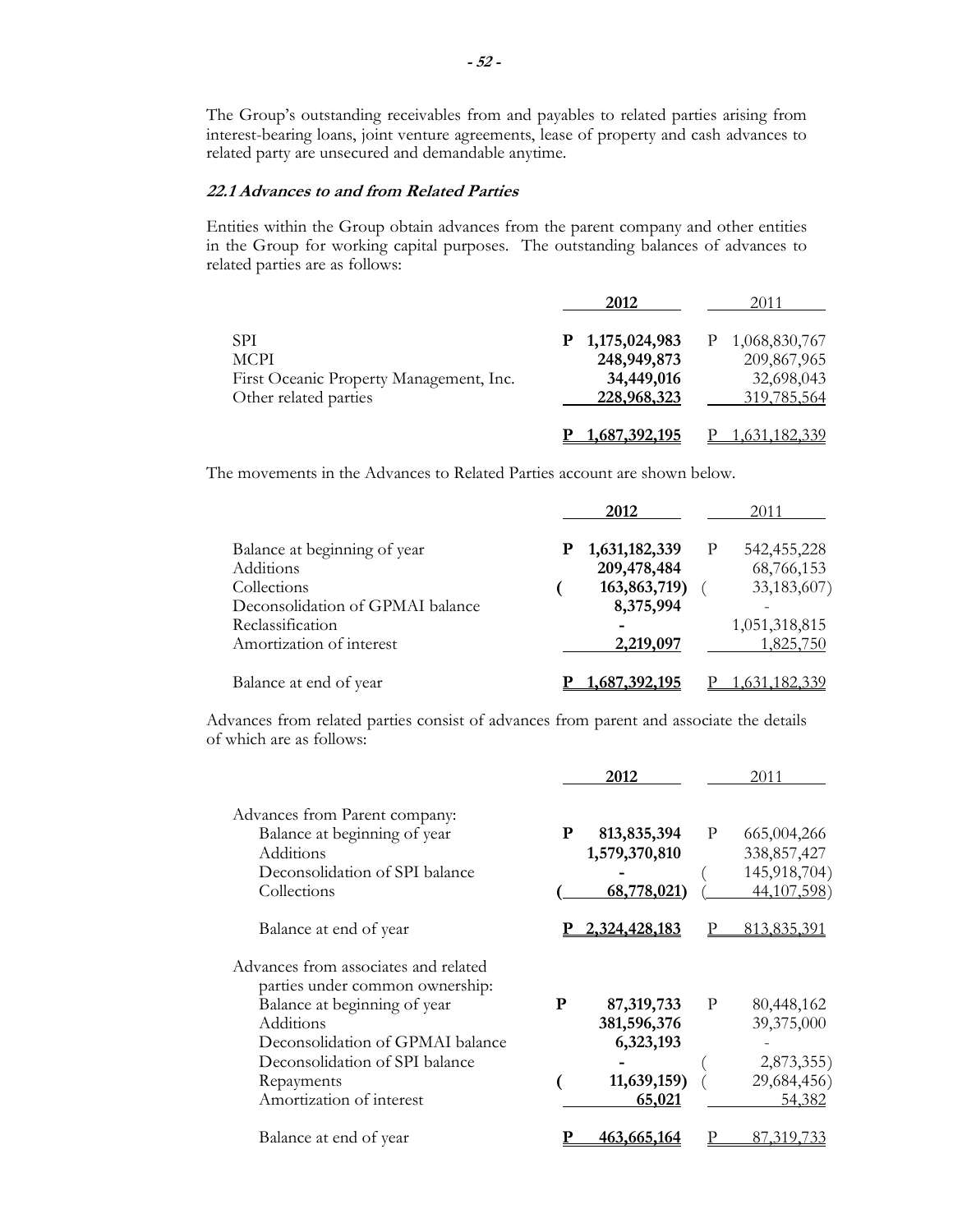|                                      |   | 2012          |              | 2011         |
|--------------------------------------|---|---------------|--------------|--------------|
| Total advances from related parties: |   |               |              |              |
| Balance at beginning of year         | P | 901, 155, 124 | $\mathbf{P}$ | 745,452,428  |
| Additions                            |   | 1,960,967,186 |              | 378,232,430  |
| Deconsolidation of GPMAI balance     |   | 6,323,193     |              |              |
| Deconsolidation of SPI balance       |   |               |              | 148,792,059) |
| Repayments                           |   | 80, 417, 177) |              | 73,792,054)  |
| Amortization of interest             |   | 65,021        |              | 54,379       |
| Balance at end of year               |   | 2,788,093,347 |              |              |

These advances to/from stockholders, associates and other related parties are generally unsecured. Some of these are interest-bearing. The amounts are generally collectible/payable in cash on demand or through offsetting arrangements with the related parties; hence, their carrying values are considered to be a reasonable approximation of their fair values.

Certain advances to and from related parties were discounted to present values. Amortization of interest is presented as part of finance income in the consolidated statements of comprehensive income (see Note 19.1).

#### **22.2 Marketing Fee**

The Group earns marketing fee from the sale of Megaworld's real estate properties and in selling landowners shares in joint venture projects. The marketing fee recognized amounted to P149.6 million, P149.8 million and P110.0 million in 2012, 2011 and 2010, respectively, which is shown as part of Commission in the consolidated statements of comprehensive income. The related receivables arising from marketing fees are presented as part of Advances to Related Parties in the consolidated statements of financial position (see Note 22.1).

#### **22.3 Commercial/Term Loan**

The Company has an outstanding commercial/term loan from a government institution bearing an annual interest rate of 10.5%. This loan is secured by certain real estate properties owned by a stockholder (see Note 14.2).

#### **22.4 Deed of Assignment**

In June 2011, Fil-Estate Properties, Inc. (FEPI), a related party under common ownership, has agreed to assign to the Company the right to develop a certain property. In consideration of the assignment, the Company shall pay FEPI a non-refundable cash consideration totaling P60.0 million. The non-refundable cash consideration is shown as part of Property Development Cost in the 2011 consolidated statement of financial position. As of December 31, 2012, the Company has paid FEPI for a cash consideration of P31.88 million to FEPI while the unpaid portion of P28.12 million is presented under Advances from Related Parties account.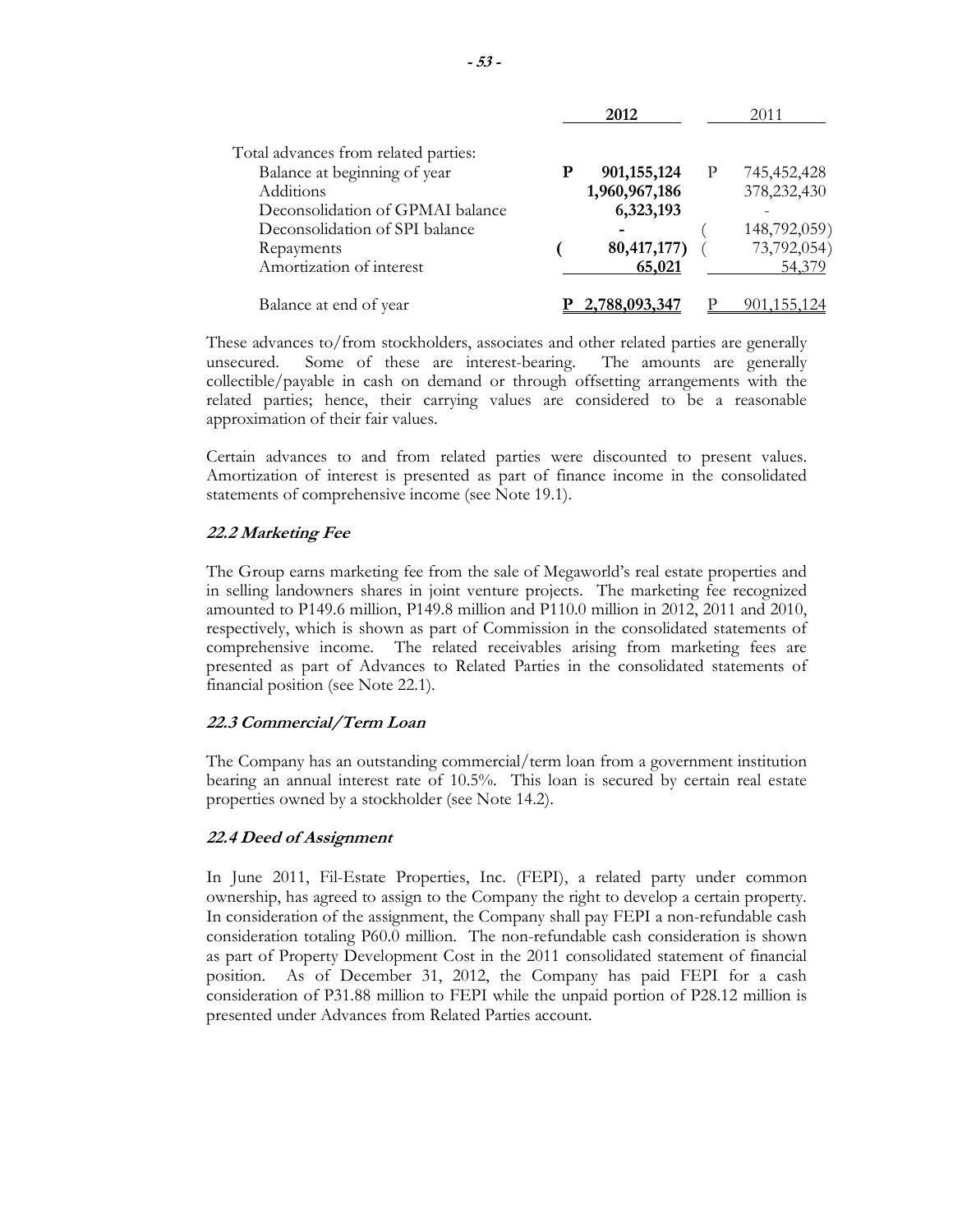# **22.5 Key Management Personnel Compensation**

The compensation of the Group's key management personnel are as follows:

|                                                 | 2012         |                                        | 2010                    |
|-------------------------------------------------|--------------|----------------------------------------|-------------------------|
| Short-term benefits<br>Post-employment benefits | 7,390,493    | 14,746,710 P 11,200,453 P<br>3.284,083 | 22,154,479<br>3,729,953 |
|                                                 | 22, 137, 203 | P 14.484.536                           | 25,884,432              |

These are presented as part of total Salaries and Employee Benefits in consolidated statements of comprehensive income for the years ended December 31, 2012, 2011 and 2010 (see Note 20.1).

#### **23. EQUITY**

#### **23.1 Capital Stock**

Capital stock consists of:

|                                 | <b>Shares</b>  |                | Amount                            |                                 |  |  |
|---------------------------------|----------------|----------------|-----------------------------------|---------------------------------|--|--|
|                                 | 2012           | 2011           | 2012                              | 2011                            |  |  |
| Common shares - P1 par value    |                |                |                                   |                                 |  |  |
| Authorized:                     |                |                |                                   |                                 |  |  |
| Balance at beginning of year    | 21,495,200,000 | 21,495,200,000 | P 21,495,200,000 P 21,495,200,000 |                                 |  |  |
| Additions during the year       | 10,000,000,000 |                | 10,000,000,000                    |                                 |  |  |
| Balance at end of year          | 31,495,200,000 | 21,495,200,000 | 31,495,200,000                    | 21,495,200,000                  |  |  |
| Issued and outstanding:         |                |                |                                   |                                 |  |  |
| Balance at beginning of year    | 10,622,492,325 | 10,622,492,324 | 10,622,492,325                    | 10,622,492,324                  |  |  |
| Issuance during the year        | 2,980,962,913  |                | 2,980,962,913                     |                                 |  |  |
|                                 | 13,603,455,238 | 10,622,492,324 | 13,603,455,238                    | 10,622,492,324                  |  |  |
| Preferred shares - P1 par value |                |                |                                   |                                 |  |  |
| Authorized, issued              |                |                |                                   |                                 |  |  |
| and outstanding                 | 2,000,000,000  | 2,000,000,000  | 2,000,000,000                     | 2,000,000,000                   |  |  |
| Subscribed and outstanding:     |                |                |                                   |                                 |  |  |
| Balance at beginning of year    | 285,723,080    | 285,723,080    | 285,723,080                       | 285,723,080                     |  |  |
| Conversion to common shares     | 285,723,080)   |                | 285,723,080)                      |                                 |  |  |
|                                 |                | 285,723,080    |                                   | 285,723,080                     |  |  |
| Total                           | 13,603,455,238 | 10,908,215,404 | P                                 | 13,603,455,238 P 10,908,215,404 |  |  |

On April 24, 2012, the Company's BOD approved the offer for subscription of 2,695,239,833 new shares (the "right shares") by way of a pre-emptive offer (the "rights offer") to holders of its common shares at the proportion of one new share for every four existing common shares, at the offer/exercise price equivalent to their par value of P1 per share. This was approved by SEC on August 30, 2012.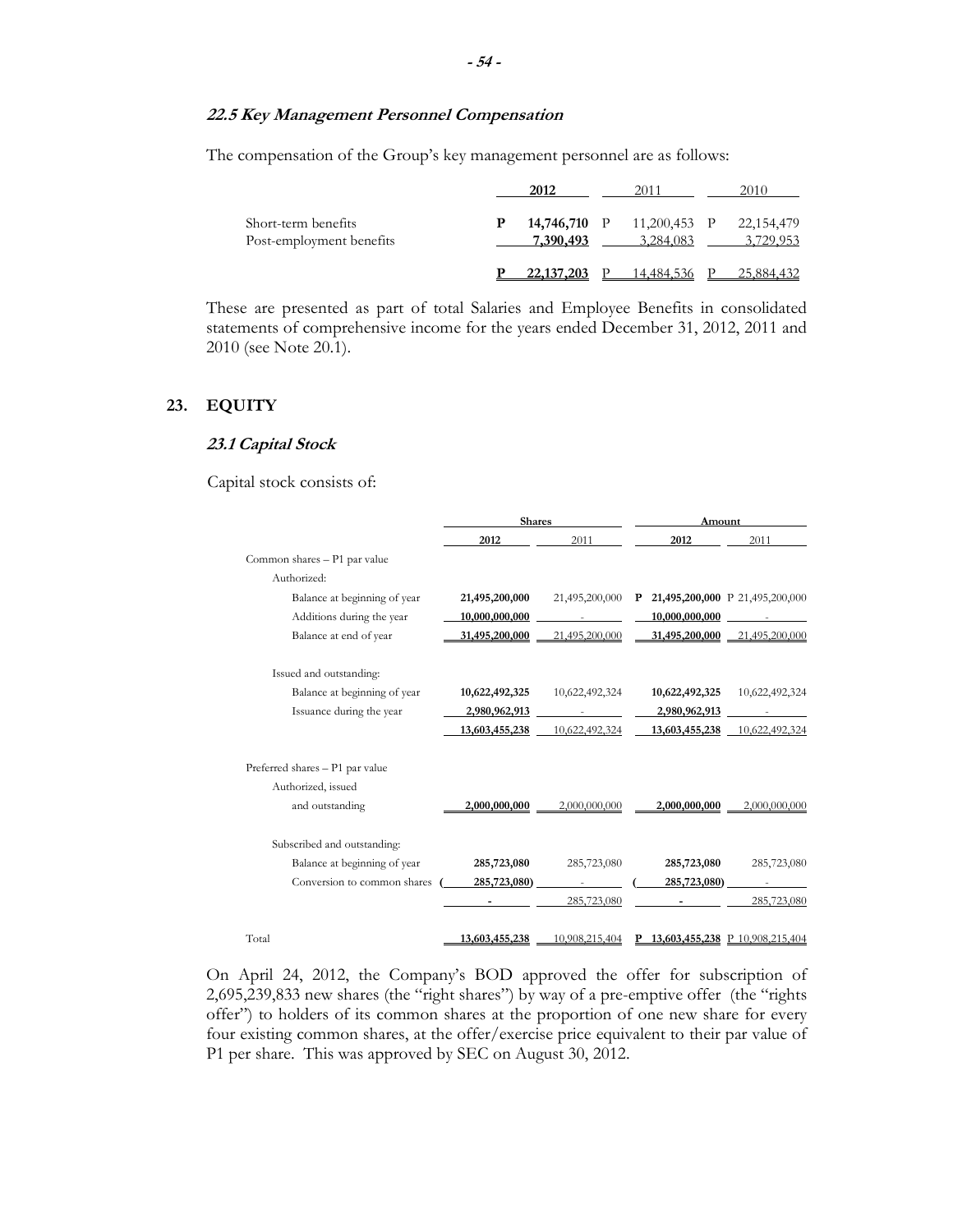Also, on April 24, 2012, the BOD approved the increase in the Company's authorized capital stock from P23.5 billion divided into 21.5 billion common and 2 billion preferred shares both with par value of P1 each, to P33.5 billion divided into 31.5 billion common and 2 billion preferred shares both with par value of P1 per share. The application for the increase in authorized capital stock was approved by the SEC on October 17, 2012.

The Series B preferred shares are nonredeemable, convertible into common shares and are nonvoting. The shares have zero coupon rate and shall not be entitled to dividends. The Series B preferred shares shall be convertible to common shares anytime after the end of the 18 months from the implementation date, May 29, 1998, as defined in the subscription agreements. On August 31, 2012, the Company converted all the issued preferred shares into common shares amounting to P285.7 million.

On April 24, 1996, the Company obtained approval for the listing of its common stock on the PSE; thereafter, the shares were offered for the sale to the public. The initial public offering consists of 214,666,667 new common shares and the sale by a stockholder of the Company of 210,333,333 existing common shares at an offer price of P12.90 per share.

On August 8, 2007, the Company's BOD approved the prerogative rights offer of one share for every three existing common shares. On August 22, 2007, the majority of the BOD approved the increase in the Company's authorized capital stock from P13.0 billion (divided into 11 billion common and 2 billion preferred shares both with par value of P1.00 each) to P23.5 billion (divided into 21.5 billion common and 2 billion preferred shares both with par value of P1.00).

As of December 31, 2012 and 2011, the Company's number of shares issued and outstanding totaled 13,476,199,167 and 10,495,236,253, respectively, with total Treasury Stock of 127,256,071 for both years in which 13,603,455,238 and 10,622,492,324, as of December 31, 2012 and 2011, respectively, were listed and closed at a price of P0.99 and P0.59 (as of December 28, 2012 and December 31, 2011, respectively) per share. The Company has 13,125 and 13,460 holders of equity securities listed in PSE as of December 31, 2012 and 2011, respectively.

# **23.2 Treasury Stock**

The details of this account are as follows:

|                        |                              | <b>Shares</b>  |             |              | Amount |                |   |             |   |              |
|------------------------|------------------------------|----------------|-------------|--------------|--------|----------------|---|-------------|---|--------------|
|                        |                              | 2012           | 2011        | 2010         |        | 2012           |   | 2011        |   | 2010         |
|                        | Balance at beginning of year | 153,911,071    | 153,911,071 | 127.256.071  | - P    | 116,233,808    | P | 116,233,808 | P | 102,106,658  |
|                        | Additions during the year    |                |             | 26,655,000   |        |                |   |             |   | 14, 127, 150 |
|                        | Deconsolidation of GPMAI     | $26,655,000$ ) |             |              |        | $14,127,150$ ) |   |             |   |              |
| Balance at end of year |                              | 127,256,071    | 53.911.071  | $+53.911.07$ |        | 102,106,658    |   | 16.233.808  |   | 16.233.808   |

Decrease in 2012 pertains to the deconsolidation of GPMAI in that year (see Note 10). Additions in 2010 pertain to the Company's shares held by GPMAI.

On March 23, 2006, the Company's BOD authorized the buy-back of up to P1.0 billion worth of Company's shares of common stock within a 24-month period under certain terms and conditions as the Company's senior management may deem beneficial to the Company and its stockholders.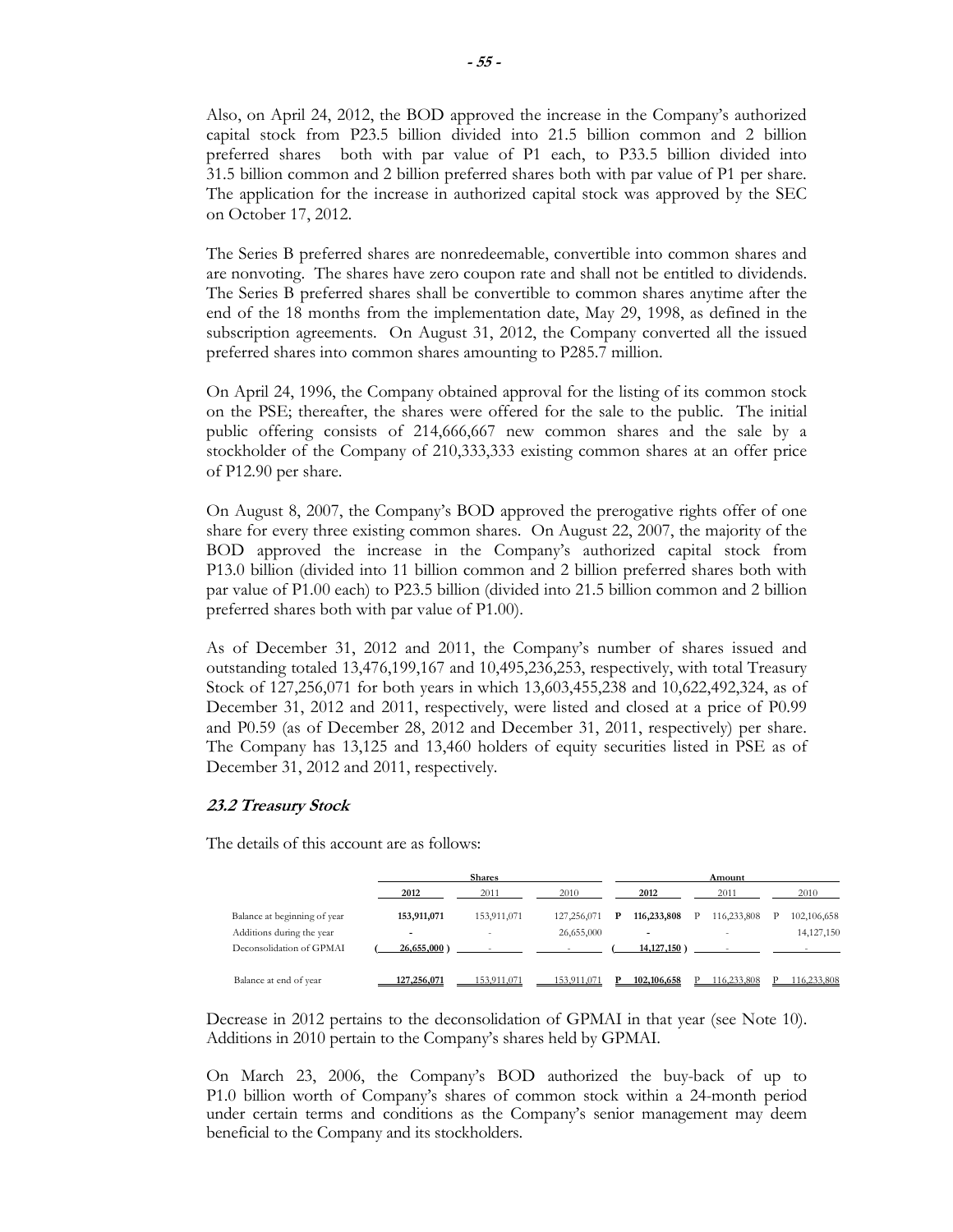#### **23.3 Retained Earnings**

Retained earnings is restricted in the amount of P102.1 million representing the cost of 127.3 million shares held in treasury as of December 31, 2012.

# **24. EARNINGS PER SHARE**

Earnings per share amounts were computed as follows:

|                                                                                                                                                                                                                                                                | 2012           | 2011                                      | 2010           |
|----------------------------------------------------------------------------------------------------------------------------------------------------------------------------------------------------------------------------------------------------------------|----------------|-------------------------------------------|----------------|
| Basic earnings per share:<br>Net profit attributable to parent<br>company's shareholders<br>Divided by the weighted average                                                                                                                                    |                | P 233,934,244 P 179,383,528 P 177,842,305 |                |
| number of issued and<br>outstanding common shares                                                                                                                                                                                                              | 11,181,475,712 | 10,468,581,253                            | 10,468,581,253 |
|                                                                                                                                                                                                                                                                | 0.021          | 0.017                                     | 0.017          |
| Diluted earnings per share:<br>Net profit attributable to parent<br>company's shareholders<br>Divided by the weighted average<br>number of issued and<br>outstanding common<br>shares and potential common<br>shares from assumed<br>conversion of convertible |                | P 233,934,244 P 179,383,528 P 177,842,305 |                |
| Series B preferred shares                                                                                                                                                                                                                                      | 11,371,696,831 | 10,754,304,333                            | 10,754,304,333 |
| Diluted earnings per share                                                                                                                                                                                                                                     | 0.021          | 0.017                                     | 0.017          |

# **25. COMMITMENTS AND CONTINGENCIES**

The following are the significant commitments and contingencies involving the Group:

# **25.1 Operating Lease Commitments – Group as Lessor**

The Group is a lessor under several operating leases covering real estate properties for commercial use. The leases have terms ranging from one to three years, with renewal options, and include annual escalation rates of 2% to 10%. The average annual rental covering these agreements amounts to about P45.0 million in 2012, P47.6 million in 2011 and P46.4 million in 2010.

|                                                                        |   | 2012                   | 2011                    | 2010                   |
|------------------------------------------------------------------------|---|------------------------|-------------------------|------------------------|
| Within one year                                                        | P | 6,275,161              | 14,505,813 P            | 20,853,224             |
| After one year but not<br>more than five years<br>More than five years |   | 5,499,839<br>5,976,632 | 4,279,758<br>11,261,850 | 6,867,253<br>9,500,111 |
|                                                                        |   | 17,751,632             | 30,047,421              | 37,220,588             |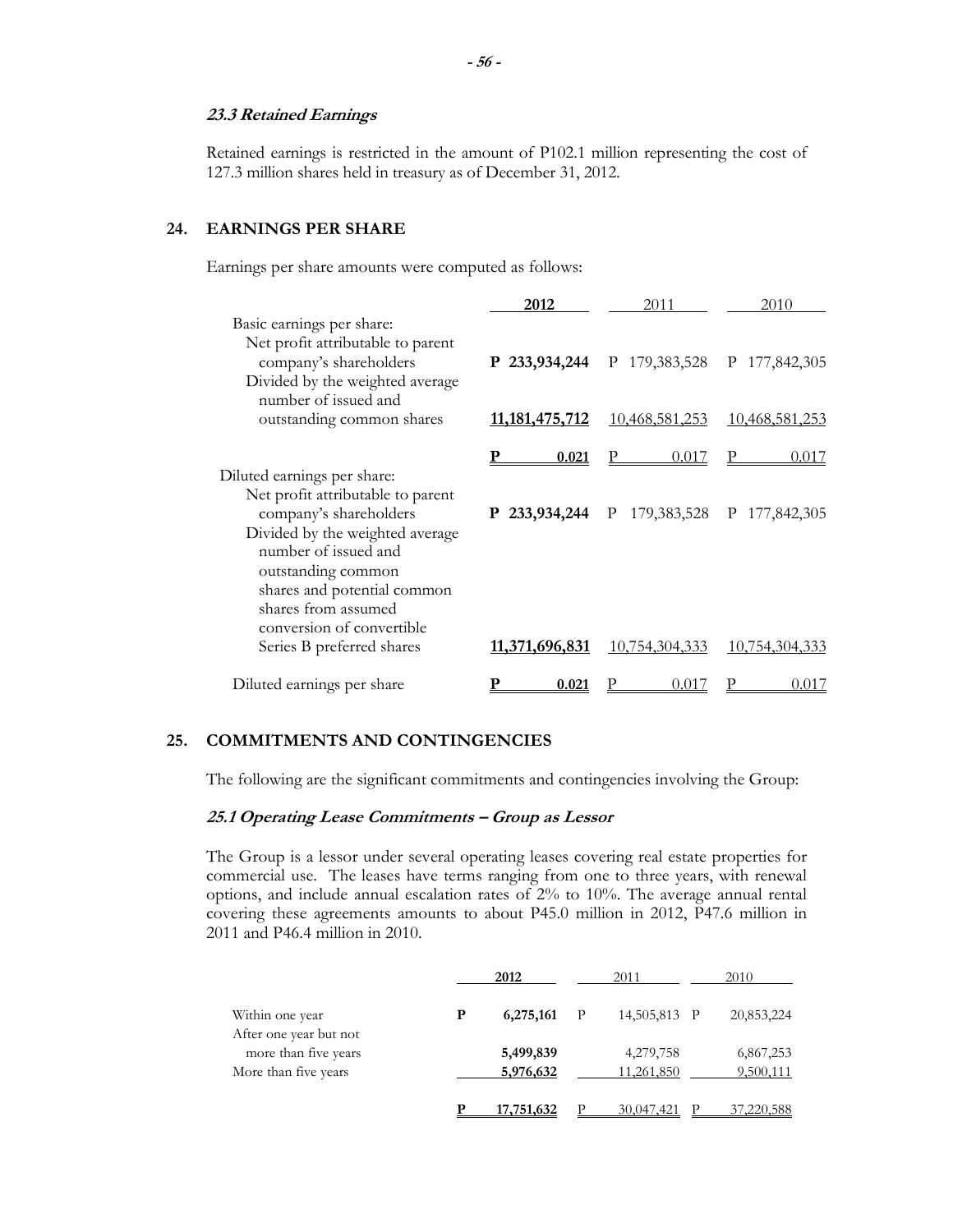#### **25.2 Operating Lease Commitments – Group as Lessee**

The Group is a lessee to non-cancellable operating leases covering certain offices, showroom and parking slots. Leases have terms ranging from one to four years, with renewal options and include annual escalation rate of 2% to 10%. The future minimum rentals payable under these non-cancellable operating leases as of December 31 are as follows:

|                                                | 2012       |              | 2011         | 2010       |
|------------------------------------------------|------------|--------------|--------------|------------|
| Within one year                                | 36,893,558 | $\mathbb{P}$ | 37,253,043 P | 11,789,202 |
| After one year but not<br>more than five years | 23,383,968 |              | 30,756,435   | 12,443,878 |
|                                                | 60,277,526 |              | 68,009,478   | 24,233,080 |

Total rentals from these operating leases which was charged to Rentals under Other Operating Expenses amounted to P137.4 million, P64.3 million and P48.4 million in 2012, 2011 and 2010, respectively (see Note 18.2).

#### **25.3 Legal Claims**

As of December 31, 2012, the Group is a party to a litigation arising in the normal course of business. No provision for contingency was recognized in the consolidated financial statements because the ultimate outcome of this litigation cannot presently be determined. In addition, the Group's management believes that the impact of which to the consolidated financial statements, taken as a whole, is not material.

#### **25.4 Credit Lines**

As of December 31, 2012, 2011 and 2010, the Group has unused lines of credit amounting to P670.0 million, P168.0 million and P170.0 million, respectively.

#### **25.5 Capital Commitments**

The Group has capital commitments for the unutilized balance of its stock rights offering amounting to P2.7 billion as of December 31, 2012 for the landbanking, project development and general corporate purposes.

# **25.6 Others**

There are other commitments, guarantees and contingent liabilities that may arise in the normal course of operations of the Group which are not reflected in the consolidated financial statements. The management of the Group is of the opinion that losses, if any, from these items will not have any material effect on its consolidated financial statements.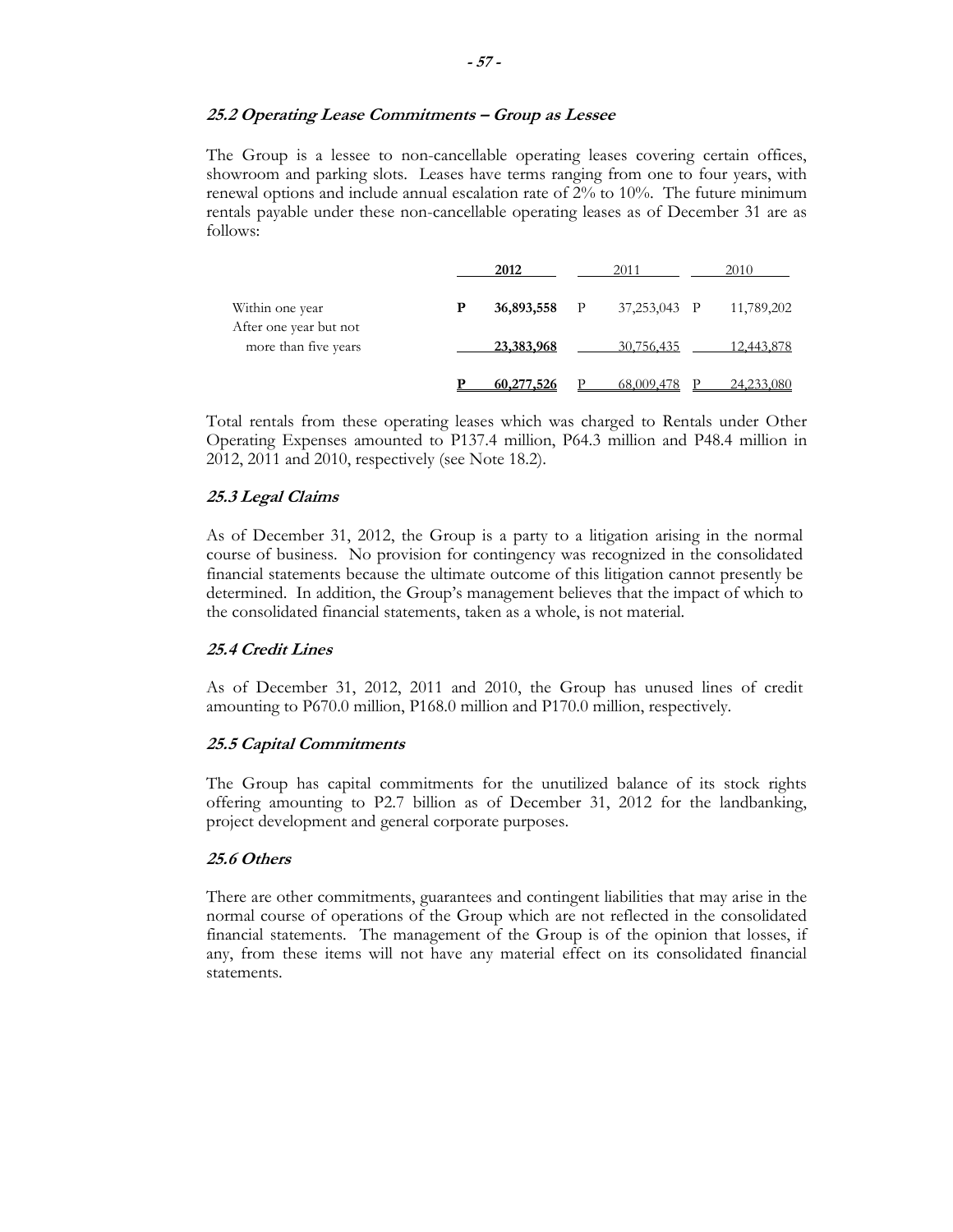#### **26. RISK MANAGEMENT OBJECTIVES AND POLICIES**

The Group is exposed to a variety of financial risks which result from both its operating and investing activities. Risk management is carried out by a central treasury department under policies approved by the BOD, and focuses on actively securing the Group's short to medium-term cash flows by minimizing the exposure to financial markets. Long-term financial investments are managed to generate lasting returns.

The Group does not engage in the trading of financial assets for speculative purposes nor does it write options. The most significant financial risks to which the Group is exposed to are described below and in the next pages.

# **26.1 Foreign Currency Risk**

Most of the Group's transactions are carried out in Philippine pesos, its functional currency. Foreign exchange risk arises from the Group's United States (U.S.) dollar-denominated cash and cash equivalents (see Note 5).

The Group's U.S. dollar-denominated financial assets, translated into Philippine pesos at the closing rate, amounted to P77.1 million, P90.3 million and P111.5 million as of December 31, 2012, 2011 and 2010, respectively.

At December 31, 2012, 2011 and 2010, if the Philippine peso had strengthened by 15.67%, 16.23% and 14.10% against the U.S. dollar with all other variables held constant, profit before tax for the year would have been lower by P12.1 million, P14.7 million and P15.7 million, respectively, mainly as a result of foreign currency loss on translation of U.S. dollar-denominated cash and cash equivalents.

On the other hand, if the peso had been weaker by the same percentage, with all other variables held constant, profit before tax would have been higher by the same amount in each of those years.

The percentage changes in rates have been determined based on the average market volatility in exchange rates, using standard deviation, in the previous 12 months, estimated at 99% level of confidence. The sensitivity analysis is based on the Group's foreign currency financial instruments held at the end of reporting period.

Exposures to foreign exchange rates vary during the year depending on the volume of transactions. Nonetheless, the analysis above is considered to be representative of the Group's foreign currency risk.

# **26.2 Interest Rate Risk**

The Group's policy is to minimize interest rate cash flow risk exposures on long-term financing. The Group's interest rate risk largely arises from cash and cash equivalents and interest-bearing loans and borrowings, which are subject to variable interest rates. All other financial assets and liabilities have fixed rates.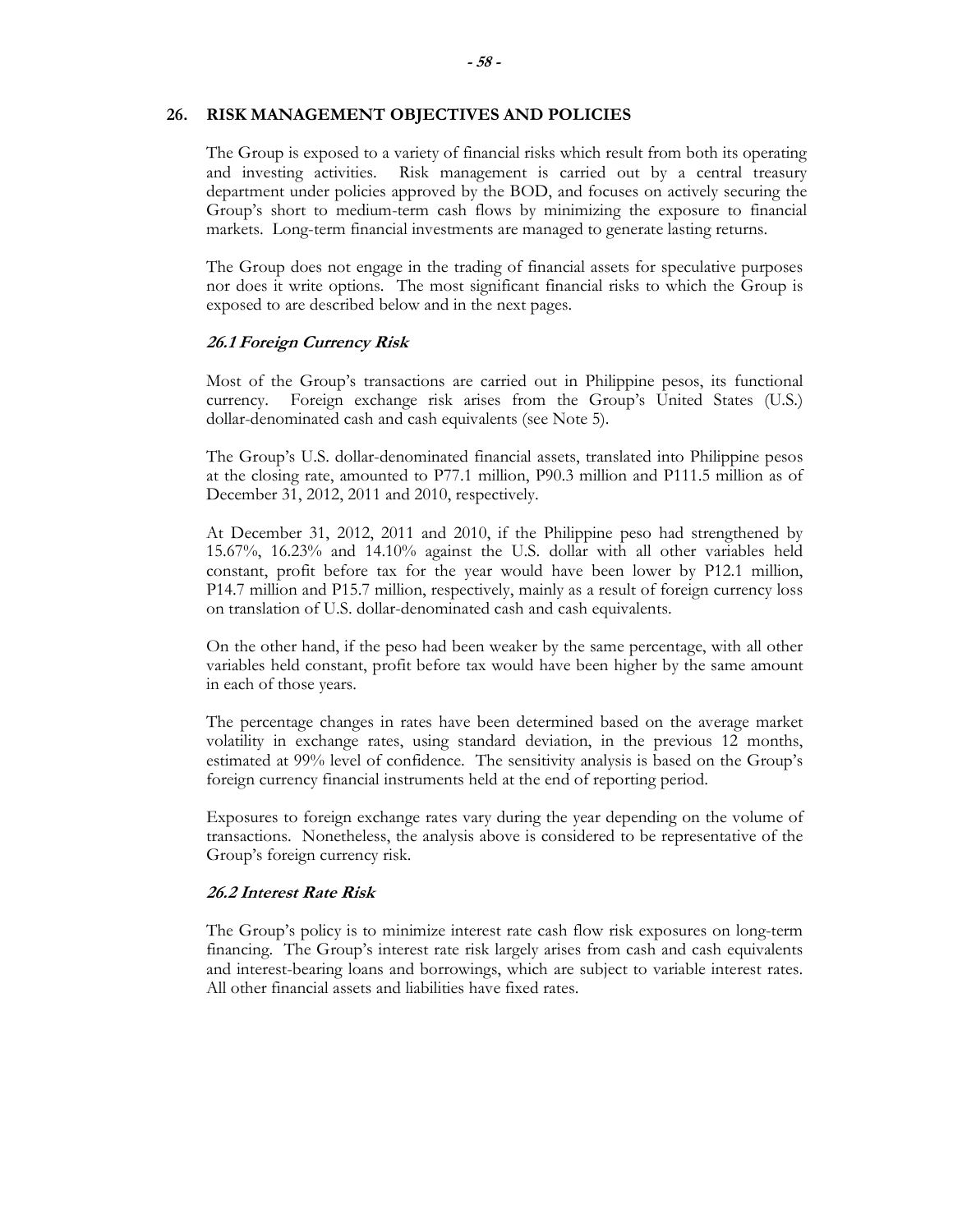The following paragraph presents the sensitivity of the net result for the year and equity to a reasonably possible change in interest rate of  $+/- 1.53\%$  and  $+/- 3.65\%$  for cash and cash equivalents and interest-bearing loans and borrowings, respectively, in 2012,  $+/- 0.66\%$  and  $+/- 0.76\%$  for cash and cash equivalents and interest-bearing loans and borrowings, respectively, in 2011 and,  $+/- 0.39\%$  and  $+/- 0.87\%$  for cash and cash equivalents and interest-bearing loans and borrowings, respectively, in 2010. These changes are considered to be reasonably possible based on observation of current market conditions. The calculation is based on changes in the average market interest rates for the period, and the financial instruments held at the end of each reporting period that are sensitive to changes in interest rates. All other variables are held constant.

If the interest rates were to increase, net profit before tax would increase by P31.6 million in 2012 and decrease by P2.9 million and P13.6 million in 2011 and 2010, respectively. If interest rates were to decrease, net profit before tax would decrease in 2012 and increase for the year in 2011 and 2010 by the same amounts.

The movements in interest rates used in the sensitivity analysis are considered reasonably possible and are based on observation of interest rate fluctuations for the past 12 months using a 99%-confidence level. The calculations are based on the Group's financial instruments held at the end of each reporting period, with effect estimated from the beginning of the year.

# **26.3 Credit Risk**

Generally, the maximum credit risk exposure of financial assets is the carrying amount of the financial assets as shown on the face of the consolidated statements of financial position (or in the detailed analysis provided in the notes to the consolidated financial statements), as summarized below:

|                                                                                     | <b>Notes</b> |   | 2012          |   | 2011          |
|-------------------------------------------------------------------------------------|--------------|---|---------------|---|---------------|
| Cash and cash equivalents<br>Trade and other receivables – net                      | 5            | P | 3,033,222,982 | P | 827,666,321   |
| (excluding advances to suppliers)<br>and contractors)<br>Advances to landowners and | 6            |   | 4,208,570,334 |   | 3,673,422,446 |
| joint venture                                                                       | 8            |   | 822,584,793   |   | 940,216,193   |
| Advances to related parties                                                         | 22           |   | 1,687,392,195 |   | 1,631,182,339 |
|                                                                                     |              |   | 9,751,770,304 |   | ,072,487,299  |

None of the Group's financial assets are secured by collateral or other credit enhancements, except for cash and cash equivalents and trade receivables under Trade and Other Receivables, as described below.

#### *(a) Cash and Cash Equivalents*

The credit risk for cash and cash equivalents is considered negligible, since the counterparties are reputable banks with high quality external credit ratings. Included in the cash and cash equivalents are cash in banks and short-term placements which are insured by the Philippine Deposit Insurance Corporation up to a maximum coverage of P500,000 for every depositor per banking institution.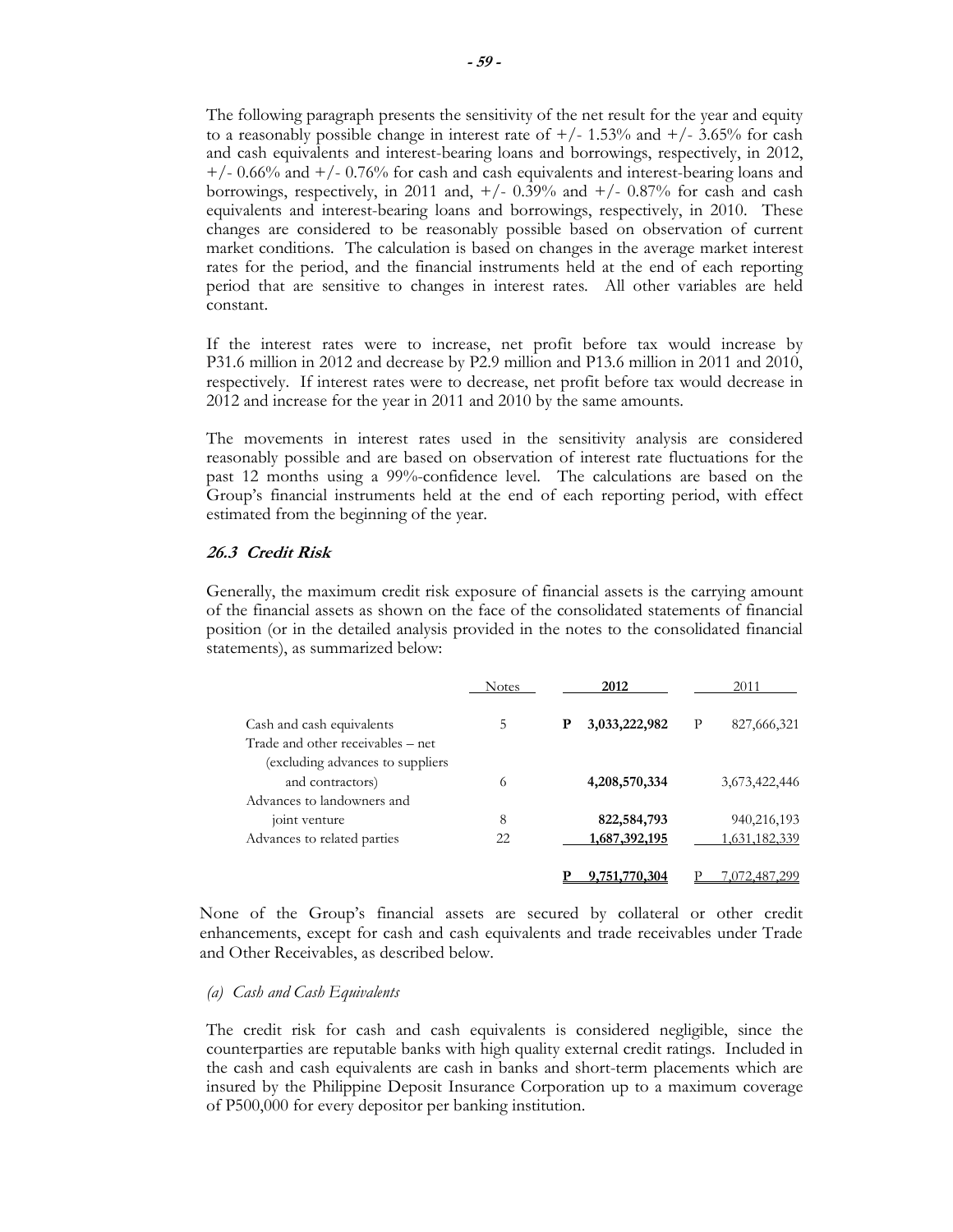#### *(b) Trade and Other Receivables*

In respect of trade and other receivables, the Group is not exposed to any significant credit risk exposure to any single counterparty or any group of counterparties having similar characteristics. Trade receivables consist of a large number of customers in various industries and geographical areas. Majority of the trade receivables are secured by postdated checks and titles to residential units sold to buyers are retained to the Group until balance is fully paid. Based on historical information about customer default rates, management consider the credit quality of trade receivables that are not past due or impaired to be good.

Some of the unimpaired trade receivables are past due as at the end of the reporting period. The trade receivables that are past due but not impaired are as follows:

|                                                                        | 2012                      | 2011                      |
|------------------------------------------------------------------------|---------------------------|---------------------------|
| Not more than 3 months                                                 | 35,590,337                | 40,654,163                |
| More than 3 months but<br>not more than 6 months                       | 173,049,418               | 141,953,949               |
| More than 6 months but<br>not more than one year<br>More than one year | 207,286,843<br>45,793,567 | 182,748,702<br>35,707,777 |
|                                                                        |                           |                           |

#### *(c) Advances to related parties, landowners and joint ventures*

The Group is not exposed to significant credit risk as advances are made to reputable entities.

The table below shows the credit quality by class of financial assets as of December 31, 2012.

|                                                                 |                                 | Neither Past Due nor Specifically Impaired | Past Due or |              |               |  |
|-----------------------------------------------------------------|---------------------------------|--------------------------------------------|-------------|--------------|---------------|--|
|                                                                 |                                 | Standard                                   | Substandard | Individually |               |  |
|                                                                 | High Grade                      | Grade                                      | Grade       | Impaired     | Total         |  |
| Cash and cash equivalents                                       | 3,033,222,982                   | P                                          | P           | Р<br>٠       | 3,033,222,982 |  |
| Trade and other receivables - net<br>Advances to landowners and | 2,014,211,517                   | 2,194,358,817                              |             | ٠            | 4,208,570,334 |  |
| joint venture                                                   | 822, 584, 793                   |                                            |             | ۰            | 822,584,793   |  |
| Advances to related parties - net                               | 1,687,392,195                   |                                            |             |              | 1,687,392,195 |  |
|                                                                 | 7 <b>.</b> 557 <b>.</b> 411.487 | 2,194,358,817                              |             |              | 9.751,770,304 |  |

This compares with the credit quality by class of financial assets as of December 31, 2011.

|                                                                                              |                              | Neither Past Due nor Specifically Impaired | Past Due or |              |                              |
|----------------------------------------------------------------------------------------------|------------------------------|--------------------------------------------|-------------|--------------|------------------------------|
|                                                                                              |                              | Standard                                   | Substandard | Individually |                              |
|                                                                                              | High Grade                   | Grade                                      | Grade       | Impaired     | Total                        |
| Cash and cash equivalents<br>Trade and other receivables - net<br>Advances to landowners and | 827,666,321<br>1,837,858,940 | P<br>1,835,563,506                         | P           | P<br>٠       | 827,666,321<br>3,673,422,446 |
| joint venture<br>Advances to related parties - net                                           | 940,216,193<br>1,631,182,339 |                                            |             |              | 940,216,193<br>1,631,182,339 |
|                                                                                              |                              | .835.563.506                               |             |              | .072.487.299                 |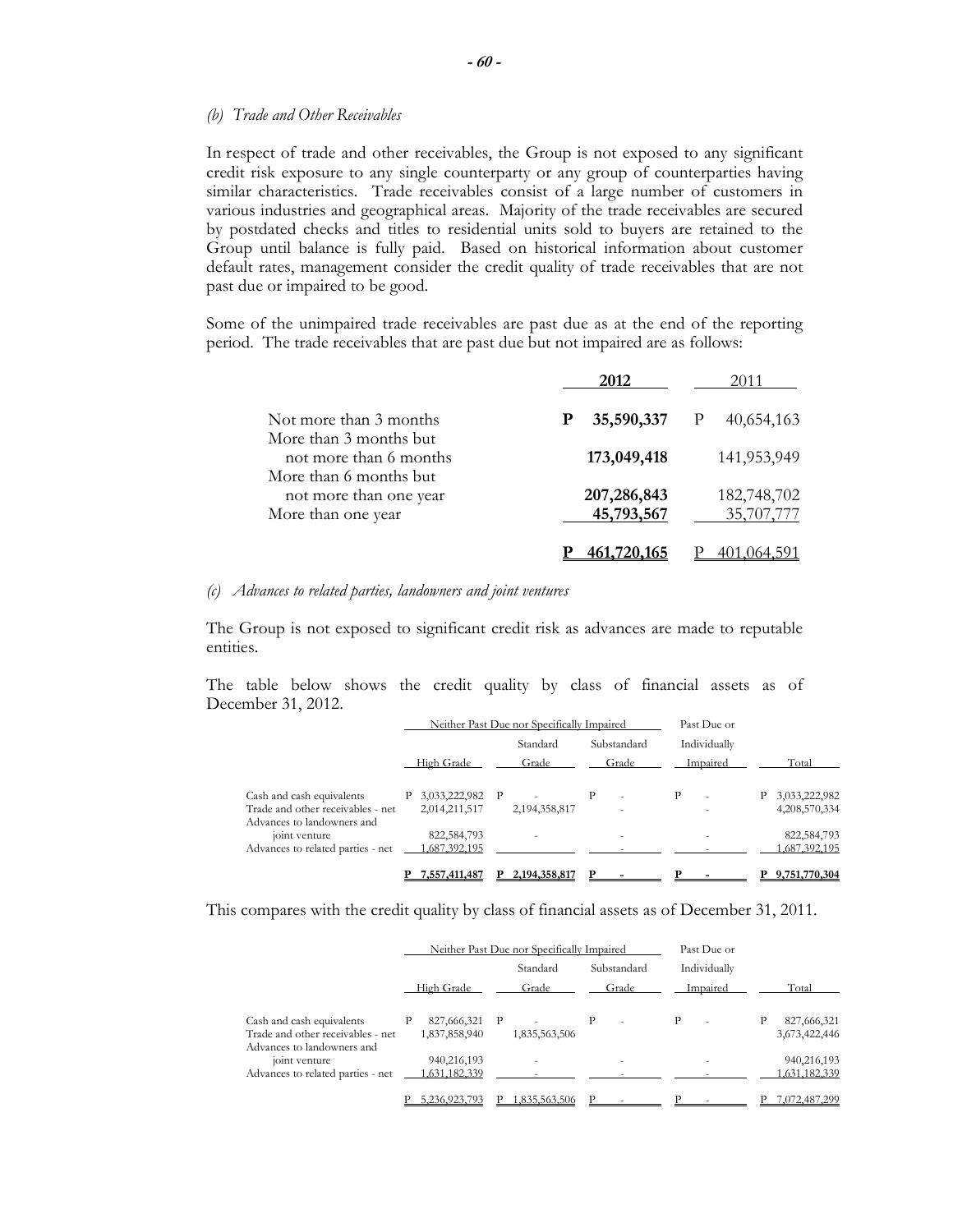The Group continuously monitors defaults of customers and other counterparties, identified either individually or by group, and incorporate this information into its credit risk controls. The Group's policy is to deal only with creditworthy counterparties. In addition, for a significant proportion of sales, advance payments are received to mitigate credit risk.

The Group's management considers that all the above financial assets that are not impaired for each of the reporting dates under review are of good credit quality, including those that are past due.

#### **26.4 Liquidity Risk**

The Group manages its liquidity needs by carefully monitoring scheduled debt servicing payments for long-term financial liabilities as well as cash outflows due in a day-to-day business. Liquidity needs are monitored in various time bands, on a day-to-day and week-to-week basis, as well as on the basis of a rolling 30-day projection. Long-term liquidity needs for 6-month and one-year periods are identified monthly.

The Group maintains cash to meet its liquidity requirements for up to 60-day periods. Excess cash is invested in time deposits, mutual funds or short-term marketable securities. Funding for long-term liquidity needs is additionally secured by an adequate amount of committed credit facilities and the ability to sell long-term financial assets.

As at December 31, 2012, the Group's financial liabilities have contractual maturities which are presented below.

|                                       |                 | Current                  |                          | Non-current |  |
|---------------------------------------|-----------------|--------------------------|--------------------------|-------------|--|
|                                       | Within          | 6 to 12                  | 1 to 5                   | After       |  |
|                                       | 6 Months        | Months                   | Years                    | 5 Years     |  |
| Interest-bearing loans and borrowings | 170,684,851 P   | $\overline{\phantom{a}}$ | 413,846,258<br>P         | - P<br>۰    |  |
| Trade and other payables              | 891, 315, 116   | ٠                        | $\sim$                   | ٠           |  |
| Advances from related parties         | 2,874,646,777   | ٠                        | $\overline{\phantom{a}}$ | ۰           |  |
| Other current liabilities             | 180,245,087     |                          |                          |             |  |
|                                       | 4,116,891,831 P |                          | 413,846,258              |             |  |

This compares to the maturity of the Group's financial liabilities as of December 31, 2011.

|                                       |               | Current                  | Non-current        |          |  |
|---------------------------------------|---------------|--------------------------|--------------------|----------|--|
|                                       | Within        | 6 to 12                  | $1 \text{ to } 5$  | After    |  |
|                                       | 6 Months      | Months                   | Years              | 5 Years  |  |
| Interest-bearing loans and borrowings | 248,890,267 P | $\overline{\phantom{a}}$ | 680, 742, 155<br>Р | – P<br>۰ |  |
| Trade and other payables              | 281,763,584   | ٠                        | $\sim$             | ٠        |  |
| Advances from related parties         | 934, 304, 768 | $\overline{\phantom{a}}$ | $\sim$             | ۰        |  |
| Other current liabilities             | 131,386,380   |                          |                    |          |  |
|                                       | .596.344.999  |                          | 680,742,155        | D        |  |

The above contractual maturities reflect the gross cash flows, which may differ from the carrying values of the liabilities at the end of each reporting period.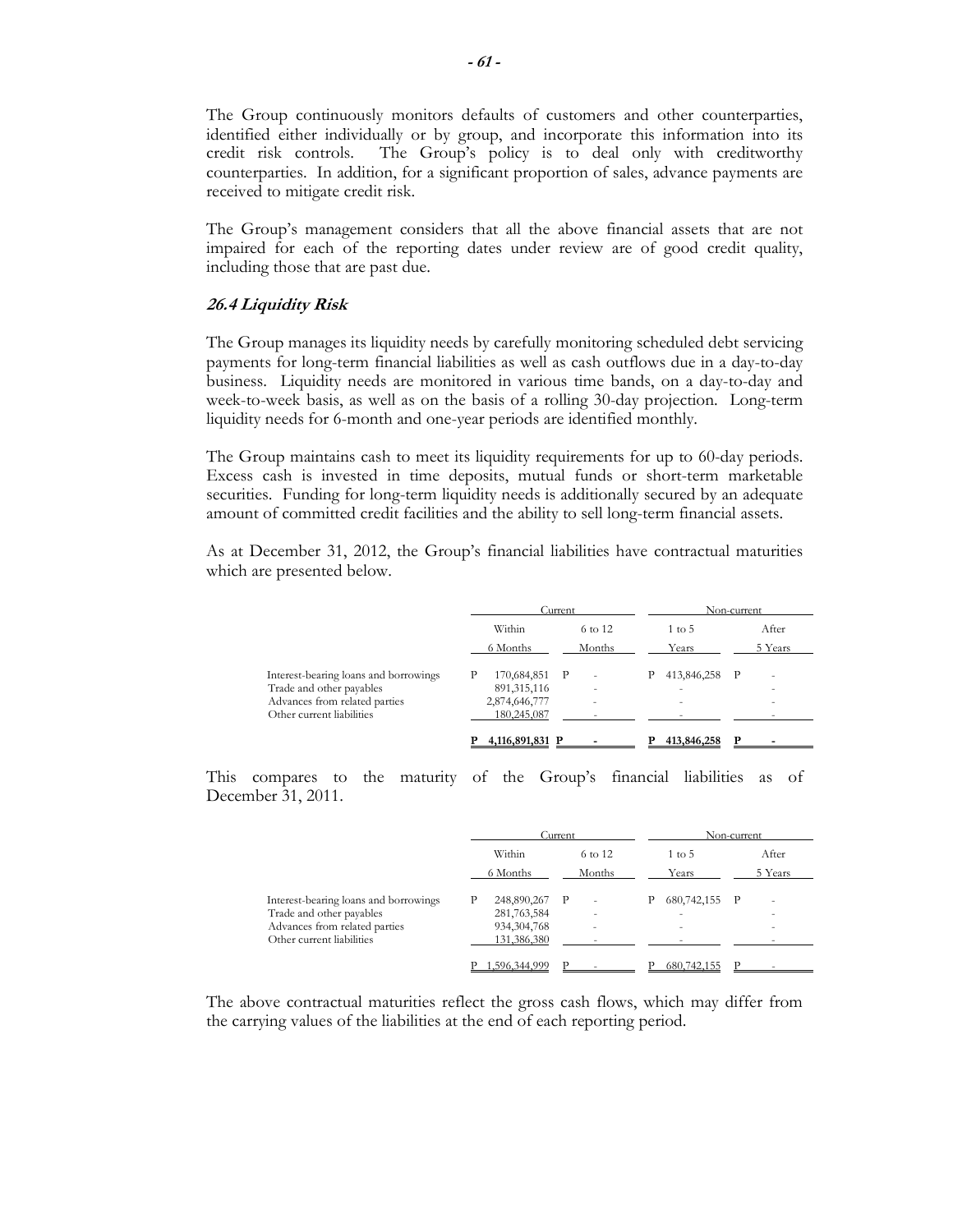#### **26.5 Other Market Price Risk**

The Group's market price risk arises from its investments carried at fair value (classified as AFS financial assets). It manages its risk arising from changes in market price by monitoring the changes in the market price of the investments.

For equity securities listed in the Philippines, an average volatility of 11.67%, 33.63% and 47.93% has been observed during 2012, 2011 and 2010. If quoted price for these securities increased or decreased by that amount, profit before tax would have changed by P220.3 million in 2012, P516.8 million in 2011 and P824.3 million in 2010.

The investments in listed equity securities are considered long-term strategic investments. In accordance with the Group's policies, no specific hedging activities are undertaken in relation to these investments. The investments are continuously monitored and voting rights arising from these equity instruments are utilized in the Group's favor.

The Group is subject to equity securities price risk because of investments held by the Group and classified on the consolidated statement of financial position as AFS financial assets.

The Group is not subject to commodity price risk.

# **27. CATEGORIES AND FAIR VALUES OF FINANCIAL ASSETS AND LIABILITIES**

#### **27. 1 Comparison of Carrying Amounts and Fair Values**

The carrying amounts and fair values of the categories of assets and liabilities presented in the consolidated statements of financial position are shown below.

|                             | <b>Notes</b> | 2012                   |                    | 2011               |               |  |
|-----------------------------|--------------|------------------------|--------------------|--------------------|---------------|--|
|                             |              | <b>Carrying Values</b> | <b>Fair Values</b> | Carrying Values    | Fair Values   |  |
| Financial assets            |              |                        |                    |                    |               |  |
| Loans and Receivables       |              |                        |                    |                    |               |  |
| Cash and cash equivalents   | 5            | 3,033,222,982<br>P     | 3,033,222,982<br>P | 827,666,321 P<br>P | 827,666,321   |  |
| Trade and other receivables | 6            | 4,208,570,334          | 4,259,863,683      | 3,673,422,446      | 3,707,737,331 |  |
| Advances to related parties | 22           | 1,687,392,195          | 1,687,392,195      | 1,631,182,339      | 1,631,182,339 |  |
| Advances to land owners     |              |                        |                    |                    |               |  |
| and joint ventures          | 8            | 822,584,793            | 822,584,793        | 940,216,193        | 940,216,193   |  |
|                             |              |                        |                    |                    |               |  |
|                             |              | 9,751,770,304          | 9,803,063,653      | 7,072,487,299      | 7,106,802,184 |  |
|                             |              |                        |                    |                    |               |  |
| Financial assets at FVTPL   |              |                        |                    | 5,803,260          | 5,803,260     |  |
| AFS Financial assets        | 11           | 1,887,176,000          | 1,887,176,000      | 1,652,746,082      | 1,652,746,082 |  |
|                             |              |                        |                    |                    |               |  |
|                             |              |                        |                    |                    |               |  |
|                             |              | P 11,638,946,304       | P 11,690,239,653   | 8.731.036.641      | 8,765,351,526 |  |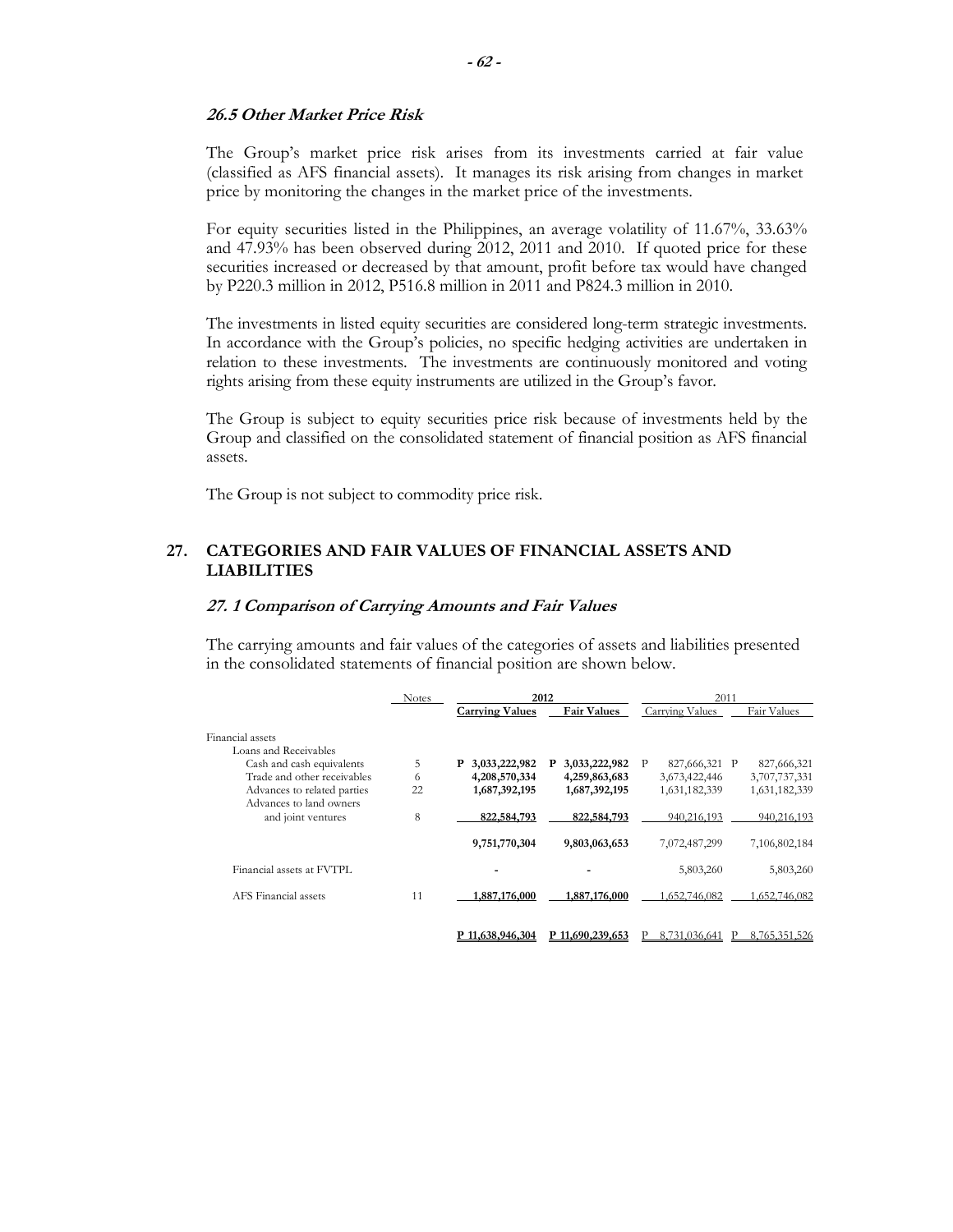|                               | <b>Notes</b> |                        | 2012               | 2011            |               |  |
|-------------------------------|--------------|------------------------|--------------------|-----------------|---------------|--|
|                               |              | <b>Carrying Values</b> | <b>Fair Values</b> | Carrying Values | Fair Values   |  |
| <b>Financial Liabilities</b>  |              |                        |                    |                 |               |  |
| Interest-bearing              |              |                        |                    |                 |               |  |
| loans and borrowings          | 14           | Р<br>389,883,462       | 389,883,462 P<br>P | 639,247,679 p   | 639,247,679   |  |
| Trade and other payables      | 15           | 891, 315, 116          | 891,315,116        | 281,763,584     | 281,763,584   |  |
| Advances from related parties | 22.1         | 2,788,093,347          | 2,788,093,347      | 901, 155, 124   | 901, 155, 124 |  |
| Other current liabilities     | I.           | 180,245,087            | 180,245,087        | 131,386,380     | 131,386,380   |  |
|                               |              | 4,249,537,012          | 4,249,537,012      | .953.527.767    | .953.527.767  |  |

See Notes 2.4 and 2.8 for a description of the accounting policies for each category of financial instruments. A description of the Group's risk management objectives and policies for financial instruments is provided in Note 26.

#### **27.2 Fair Value Hierarchy**

The fair value of the Group's AFS financial assets was based on Level 1 representing quoted prices (unadjusted) in active markets for identical assets or liabilities amounting to P1.9 billion and P1.7 billion as of December 31, 2012 and 2011, respectively, presented as Available-for-sale financial assets in the statements of financial position. On the other hand, Level 3 representing inputs that are based on unobservable inputs amounting to P2.7 million is presented under Other non-current assets.

# **28. CAPITAL MANAGEMENT POLICIES AND PROCEDURES**

The Group's objectives when managing capital are to safeguard the Group's ability to continue as a going concern in order to provide returns for shareholders and benefits for other stakeholders and to maintain an optimal capital structure to reduce the cost of capital.

Capital components for cost of capital purposes include loans and borrowings, preferred stock, common equity and retained earnings. The Group may issue new shares and may prepay some of its interest-bearing loans. Further, it intends to allocate its earnings and available cash in the acquisition and development of new/existing properties to ensure continuous business activities.

The Group monitors its capital gearing by measuring the ratio of Interest-bearing loans and borrowings to total capital. As of December 31, 2012 and 2011, the Group's ratio of Interest-bearing loans and borrowings to equity is as follows:

|                                                       | 2012                               | 2011                            |
|-------------------------------------------------------|------------------------------------|---------------------------------|
| Interest-bearing loans and borrowings<br>Total Equity | P 389,883,462<br>22, 267, 128, 859 | P 639,247,679<br>19,055,425,444 |
| Debt-to-equity ratio                                  | 0.02:1                             | 0.03:1                          |

The Group has complied with its covenant obligations, including maintaining the required debt-to-equity ratio for both years (see Note 14.1).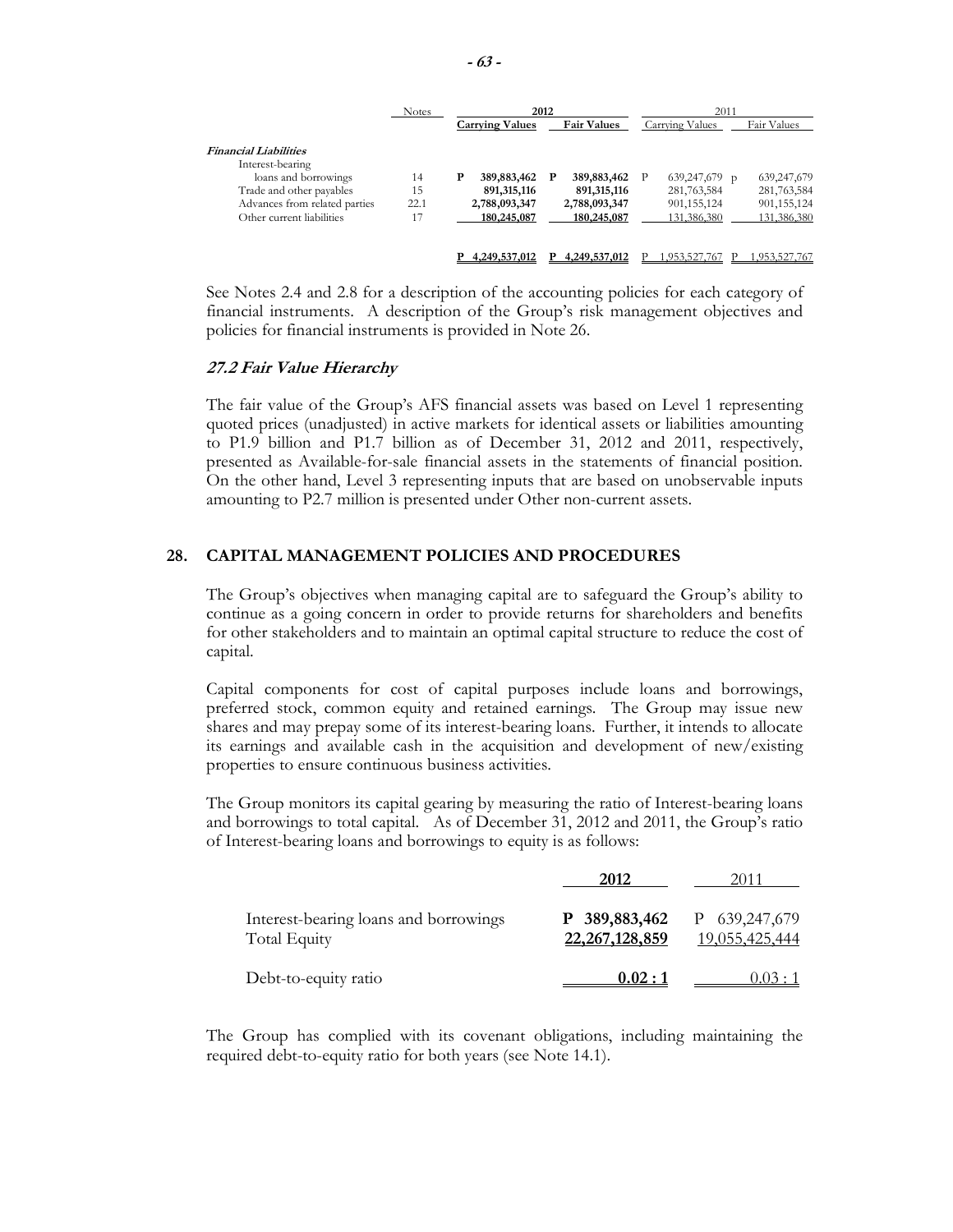# **Punongbayan &.Araullo**

**An instinct for growth'"** 

-.~

**Report of Independent Auditors**  to Accompany Supplementary Information **19th and 20th Floors, Tower 1** Required by the Securities and Exchange **The Enterprise Center Commission Filed Separately from the Basic Financial Statements** T +63 2 886 5511

6766 Ayala Avenue

F +63 2 886 5506 www.punongbayan-araullo.com

The Board of Directors and Stockholders Empire East Land Holdings, Inc. and Subsidiaries *(A Subsidiary of Megaworld Corporation)*  21<sup>st</sup> Floor, The World Centre Building 330 Sen. Gil Puyat A venue, Makati City

We have audited in accordance with Philippine Standards on Auditing, the consolidated financial statements of Empire East Land Holdings, Inc. and Subsidiaries (the Group) for the year ended December 31, 2012, on which we have rendered our report dated March 1, 2013. Our audit was made for the purpose of forming an opinion on the basic consolidated financial statements taken as a whole. The applicable supplementary information (see List of Supplementary Information) is presented for purposes of additional analysis in compliance with the requirements of the Securities Regulation Code Rule 68, and is not a required part of the basic consolidated financial statements prepared in accordance with Philippine Financial Reporting Standards. Such supplementary information is the responsibility of the Group's management. The supplementary information has been subjected to the auditing procedures applied in the audit of the basic consolidated financial statements and, in our opinion, is fairly stated in all material respects in relation to the basic consolidated financial statements taken as a whole.

PUNONGBAYAN & ARAULLO

1 Mario

By: Nelson J. Dinio Partner

> CPA Reg. No. 0097048  $TIN 201 - 771 - 632$ PTR No. 3671455, January 2, 2013, Makati City SEC Group A Accreditation Partner - No. 1036-A (until Sept. 29, 2013) Firm - No. 0002-FR-3 (until Jan. 18, -2015) BIR AN 08-002511-32-2011 (until Feb. 3, 2014) ./ / Firm's BOA/PRC Cert. of Reg. No. 0002 (until Dec. 31; 2015)

Certified Public Accountants P&A is a member firm within Grant Thornton International Ltd

 $1.1.0012$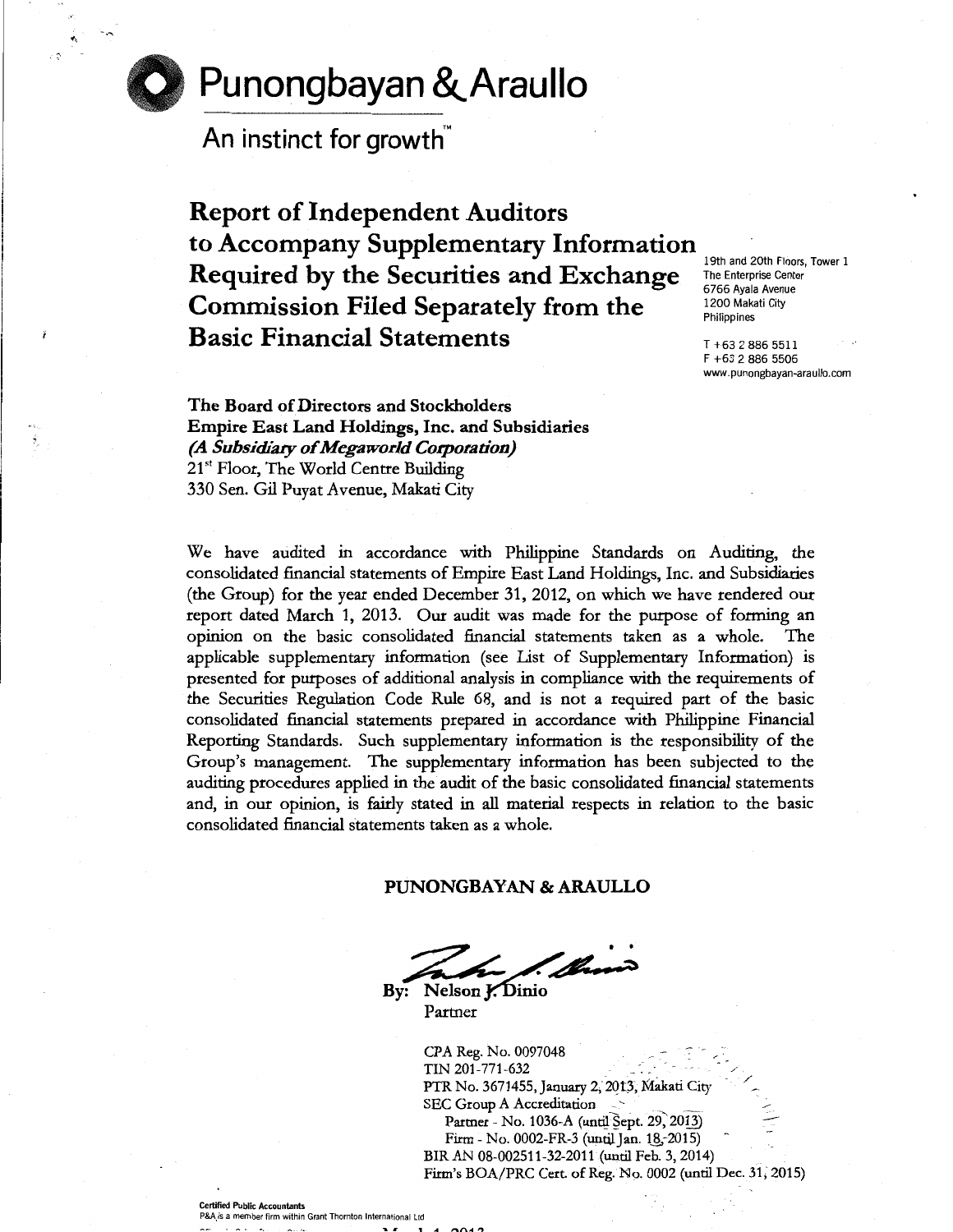#### **Empire East Land Holdings, Inc List of Supplementary Information December 31, 2012**

| Schedule      | Content                                                                                                                                                                                               |           |  |  |  |  |
|---------------|-------------------------------------------------------------------------------------------------------------------------------------------------------------------------------------------------------|-----------|--|--|--|--|
|               | Schedules Required under Annex 68-E of the Securities Regulation Code Rule 68                                                                                                                         |           |  |  |  |  |
| A             | Available-for-sale Financial Assets                                                                                                                                                                   | 1         |  |  |  |  |
| B             | Amounts Receivable from Directors, Officers, Employees, Related Parties, and Principal<br>Stockholders (Other than Related Parties)                                                                   | 2         |  |  |  |  |
| $\mathcal{C}$ | Amounts Receivable from Related Parties which are Eliminated during the Consolidation<br>of Financial Statements                                                                                      | 3         |  |  |  |  |
| D             | Intangible Assets - Other Assets                                                                                                                                                                      | 4         |  |  |  |  |
| Е             | Long-term Debt                                                                                                                                                                                        | 5         |  |  |  |  |
| F             | Indebtedness to Related Parties                                                                                                                                                                       | 6         |  |  |  |  |
| G             | Guarantees of Securities of Other Issuers                                                                                                                                                             | N/A       |  |  |  |  |
| Н             | Capital Stock                                                                                                                                                                                         | 7         |  |  |  |  |
| Others        |                                                                                                                                                                                                       |           |  |  |  |  |
|               | Schedule of Relevant Financial Ratios                                                                                                                                                                 | 8         |  |  |  |  |
|               | Reconciliation of Retained Earnings Available for Dividend Declaration                                                                                                                                | 9         |  |  |  |  |
|               | Summary of Philippine Financial Reporting Standards and Interpretations Adopted by<br>the Securities and Exchange Commission and the Financial Reporting Standards Council<br>as of December 31, 2012 | $10 - 12$ |  |  |  |  |
|               | Map Showing the Relationship Between the Company and its Related Entities                                                                                                                             | 13        |  |  |  |  |
|               | Summary of Stock Rights Offering Proceeds                                                                                                                                                             | 14        |  |  |  |  |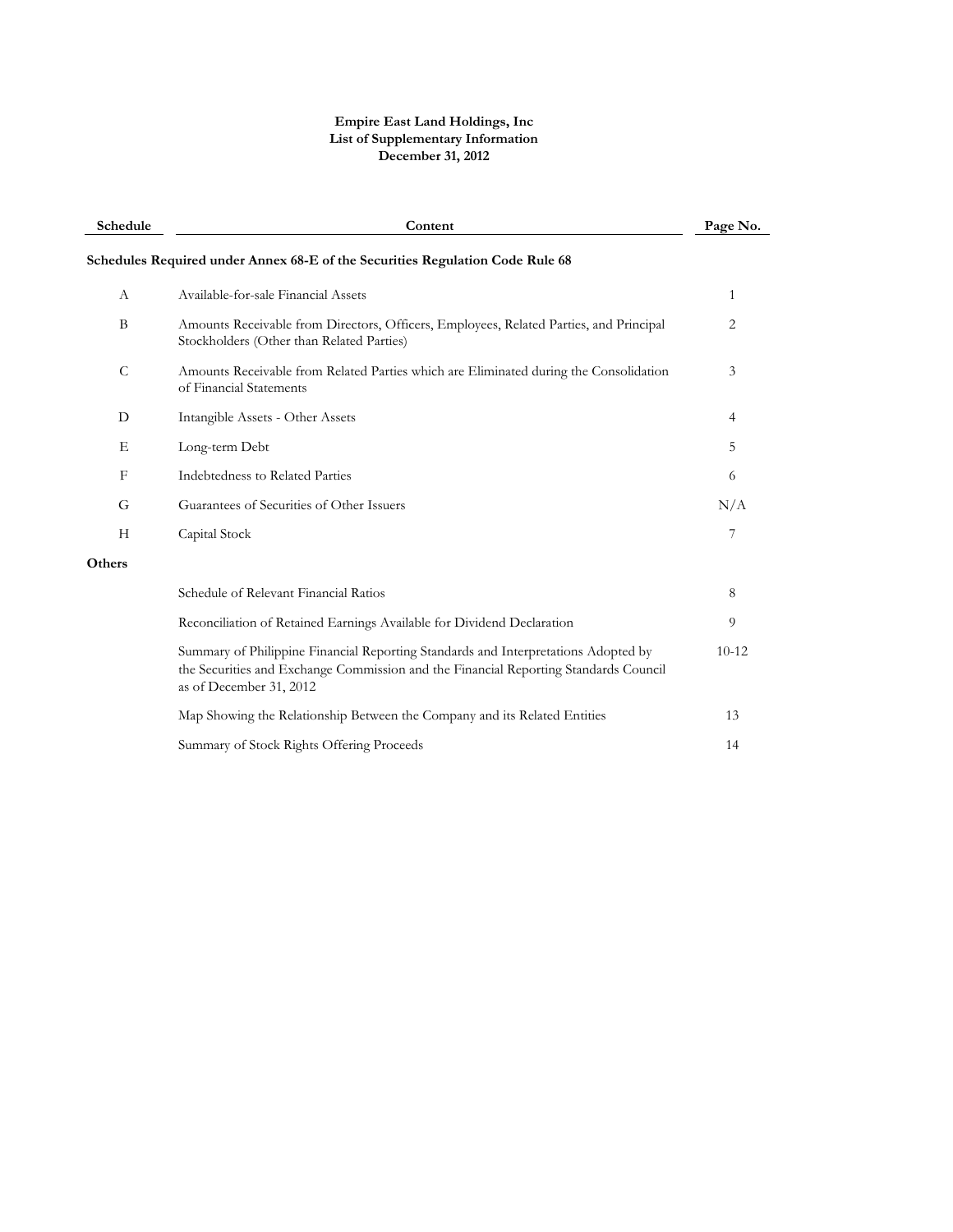# **EMPIRE EAST LAND HOLDINGS, INC. AND SUBSIDIARIES Schedule A - Financial Asset at Fair Value Through Profit or Loss December 31, 2012**

| Name of Issuing Entity<br>and Association of Each<br><b>Issue</b> | Number of Shares or<br><b>Principal Amount of</b><br><b>Bonds and Notes</b> | <b>Amount in Peso</b> | Equity in earnings<br>(losses) of investee for<br>the period | Other | Distibution of earnings<br>by investee | Other | Number of shares or<br>principal amount of<br>bonds and notes | <b>Amount in Peso</b> | Dividends received<br>from investments not<br>accounted for by the<br>equity method |
|-------------------------------------------------------------------|-----------------------------------------------------------------------------|-----------------------|--------------------------------------------------------------|-------|----------------------------------------|-------|---------------------------------------------------------------|-----------------------|-------------------------------------------------------------------------------------|
| <b>AFS Financial Assets</b><br><b>Alliance Global Group</b>       | 112,600,000                                                                 | 1,887,176,000         |                                                              |       |                                        |       |                                                               | 1,887,176,000         |                                                                                     |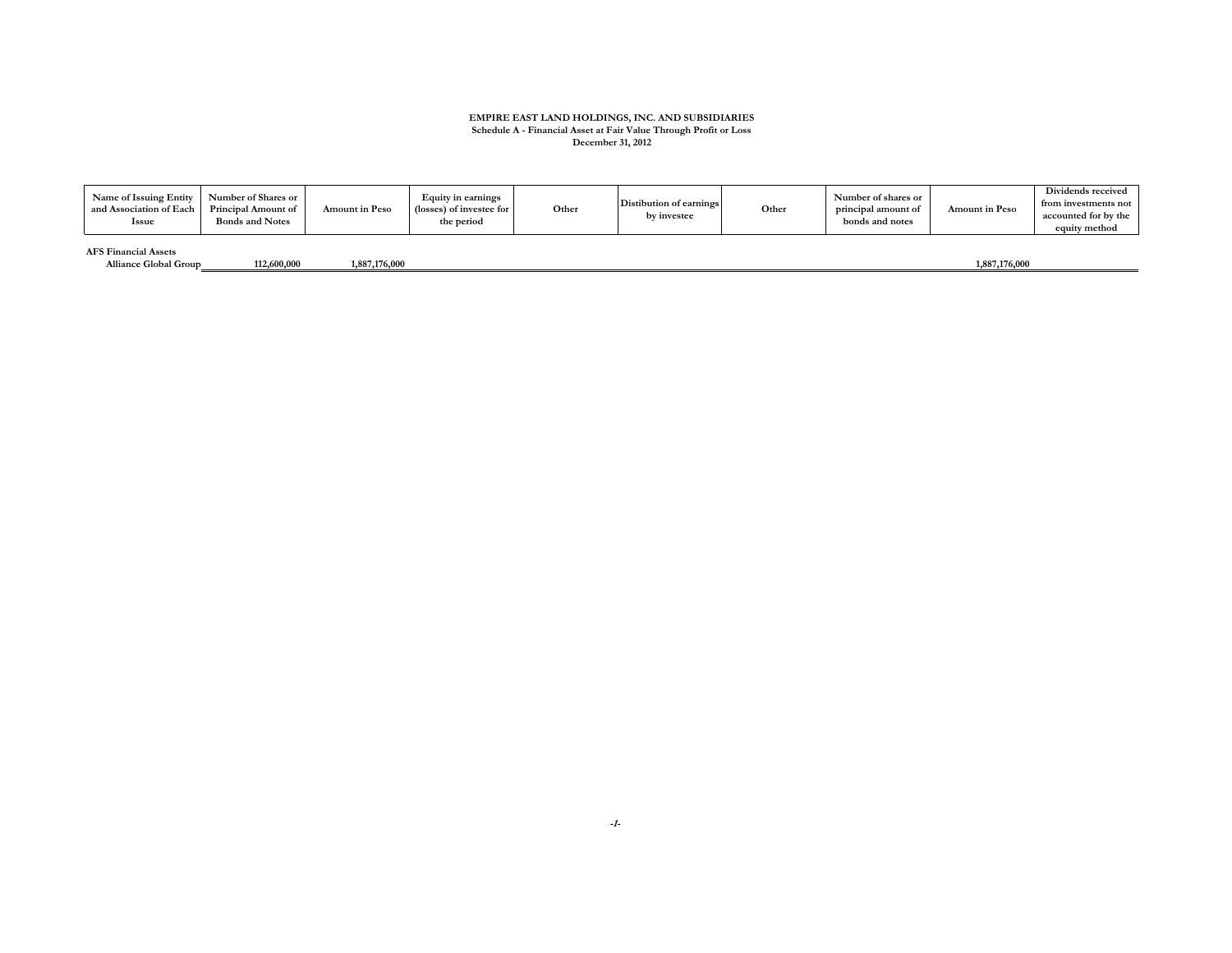#### **EMPIRE EAST LAND HOLDINGS, INC. AND SUBSIDIARIES Schedule B- Amounts Receivable from Directors, Officers, Employees, Related Parties and Principal Stockholders (Other than Related Parties) December 31, 2012**

|                                            |                                             |                             |                      | Deductions             | <b>Ending Balance</b> |             |                             |
|--------------------------------------------|---------------------------------------------|-----------------------------|----------------------|------------------------|-----------------------|-------------|-----------------------------|
| Name and designation of<br>debtor          | <b>Balance at</b><br>Beginning of<br>period | Additions/Transf<br>er 2012 | Amounts<br>collected | Amounts written<br>off | Current               | Not current | Balance at end of<br>period |
| <b>Advances to Officers and Employees:</b> |                                             |                             |                      |                        |                       |             |                             |
| Barrera, Julieta                           | 94,410                                      |                             | (83,607)             |                        | 10,803                |             | 10,803                      |
| Cabrera, Edna Esperanza                    | 362,281                                     |                             | (66, 609)            |                        | 295,672               |             | 295,672                     |
| Cacho, Evelyn                              | 30,693                                      | 818,000                     | (328,009)            |                        | 520,684               |             | 520,684                     |
| Chan, Ermanric                             | 209,909                                     |                             | (85,979)             |                        | 123,930               |             | 123,930                     |
| Danenberg, Mercedes                        | 137,344                                     |                             | (92, 883)            |                        | 44,461                |             | 44,461                      |
| Domingo, Ma. Visitacion                    | 142,967                                     |                             | (63, 686)            |                        | 79,281                |             | 79,281                      |
| Edaño, Dennis                              | 33,655                                      |                             | (33, 655)            |                        |                       |             |                             |
| Gregorio, Ricardo                          | 116,244                                     |                             | (116, 244)           |                        |                       |             |                             |
| Llaga, Jhoanna Lyndelou                    | 929,154                                     |                             | (204, 490)           |                        | 724,664               |             | 724,664                     |
| Llantada Jr., Antonio                      | 106,586                                     | 567,500                     | (114, 719)           |                        | 559,367               |             | 559,367                     |
| Llena, Jose Arnel                          | 130,861                                     |                             | (63, 473)            |                        | 67,388                |             | 67,388                      |
| Libago, Ricky S.                           | 249,628                                     |                             | (150, 759)           |                        | 98,869                |             | 98,869                      |
| Lim, Robert Edwin                          | 43,915                                      | 556,350                     | (76, 051)            |                        | 524,214               |             | 524,214                     |
| Madridejos, Arminus                        | 176,017                                     |                             | (76, 833)            |                        | 99,184                |             | 99,184                      |
| Manalac, Michael                           | 207,713                                     |                             | (76, 619)            |                        | 131,094               |             | 131,094                     |
| Ramos, Franemil                            | 222,610                                     |                             | (86, 623)            |                        | 135,987               |             | 135,987                     |
|                                            | 3,193,986                                   | 1,941,849                   | (1,720,238)          |                        | 3,415,597             |             | 3,415,597                   |

**Note: Please refer to Schedule C for Amounts Receivable from Related parties.**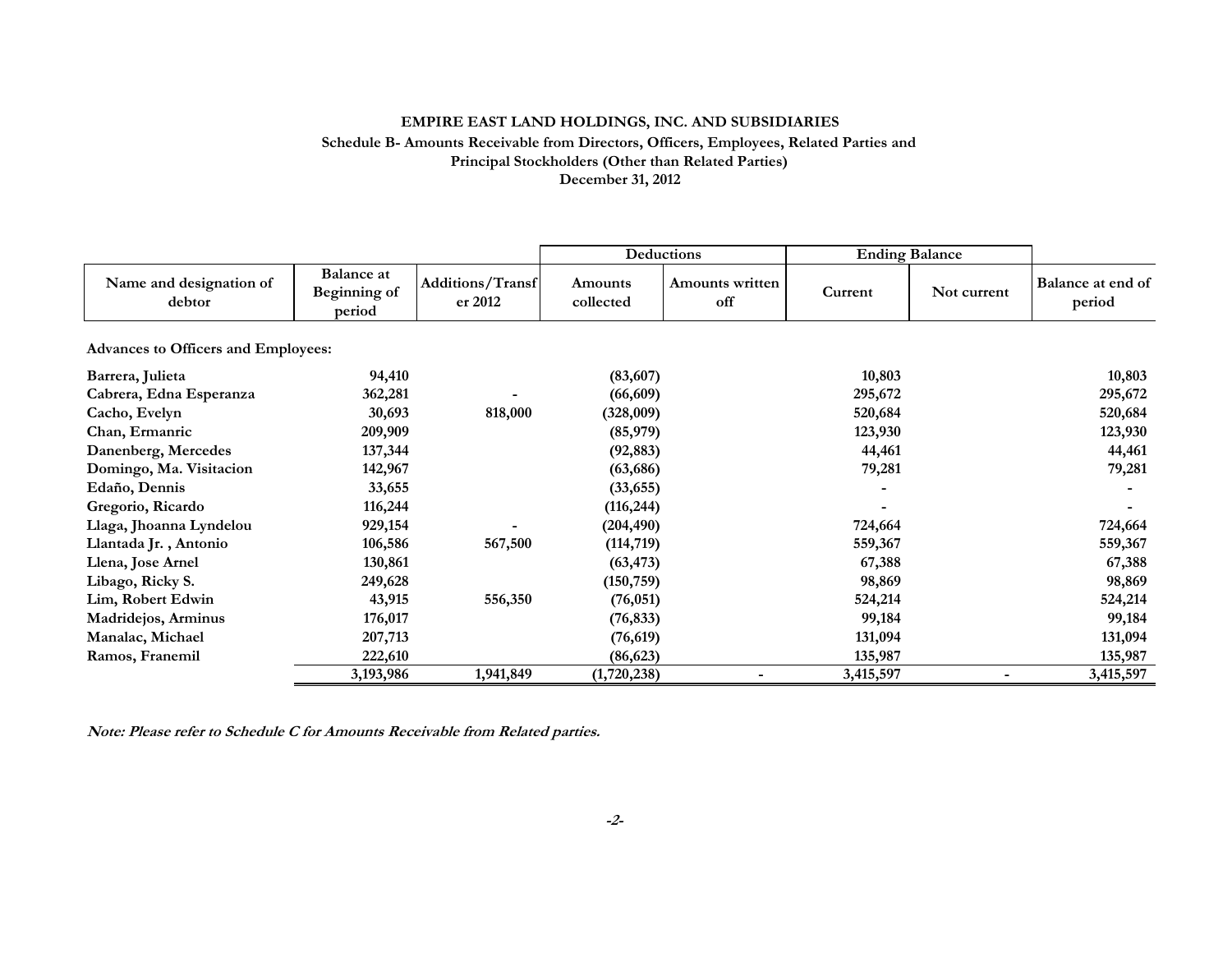## **EMPIRE EAST LAND HOLDINGS, INC. AND SUBSIDIARIES Schedule C - Amounts Receivable from Related Parties which are Eliminated during the Consolidation of Financial Statements December 31, 2012**

| Name and Designation of debtor     | <b>Balance of</b> | <b>Balance</b> at |
|------------------------------------|-------------------|-------------------|
|                                    | beginning period  | the end of period |
|                                    |                   |                   |
| Eastwood Properties Holdings, Inc. | 1,316,806,782     | 1,316,806,782     |
| Empire East Communities Inc.       | 99,589,280        | 153,037,732       |
| Laguna Bel Air School, Inc.        | 71,981,358        | 63,217,474        |
| Valle Verde Properties, Inc.       | 62,225,188        | 62,461,212        |
| Sherman Oak Holdings Inc.          | 16,048,239        | 17,083,015        |
| Sonoma Premier Land Inc.           | 7,356,147         | 7,360,647         |
| <b>TOTAL</b>                       | 1,574,006,994     | 1,619,966,862     |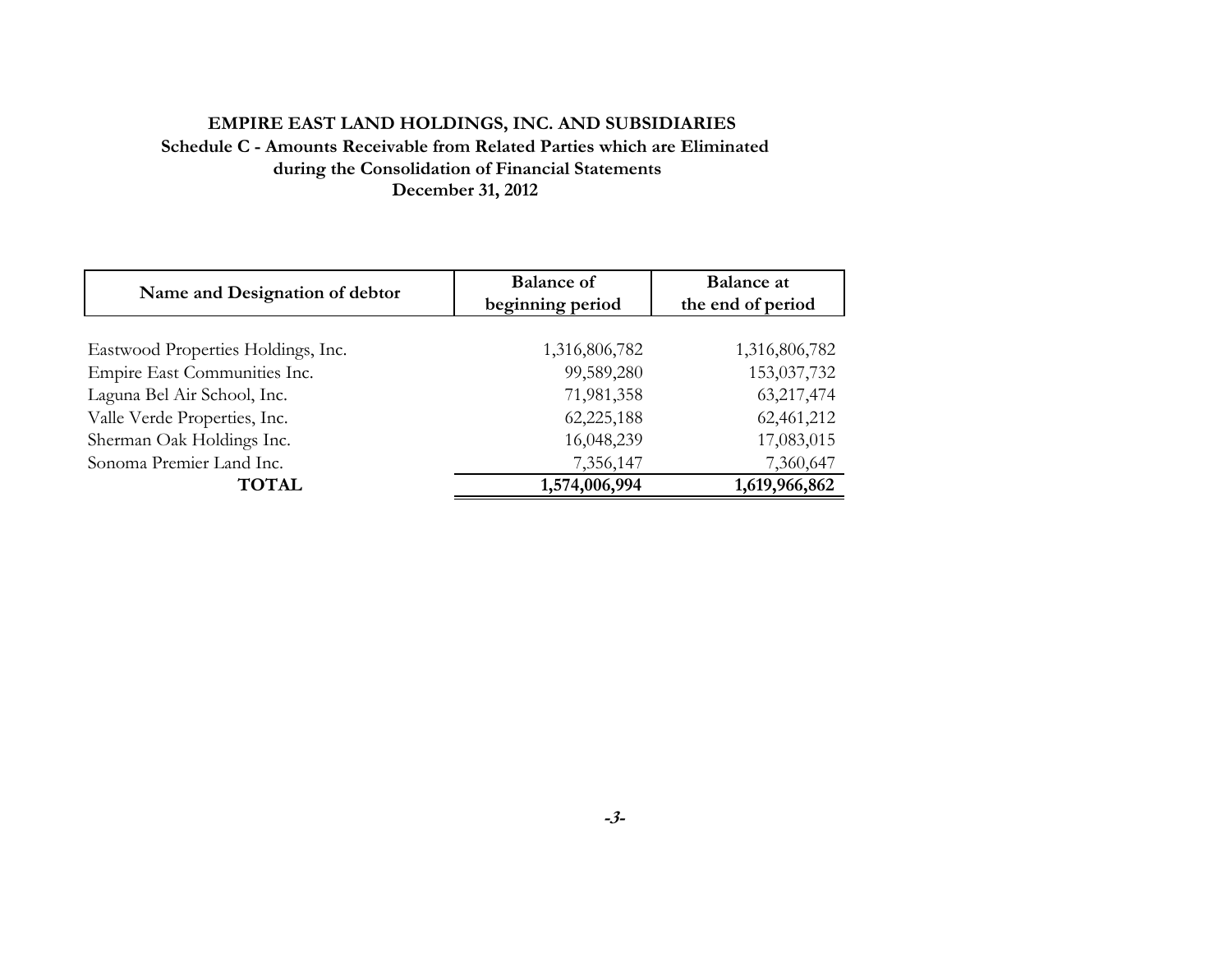### **EMPIRE EAST LAND HOLDINGS, INC. AND SUBSIDIARIES Schedule D - Intangible Assets - Other Assets December 31, 2012**

| Description | Beginning Balance Additions at Cost | <b>Charged to Cost</b><br>and Expenses | Charged to Other<br><b>Accounts</b> | <b>Other Changes</b><br><b>Additions</b><br>(Deductions) | <b>Ending Balance</b> |
|-------------|-------------------------------------|----------------------------------------|-------------------------------------|----------------------------------------------------------|-----------------------|

**Goodwill P 78,326,757 - - - - P 78,326,757**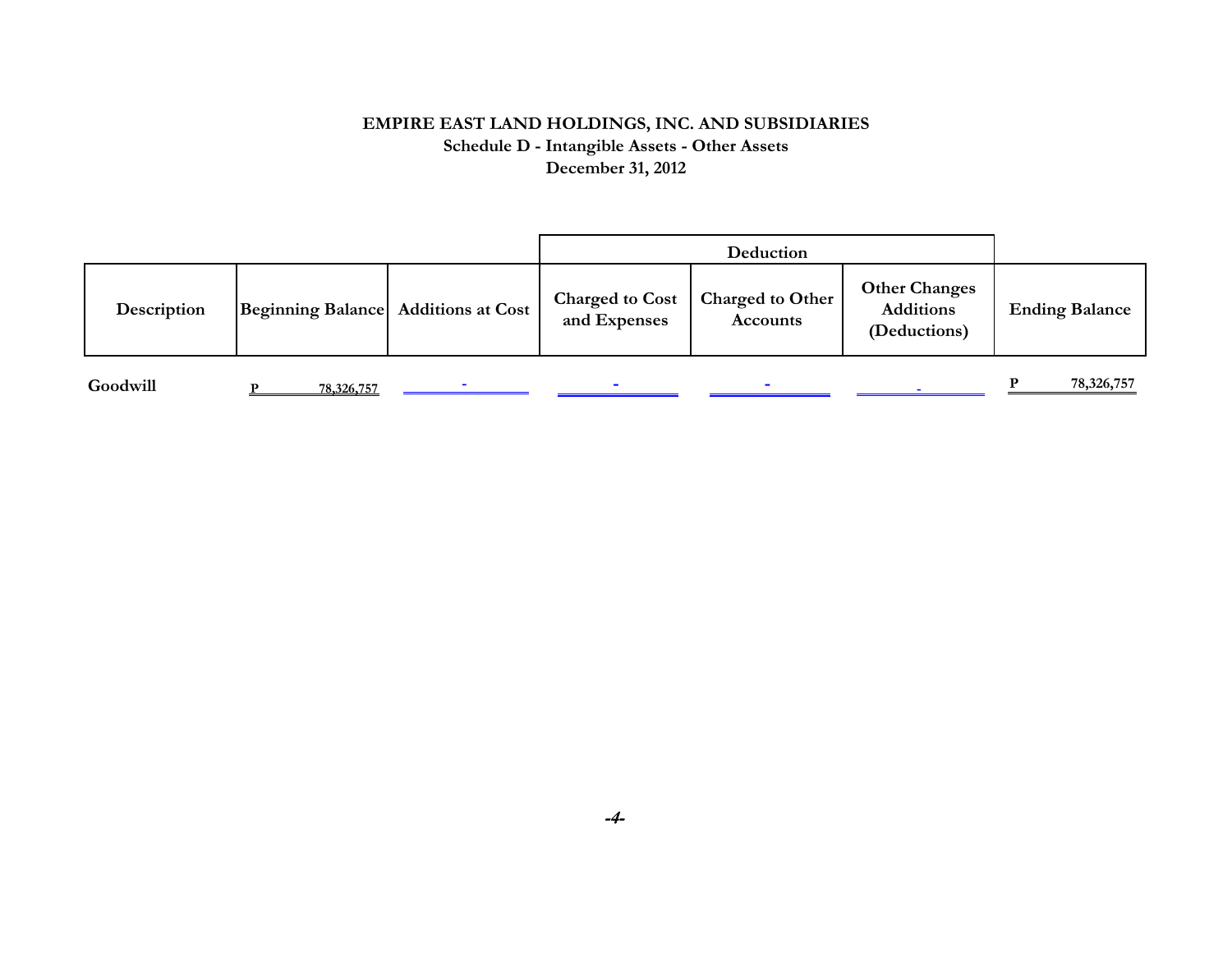## **EMPIRE EAST LAND HOLDINGS, INC. AND SUBSIDIARIES Schedule E - Long-Term Debt December 31, 2012**

| Title of Issue and Type of<br>Obligation | <b>Amount Authorized by</b><br>Indenture | <b>Amount Shown Under</b><br><b>Caption</b> "Current Portion of<br>Long-term Debt" in Related<br><b>Statement of Financial</b><br>Position | <b>Amount Shown Under</b><br>Caption"Long-term Debt" in<br>related Statement of Financial<br>Position |
|------------------------------------------|------------------------------------------|--------------------------------------------------------------------------------------------------------------------------------------------|-------------------------------------------------------------------------------------------------------|
| Loans                                    | 389, 883, 462                            | 152,989,611                                                                                                                                | 236,893,851                                                                                           |

*Loans are payable up to 2017and bear interest at annual average rate of 7.8% to 10.5% per annum, subject to monthly repricing.*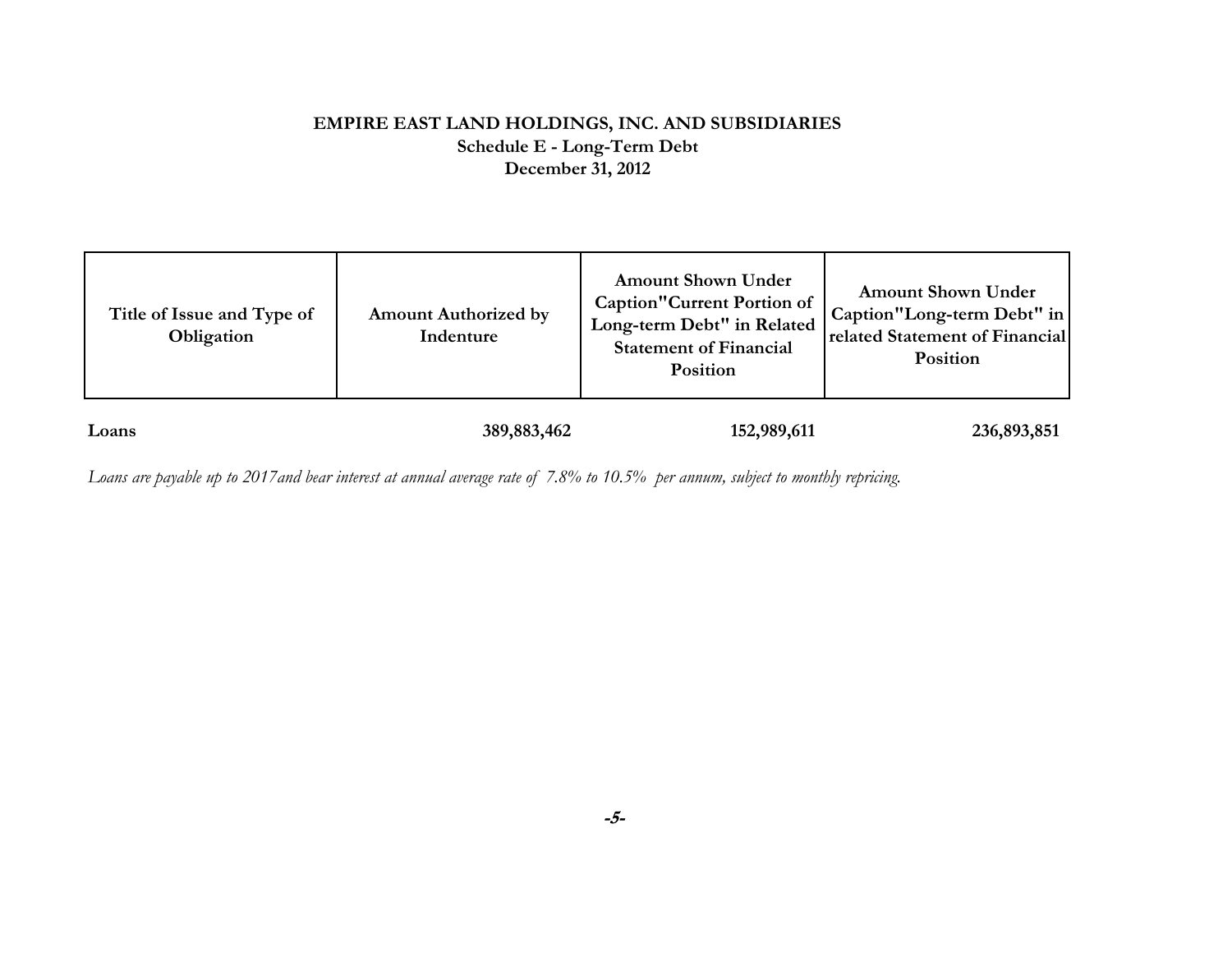# **EMPIRE EAST LAND HOLDINGS, INC. AND SUBSIDIARIES Schedule F - Indebtedness to Related Parties (Other than Affiliates) December 31, 2012**

| <b>Name of Related Party</b>                                              |   | <b>Balance</b> at<br><b>Beginning of Year</b> | <b>Balance</b> at<br><b>End of Year</b> |                                              |  |
|---------------------------------------------------------------------------|---|-----------------------------------------------|-----------------------------------------|----------------------------------------------|--|
| Megaworld Corporation<br>Gilmore Property Marketing Association<br>Others | P | 813, 835, 391<br>-<br>87,319,734              | ${\bf P}$                               | 2,324,428,182<br>387, 202, 164<br>76,463,001 |  |
|                                                                           | р | 901, 155, 125                                 | P                                       | 2,788,093,347                                |  |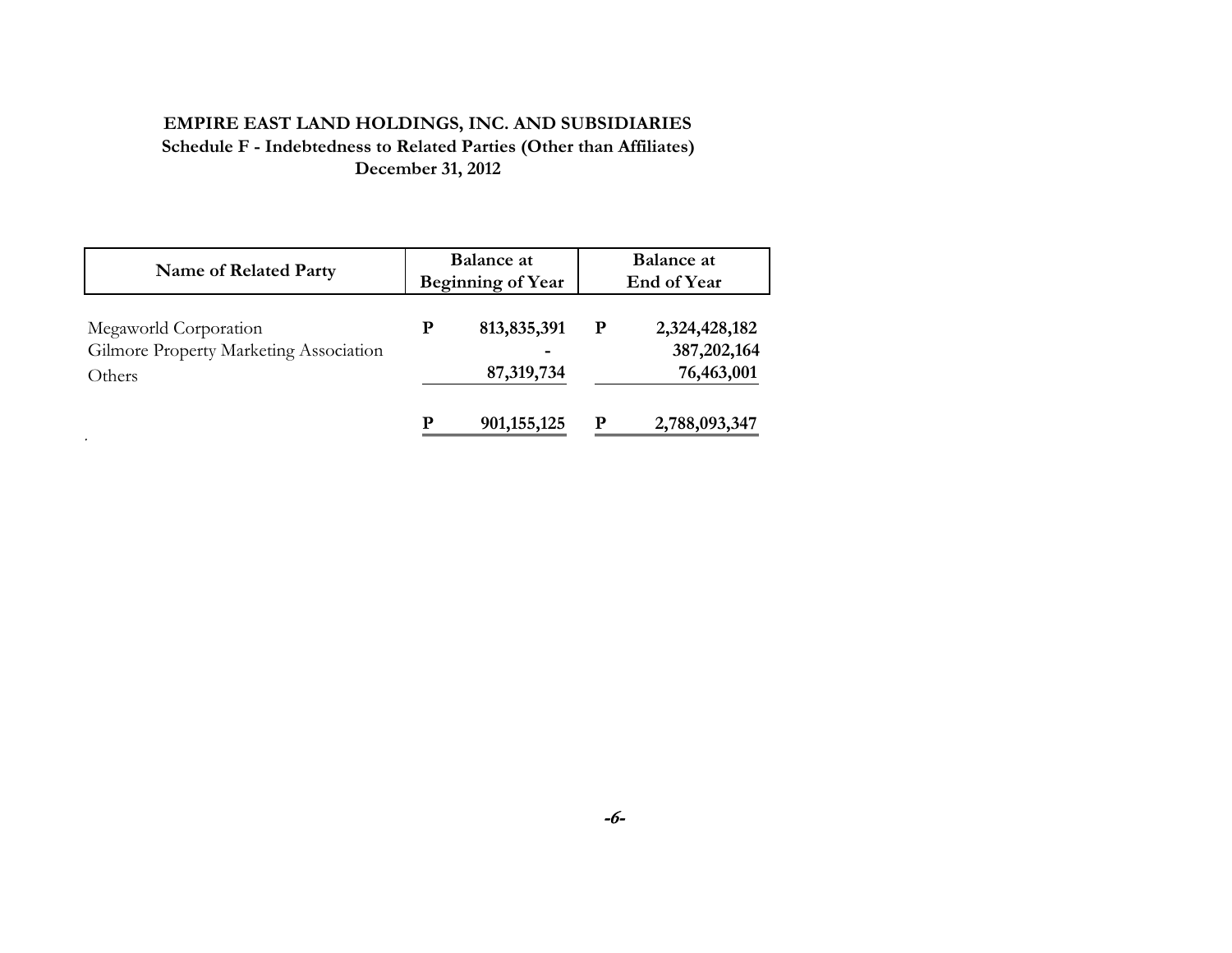#### **EMPIRE EAST LAND HOLDINGS, INC. AND SUBSIDIARIES Schedule H - Capital Stock December 31, 2012**

|                |                                       |                                                                                                                                                   |                                                                                                        |                        | Number of Shares Held by             |        |
|----------------|---------------------------------------|---------------------------------------------------------------------------------------------------------------------------------------------------|--------------------------------------------------------------------------------------------------------|------------------------|--------------------------------------|--------|
| Title of Issue | <b>Number of Shares</b><br>Authorized | <b>Number of Shares</b><br>Issued and<br>Outstanding as<br>Shown Under the<br><b>Related Statement of</b><br><b>Financial Position</b><br>Caption | <b>Number of Shares</b><br>Reserved for<br>Options, Warrants,<br>Conversion and<br><b>Other Rights</b> | <b>Related Parties</b> | Directors, Officers<br>and Employees | Others |

**Preferred shares** 2,000,000,000 -

**Common shares 13,476,199,167 31,495,200,000 \* 10,590,421,438** 

*\* Number of shares issued and outstanding net of 127,256,071 Treasury Shares.*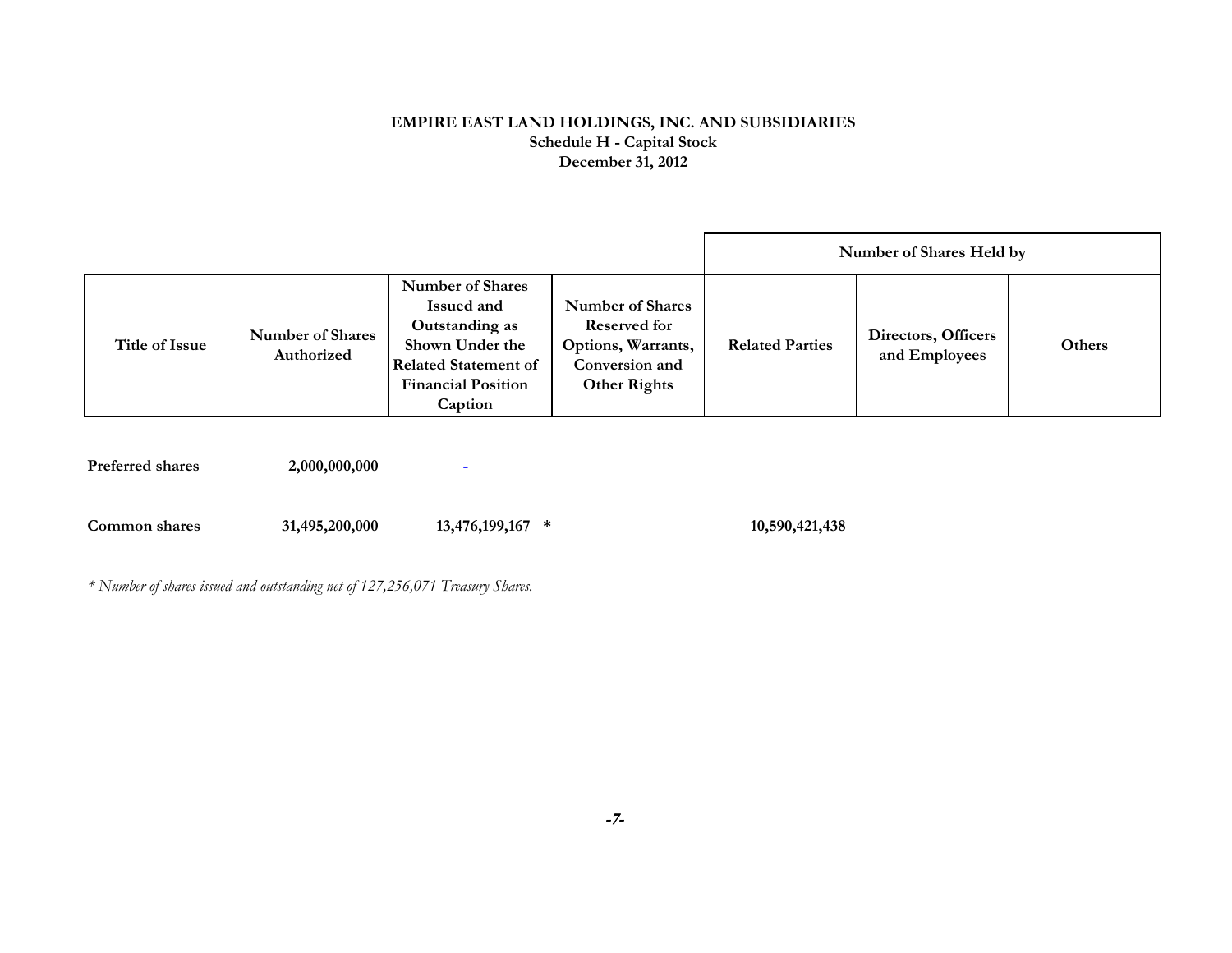#### **(Amounts in Philippine Pesos) EMPIRE EAST LAND HOLDINGS, INC. AND SUBSIDIARIES Schedule of Relevant Financial Ratios as Required Under SRC Rule 68, as amended For the years ended December 31, 2012 and 2011**

|    |                             |                                                                 |   | 2012                            |   | 2011                            | 2012  | 2011  |
|----|-----------------------------|-----------------------------------------------------------------|---|---------------------------------|---|---------------------------------|-------|-------|
| Ι. | Current/liquidity ratios    |                                                                 |   |                                 |   |                                 |       |       |
|    | a. Current Ratio            |                                                                 |   |                                 |   |                                 |       |       |
|    |                             |                                                                 | P |                                 | Ρ |                                 | 3.10  | 4.07  |
|    |                             | <b>Total Current Assets</b><br><b>Total Current Liabilities</b> |   | 21,979,496,671<br>7,099,359,427 |   | 17,067,397,200<br>4,193,111,816 |       |       |
|    | b. Quick Ratio              |                                                                 |   |                                 |   |                                 |       |       |
|    |                             | (Cash and Cash Equivalents + Marketable Securities+Trade        |   |                                 |   |                                 |       |       |
|    |                             | and Other Receivables)                                          |   | 5,623,811,913                   |   | 3,059,700,916                   | 0.79  | 0.73  |
|    |                             | <b>Total Current Liabilities</b>                                |   | 7.099.359.427                   |   | 4,193,111,816                   |       |       |
| П. | Solvency ratios             |                                                                 |   |                                 |   |                                 |       |       |
|    | a. Solvency Ratio           |                                                                 |   |                                 |   |                                 |       |       |
|    |                             | (Earnings Before Interest and Taxes)                            |   |                                 |   | 272,379,262                     | 0.04  | 0.04  |
|    |                             | <b>Total Liabilities</b>                                        |   | 394,065,627<br>9,711,621,001    |   | 6,655,467,068                   |       |       |
|    | b. Debt-to-Equity Ratio     |                                                                 |   |                                 |   |                                 |       |       |
|    |                             | <b>Total Liabilities</b>                                        |   | 9,711,621,001                   |   | 6,655,467,068                   | 0.44  | 0.35  |
|    |                             | <b>Total Equity</b>                                             |   | 22, 267, 128, 859               |   | 19,055,425,444                  |       |       |
|    | III. Asset-to-equity ratio  |                                                                 |   |                                 |   |                                 |       |       |
|    |                             | Total Assets                                                    |   | 31,978,749,860                  |   | 25,710,892,512                  | 1.44  | 1.35  |
|    |                             | <b>Total Equity</b>                                             |   | 22, 267, 128, 859               |   | 19,055,425,444                  |       |       |
|    | IV. Interest Coverage Ratio |                                                                 |   |                                 |   |                                 |       |       |
|    |                             | (Earnings Before Interest and Taxes)                            |   | 394,065,627                     |   | 272,379,262                     | 3.08  | 2.18  |
|    |                             | <b>Interest Expense</b>                                         |   | 127,988,279                     |   | 125,002,679                     |       |       |
| V. | <b>Profitability Ratios</b> |                                                                 |   |                                 |   |                                 |       |       |
|    | a. Net Profit Margin        |                                                                 |   |                                 |   |                                 |       |       |
|    |                             | Net Profit                                                      |   | 235, 348, 575                   |   | 186, 122, 832                   | 16%   | 17%   |
|    |                             | Revenues                                                        |   | 1,462,074,602                   |   | 1,090,226,804                   |       |       |
|    | b. Return on Equity         |                                                                 |   |                                 |   |                                 |       |       |
|    |                             | Net profit                                                      |   | 235,348,575                     |   | 186, 122, 832                   | $1\%$ | $1\%$ |
|    |                             | Average Equity                                                  |   | 20,661,277,152                  |   | 19,292,956,097                  |       |       |
|    | c. Return on Assets         |                                                                 |   |                                 |   |                                 |       |       |
|    |                             | Net profit                                                      |   | 235,348,575                     |   | 186, 122, 832                   | $1\%$ | $1\%$ |
|    |                             | <b>Average Assets</b>                                           |   | 28,844,821<br>.186              |   | 26,756,924,474                  |       |       |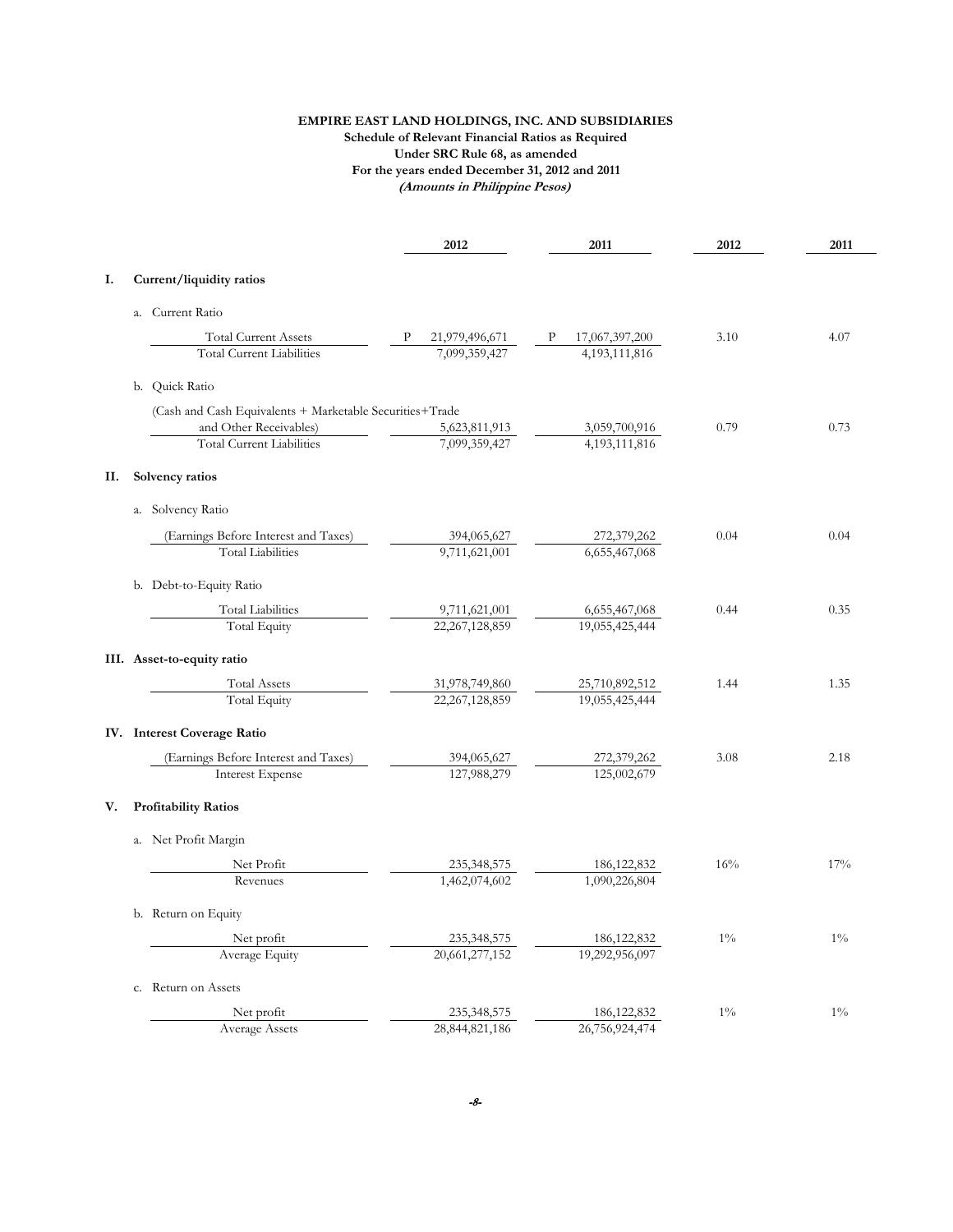# **EMPIRE EAST LAND HOLDINGS, INC. (A Subsidiary of Megaworld Corporation) 21st Floor, The World Centre Building, 330 Sen. Gil Puyat Avenue, Makati City**

### **For the Year Ended December 31, 2012 Reconciliation of Retained Earnings Available for Dividend Declaration**

| Unappropriated Retained Earnings at Beginning of Year   | ${\bf p}$ | 2,622,693,737  |
|---------------------------------------------------------|-----------|----------------|
| Prior Years' Outstanding Reconciling Items, net of tax  |           |                |
| Deferred tax asset                                      |           | 25,823,469     |
| <b>Unappropriated Retained Earnings Available for</b>   |           |                |
| Dividend Declaration at Beginning of Year, as Adjusted  |           | 2,648,517,206  |
| Net Profit Realized during the Year                     |           |                |
| Net profit per audited financial statements             |           | 225,812,285    |
| Non-actual/unrealized income, net of tax                |           |                |
| Deferred tax income                                     |           | 7,486,938      |
|                                                         |           | 233,299,223    |
| <b>Retained Earnings Restricted for Treasury Shares</b> |           | 102, 106, 658) |
| <b>Unappropriated Retained Earnings Available for</b>   |           |                |
| Dividend Declaration at End of Year                     | P         | 2,779,709,771  |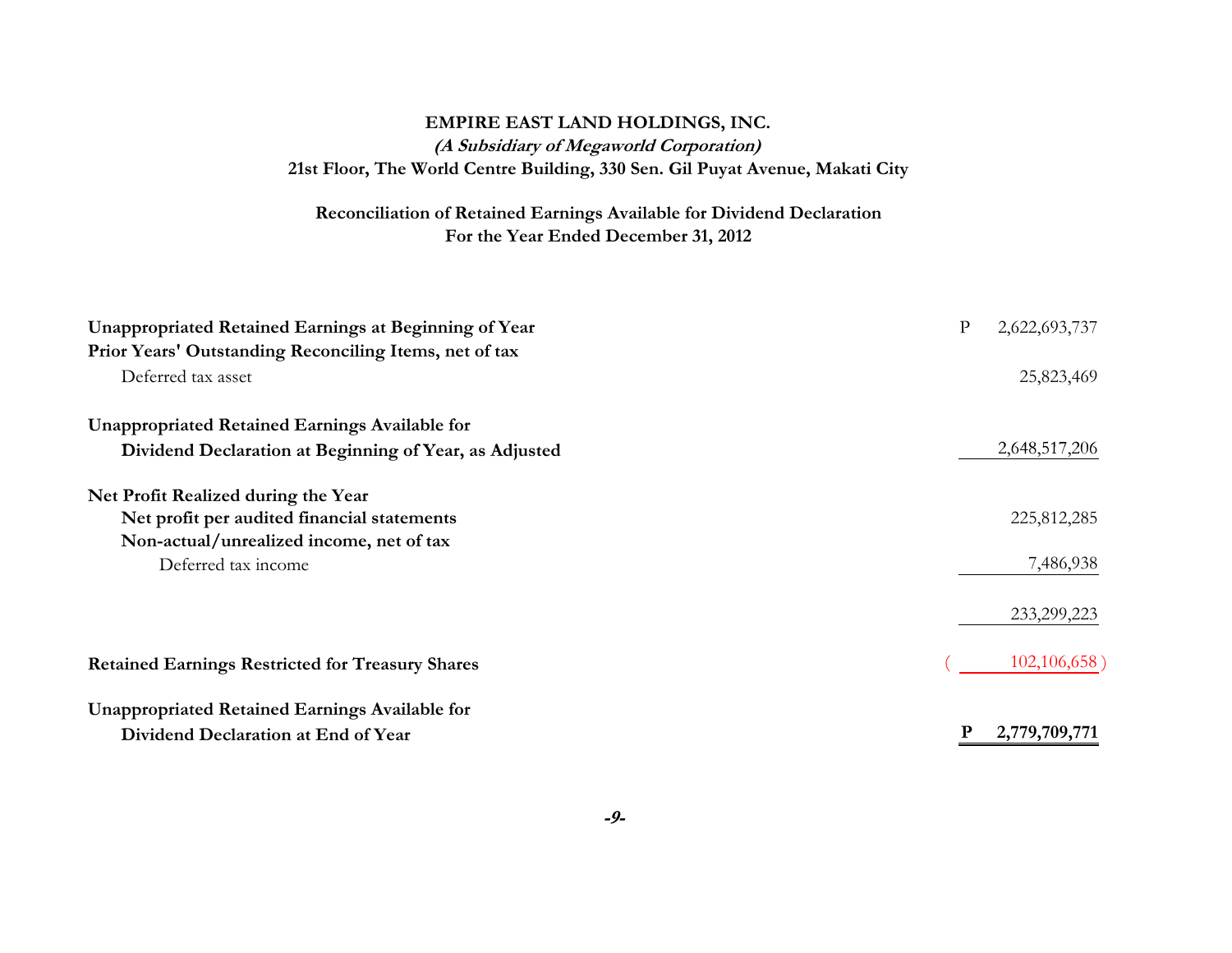# **EMPIRE EAST LAND HOLDINGS, INC. AND SUBSIDIARIES (A Subsidiary of Megaworld Corporation)**

#### **Financial Reporting Standards Council as of December 31, 2012 Schedule of Philippine Financial Reporting Standards and Interpretations Adopted by the Securities and Exchange Commission and the**

|                                | PHILIPPINE FINANCIAL REPORTING STANDARDS AND INTERPRETATIONS                                                              | Adopted | Not<br>Adopted | <b>Not</b><br>Applicable |
|--------------------------------|---------------------------------------------------------------------------------------------------------------------------|---------|----------------|--------------------------|
|                                | Framework for the Preparation and Presentation of Financial Statements                                                    | ್       |                |                          |
|                                | Conceptual Framework Phase A: Objectives and Qualitative Characteristics                                                  | ♋       |                |                          |
|                                | <b>Practice Statement Management Commentary</b>                                                                           |         | ை              |                          |
|                                | Philippine Financial Reporting Standards (PFRS)                                                                           |         |                |                          |
|                                | First-time Adoption of Philippine Financial Reporting Standards                                                           | ை       |                |                          |
|                                | Amendments to PFRS 1: Additional Exemptions for First-time Adopters**                                                     | $\circ$ |                |                          |
| PFRS <sub>1</sub><br>(Revised) | Amendment to PFRS 1: Limited Exemption from Comparative PFRS 7 Disclosures for First-<br>time Adopters                    | ♋       |                |                          |
|                                | Amendments to PFRS 1: Severe Hyperinflation and Removal of Fixed Date for First-time<br>Adopters                          | ♋       |                |                          |
|                                | Amendments to PFRS 1: Government Loans* (effective January 1, 2013)                                                       |         |                | ை                        |
|                                | Share-based Payment                                                                                                       |         |                | ♋                        |
| PFRS <sub>2</sub>              | Amendments to PFRS 2: Vesting Conditions and Cancellations                                                                |         |                | ♋                        |
|                                | Amendments to PFRS 2: Group Cash-settled Share-based Payment Transactions                                                 |         |                | ♋                        |
| PFRS <sub>3</sub><br>(Revised) | <b>Business Combinations</b>                                                                                              | ை       |                |                          |
| PFRS 4                         | <b>Insurance Contracts</b>                                                                                                |         |                | ♋                        |
|                                | Amendments to PAS 39 and PFRS 4: Financial Guarantee Contracts                                                            | ை       |                |                          |
| PFRS <sub>5</sub>              | Non-current Assets Held for Sale and Discontinued Operations                                                              | $\circ$ |                |                          |
| PFRS <sub>6</sub>              | Exploration for and Evaluation of Mineral Resources                                                                       |         |                | ♋                        |
|                                | Financial Instruments: Disclosures                                                                                        | ♋       |                |                          |
|                                | Amendments to PFRS 7: Transition                                                                                          | ♋       |                |                          |
|                                | Amendments to PAS 39 and PFRS 7: Reclassification of Financial Assets                                                     | ್       |                |                          |
|                                | Amendments to PAS 39 and PFRS 7: Reclassification of Financial Assets - Effective Date and<br>Transition                  | ♋       |                |                          |
| PFRS <sub>7</sub>              | Amendments to PFRS 7: Improving Disclosures about Financial Instruments                                                   | ♋       |                |                          |
|                                | Amendments to PFRS 7: Disclosures - Transfers of Financial Assets                                                         | ♋       |                |                          |
|                                | Amendments to PFRS 7: Disclosures - Offsetting Financial Assets and Financial Liabilities*<br>(effective January 1, 2013) |         |                | ♋                        |
|                                | Amendments to PFRS 7: Mandatory Effective Date of PFRS 9 and Transition Disclosures*<br>(effective January 1, 2015)       |         |                | ♋                        |
| PFRS 8                         | <b>Operating Segments</b>                                                                                                 | $\circ$ |                |                          |
|                                | Financial Instruments (effective January 1, 2015)                                                                         |         |                | ♋                        |
| PFRS <sub>9</sub>              | Amendments to PFRS 9: Mandatory Effective Date of PFRS 9 and Transition Disclosures*<br>(effective January 1, 2015)       |         |                | ♋                        |
| <b>PFRS 10</b>                 | Consolidated Financial Statements* (effective January 1, 2013)                                                            |         |                | ♋                        |
|                                | Amendments to PFRS 10: Transition Guidance* (effective January 1, 2013)                                                   |         |                | ♋                        |
|                                | Amendments to PFRS 10: Investment Entities* (effective January 1, 2013)                                                   |         |                | ♋                        |
| <b>PFRS 11</b>                 | Joint Arrangements* (effective January 1, 2013)                                                                           |         |                | ♋                        |
|                                | Amendments to PFRS 11: Transition Guidance* (effective January 1, 2013)                                                   |         |                | ♋                        |
| <b>PFRS 12</b>                 | Disclosure of Interests in Other Entities* (effective January 1, 2013)                                                    |         |                | ♋                        |
|                                | Amendments to PFRS 12: Transition Guidance* (effective January 1, 2013)                                                   |         |                | ♋                        |
|                                | Amendments to PFRS 12: Investment Entities* (effective January 1, 2013)                                                   |         |                | ♋                        |
| <b>PFRS 13</b>                 | Fair Value Measurement* (effective January 1, 2013)                                                                       |         |                | ♋                        |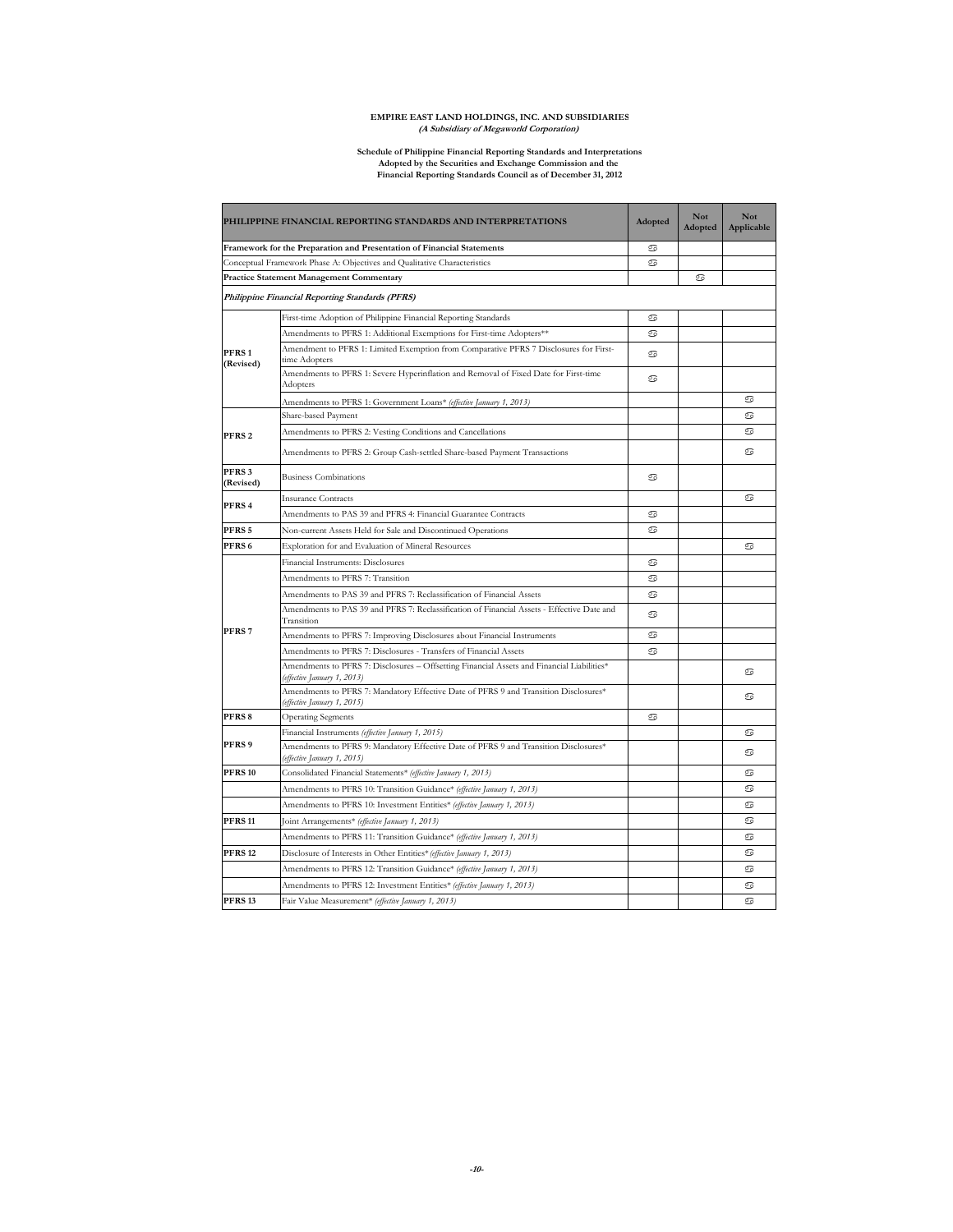|                               | Philippine Accounting Standards (PAS)                                                                           |   |   |
|-------------------------------|-----------------------------------------------------------------------------------------------------------------|---|---|
|                               | Presentation of Financial Statements                                                                            | ♋ |   |
| PAS <sub>1</sub><br>(Revised) | Amendments to PAS 32 and PAS 1: Puttable Financial Instruments and Obligations Arising on<br>Liquidation        | ♋ |   |
|                               | Amendments to PAS 1: Presentation of Items of Other Comprehensive Income                                        | ♋ |   |
| PAS <sub>2</sub>              | Inventories                                                                                                     | ♋ |   |
| PAS <sub>7</sub>              | <b>Statement of Cash Flows</b>                                                                                  | ♋ |   |
| PAS <sub>8</sub>              | Accounting Policies, Changes in Accounting Estimates and Errors                                                 | ♋ |   |
| <b>PAS 10</b>                 | Events after the Reporting Period                                                                               | ை |   |
| <b>PAS 11</b>                 | <b>Construction Contracts</b>                                                                                   | ♋ |   |
|                               | <b>Income Taxes</b>                                                                                             | ♋ |   |
| <b>PAS 12</b>                 | Amendment to PAS 12 - Deferred Tax: Recovery of Underlying Assets                                               | ை |   |
| <b>PAS 16</b>                 | Property, Plant and Equipment                                                                                   | ♋ |   |
| <b>PAS 17</b>                 | Leases                                                                                                          | ♋ |   |
| <b>PAS 18</b>                 | Revenue                                                                                                         | ♋ |   |
| <b>PAS 19</b>                 | <b>Employee Benefits</b>                                                                                        | ♋ |   |
|                               | Amendments to PAS 19: Actuarial Gains and Losses, Group Plans and Disclosures                                   | ♋ |   |
| <b>PAS 19</b><br>(Revised)    | Employee Benefits* (effective January 1, 2013)                                                                  |   | ♋ |
| <b>PAS 20</b>                 | Accounting for Government Grants and Disclosure of Government Assistance                                        |   | ♋ |
|                               | The Effects of Changes in Foreign Exchange Rates                                                                | ෬ |   |
| <b>PAS 21</b>                 | Amendment: Net Investment in a Foreign Operation                                                                |   | ♋ |
| <b>PAS 23</b><br>(Revised)    | <b>Borrowing Costs</b>                                                                                          | ை |   |
| <b>PAS 24</b><br>(Revised)    | <b>Related Party Disclosures</b>                                                                                | ♋ |   |
| <b>PAS 26</b>                 | Accounting and Reporting by Retirement Benefit Plans                                                            | ♋ |   |
| <b>PAS 27</b>                 | Consolidated and Separate Financial Statements                                                                  | ♋ |   |
|                               | Amendments to PFRS 1 and PAS 27: Cost of an Investment in Subsidiary, Jointly Controlled<br>Entity or Associate | ♋ |   |
| <b>PAS 27</b><br>(Amended)    | Separate Financial Statements* (effective January 1, 2013)                                                      |   | ♋ |
|                               | Amendments to PAS 27 (Amended): Investment Entities* (effective January 1, 2013)                                |   | ♋ |
| <b>PAS 28</b>                 | Investments in Associates                                                                                       | ♋ |   |
| <b>PAS 28</b><br>(Amended)    | Investments in Associates and Joint Ventures* (effective January 1, 2013)                                       |   | ♋ |
| <b>PAS 29</b>                 | Financial Reporting in Hyperinflationary Economies                                                              |   | ♋ |
| <b>PAS 31</b>                 | Interests in Joint Ventures                                                                                     | ♋ |   |
|                               | Financial Instruments: Presentation                                                                             | ♋ |   |
|                               | Amendments to PAS 32 and PAS 1: Puttable Financial Instruments and Obligations Arising on<br>Liquidation        | ♋ |   |
| <b>PAS 32</b>                 | Amendment to PAS 32: Classification of Rights Issues                                                            | ♋ |   |
|                               | Amendments to PAS 32: Offsetting Financial Assets and Financial Liabilities* (effective January 1,<br>2014)     |   | ♋ |
| <b>PAS 33</b>                 | Earnings per Share                                                                                              | ♋ |   |
| <b>PAS 34</b>                 | Interim Financial Reporting                                                                                     |   | ♋ |
| <b>PAS 36</b>                 | Impairment of Assets                                                                                            | ♋ |   |
| <b>PAS 37</b>                 | Provisions, Contingent Liabilities and Contingent Assets                                                        | ♋ |   |
| <b>PAS 38</b>                 | Intangible Assets                                                                                               | ♋ |   |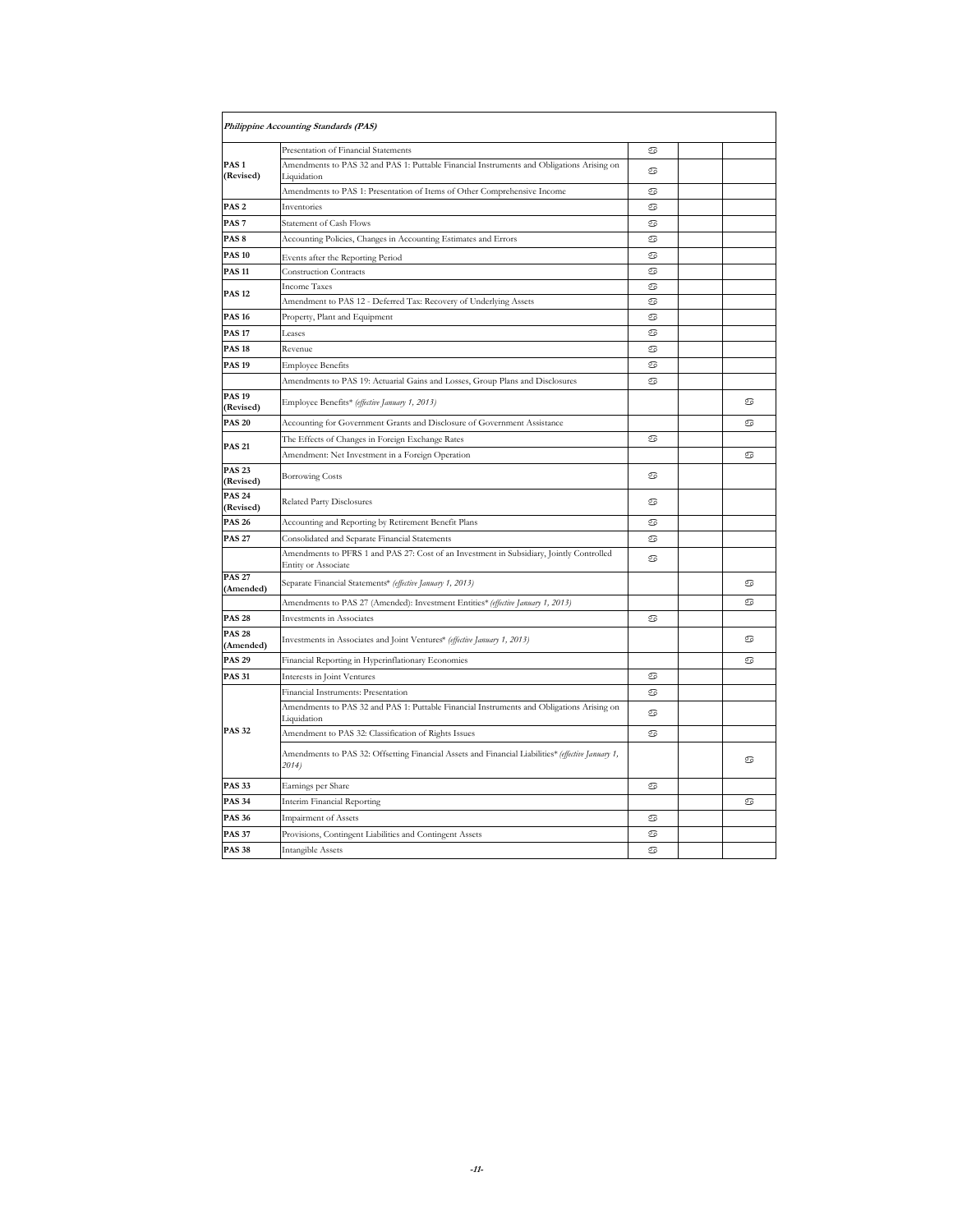|                     | Financial Instruments: Recognition and Measurement                                                                         | ை |                |
|---------------------|----------------------------------------------------------------------------------------------------------------------------|---|----------------|
|                     | Amendments to PAS 39: Transition and Initial Recognition of Financial Assets and Financial<br>Liabilities**                | ை |                |
|                     | Amendments to PAS 39: Cash Flow Hedge Accounting of Forecast Intragroup Transactions**                                     | ♋ |                |
|                     | Amendments to PAS 39: The Fair Value Option                                                                                | ♋ |                |
| <b>PAS 39</b>       | Amendments to PAS 39 and PFRS 4: Financial Guarantee Contracts**                                                           | ♋ |                |
|                     | Amendments to PAS 39 and PFRS 7: Reclassification of Financial Assets                                                      | ♋ |                |
|                     | Amendments to PAS 39 and PFRS 7: Reclassification of Financial Assets - Effective Date and<br>Transition                   | ♋ |                |
|                     | Amendments to Philippine Interpretation IFRIC 9 and PAS 39: Embedded Derivatives**                                         | ♋ |                |
|                     | Amendment to PAS 39: Eligible Hedged Items**                                                                               | ♋ |                |
| <b>PAS 40</b>       | <b>Investment Property</b>                                                                                                 | ♋ |                |
| <b>PAS 41</b>       | Agriculture                                                                                                                |   | ♋              |
|                     | Philippine Interpretations - International Financial Reporting Interpretations Committee (IFRIC)                           |   |                |
| IFRIC <sub>1</sub>  | Changes in Existing Decommissioning, Restoration and Similar Liabilities                                                   |   | ♋              |
| <b>IFRIC2</b>       | Members' Share in Co-operative Entities and Similar Instruments                                                            |   | O <sub>O</sub> |
| <b>IFRIC4</b>       | Determining Whether an Arrangement Contains a Lease                                                                        | ್ |                |
| <b>IFRIC 5</b>      | Rights to Interests Arising from Decommissioning, Restoration and Environmental<br>Rehabilitation Funds**                  | ♋ |                |
| <b>IFRIC 6</b>      | Liabilities Arising from Participating in a Specific Market - Waste Electrical and Electronic<br>Equipment                 |   | ♋              |
| <b>IFRIC 7</b>      | Applying the Restatement Approach under PAS 29, Financial Reporting in Hyperinflationary<br>Economies                      |   | ♋              |
| <b>IFRIC 9</b>      | Reassessment of Embedded Derivatives**                                                                                     | ♋ |                |
|                     | Amendments to Philippine Interpretation IFRIC-9 and PAS 39: Embedded Derivatives**                                         | ♋ |                |
| <b>IFRIC 10</b>     | Interim Financial Reporting and Impairment                                                                                 | ♋ |                |
| <b>IFRIC 12</b>     | Service Concession Arrangements                                                                                            |   | ♋              |
| <b>IFRIC 13</b>     | Customer Loyalty Programmes                                                                                                |   | ♋              |
| IFRIC <sub>14</sub> | PAS 19 - The Limit on a Defined Benefit Asset, Minimum Funding Requirements and their<br>Interaction                       | ♋ |                |
|                     | Amendments to Philippine Interpretations IFRIC - 14, Prepayments of a Minimum Funding<br>Requirement and their Interaction | ♋ |                |
| IFRIC <sub>16</sub> | Hedges of a Net Investment in a Foreign Operation                                                                          |   | O <sub>O</sub> |
| <b>IFRIC 17</b>     | Distributions of Non-cash Assets to Owners**                                                                               | ♋ |                |
| <b>IFRIC 18</b>     | Transfers of Assets from Customers**                                                                                       | ♋ |                |
| <b>IFRIC 19</b>     | Extinguishing Financial Liabilities with Equity Instruments**                                                              | ♋ |                |
| IFRIC <sub>20</sub> | Stripping Costs in the Production Phase of a Surface Mine* (effective January 1, 2013)                                     |   | ♋              |
|                     | Philippine Interpretations - Standing Interpretations Committee (SIC)                                                      |   |                |
| $SIC-7$             | Introduction of the Euro                                                                                                   |   | ♋              |
| <b>SIC-10</b>       | Government Assistance - No Specific Relation to Operating Activities                                                       |   | ෬              |
| <b>SIC-12</b>       | Consolidation - Special Purpose Entities                                                                                   |   | ♋              |
|                     | Amendment to SIC - 12: Scope of SIC 12                                                                                     |   | ெ              |
| <b>SIC-13</b>       | Jointly Controlled Entities - Non-Monetary Contributions by Venturers                                                      | ♋ |                |
| $SIC-15$            | Operating Leases - Incentives **                                                                                           | ை |                |
| $SIC-25$            | Income Taxes - Changes in the Tax Status of an Entity or its Shareholders**                                                | ♋ |                |
| <b>SIC-27</b>       | Evaluating the Substance of Transactions Involving the Legal Form of a Lease                                               | ♋ |                |
| <b>SIC-29</b>       | Service Concession Arrangements: Disclosures                                                                               |   | $\circ$        |
| <b>SIC-31</b>       | Revenue - Barter Transactions Involving Advertising Services**                                                             | ை |                |
| <b>SIC-32</b>       | Intangible Assets - Web Site Costs**                                                                                       | ♋ |                |

\* These standards will be effective for periods subsequent to 2012 and are not early adopted by the Company.

<sup>\*\*</sup> These standards have been adopted in the preparation of financial statements but the Company has no significant transactions covered in both years presented.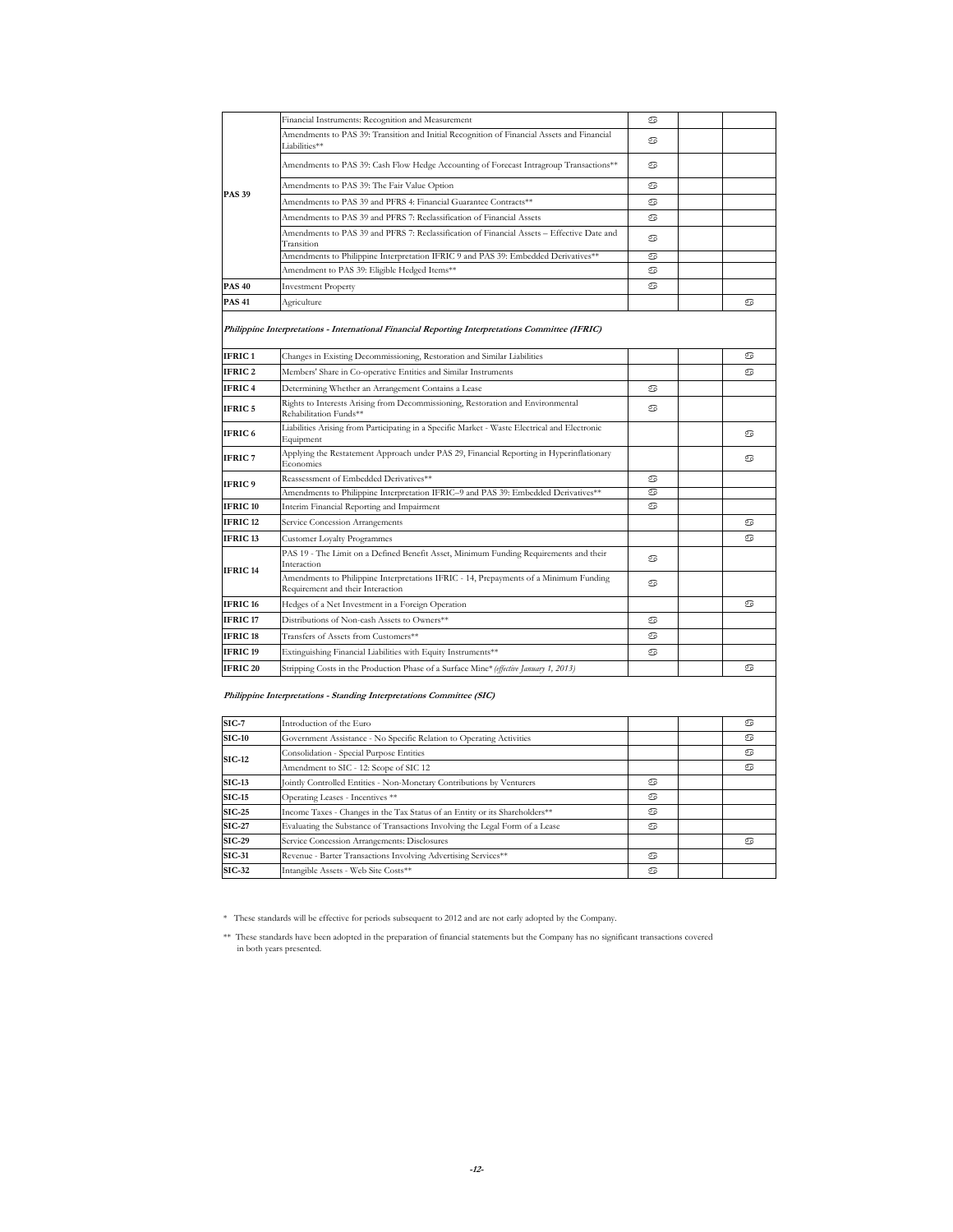**EMPIRE EAST LAND HOLDINGS, INC. AND SUBSIDIARIES Map of Investment December 31, 2012**

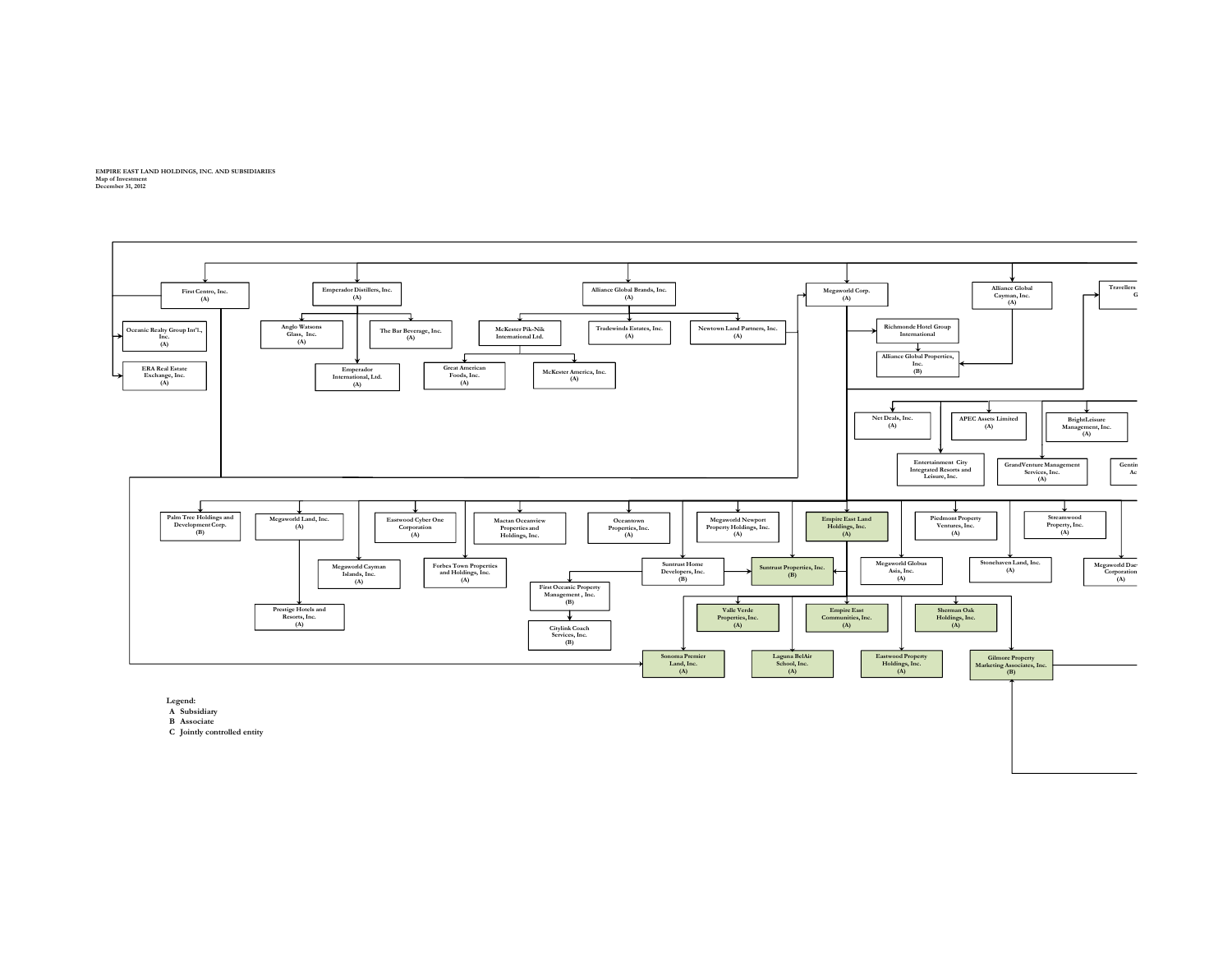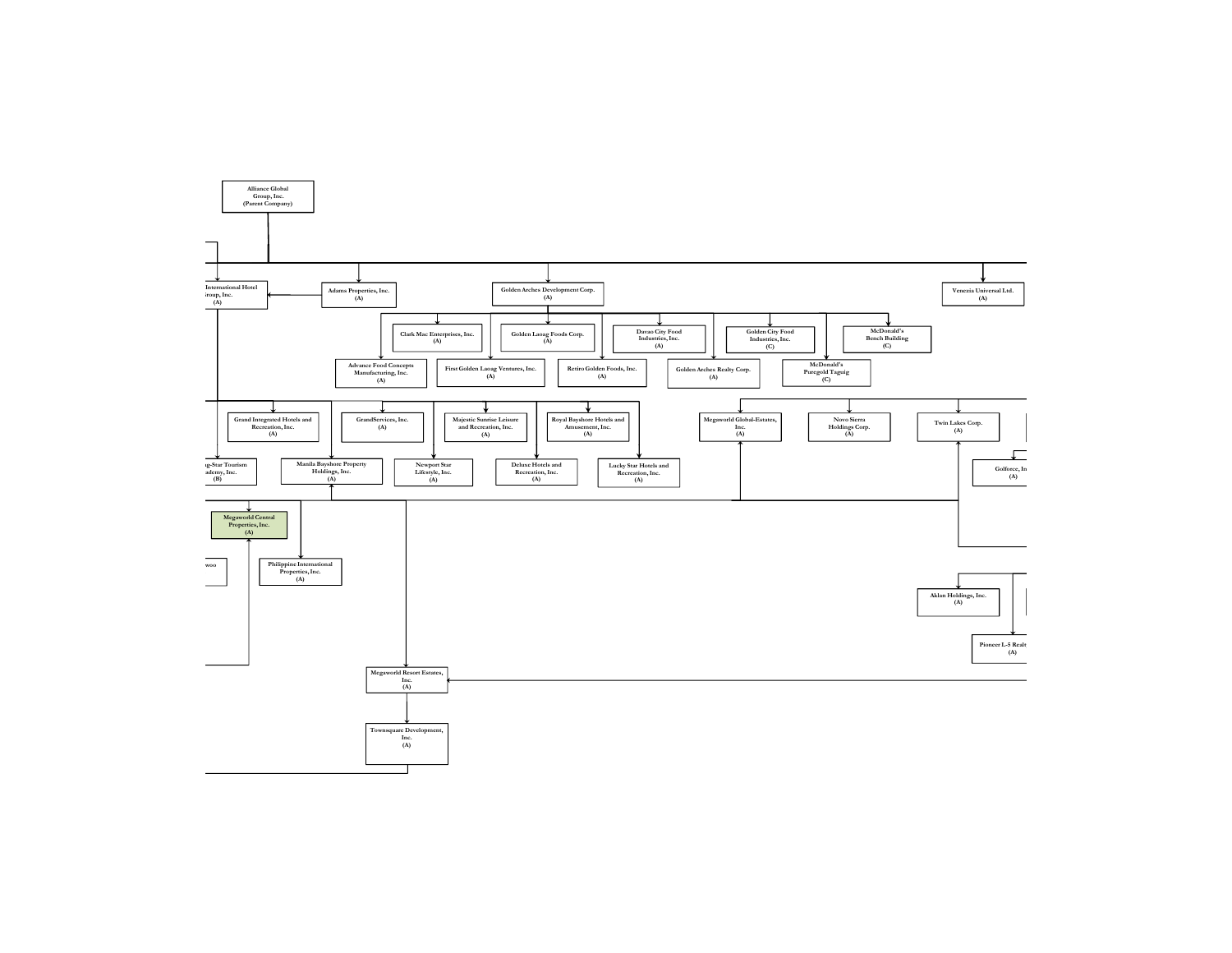